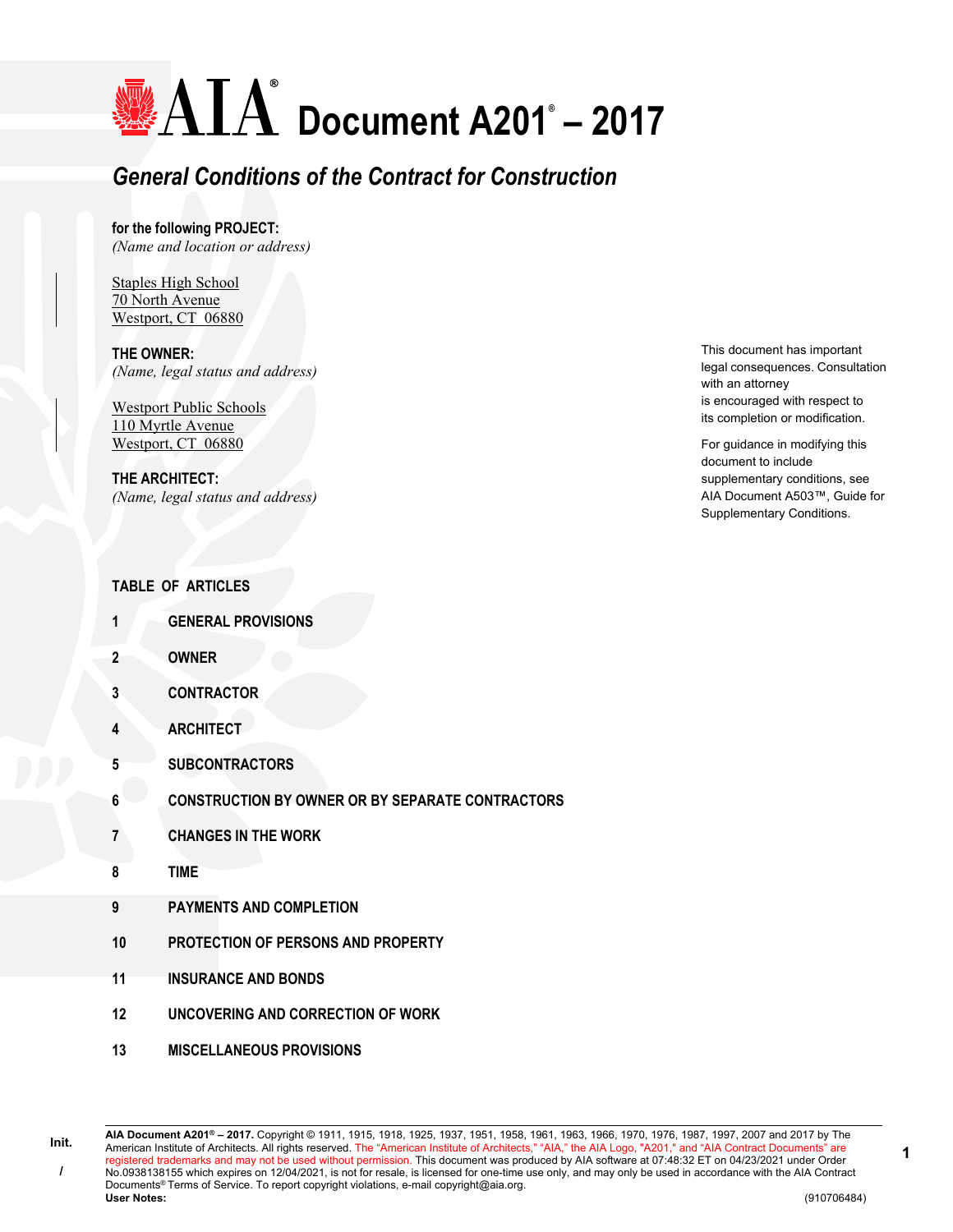# **14 TERMINATION OR SUSPENSION OF THE CONTRACT**

**15 CLAIMS AND DISPUTES**

**AIA Document A201® – 2017.** Copyright © 1911, 1915, 1918, 1925, 1937, 1951, 1958, 1961, 1963, 1966, 1970, 1976, 1987, 1997, 2007 and 2017 by The American Institute of Architects. All rights reserved. The "American Institute of Architects," "AIA," the AIA Logo, "A201," and "AIA Contract Documents" are registered trademarks and may not be used without permission. This document was produced by AIA software at 07:48:32 ET on 04/23/2021 under Order No.0938138155 which expires on 12/04/2021, is not for resale, is licensed for one-time use only, and may only be used in accordance with the AIA Contract<br>Documents® Terms of Service. To report copyright violations, e-mail **User Notes:** (910706484)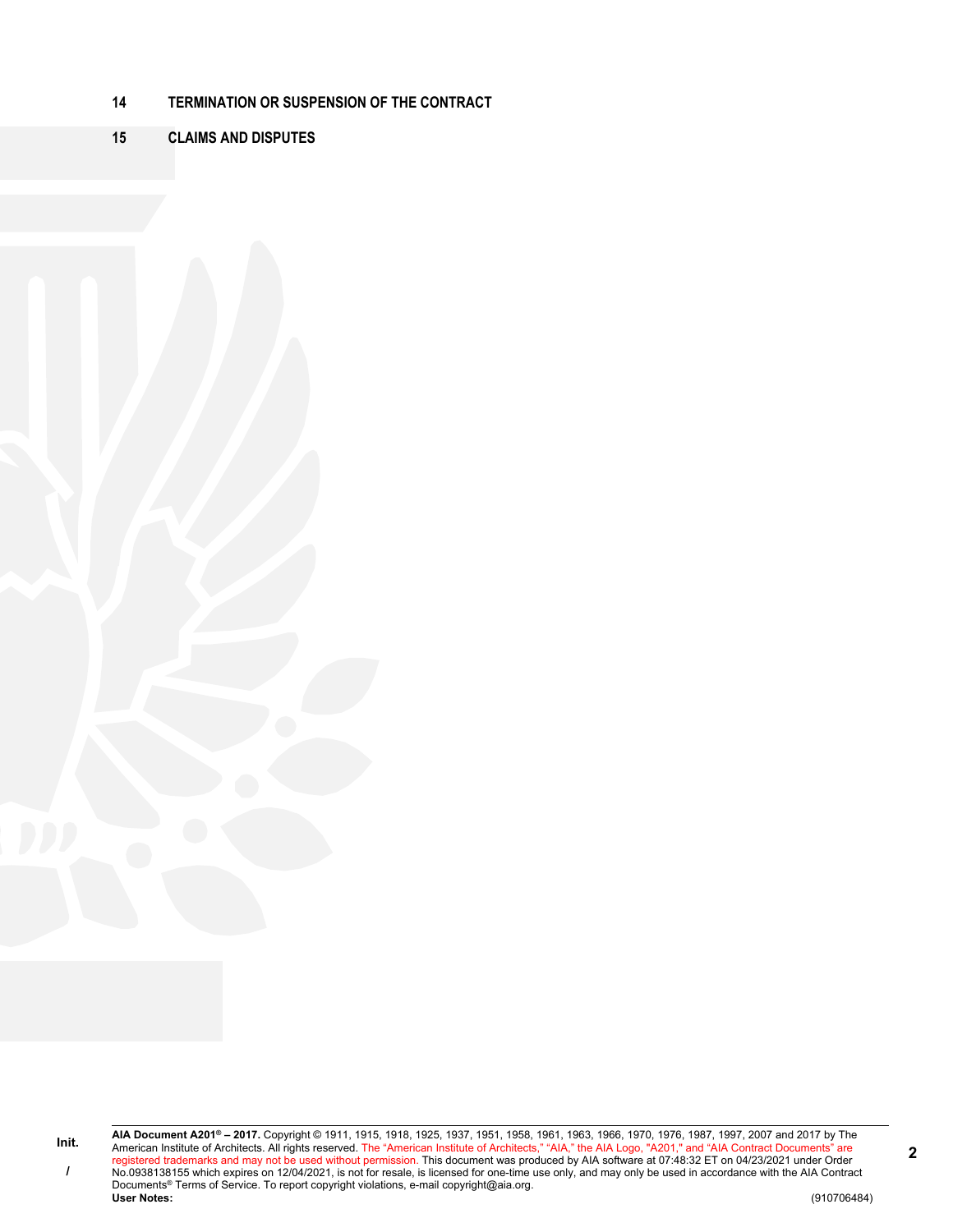**INDEX**

(Topics and numbers in bold are Section headings.)

**Acceptance of Nonconforming Work** 9.6.6, 9.9.3, **12.3** Acceptance of Work 9.6.6, 9.8.2, 9.9.3, 9.10.1, 9.10.3, 12.3 **Access to Work 3.16**, 6.2.1, 12.1 Accident Prevention 10 Acts and Omissions 3.2, 3.3.2, 3.12.8, 3.18, 4.2.3, 8.3.1, 9.5.1, 10.2.5, 10.2.8, 13.3.2, 14.1, 15.1.2, 15.2 Addenda 1.1.1 Additional Costs, Claims for 3.7.4, 3.7.5, 10.3.2, 15.1.5 **Additional Inspections and Testing** 9.4.2, 9.8.3, 12.2.1, **13.4 Additional Time, Claims for** 3.2.4, 3.7.4, 3.7.5, 3.10.2, 8.3.2, **15.1.6 Administration of the Contract** 3.1.3, **4.2**, 9.4, 9.5 Advertisement or Invitation to Bid 1.1.1 Aesthetic Effect 4.2.13 **Allowances 3.8 Applications for Payment** 4.2.5, 7.3.9, 9.2, **9.3**, 9.4, 9.5.1, 9.5.4, 9.6.3, 9.7, 9.10 Approvals 2.1.1, 2.3.1, 2.5, 3.1.3, 3.10.2, 3.12.8, 3.12.9, 3.12.10.1, 4.2.7, 9.3.2, 13.4.1 **Arbitration** 8.3.1, 15.3.2, **15.4 ARCHITECT 4 Architect**, Definition of **4.1.1** Architect, Extent of Authority 2.5, 3.12.7, 4.1.2, 4.2, 5.2, 6.3, 7.1.2, 7.3.4, 7.4, 9.2, 9.3.1, 9.4, 9.5, 9.6.3, 9.8, 9.10.1, 9.10.3, 12.1, 12.2.1, 13.4.1, 13.4.2, 14.2.2, 14.2.4, 15.1.4, 15.2.1 Architect, Limitations of Authority and Responsibility 2.1.1, 3.12.4, 3.12.8, 3.12.10, 4.1.2, 4.2.1, 4.2.2, 4.2.3, 4.2.6, 4.2.7, 4.2.10, 4.2.12, 4.2.13, 5.2.1, 7.4, 9.4.2, 9.5.4, 9.6.4, 15.1.4, 15.2 Architect's Additional Services and Expenses 2.5, 12.2.1, 13.4.2, 13.4.3, 14.2.4 Architect's Administration of the Contract 3.1.3, 3.7.4, 15.2, 9.4.1, 9.5 Architect's Approvals 2.5, 3.1.3, 3.5, 3.10.2, 4.2.7

Architect's Authority to Reject Work 3.5, 4.2.6, 12.1.2, 12.2.1 Architect's Copyright 1.1.7, 1.5 Architect's Decisions 3.7.4, 4.2.6, 4.2.7, 4.2.11, 4.2.12, 4.2.13, 4.2.14, 6.3, 7.3.4, 7.3.9, 8.1.3, 8.3.1, 9.2, 9.4.1, 9.5, 9.8.4, 9.9.1, 13.4.2, 15.2 Architect's Inspections 3.7.4, 4.2.2, 4.2.9, 9.4.2, 9.8.3, 9.9.2, 9.10.1, 13.4 Architect's Instructions 3.2.4, 3.3.1, 4.2.6, 4.2.7, 13.4.2 Architect's Interpretations 4.2.11, 4.2.12 Architect's Project Representative 4.2.10 Architect's Relationship with Contractor 1.1.2, 1.5, 2.3.3, 3.1.3, 3.2.2, 3.2.3, 3.2.4, 3.3.1, 3.4.2, 3.5, 3.7.4, 3.7.5, 3.9.2, 3.9.3, 3.10, 3.11, 3.12, 3.16, 3.18, 4.1.2, 4.2, 5.2, 6.2.2, 7, 8.3.1, 9.2, 9.3, 9.4, 9.5, 9.7, 9.8, 9.9, 10.2.6, 10.3, 11.3, 12, 13.3.2, 13.4, 15.2 Architect's Relationship with Subcontractors 1.1.2, 4.2.3, 4.2.4, 4.2.6, 9.6.3, 9.6.4, 11.3 Architect's Representations 9.4.2, 9.5.1, 9.10.1 Architect's Site Visits 3.7.4, 4.2.2, 4.2.9, 9.4.2, 9.5.1, 9.9.2, 9.10.1, 13.4 Asbestos 10.3.1 Attorneys' Fees 3.18.1, 9.6.8, 9.10.2, 10.3.3 Award of Separate Contracts 6.1.1, 6.1.2 **Award of Subcontracts and Other Contracts for Portions of the Work 5.2 Basic Definitions 1.1** Bidding Requirements 1.1.1 Binding Dispute Resolution 8.3.1, 9.7, 11.5, 13.1, 15.1.2, 15.1.3, 15.2.1, 15.2.5, 15.2.6.1, 15.3.1, 15.3.2, 15.3.3, 15.4.1 Bonds, Lien 7.3.4.4, 9.6.8, 9.10.2, 9.10.3 **Bonds, Performance, and Payment** 7.3.4.4, 9.6.7, 9.10.3, **11.1.2**, 11.1.3, **11.5 Building Information Models Use and Reliance 1.8** Building Permit 3.7.1 **Capitalization 1.3** Certificate of Substantial Completion

**Init. /**

**AIA Document A201® – 2017.** Copyright © 1911, 1915, 1918, 1925, 1937, 1951, 1958, 1961, 1963, 1966, 1970, 1976, 1987, 1997, 2007 and 2017 by The American Institute of Architects. All rights reserved. The "American Institute of Architects," "AIA," the AIA Logo, "A201," and "AIA Contract Documents" are registered trademarks and may not be used without permission. This document was produced by AIA software at 07:48:32 ET on 04/23/2021 under Order No.0938138155 which expires on 12/04/2021, is not for resale, is licensed for one-time use only, and may only be used in accordance with the AIA Contract Documents<sup>®</sup> Terms of Service. To report copyright violations, e-mail copyright@aia.org.<br>User Notes: **User Notes:** (910706484)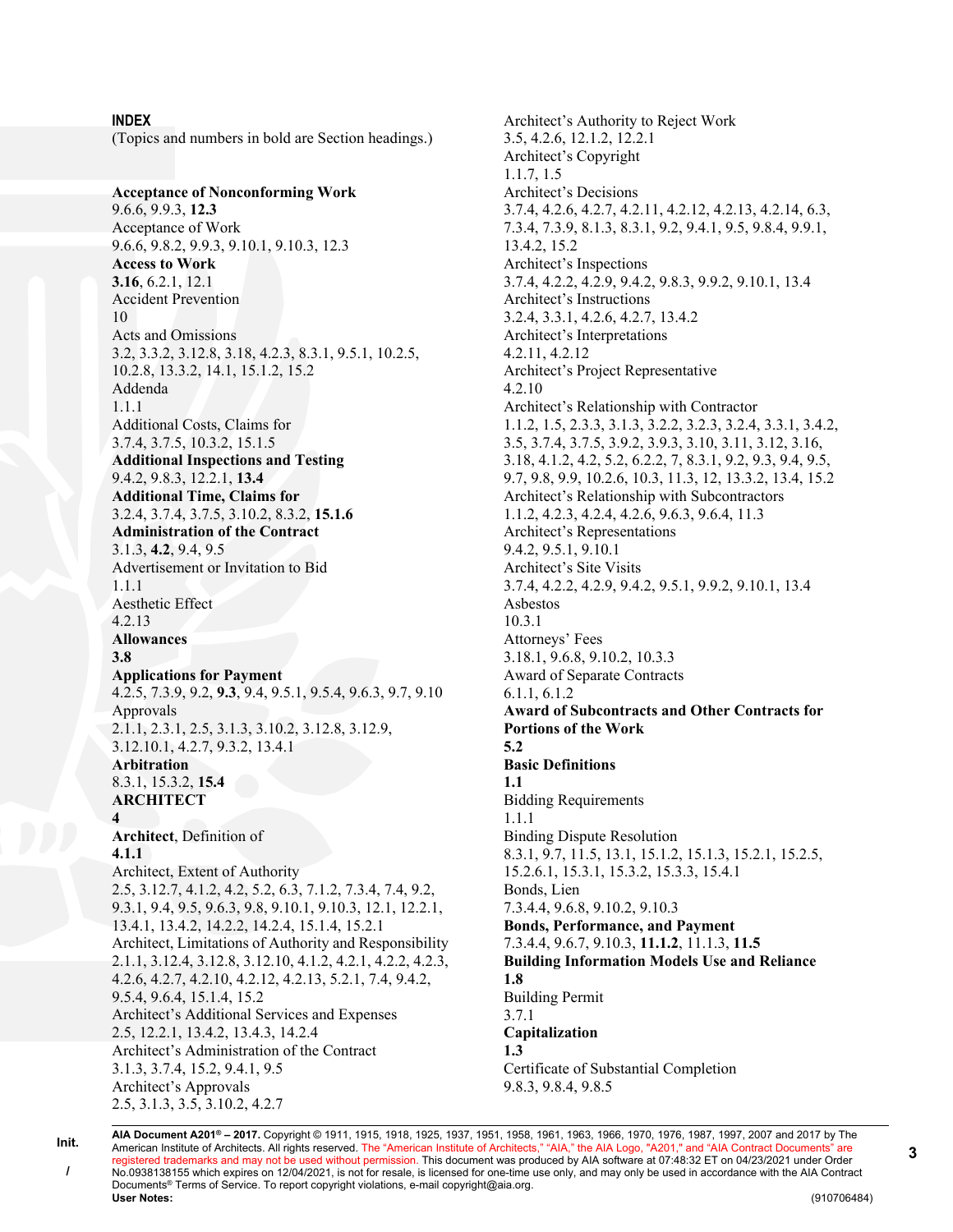**Certificates for Payment** 4.2.1, 4.2.5, 4.2.9, 9.3.3, **9.4**, 9.5, 9.6.1, 9.6.6, 9.7, 9.10.1, 9.10.3, 14.1.1.3, 14.2.4, 15.1.4 Certificates of Inspection, Testing or Approval 13.4.4 Certificates of Insurance 9.10.2 **Change Orders** 1.1.1, 3.4.2, 3.7.4, 3.8.2.3, 3.11, 3.12.8, 4.2.8, 5.2.3, 7.1.2, 7.1.3, **7.2**, 7.3.2, 7.3.7, 7.3.9, 7.3.10, 8.3.1, 9.3.1.1, 9.10.3, 10.3.2, 11.2, 11.5, 12.1.2 **Change Orders**, Definition of **7.2.1 CHANGES IN THE WORK** 2.2.2, 3.11, 4.2.8, **7**, 7.2.1, 7.3.1, 7.4, 8.3.1, 9.3.1.1, 11.5 **Claims**, Definition of **15.1.1** Claims, Notice of 1.6.2, 15.1.3 **CLAIMS AND DISPUTES** 3.2.4, 6.1.1, 6.3, 7.3.9, 9.3.3, 9.10.4, 10.3.3, **15**, 15.4 Claims and Timely Assertion of Claims 15.4.1 **Claims for Additional Cost** 3.2.4, 3.3.1, 3.7.4, 7.3.9, 9.5.2, 10.2.5, 10.3.2, **15.1.5 Claims for Additional Time** 3.2.4, 3.3.1, 3.7.4, 6.1.1, 8.3.2, 9.5.2, 10.3.2, **15.1.6 Concealed or Unknown Conditions, Claims for 3.7.4** Claims for Damages 3.2.4, 3.18, 8.3.3, 9.5.1, 9.6.7, 10.2.5, 10.3.3, 11.3, 11.3.2, 14.2.4, 15.1.7 Claims Subject to Arbitration 15.4.1 **Cleaning Up 3.15**, 6.3 Commencement of the Work, Conditions Relating to 2.2.1, 3.2.2, 3.4.1, 3.7.1, 3.10.1, 3.12.6, 5.2.1, 5.2.3, 6.2.2, 8.1.2, 8.2.2, 8.3.1, 11.1, 11.2, **15.1.5 Commencement of the Work**, Definition of **8.1.2 Communications** 3.9.1, **4.2.4** Completion, Conditions Relating to 3.4.1, 3.11, 3.15, 4.2.2, 4.2.9, 8.2, 9.4.2, 9.8, 9.9.1, 9.10, 12.2, 14.1.2, 15.1.2 **COMPLETION, PAYMENTS AND 9** Completion, Substantial 3.10.1, 4.2.9, 8.1.1, 8.1.3, 8.2.3, 9.4.2, 9.8, 9.9.1, 9.10.3, 12.2, 15.1.2 Compliance with Laws 2.3.2, 3.2.3, 3.6, 3.7, 3.12.10, 3.13, 9.6.4, 10.2.2, 13.1, 13.3, 13.4.1, 13.4.2, 13.5, 14.1.1, 14.2.1.3, 15.2.8, 15.4.2, 15.4.3

Concealed or Unknown Conditions 3.7.4, 4.2.8, 8.3.1, 10.3 Conditions of the Contract 1.1.1, 6.1.1, 6.1.4 Consent, Written 3.4.2, 3.14.2, 4.1.2, 9.8.5, 9.9.1, 9.10.2, 9.10.3, 13.2, 15.4.4.2 **Consolidation or Joinder 15.4.4 CONSTRUCTION BY OWNER OR BY SEPARATE CONTRACTORS** 1.1.4, **6 Construction Change Directive**, Definition of **7.3.1 Construction Change Directives** 1.1.1, 3.4.2, 3.11, 3.12.8, 4.2.8, 7.1.1, 7.1.2, 7.1.3, **7.3**, 9.3.1.1 Construction Schedules, Contractor's 3.10, 3.11, 3.12.1, 3.12.2, 6.1.3, 15.1.6.2 **Contingent Assignment of Subcontracts 5.4**, 14.2.2.2 **Continuing Contract Performance 15.1.4 Contract**, Definition of **1.1.2 CONTRACT, TERMINATION OR SUSPENSION OF THE** 5.4.1.1, 5.4.2, 11.5, **14** Contract Administration 3.1.3, 4, 9.4, 9.5 Contract Award and Execution, Conditions Relating to 3.7.1, 3.10, 5.2, 6.1 Contract Documents, Copies Furnished and Use of 1.5.2, 2.3.6, 5.3 **Contract Documents**, Definition of **1.1.1 Contract Sum** 2.2.2, 2.2.4, 3.7.4, 3.7.5, 3.8, 3.10.2, 5.2.3, 7.3, 7.4, **9.1**, 9.2, 9.4.2, 9.5.1.4, 9.6.7, 9.7, 10.3.2, 11.5, 12.1.2, 12.3, 14.2.4, 14.3.2, 15.1.4.2, **15.1.5, 15.2.5 Contract Sum**, Definition of **9.1** Contract Time 1.1.4, 2.2.1, 2.2.2, 3.7.4, 3.7.5, 3.10.2, 5.2.3, 6.1.5, 7.2.1.3, 7.3.1, 7.3.5, 7.3.6, 7, 7, 7.3.10, 7.4, 8.1.1, 8.2.1, 8.2.3, 8.3.1, 9.5.1, 9.7, 10.3.2, 12.1.1, 12.1.2, 14.3.2, 15.1.4.2, 15.1.6.1, 15.2.5 **Contract Time**, Definition of 8.1.1 **CONTRACTOR 3** Contractor, Definition of **3.1, 6.1.2 Contractor's Construction and Submittal Schedules 3.10**, 3.12.1, 3.12.2, 4.2.3, 6.1.3, 15.1.6.2

**AIA Document A201® – 2017.** Copyright © 1911, 1915, 1918, 1925, 1937, 1951, 1958, 1961, 1963, 1966, 1970, 1976, 1987, 1997, 2007 and 2017 by The American Institute of Architects. All rights reserved. The "American Institute of Architects," "AIA," the AIA Logo, "A201," and "AIA Contract Documents" are registered trademarks and may not be used without permission. This document was produced by AIA software at 07:48:32 ET on 04/23/2021 under Order No.0938138155 which expires on 12/04/2021, is not for resale, is licensed for one-time use only, and may only be used in accordance with the AIA Contract Documents<sup>®</sup> Terms of Service. To report copyright violations, e-mail copyright@aia.org.<br>User Notes: **User Notes:** (910706484)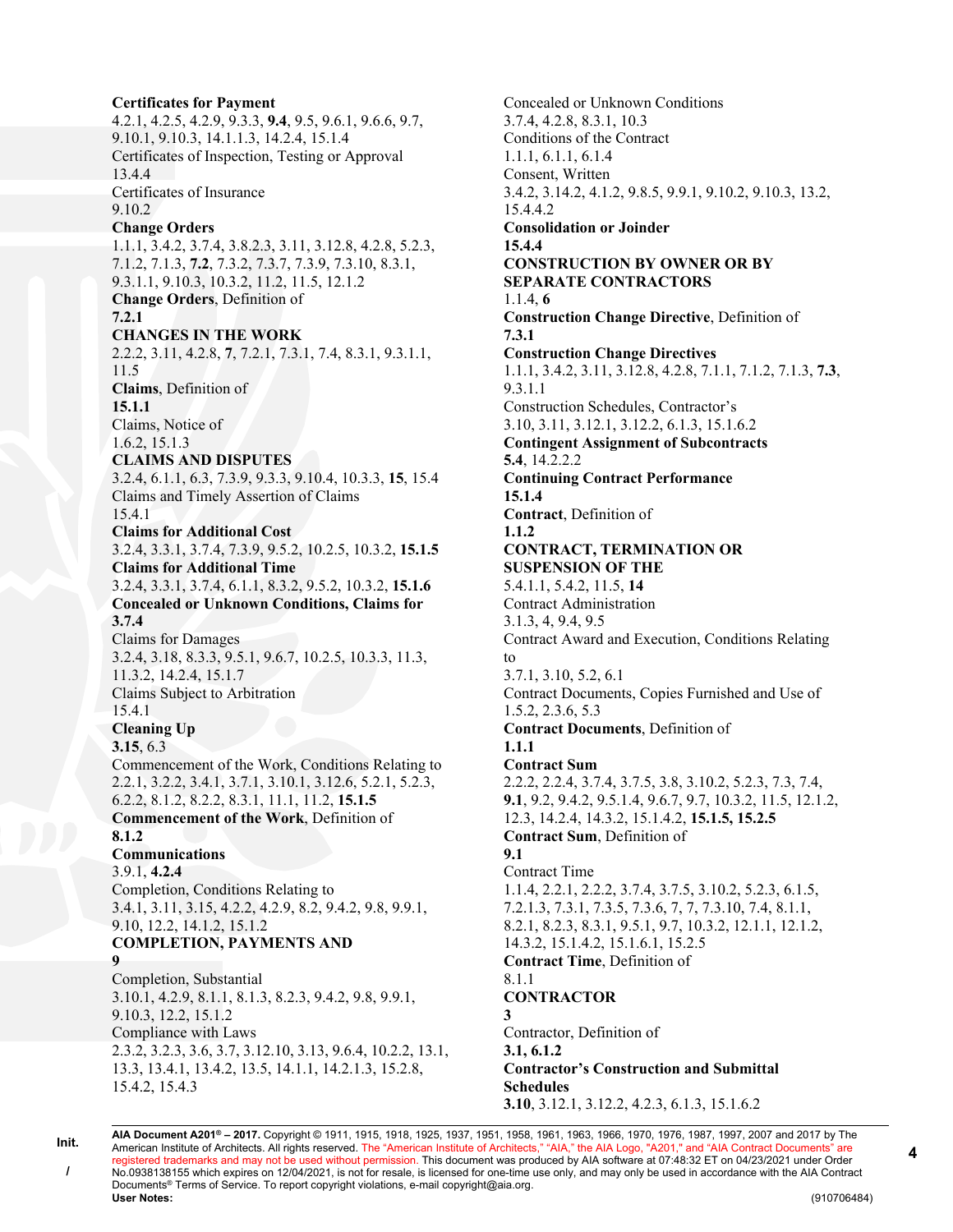Contractor's Employees 2.2.4, 3.3.2, 3.4.3, 3.8.1, 3.9, 3.18.2, 4.2.3, 4.2.6, 10.2, 10.3, 11.3, 14.1, 14.2.1.1 **Contractor's Liability Insurance 11.1** Contractor's Relationship with Separate Contractors and Owner's Forces 3.12.5, 3.14.2, 4.2.4, 6, 11.3, 12.2.4 Contractor's Relationship with Subcontractors 1.2.2, 2.2.4, 3.3.2, 3.18.1, 3.18.2, 4.2.4, 5, 9.6.2, 9.6.7, 9.10.2, 11.2, 11.3, 11.4 Contractor's Relationship with the Architect 1.1.2, 1.5, 2.3.3, 3.1.3, 3.2.2, 3.2.3, 3.2.4, 3.3.1, 3.4.2, 3.5.1, 3.7.4, 3.10, 3.11, 3.12, 3.16, 3.18, 4.2, 5.2, 6.2.2, 7, 8.3.1, 9.2, 9.3, 9.4, 9.5, 9.7, 9.8, 9.9, 10.2.6, 10.3, 11.3, 12, 13.4, 15.1.3, 15.2.1 Contractor's Representations 3.2.1, 3.2.2, 3.5, 3.12.6, 6.2.2, 8.2.1, 9.3.3, 9.8.2 Contractor's Responsibility for Those Performing the Work 3.3.2, 3.18, 5.3, 6.1.3, 6.2, 9.5.1, 10.2.8 Contractor's Review of Contract Documents 3.2 Contractor's Right to Stop the Work 2.2.2, 9.7 Contractor's Right to Terminate the Contract 14.1 Contractor's Submittals 3.10, 3.11, 3.12, 4.2.7, 5.2.1, 5.2.3, 9.2, 9.3, 9.8.2, 9.8.3, 9.9.1, 9.10.2, 9.10.3 Contractor's Superintendent 3.9, 10.2.6 Contractor's Supervision and Construction Procedures 1.2.2, 3.3, 3.4, 3.12.10, 4.2.2, 4.2.7, 6.1.3, 6.2.4, 7.1.3, 7.3.4, 7.3.6, 8.2, 10, 12, 14, 15.1.4 Coordination and Correlation 1.2, 3.2.1, 3.3.1, 3.10, 3.12.6, 6.1.3, 6.2.1 Copies Furnished of Drawings and Specifications 1.5, 2.3.6, 3.11 Copyrights 1.5, **3.17** Correction of Work 2.5, 3.7.3, 9.4.2, 9.8.2, 9.8.3, 9.9.1, 12.1.2, **12.2**, 12.3, 15.1.3.1, 15.1.3.2, 15.2.1 **Correlation and Intent of the Contract Documents 1.2 Cost**, Definition of **7.3.4** Costs 2.5, 3.2.4, 3.7.3, 3.8.2, 3.15.2, 5.4.2, 6.1.1, 6.2.3, 7.3.3.3, 7.3.4, 7.3.8, 7.3.9, 9.10.2, 10.3.2, 10.3.6, 11.2, 12.1.2, 12.2.1, 12.2.4, 13.4, 14 **Cutting and Patching 3.14**, 6.2.5

Damage to Construction of Owner or Separate **Contractors** 3.14.2, 6.2.4, 10.2.1.2, 10.2.5, 10.4, 12.2.4 Damage to the Work 3.14.2, 9.9.1, 10.2.1.2, 10.2.5, 10.4, 12.2.4 Damages, Claims for 3.2.4, 3.18, 6.1.1, 8.3.3, 9.5.1, 9.6.7, 10.3.3, 11.3.2, 11.3, 14.2.4, 15.1.7 Damages for Delay 6.2.3, 8.3.3, 9.5.1.6, 9.7, 10.3.2, 14.3.2 **Date of Commencement of the Work**, Definition of **8.1.2 Date of Substantial Completion**, Definition of **8.1.3 Day**, Definition of **8.1.4** Decisions of the Architect 3.7.4, 4.2.6, 4.2.7, 4.2.11, 4.2.12, 4.2.13, 6.3, 7.3.4, 7.3.9, 8.1.3, 8.3.1, 9.2, 9.4, 9.5.1, 9.8.4, 9.9.1, 13.4.2, 14.2.2, 14.2.4, 15.1, 15.2 **Decisions to Withhold Certification** 9.4.1, **9.5**, 9.7, 14.1.1.3 Defective or Nonconforming Work, Acceptance, Rejection and Correction of 2.5, 3.5, 4.2.6, 6.2.3, 9.5.1, 9.5.3, 9.6.6, 9.8.2, 9.9.3, 9.10.4, 12.2.1 Definitions 1.1, 2.1.1, 3.1.1, 3.5, 3.12.1, 3.12.2, 3.12.3, 4.1.1, 5.1, 6.1.2, 7.2.1, 7.3.1, 8.1, 9.1, 9.8.1, 15.1.1 **Delays and Extensions of Time 3.2**, **3.7.4**, 5.2.3, 7.2.1, 7.3.1, **7.4**, **8.3**, 9.5.1, **9.7**, 10.3.2, **10.4**, 14.3.2, **15.1.6**, 15.2.5 **Digital Data Use and Transmission 1.7 Disputes** 6.3, 7.3.9, 15.1, 15.2 **Documents and Samples at the Site 3.11 Drawings**, Definition of **1.1.5** Drawings and Specifications, Use and Ownership of 3.11 Effective Date of Insurance 8.2.2 **Emergencies 10.4**, 14.1.1.2, **15.1.5** Employees, Contractor's 3.3.2, 3.4.3, 3.8.1, 3.9, 3.18.2, 4.2.3, 4.2.6, 10.2, 10.3.3, 11.3, 14.1, 14.2.1.1 Equipment, Labor, or Materials 1.1.3, 1.1.6, 3.4, 3.5, 3.8.2, 3.8.3, 3.12, 3.13, 3.15.1, 4.2.6, 4.2.7, 5.2.1, 6.2.1, 7.3.4, 9.3.2, 9.3.3, 9.5.1.3, 9.10.2, 10.2.1, 10.2.4, 14.2.1.1, 14.2.1.2 Execution and Progress of the Work 1.1.3, 1.2.1, 1.2.2, 2.3.4, 2.3.6, 3.1, 3.3.1, 3.4.1, 3.7.1, 3.10.1, 3.12, 3.14, 4.2, 6.2.2, 7.1.3, 7.3.6, 8.2, 9.5.1, 9.9.1, 10.2, 10.3, 12.1, 12.2, 14.2, 14.3.1, 15.1.4

**Init. /**

**AIA Document A201® – 2017.** Copyright © 1911, 1915, 1918, 1925, 1937, 1951, 1958, 1961, 1963, 1966, 1970, 1976, 1987, 1997, 2007 and 2017 by The American Institute of Architects. All rights reserved. The "American Institute of Architects," "AIA," the AIA Logo, "A201," and "AIA Contract Documents" are registered trademarks and may not be used without permission. This document was produced by AIA software at 07:48:32 ET on 04/23/2021 under Order No.0938138155 which expires on 12/04/2021, is not for resale, is licensed for one-time use only, and may only be used in accordance with the AIA Contract Documents<sup>®</sup> Terms of Service. To report copyright violations, e-mail copyright@aia.org.<br>User Notes: **User Notes:** (910706484)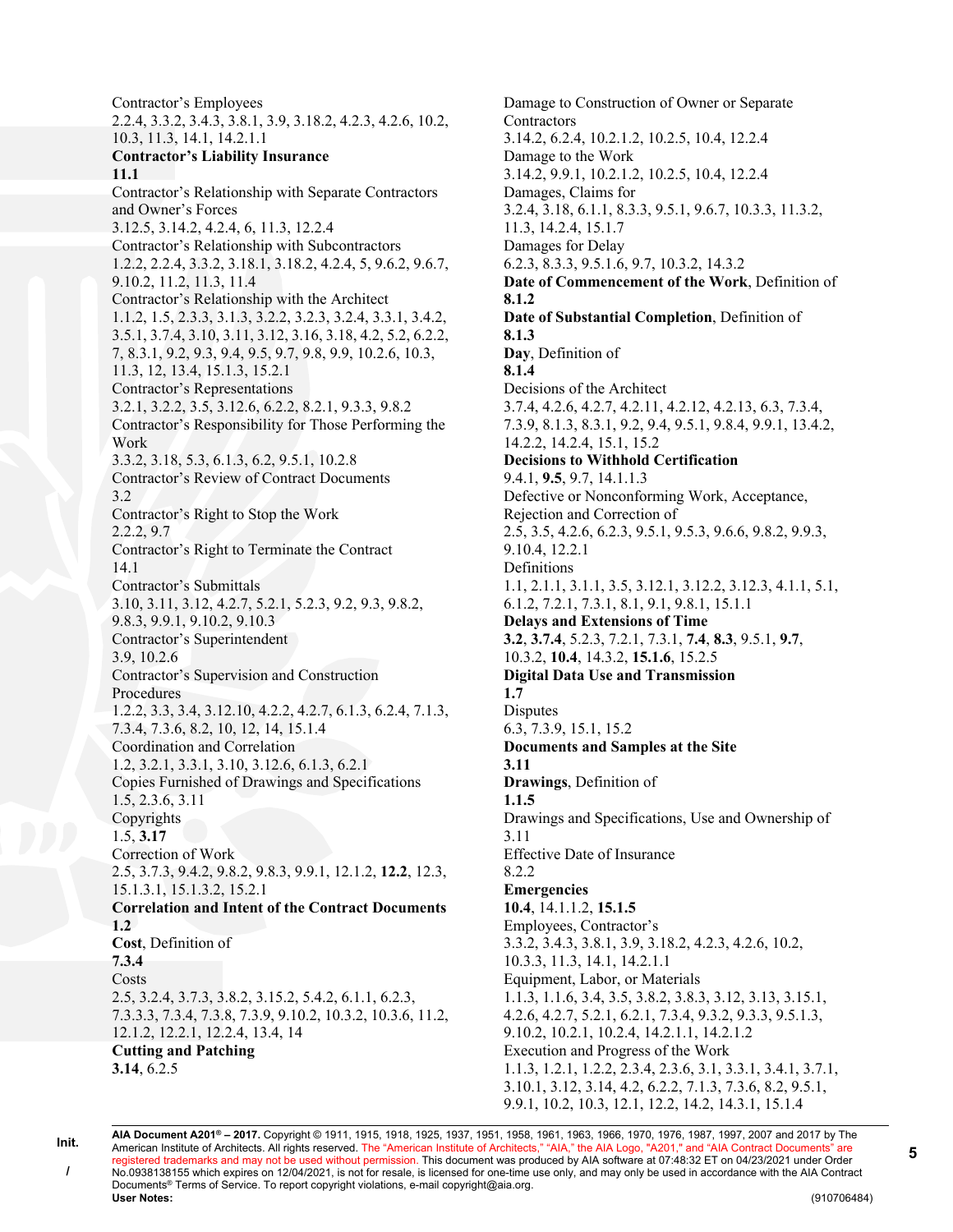Extensions of Time 3.2.4, 3.7.4, 5.2.3, 7.2.1, 7.3, 7.4, 9.5.1, 9.7, 10.3.2, 10.4, 14.3, 15.1.6, **15.2.5 Failure of Payment** 9.5.1.3, **9.7**, 9.10.2, 13.5, 14.1.1.3, 14.2.1.2 Faulty Work (See Defective or Nonconforming Work) **Final Completion and Final Payment** 4.2.1, 4.2.9, 9.8.2, **9.10**, 12.3, 14.2.4, 14.4.3 Financial Arrangements, Owner's 2.2.1, 13.2.2, 14.1.1.4 **GENERAL PROVISIONS 1 Governing Law 13.1** Guarantees (See Warranty) **Hazardous Materials and Substances** 10.2.4, **10.3** Identification of Subcontractors and Suppliers 5.2.1 **Indemnification** 3.17, **3.18**, 9.6.8, 9.10.2, 10.3.3, 11.3 **Information and Services Required of the Owner** 2.1.2, **2.2**, 2.3, 3.2.2, 3.12.10.1, 6.1.3, 6.1.4, 6.2.5, 9.6.1, 9.9.2, 9.10.3, 10.3.3, 11.2, 13.4.1, 13.4.2, 14.1.1.4, 14.1.4, 15.1.4 **Initial Decision 15.2 Initial Decision Maker, Definition of** 1.1.8 Initial Decision Maker, Decisions 14.2.4, 15.1.4.2, 15.2.1, 15.2.2, 15.2.3, 15.2.4, 15.2.5 Initial Decision Maker, Extent of Authority 14.2.4, 15.1.4.2, 15.2.1, 15.2.2, 15.2.3, 15.2.4, 15.2.5 **Injury or Damage to Person or Property 10.2.8**, 10.4 Inspections 3.1.3, 3.3.3, 3.7.1, 4.2.2, 4.2.6, 4.2.9, 9.4.2, 9.8.3, 9.9.2, 9.10.1, 12.2.1, 13.4 Instructions to Bidders 1.1.1 Instructions to the Contractor 3.2.4, 3.3.1, 3.8.1, 5.2.1, 7, 8.2.2, 12, 13.4.2 **Instruments of Service**, Definition of **1.1.7** Insurance 6.1.1, 7.3.4, 8.2.2, 9.3.2, 9.8.4, 9.9.1, 9.10.2, 10.2.5, **11** Insurance, Notice of Cancellation or Expiration 11.1.4, 11.2.3 **Insurance, Contractor's Liability 11.1** Insurance, Effective Date of 8.2.2, 14.4.2 **Insurance, Owner's Liability 11.2 Insurance, Property 10.2.5**, 11.2, 11.4, 11.5

Insurance, Stored Materials 9.3.2 **INSURANCE AND BONDS 11** Insurance Companies, Consent to Partial Occupancy 9.9.1 Insured loss, Adjustment and Settlement of 11.5 Intent of the Contract Documents 1.2.1, 4.2.7, 4.2.12, 4.2.13 **Interest 13.5 Interpretation** 1.1.8, 1.2.3, **1.4**, 4.1.1, 5.1, 6.1.2, 15.1.1 Interpretations, Written 4.2.11, 4.2.12 Judgment on Final Award 15.4.2 **Labor and Materials, Equipment** 1.1.3, 1.1.6, **3.4**, 3.5, 3.8.2, 3.8.3, 3.12, 3.13, 3.15.1, 5.2.1, 6.2.1, 7.3.4, 9.3.2, 9.3.3, 9.5.1.3, 9.10.2, 10.2.1, 10.2.4, 14.2.1.1, 14.2.1.2 Labor Disputes 8.3.1 Laws and Regulations 1.5, 2.3.2, 3.2.3, 3.2.4, 3.6, 3.7, 3.12.10, 3.13, 9.6.4, 9.9.1, 10.2.2, 13.1, 13.3.1, 13.4.2, 13.5, 14, 15.2.8, 15.4 Liens 2.1.2, 9.3.1, 9.3.3, 9.6.8, 9.10.2, 9.10.4, 15.2.8 Limitations, Statutes of 12.2.5, 15.1.2, 15.4.1.1 Limitations of Liability 3.2.2, 3.5, 3.12.10, 3.12.10.1, 3.17, 3.18.1, 4.2.6, 4.2.7, 6.2.2, 9.4.2, 9.6.4, 9.6.7, 9.6.8, 10.2.5, 10.3.3, 11.3, 12.2.5, 13.3.1 Limitations of Time 2.1.2, 2.2, 2.5, 3.2.2, 3.10, 3.11, 3.12.5, 3.15.1, 4.2.7, 5.2, 5.3, 5.4.1, 6.2.4, 7.3, 7.4, 8.2, 9.2, 9.3.1, 9.3.3, 9.4.1, 9.5, 9.6, 9.7, 9.8, 9.9, 9.10, 12.2, 13.4, 14, 15, 15.1.2, 15.1.3, 15.1.5 **Materials, Hazardous** 10.2.4, **10.3** Materials, Labor, Equipment and 1.1.3, 1.1.6, 3.4.1, 3.5, 3.8.2, 3.8.3, 3.12, 3.13, 3.15.1, 5.2.1, 6.2.1, 7.3.4, 9.3.2, 9.3.3, 9.5.1.3, 9.10.2, 10.2.1.2, 10.2.4, 14.2.1.1, 14.2.1.2 Means, Methods, Techniques, Sequences and Procedures of Construction 3.3.1, 3.12.10, 4.2.2, 4.2.7, 9.4.2 Mechanic's Lien 2.1.2, 9.3.1, 9.3.3, 9.6.8, 9.10.2, 9.10.4, 15.2.8 **Mediation** 8.3.1, 15.1.3.2, 15.2.1, 15.2.5, 15.2.6, **15.3**, 15.4.1, 15.4.1.1 **Minor Changes in the Work** 1.1.1, 3.4.2, 3.12.8, 4.2.8, 7.1, **7.4**

**AIA Document A201® – 2017.** Copyright © 1911, 1915, 1918, 1925, 1937, 1951, 1958, 1961, 1963, 1966, 1970, 1976, 1987, 1997, 2007 and 2017 by The American Institute of Architects. All rights reserved. The "American Institute of Architects," "AIA," the AIA Logo, "A201," and "AIA Contract Documents" are registered trademarks and may not be used without permission. This document was produced by AIA software at 07:48:32 ET on 04/23/2021 under Order No.0938138155 which expires on 12/04/2021, is not for resale, is licensed for one-time use only, and may only be used in accordance with the AIA Contract Documents<sup>®</sup> Terms of Service. To report copyright violations, e-mail copyright@aia.org.<br>User Notes: **User Notes:** (910706484)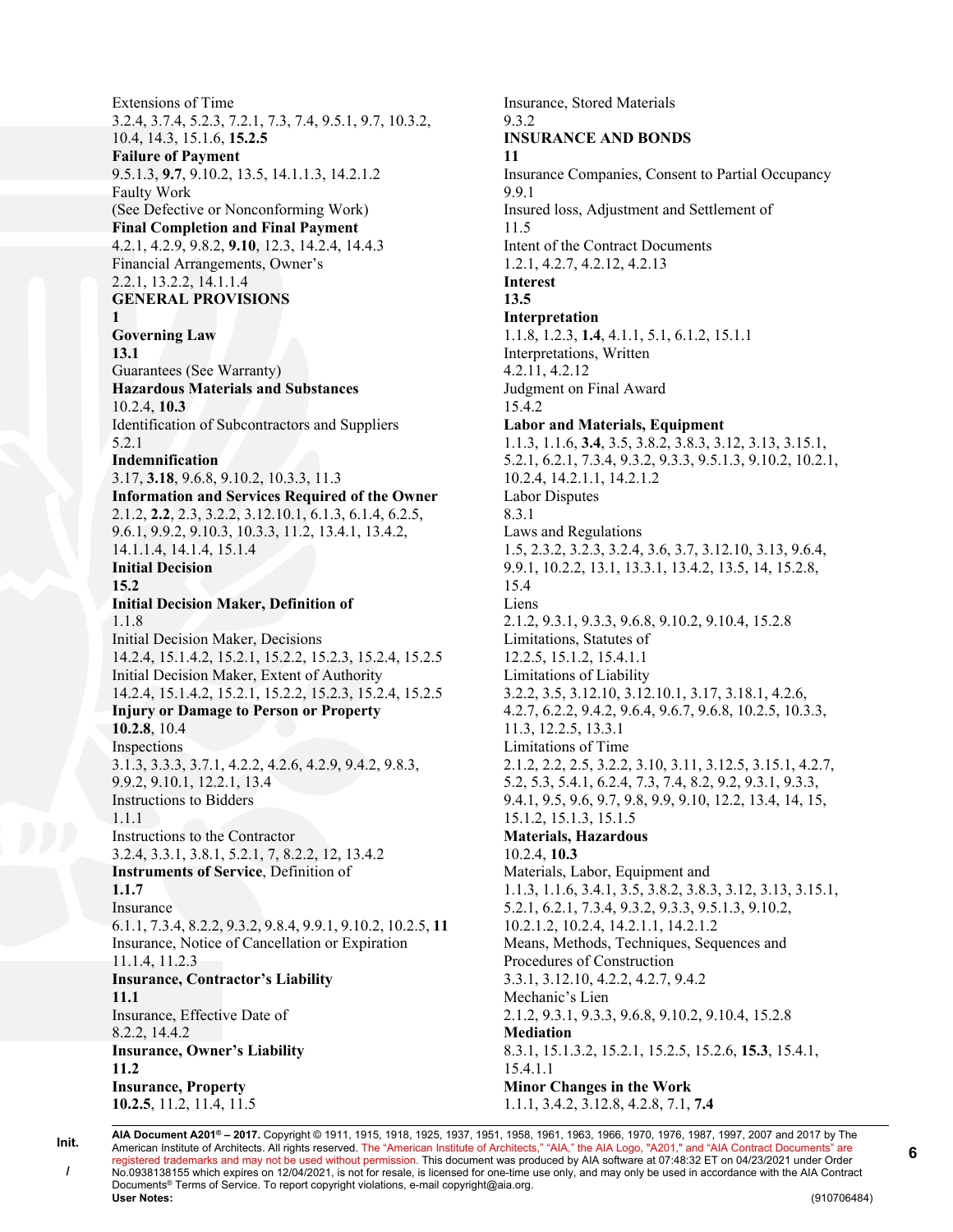## **MISCELLANEOUS PROVISIONS 13 Modifications**, Definition of **1.1.1** Modifications to the Contract 1.1.1, 1.1.2, 2.5, 3.11, 4.1.2, 4.2.1, 5.2.3, 7, 8.3.1, 9.7, 10.3.2 **Mutual Responsibility 6.2 Nonconforming Work, Acceptance of** 9.6.6, 9.9.3, **12.3** Nonconforming Work, Rejection and Correction of 2.4, 2.5, 3.5, 4.2.6, 6.2.4, 9.5.1, 9.8.2, 9.9.3, 9.10.4, 12.2 **Notice 1.6**, 1.6.1, 1.6.2, 2.1.2, 2.2.2., 2.2.3, 2.2.4, 2.5, 3.2.4, 3.3.1, 3.7.4, 3.7.5, 3.9.2, 3.12.9, 3.12.10, 5.2.1, 7.4, 8.2.2 9.6.8, 9.7, 9.10.1, 10.2.8, 10.3.2, 11.5, 12.2.2.1, 13.4.1, 13.4.2, 14.1, 14.2.2, 14.4.2, 15.1.3, 15.1.5, 15.1.6, 15.4.1 Notice of Cancellation or Expiration of Insurance 11.1.4, 11.2.3 **Notice of Claims** 1.6.2, 2.1.2, 3.7.4, 9.6.8, 10.2.8, **15.1.3**, 15.1.5, 15.1.6, 15.2.8, 15.3.2, 15.4.1 Notice of Testing and Inspections 13.4.1, 13.4.2 Observations, Contractor's 3.2, 3.7.4 **Occupancy** 2.3.1, 9.6.6, 9.8 Orders, Written 1.1.1, 2.4, 3.9.2, 7, 8.2.2, 11.5, 12.1, 12.2.2.1, 13.4.2, 14.3.1 **OWNER 2 Owner**, Definition of **2.1.1 Owner, Evidence of Financial Arrangements 2.2**, 13.2.2, 14.1.1.4 **Owner, Information and Services Required of the** 2.1.2, **2.2**, 2.3, 3.2.2, 3.12.10, 6.1.3, 6.1.4, 6.2.5, 9.3.2, 9.6.1, 9.6.4, 9.9.2, 9.10.3, 10.3.3, 11.2, 13.4.1, 13.4.2, 14.1.1.4, 14.1.4, 15.1.4 Owner's Authority 1.5, 2.1.1, 2.3.32.4, 2.5, 3.4.2, 3.8.1, 3.12.10, 3.14.2, 4.1.2, 4.2.4, 4.2.9, 5.2.1, 5.2.4, 5.4.1, 6.1, 6.3, 7.2.1, 7.3.1, 8.2.2, 8.3.1, 9.3.2, 9.5.1, 9.6.4, 9.9.1, 9.10.2, 10.3.2, 11.4, 11.5, 12.2.2, 12.3, 13.2.2, 14.3, 14.4, 15.2.7 **Owner's Insurance 11.2** Owner's Relationship with Subcontractors 1.1.2, 5.2, 5.3, 5.4, 9.6.4, 9.10.2, 14.2.2 **Owner's Right to Carry Out the Work 2.5**, 14.2.2

**AIA Document A201® – 2017.** Copyright © 1911, 1915, 1918, 1925, 1937, 1951, 1958, 1961, 1963, 1966, 1970, 1976, 1987, 1997, 2007 and 2017 by The American Institute of Architects. All rights reserved. The "American Institute of Architects," "AIA," the AIA Logo, "A201," and "AIA Contract Documents" are registered trademarks and may not be used without permission. This document was produced by AIA software at 07:48:32 ET on 04/23/2021 under Order No.0938138155 which expires on 12/04/2021, is not for resale, is licensed for one-time use only, and may only be used in accordance with the AIA Contract Documents<sup>®</sup> Terms of Service. To report copyright violations, e-mail copyright@aia.org.<br>User Notes: **User Notes:** (910706484) **7** 7.3.4.4, 9.6.7, 9.10.3, **11.1.2 Permits, Fees, Notices and Compliance with Laws** 2.3.1, **3.7**, 3.13, 7.3.4.4, 10.2.2 **PERSONS AND PROPERTY, PROTECTION OF 10** Polychlorinated Biphenyl 10.3.1 **Product Data**, Definition of **3.12.2 Product Data and Samples, Shop Drawings** 3.11, **3.12**, 4.2.7 **Progress and Completion** 4.2.2, **8.2**, 9.8, 9.9.1, 14.1.4, 15.1.4 **Progress Payments** 9.3, **9.6**, 9.8.5, 9.10.3, 14.2.3, 15.1.4

**Owner's Right to Clean Up**

**Award Separate Contracts**

**Owner's Right to Stop the Work**

Owner's Right to Suspend the Work

**and Other Instruments of Service**

**Partial Occupancy or Use**

**Payment, Applications for**

14.2.3, 14.2.4, 14.4.3 **Payment, Certificates for**

9.10.3, 14.1.1.3, 14.2.4 **Payment, Failure of**

Payment, Final

**9**

PCB 10.3.1

**Patching, Cutting and**

Owner's Right to Terminate the Contract

**Owner's Right to Perform Construction and to** 

**Ownership and Use of Drawings, Specifications** 

1.1.1, 1.1.6, 1.1.7, **1.5**, 2.3.6, 3.2.2, 3.11, 3.17, 4.2.12,

4.2.5, 7.3.9, 9.2, **9.3**, 9.4, 9.5, 9.6.3, 9.7, 9.8.5, 9.10.1,

4.2.5, 4.2.9, 9.3.3, **9.4**, 9.5, 9.6.1, 9.6.6, 9.7, 9.10.1,

9.5.1.3, **9.7**, 9.10.2, 13.5, 14.1.1.3, 14.2.1.2

4.2.1, 4.2.9, **9.10**, 12.3, 14.2.4, 14.4.3 **Payment Bond, Performance Bond and**

9.3, **9.6**, 9.8.5, 9.10.3, 14.2.3, 15.1.4 **PAYMENTS AND COMPLETION**

5.4.2, 9.5.1.3, 9.6.2, 9.6.3, 9.6.4, 9.6.7, 14.2.1.2

**Performance Bond and Payment Bond**

7.3.4.4, 9.6.7, 9.10.3, **11.1.2 Payments, Progress**

Payments to Subcontractors

**6.3**

**6.1**

**2.4**

14.3

5.3

14.2, 14.4

9.6.6, **9.9**

**3.14**, 6.2.5 Patents 3.17

**Init. /**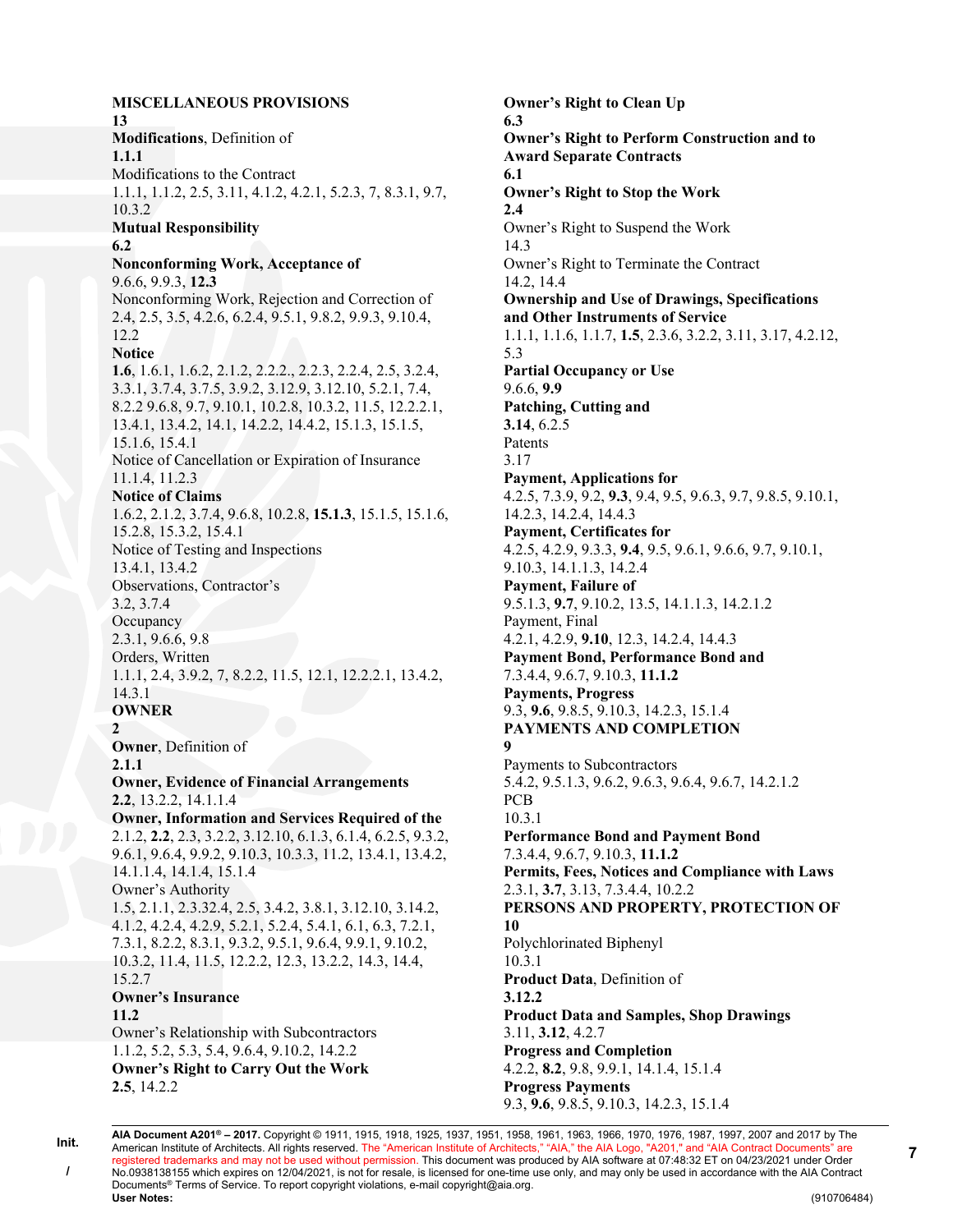**Project**, Definition of **1.1.4** Project Representatives 4.2.10 **Property Insurance** 10.2.5, **11.2 Proposal Requirements** 1.1.1 **PROTECTION OF PERSONS AND PROPERTY 10** Regulations and Laws 1.5, 2.3.2, 3.2.3, 3.6, 3.7, 3.12.10, 3.13, 9.6.4, 9.9.1, 10.2.2, 13.1, 13.3, 13.4.1, 13.4.2, 13.5, 14, 15.2.8, 15.4 Rejection of Work 4.2.6, 12.2.1 Releases and Waivers of Liens 9.3.1, 9.10.2 Representations 3.2.1, 3.5, 3.12.6, 8.2.1, 9.3.3, 9.4.2, 9.5.1, 9.10.1 Representatives 2.1.1, 3.1.1, 3.9, 4.1.1, 4.2.10, 13.2.1 Responsibility for Those Performing the Work 3.3.2, 3.18, 4.2.2, 4.2.3, 5.3, 6.1.3, 6.2, 6.3, 9.5.1, 10 Retainage 9.3.1, 9.6.2, 9.8.5, 9.9.1, 9.10.2, 9.10.3 **Review of Contract Documents and Field Conditions by Contractor 3.2**, 3.12.7, 6.1.3 Review of Contractor's Submittals by Owner and Architect 3.10.1, 3.10.2, 3.11, 3.12, 4.2, 5.2, 6.1.3, 9.2, 9.8.2 Review of Shop Drawings, Product Data and Samples by Contractor 3.12 **Rights and Remedies** 1.1.2, 2.4, 2.5, 3.5, 3.7.4, 3.15.2, 4.2.6, 5.3, 5.4, 6.1, 6.3, 7.3.1, 8.3, 9.5.1, 9.7, 10.2.5, 10.3, 12.2.1, 12.2.2, 12.2.4, **13.3**, 14, 15.4 **Royalties, Patents and Copyrights 3.17** Rules and Notices for Arbitration 15.4.1 **Safety of Persons and Property 10.2**, 10.4 **Safety Precautions and Programs** 3.3.1, 4.2.2, 4.2.7, 5.3, **10.1**, 10.2, 10.4 **Samples**, Definition of **3.12.3 Samples, Shop Drawings, Product Data and** 3.11, **3.12**, 4.2.7 **Samples at the Site, Documents and 3.11 Schedule of Values 9.2**, 9.3.1 Schedules, Construction 3.10, 3.12.1, 3.12.2, 6.1.3, 15.1.6.2

Separate Contracts and Contractors 1.1.4, 3.12.5, 3.14.2, 4.2.4, 4.2.7, 6, 8.3.1, 12.1.2 **Separate Contractors**, Definition of **6.1.1 Shop Drawings**, Definition of **3.12.1 Shop Drawings, Product Data and Samples** 3.11, **3.12**, 4.2.7 **Site, Use of 3.13**, 6.1.1, 6.2.1 Site Inspections 3.2.2, 3.3.3, 3.7.1, 3.7.4, 4.2, 9.9.2, 9.4.2, 9.10.1, 13.4 Site Visits, Architect's 3.7.4, 4.2.2, 4.2.9, 9.4.2, 9.5.1, 9.9.2, 9.10.1, 13.4 Special Inspections and Testing 4.2.6, 12.2.1, 13.4 **Specifications**, Definition of **1.1.6 Specifications** 1.1.1, **1.1.6**, 1.2.2, 1.5, 3.12.10, 3.17, 4.2.14 Statute of Limitations 15.1.2, 15.4.1.1 Stopping the Work 2.2.2, 2.4, 9.7, 10.3, 14.1 Stored Materials 6.2.1, 9.3.2, 10.2.1.2, 10.2.4 **Subcontractor**, Definition of **5.1.1 SUBCONTRACTORS 5** Subcontractors, Work by 1.2.2, 3.3.2, 3.12.1, 3.18, 4.2.3, 5.2.3, 5.3, 5.4, 9.3.1.2, 9.6.7 **Subcontractual Relations 5.3**, 5.4, 9.3.1.2, 9.6, 9.10, 10.2.1, 14.1, 14.2.1 Submittals 3.10, 3.11, 3.12, 4.2.7, 5.2.1, 5.2.3, 7.3.4, 9.2, 9.3, 9.8, 9.9.1, 9.10.2, 9.10.3 Submittal Schedule 3.10.2, 3.12.5, 4.2.7 **Subrogation, Waivers of** 6.1.1, **11.3 Substances, Hazardous 10.3 Substantial Completion** 4.2.9, 8.1.1, 8.1.3, 8.2.3, 9.4.2, **9.8**, 9.9.1, 9.10.3, 12.2, 15.1.2 **Substantial Completion**, Definition of **9.8.1** Substitution of Subcontractors 5.2.3, 5.2.4 Substitution of Architect 2.3.3 Substitutions of Materials 3.4.2, 3.5, 7.3.8 **Sub-subcontractor**, Definition of **5.1.2**

**Init. /**

**AIA Document A201® – 2017.** Copyright © 1911, 1915, 1918, 1925, 1937, 1951, 1958, 1961, 1963, 1966, 1970, 1976, 1987, 1997, 2007 and 2017 by The American Institute of Architects. All rights reserved. The "American Institute of Architects," "AIA," the AIA Logo, "A201," and "AIA Contract Documents" are registered trademarks and may not be used without permission. This document was produced by AIA software at 07:48:32 ET on 04/23/2021 under Order No.0938138155 which expires on 12/04/2021, is not for resale, is licensed for one-time use only, and may only be used in accordance with the AIA Contract Documents<sup>®</sup> Terms of Service. To report copyright violations, e-mail copyright@aia.org.<br>User Notes: **User Notes:** (910706484)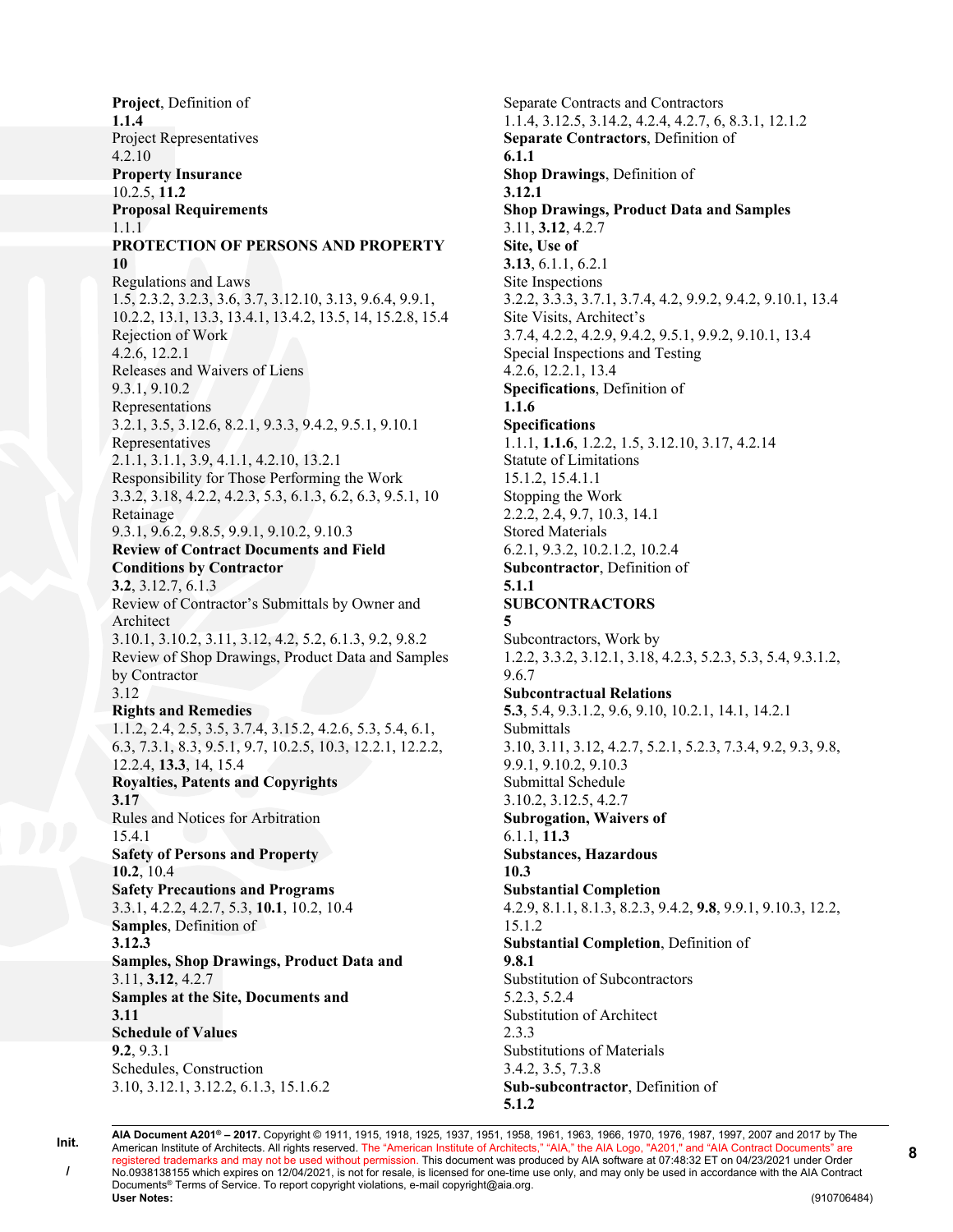Subsurface Conditions 3.7.4 **Successors and Assigns 13.2 Superintendent 3.9**, 10.2.6 **Supervision and Construction Procedures** 1.2.2, **3.3**, 3.4, 3.12.10, 4.2.2, 4.2.7, 6.1.3, 6.2.4, 7.1.3, 7.3.4, 8.2, 8.3.1, 9.4.2, 10, 12, 14, 15.1.4 Suppliers 1.5, 3.12.1, 4.2.4, 4.2.6, 5.2.1, 9.3, 9.4.2, 9.5.4, 9.6, 9.10.5, 14.2.1 Surety 5.4.1.2, 9.6.8, 9.8.5, 9.10.2, 9.10.3, 11.1.2, 14.2.2, 15.2.7 Surety, Consent of 9.8.5, 9.10.2, 9.10.3 Surveys 1.1.7, 2.3.4 **Suspension by the Owner for Convenience 14.3** Suspension of the Work 3.7.5, 5.4.2, 14.3 Suspension or Termination of the Contract 5.4.1.1, 14 **Taxes** 3.6, 3.8.2.1, 7.3.4.4 **Termination by the Contractor 14.1**, 15.1.7 **Termination by the Owner for Cause** 5.4.1.1, **14.2,** 15.1.7 **Termination by the Owner for Convenience 14.4** Termination of the Architect 2.3.3 Termination of the Contractor Employment 14.2.2

# **TERMINATION OR SUSPENSION OF THE CONTRACT**

**14 Tests and Inspections** 3.1.3, 3.3.3, 3.7.1, 4.2.2, 4.2.6, 4.2.9, 9.4.2, 9.8.3, 9.9.2, 9.10.1, 10.3.2, 12.2.1, **13.4 TIME 8 Time, Delays and Extensions of** 3.2.4, 3.7.4, 5.2.3, 7.2.1, 7.3.1, 7.4, **8.3**, 9.5.1, 9.7,

10.3.2, 10.4, 14.3.2, 15.1.6, 15.2.5

Time Limits 2.1.2, 2.2, 2.5, 3.2.2, 3.10, 3.11, 3.12.5, 3.15.1, 4.2, 5.2, 5.3, 5.4, 6.2.4, 7.3, 7.4, 8.2, 9.2, 9.3.1, 9.3.3, 9.4.1, 9.5, 9.6, 9.7, 9.8, 9.9, 9.10, 12.2, 13.4, 14, 15.1.2, 15.1.3, 15.4 **Time Limits on Claims** 3.7.4, 10.2.8, 15.1.2, 15.1.3 Title to Work 9.3.2, 9.3.3 **UNCOVERING AND CORRECTION OF WORK 12 Uncovering of Work 12.1** Unforeseen Conditions, Concealed or Unknown 3.7.4, 8.3.1, 10.3 Unit Prices 7.3.3.2, 9.1.2 Use of Documents 1.1.1, 1.5, 2.3.6, 3.12.6, 5.3 **Use of Site 3.13**, 6.1.1, 6.2.1 **Values, Schedule of 9.2**, 9.3.1 Waiver of Claims by the Architect 13.3.2 Waiver of Claims by the Contractor 9.10.5, 13.3.2, **15.1.7** Waiver of Claims by the Owner 9.9.3, 9.10.3, 9.10.4, 12.2.2.1, 13.3.2, 14.2.4, **15.1.7** Waiver of Consequential Damages 14.2.4, 15.1.7 Waiver of Liens 9.3, 9.10.2, 9.10.4 **Waivers of Subrogation** 6.1.1, **11.3 Warranty 3.5**, 4.2.9, 9.3.3, 9.8.4, 9.9.1, 9.10.2, 9.10.4, 12.2.2, 15.1.2 Weather Delays 8.3, 15.1.6.2 **Work**, Definition of **1.1.3** Written Consent 1.5.2, 3.4.2, 3.7.4, 3.12.8, 3.14.2, 4.1.2, 9.3.2, 9.10.3, 13.2, 13.3.2, 15.4.4.2 Written Interpretations 4.2.11, 4.2.12 Written Orders 1.1.1, 2.4, 3.9, 7, 8.2.2, 12.1, 12.2, 13.4.2, 14.3.1

**AIA Document A201® – 2017.** Copyright © 1911, 1915, 1918, 1925, 1937, 1951, 1958, 1961, 1963, 1966, 1970, 1976, 1987, 1997, 2007 and 2017 by The American Institute of Architects. All rights reserved. The "American Institute of Architects," "AIA," the AIA Logo, "A201," and "AIA Contract Documents" are registered trademarks and may not be used without permission. This document was produced by AIA software at 07:48:32 ET on 04/23/2021 under Order No.0938138155 which expires on 12/04/2021, is not for resale, is licensed for one-time use only, and may only be used in accordance with the AIA Contract Documents<sup>®</sup> Terms of Service. To report copyright violations, e-mail copyright@aia.org.<br>User Notes: **User Notes:** (910706484)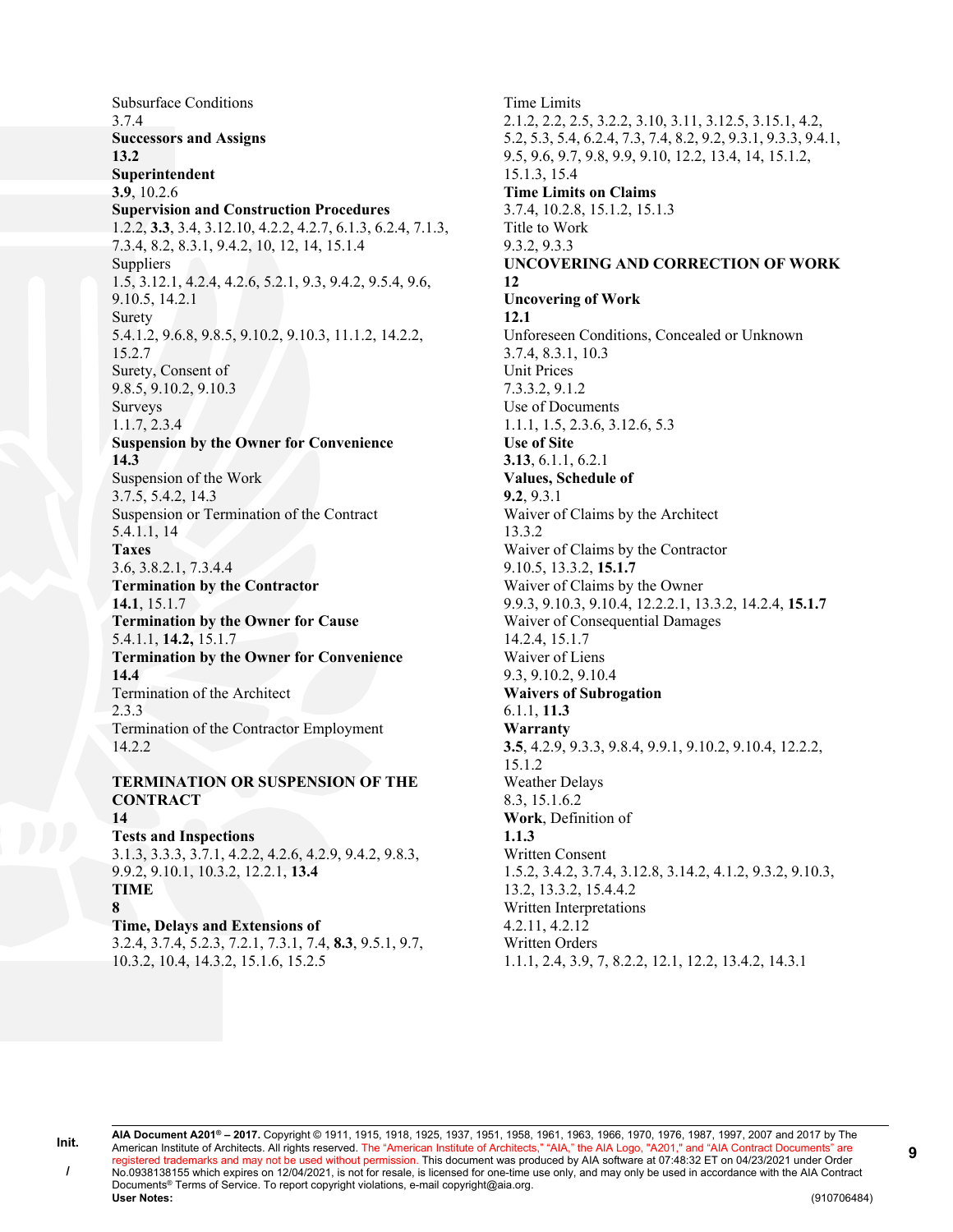# **ARTICLE 1 GENERAL PROVISIONS**

#### **§ 1.1 Basic Definitions**

# **§ 1.1.1 The Contract Documents**

The Contract Documents are enumerated in the Agreement between the Owner and Contractor (hereinafter the Agreement) and consist of the Agreement, Conditions of the Contract (General, Supplementary and other Conditions), Drawings, Specifications, Addenda issued prior to execution of the Contract, other documents listed in the Agreement, and Modifications issued after execution of the Contract. A Modification is (1) a written amendment to the Contract signed by both parties, (2) a Change Order, (3) a Construction Change Directive, or (4) a written order for a minor change in the Work issued by the Architect. Unless specifically enumerated in the Agreement, the Contract Documents do not include the advertisement or invitation to bid, Instructions to Bidders, sample forms, other information furnished by the Owner in anticipation of receiving bids or proposals, the Contractor's bid or proposal, or portions of Addenda relating to bidding or proposal requirements. As used herein, "Contractor" shall also mean "Construction Manager."

# **§ 1.1.2 The Contract**

The Contract Documents form the Contract for Construction. The Contract represents the entire and integrated agreement between the parties hereto and supersedes prior negotiations, representations, or agreements, either written or oral. The Contract may be amended or modified only by a Modification. The Contract Documents shall not be construed to create a contractual relationship of any kind (1) between the Contractor and the Architect or the Architect's consultants, (2) between the Owner and a Subcontractor or a Sub-subcontractor, except as set forth in Sections 5.3 and 5.4, (3) between the Owner and the Architect or the Architect's consultants, or (4) between any persons or entities other than the Owner and the Contractor. The Architect shall, however, be entitled to performance and enforcement of obligations under the Contract intended to facilitate performance of the Architect's duties.

# **§ 1.1.3 The Work**

The term "Work" means the construction and services required by the Contract Documents, whether completed or partially completed, and includes all other labor, materials, equipment, and services provided or to be provided by the Contractor to fulfill the Contractor's obligations. The Work may constitute the whole or a part of the Project.

# **§ 1.1.4 The Project**

The Project is the total construction of which the Work performed under the Contract Documents may be the whole or a part and which may include construction by the Owner and by Separate Contractors.

# **§ 1.1.5 The Drawings**

The Drawings are the graphic and pictorial portions of the Contract Documents showing the design, location and dimensions of the Work, generally including plans, elevations, sections, details, schedules, and diagrams.

## **§ 1.1.6 The Specifications**

The Specifications are that portion of the Contract Documents consisting of the written requirements for materials, equipment, systems, standards and workmanship for the Work, and performance of related services.

#### **§ 1.1.7 Instruments of Service**

Instruments of Service are representations, in any medium of expression now known or later developed, of the tangible and intangible creative work performed by the Architect and the Architect's consultants under their respective professional services agreements. Instruments of Service may include, without limitation, studies, surveys, models, sketches, drawings, specifications, and other similar materials.

#### **§ 1.1.8 Initial Decision Maker**

The Initial Decision Maker is the person identified in the Agreement to render initial decisions on Claims in accordance with Section 15.2.The Initial Decision Maker shall not show partiality to the Owner or Contractor and shall not be liable for results of interpretations or decisions rendered in good faith.

**§ 1.1.9** The terms "knowledge," "recognize," "observe" and "discover," their respective derivatives and similar terms, as used in the Contract Documents referring to the Contractor, shall be interpreted to mean what the Contractor knows (or should reasonably know), recognizes (or should reasonably recognize), observes (or should observe) and discovers (or should discover) in exercising the care, skill and diligence required by the Contract Documents. Analogously, the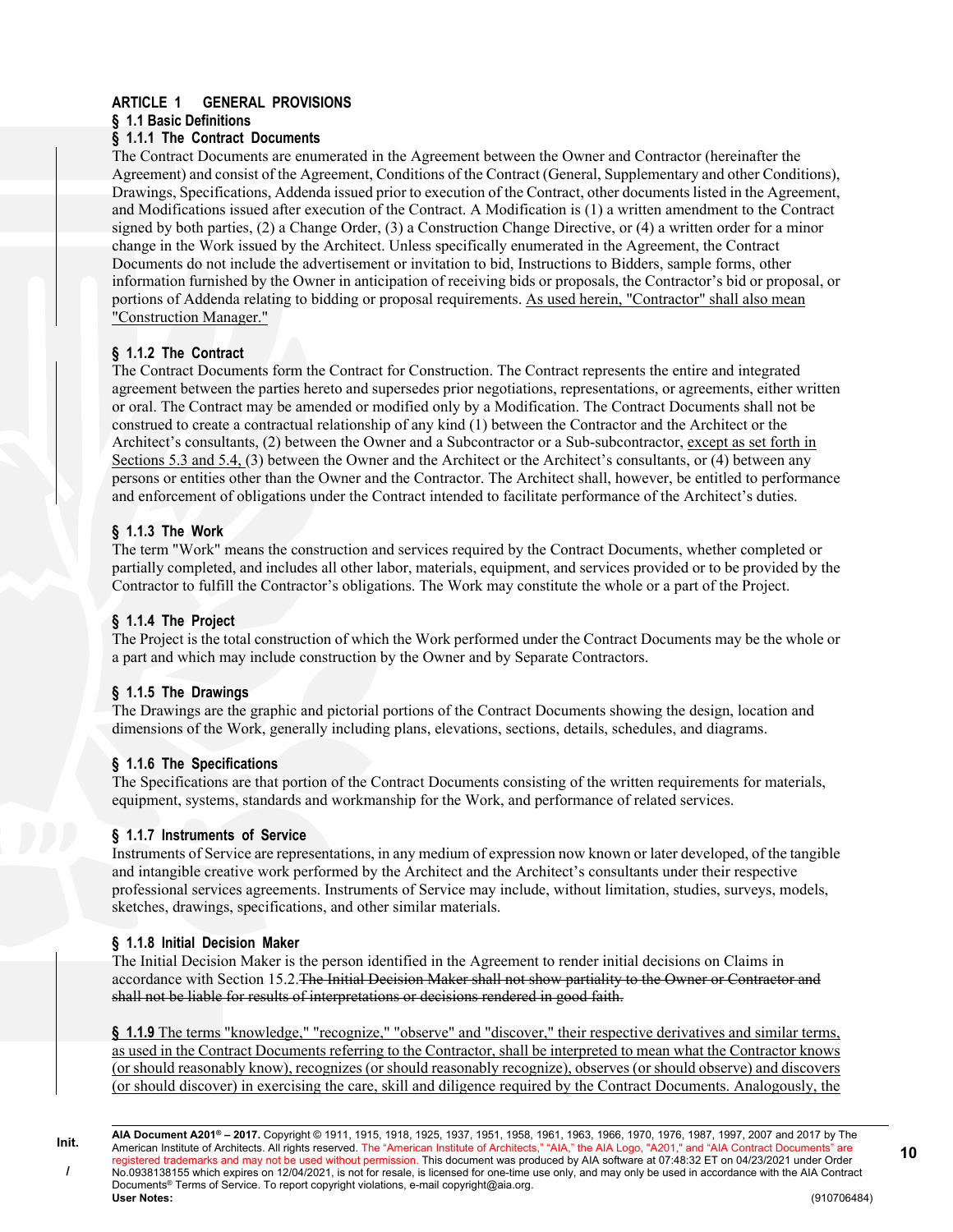expression "reasonably inferable" shall be interpreted to mean reasonably inferable by a contractor familiar with the Project and exercising the care, skill and diligence required by the Contract Documents.

# **§ 1.1.10 Terminology**

**Init. /**

**1.** Unless otherwise indicated the term "provide" shall include furnishing and installing a product, materials, systems, and/or equipment complete in place, fully tested and approved.

**2.** The terms "approved" and/or "approval" shall mean approved and/or approval in writing unless otherwise indicated.

**3.** The term "Contractor" shall also mean "Construction Manager" for purposes of this Agreement.

# **§ 1.2 Correlation and Intent of the Contract Documents**

**§ 1.2.1** The intent of the Contract Documents is to include all items necessary for the proper execution and completion of the Work by the Contractor. The Contract Documents are complementary, and what is required by one shall be as binding as if required by all; performance by the Contractor shall be required only to the extent consistent with the Contract Documents and reasonably inferable from them as being necessary to produce the indicated results. In the event of inconsistencies within or between parts of the Contract Documents or between the Contract Documents and applicable standards, codes and ordinances, the Contractor shall (i) provide the better quality or greater quantity of Work or (ii) comply with the more stringent requirement; either or both in accordance with the Architect's interpretation.

- **.1** On the Drawings, given dimensions shall take precedence over scaled measurements and large scale drawings over small scale drawings.
- **.2** Before requesting the ordering of any material or doing any Work, the Contractor and each Subcontractor shall verify measurements at the Project site and shall be responsible for the correctness of such measurements. No extra charges or compensation will be allowed on account of differences between actual dimensions and the dimensions indicated on the Drawings.
- **.3** If a minor change in the Work is found to be necessary due to actual field conditions, the Contractor shall submit detailed drawings of such departure to the Architect for approval before making the change.
- **.4** Contractor shall thoroughly acquaint itself with and comply with the terms, statutes, rules and regulations governing excavation in the area of underground utilities.

**§ 1.2.1.1** The invalidity of any provision of the Contract Documents shall not invalidate the Contract or its remaining provisions. If it is determined that any provision of the Contract Documents violates any law, or is otherwise invalid or unenforceable, then that provision shall be revised to the extent necessary to make that provision legal and enforceable. In such case the Contract Documents shall be construed, to the fullest extent permitted by law, to give effect to the parties' intentions and purposes in executing the Contract.

**§ 1.2.2** Organization of the Specifications into divisions, sections and articles, and arrangement of Drawings shall not control the Contractor in dividing the Work among Subcontractors or in establishing the extent of Work to be performed by any trade. The Contractor and all Subcontractors shall refer to all Contract Documents, including those not specifically showing the Work of their specialized trades, and shall perform all Work necessary to produce the results shown or reasonably inferable therefrom.

**§ 1.2.3** Unless otherwise stated in the Contract Documents, words that have well-known technical or construction industry meanings are used in the Contract Documents in accordance with such recognized meanings.

**§ 1.2.4** Dimensions given on the Drawings govern scale measurements and large scale drawings govern small scale drawings. All documents are complementary and specific items of work are shown only where most appropriate for clarity. The Drawings are generally made to scale, but all working dimensions shall be taken from the figured dimensions, or by actual measurements taken at the job, and in no case by scaling. Whether or not an error is believed to exist, deviation from the Drawings and the dimensions given thereon shall be made only after approval in writing from the Architect.

**§ 1.2.5** All indications or notations which apply to one or a number of similar situations, materials or processes shall be deemed to apply to all such situations, materials or processes wherever they appear in the Work, except where a contrary result is clearly indicated by the Contract Documents.

**AIA Document A201® – 2017.** Copyright © 1911, 1915, 1918, 1925, 1937, 1951, 1958, 1961, 1963, 1966, 1970, 1976, 1987, 1997, 2007 and 2017 by The American Institute of Architects. All rights reserved. The "American Institute of Architects," "AIA," the AIA Logo, "A201," and "AIA Contract Documents" are registered trademarks and may not be used without permission. This document was produced by AIA software at 07:48:32 ET on 04/23/2021 under Order No.0938138155 which expires on 12/04/2021, is not for resale, is licensed for one-time use only, and may only be used in accordance with the AIA Contract Documents<sup>®</sup> Terms of Service. To report copyright violations, e-mail copyright@aia.org.<br>User Notes: **User Notes:** (910706484)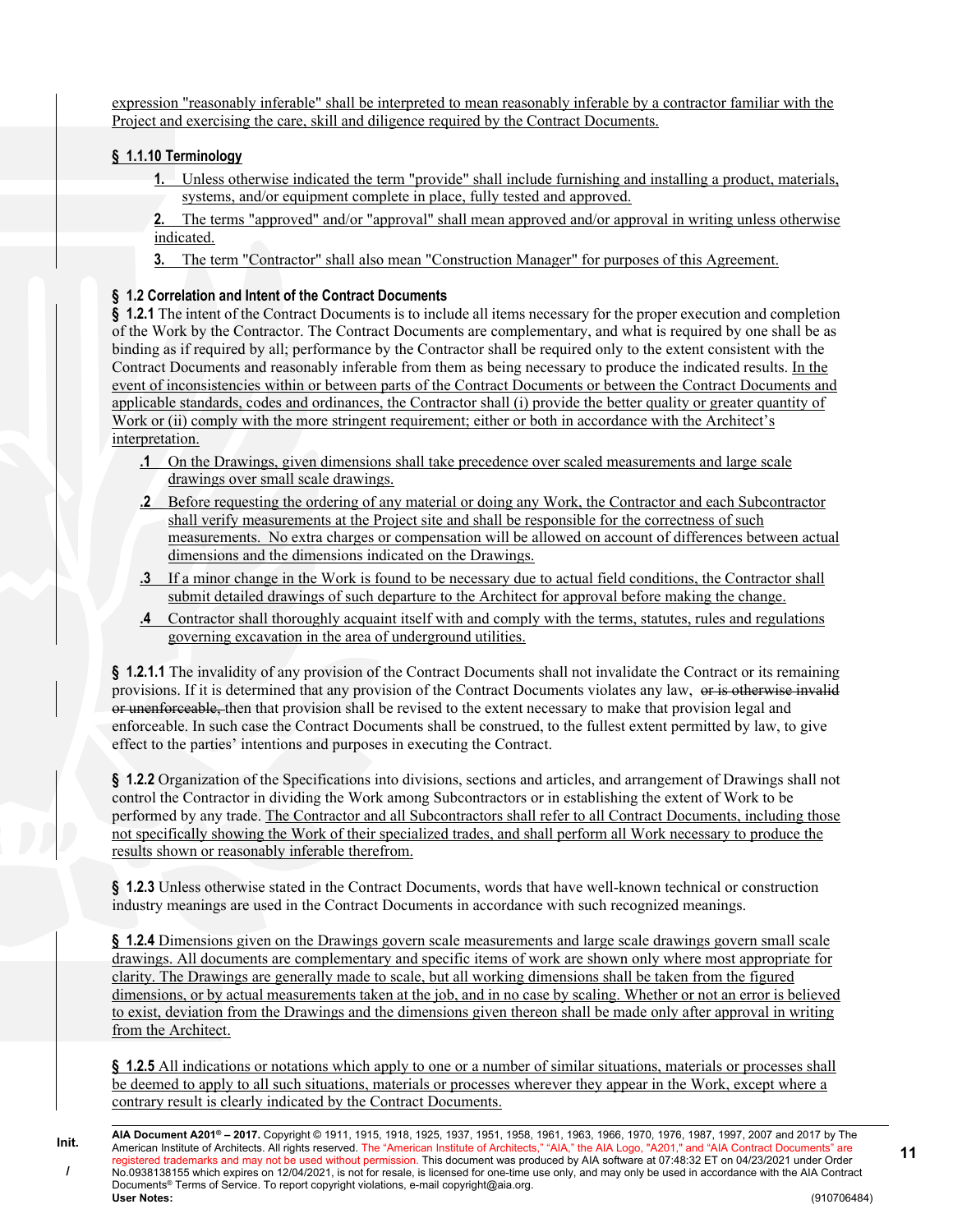**§ 1.2.6** It shall be understood that the Architect's drawings are diagrammatic and the Contractor and subcontractors shall work in cooperation with each other in determining the running of pipe duct, electrical, etc. lines and locating equipment. Any necessary variation shall be made to conform to the intent of the diagrammatic drawings without additional costs. Where there are intersections involving various piping and equipment, etc., particular consideration shall be given to clearance.

**§ 1.2.7** All manufactured articles, materials and equipment shall be applied, installed, connected, erected, used, cleaned, and conditioned in accordance with the manufacturers' written instructions unless specifically indicated otherwise in the Contract Documents.

# **§ 1.3 Capitalization**

Terms capitalized in these General Conditions include those that are (1) specifically defined, (2) the titles of numbered articles, or (3) the titles of other documents published by the American Institute of Architects.

# **§ 1.4 Interpretation**

In the interest of brevity the Contract Documents frequently omit modifying words such as "all" and "any" and articles such as "the" and "an," but the fact that a modifier or an article is absent from one statement and appears in another is not intended to affect the interpretation of either statement.

# **§ 1.5 Ownership and Use of Drawings, Specifications, and Other Instruments of Service**

**§ 1.5.1** The Architect and the Architect's consultants shall be deemed the authors and owners of their respective Instruments of Service, including the Drawings and Specifications, and retain all common law, statutory, and other reserved rights in their Instruments of Service, including copyrights. copyrights, except as may be required under the Agreement with the Owner. The Contractor, Subcontractors, Sub-subcontractors, and suppliers shall not own or claim a copyright in the Instruments of Service. Submittal or distribution to meet official regulatory requirements or for other purposes in connection with the Project is not to be construed as publication in derogation of the Architect's or Architect's consultants' reserved rights.

§ 1.5.2 The Contractor, Subcontractors, Sub-subcontractors, and suppliers are authorized to use and reproduce the Instruments of Service provided to them, subject to any protocols established pursuant to Sections 1.7 and 1.8, solely and exclusively for execution of the Work. All copies made under this authorization shall bear the copyright notice, if any, shown on the Instruments of Service. The Contractor, Subcontractors, Sub-subcontractors, and suppliers may not use the Instruments of Service on other projects or for additions to the Project outside the scope of the Work without the specific written consent of the Owner, Architect, and the Architect's consultants.

# **§ 1.6 Notice**

**Init. /**

**§ 1.6.1** Except as otherwise provided in Section 1.6.2, where the Contract Documents require one party to notify or give notice to the other party, such notice shall be provided in writing to the designated representative of the party to whom the notice is addressed and shall be deemed to have been duly served if delivered in person, by mail, by courier, or by electronic transmission if a method for electronic transmission is set forth in the Agreement.

§ **1.6.2** Notice of Claims as provided in Section 15.1.3 shall be provided in writing and shall be deemed to have been duly served only if delivered to the designated representative of the party to whom the notice is addressed by certified or registered mail, or by courier providing proof of delivery.delivery, or electronic transmission.

# **§ 1.7 Digital Data Use and Transmission**

The parties shall agree upon protocols governing the transmission and use of Instruments of Service or any other information or documentation in digital form. The parties will use AIA Document E203™–2013, Building Information Modeling and Digital Data Exhibit, to establish the protocols for the development, use, transmission, and exchange of digital data.

#### **§ 1.8 Building Information Models Use and Reliance**

Any use of, or reliance on, all or a portion of a building information model without agreement to protocols governing the use of, and reliance on, the information contained in the model and without having those protocols set forth in AIA Document E203™–2013, Building Information Modeling and Digital Data Exhibit, and the requisite AIA Document G202™–2013, Project Building Information Modeling Protocol Form, shall be at the using or relying party's sole risk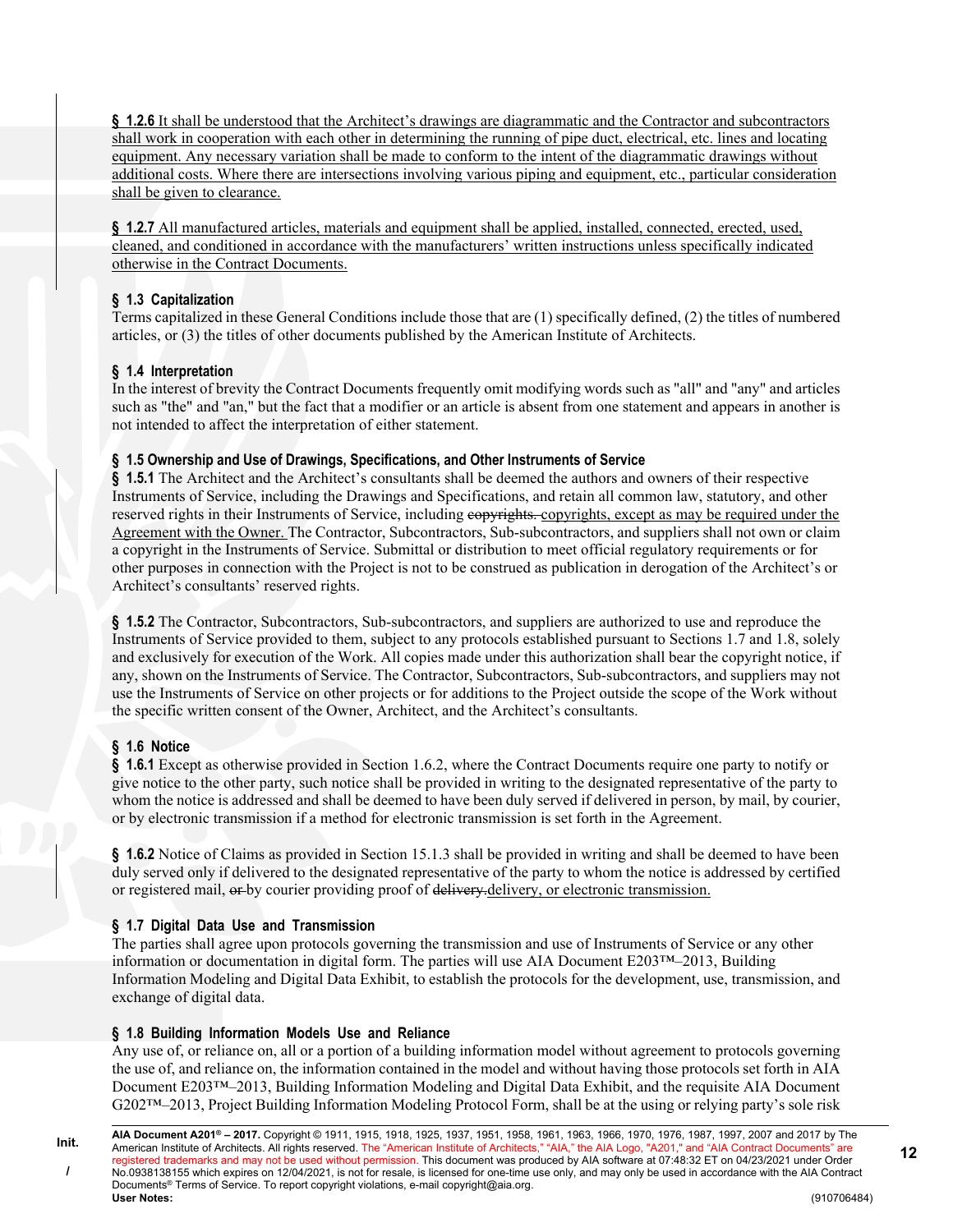and without liability to the other party and its contractors or consultants, the authors of, or contributors to, the building information model, and each of their agents and employees.

#### **§ 1.9 Character and Intent of Drawings**

During the bidding or negotiation period, questions or discrepancies called to the Architect's attention, in writing, will be answered by the Architect by means of an addendum. All addendums shall become part of the Contract Documents. If any item of Work is shown on the Drawings and not specified, or mentioned in the Specifications and not shown on the Drawings, the matter shall be brought to the attention of the Architect during the bidding period so an addendum can be issued correcting the omission. If such correction is not made, the Work in question shall be considered to be required as if it has been specified and shown on the Drawings.

#### **ARTICLE 2 OWNER**

# **§ 2.1 General**

**§ 2.1.1** The Owner is the person or entity identified as such in the Agreement and is referred to throughout the Contract Documents as if singular in number. The Owner shall designate in writing a representative who shall have express authority to bind the Owner with respect to all matters requiring the Owner's approval or authorization. Except as otherwise provided in Section 4.2.1, the Architect does not have such authority. The term "Owner" means the Owner or the Owner's authorized representative. The term "Owner's Representative" means the Owner's authorized representative.

**§ 2.1.2** The Owner shall furnish to the Contractor, within fifteen days after receipt of a written request, information necessary and relevant for the Contractor to evaluate, give notice of, or enforce mechanic's lien rights. Such information shall include a correct statement of the record legal title to the property on which the Project is located, usually referred to as the site, and the Owner's interest therein.

**§ 2.1.3** The Owner shall not be responsible for construction means, methods, techniques, sequences and procedures or for site safety except as stated in Article 6.

## **§ 2.2 Evidence of the Owner's Financial Arrangements**

**§ 2.2.1**Prior to commencement of the Work and upon written request by the Contractor, the Owner shall furnish to the Contractor reasonable evidence that the Owner has made financial arrangements to fulfill the Owner's obligations under the Contract. The Contractor shall have no obligation to commence the Work until the Owner provides such evidence. If commencement of the Work is delayed under this Section 2.2.1, the Contract Time shall be extended appropriately.

**§ 2.2.2**Following commencement of the Work and upon written request by the Contractor, the Owner shall furnish to the Contractor reasonable evidence that the Owner has made financial arrangements to fulfill the Owner's obligations under the Contract only if (1) the Owner fails to make payments to the Contractor as the Contract Documents require; (2) the Contractor identifies in writing a reasonable concern regarding the Owner's ability to make payment when due; or (3) a change in the Work materially changes the Contract Sum. If the Owner fails to provide such evidence, as required, within fourteen days of the Contractor's request, the Contractor may immediately stop the Work and, in that event, shall notify the Owner that the Work has stopped. However, if the request is made because a change in the Work materially changes the Contract Sum under (3) above, the Contractor may immediately stop only that portion of the Work affected by the change until reasonable evidence is provided. If the Work is stopped under this Section 2.2.2, the Contract Time shall be extended appropriately and the Contract Sum shall be increased by the amount of the Contractor's reasonable costs of shutdown, delay and start-up, plus interest as provided in the Contract Documents.

**§ 2.2.3**After the Owner furnishes evidence of financial arrangements under this Section 2.2, the Owner shall not materially vary such financial arrangements without prior notice to the Contractor.

**§ 2.2.4**Where the Owner has designated information furnished under this Section 2.2 as "confidential," the Contractor shall keep the information confidential and shall not disclose it to any other person. However, the Contractor may disclose "confidential" information, after seven (7) days' notice to the Owner, where disclosure is required by law, including a subpoena or other form of compulsory legal process issued by a court or governmental entity, or by court or arbitrator(s) order. The Contractor may also disclose "confidential" information to its employees, consultants,

**/**

**AIA Document A201® – 2017.** Copyright © 1911, 1915, 1918, 1925, 1937, 1951, 1958, 1961, 1963, 1966, 1970, 1976, 1987, 1997, 2007 and 2017 by The American Institute of Architects. All rights reserved. The "American Institute of Architects," "AIA," the AIA Logo, "A201," and "AIA Contract Documents" are registered trademarks and may not be used without permission. This document was produced by AIA software at 07:48:32 ET on 04/23/2021 under Order No.0938138155 which expires on 12/04/2021, is not for resale, is licensed for one-time use only, and may only be used in accordance with the AIA Contract Documents<sup>®</sup> Terms of Service. To report copyright violations, e-mail copyright@aia.org.<br>User Notes: **User Notes:** (910706484)

**Init.**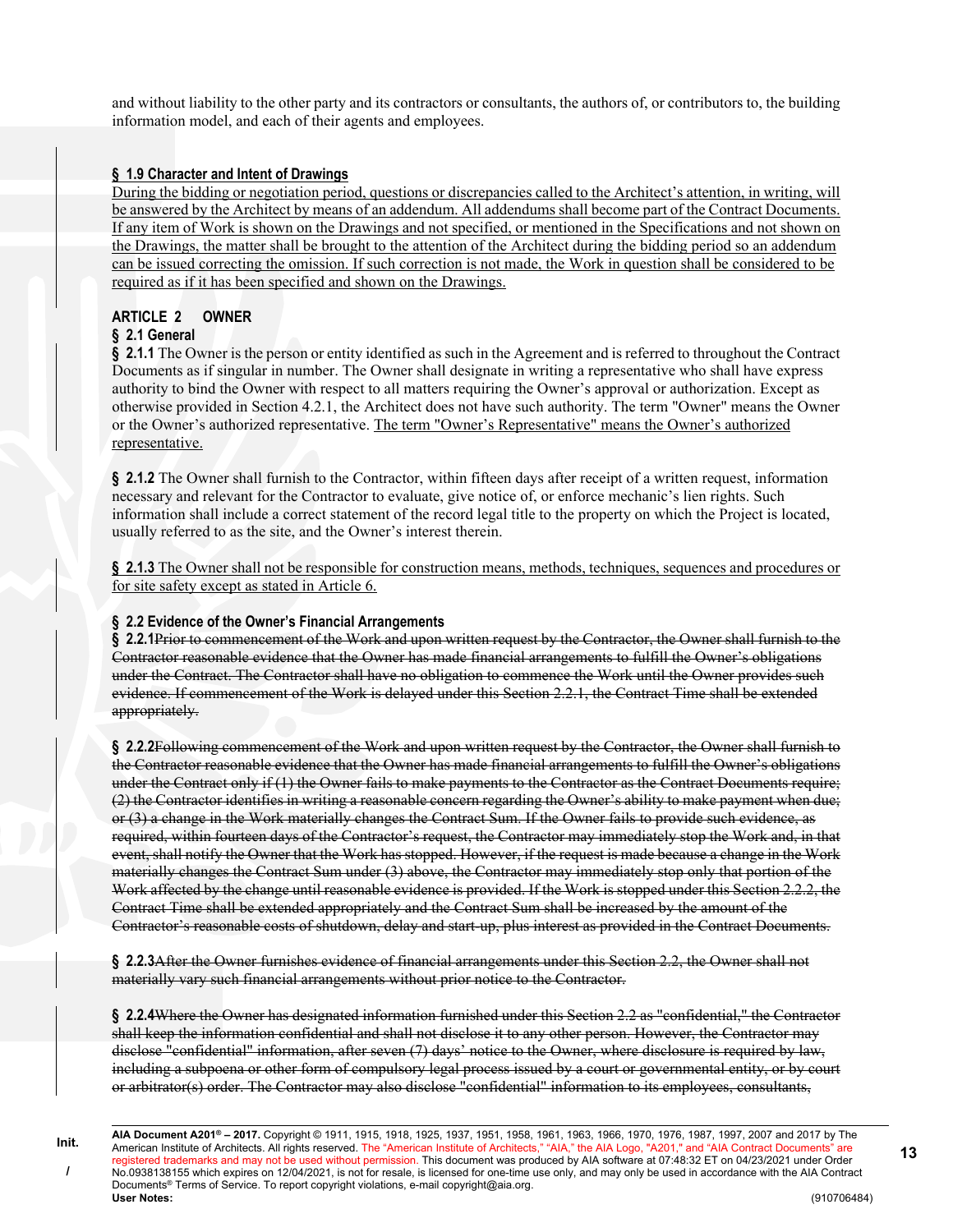sureties, Subcontractors and their employees, Sub-subcontractors, and others who need to know the content of such information solely and exclusively for the Project and who agree to maintain the confidentiality of such information.

#### **§ 2.3 Information and Services Required of the Owner**

§ 2.3.1 Except for permits and fees that are the responsibility of the Contractor under the Contract Documents, including those required under Section 3.7.1, the Owner shall secure and pay for necessary approvals, easements, assessments and charges required for construction, use or occupancy of permanent structures or for permanent changes in existing facilities.

**§ 2.3.1.1** Prior to commencement of the Work and upon written request by the Contractor, the Owner shall furnish to the Contractor reasonable evidence that the Owner has made financial arrangements to fulfill the Owner's obligations under the Contract. The Contractor shall have no obligation to commence the Work until the Owner provides such evidence. If commencement of the Work is delayed under this Section 2.2.1, the Contract Time shall be extended appropriately.

**§ 2.3.2** The Owner shall retain an architect lawfully licensed to practice architecture, or an entity lawfully practicing architecture, in the jurisdiction where the Project is located. That person or entity is identified as the Architect in the Agreement and is referred to throughout the Contract Documents as if singular in number.

**§ 2.3.3** If the employment of the Architect terminates, the Owner shall employ a successor to whom the Contractor has no reasonable objection and whose status under the Contract Documents shall be that of the Architect.

**§ 2.3.4** The Owner shall furnish surveys describing physical characteristics, legal limitations and utility locations for the site of the Project, and a legal description of the site. The Contractor shall be entitled to rely on the accuracy of information furnished by the Owner but shall exercise proper precautions relating to the safe performance of the Work.

**§ 2.3.5** The Owner shall furnish information or services required of the Owner by the Contract Documents with reasonable promptness. The Owner shall also furnish any other information or services under the Owner's control and relevant to the Contractor's performance of the Work with reasonable promptness after receiving the Contractor's written request for such information or services.

**§ 2.3.6** Unless otherwise provided in the Contract Documents, the Owner shall furnish to the Contractor one copy of the Contract Documents for purposes of making reproductions pursuant to Section 1.5.2.

**§ 2.3.7** Unless otherwise provided in the Contract Documents the Owner will hire and pay for services including but not limited to independent materials testing and special inspections as determined necessary by the Architect and Owner to verify the compliance of materials and installations with the Contract Documents. These services provided by the Owner may include and are not limited to soils, cast in place concrete, masonry, steel and fireproofing inspections and testing. These services provided by the Owner do not relieve the Contractor of its obligations in Section 13.4.

#### **§ 2.4 Owner's Right to Stop the Work**

If the Contractor fails to correct Work that is not in accordance with the requirements of the Contract Documents as required by Section 12.2 or repeatedly fails to carry out Work in accordance with the Contract Documents, the Owner may issue a written order to the Contractor to stop the Work, or any portion thereof, until the cause for such order has been eliminated; however, the right of the Owner to stop the Work shall not give rise to a duty on the part of the Owner to exercise this right for the benefit of the Contractor or any other person or entity, except to the extent required by Section 6.1.3.

**§ 2.4.1** The Owner shall have the right to reject Work that it believes does not conform to the Contract Documents. However, neither this authority of the Owner nor a decision made to exercise or not exercise such authority shall give rise to a duty or responsibility of the Owner to the Contractor.

#### **§ 2.5 Owner's Right to Carry Out the Work**

**Init. /**

If the Contractor defaults or neglects fails to carry out the Work in accordance with the Contract Documents and fails within a ten-day-seven-day period after receipt of notice from the Owner to commence and continue correction of such

**AIA Document A201® – 2017.** Copyright © 1911, 1915, 1918, 1925, 1937, 1951, 1958, 1961, 1963, 1966, 1970, 1976, 1987, 1997, 2007 and 2017 by The American Institute of Architects. All rights reserved. The "American Institute of Architects," "AIA," the AIA Logo, "A201," and "AIA Contract Documents" are registered trademarks and may not be used without permission. This document was produced by AIA software at 07:48:32 ET on 04/23/2021 under Order No.0938138155 which expires on 12/04/2021, is not for resale, is licensed for one-time use only, and may only be used in accordance with the AIA Contract Documents<sup>®</sup> Terms of Service. To report copyright violations, e-mail copyright@aia.org.<br>User Notes: **User Notes:** (910706484)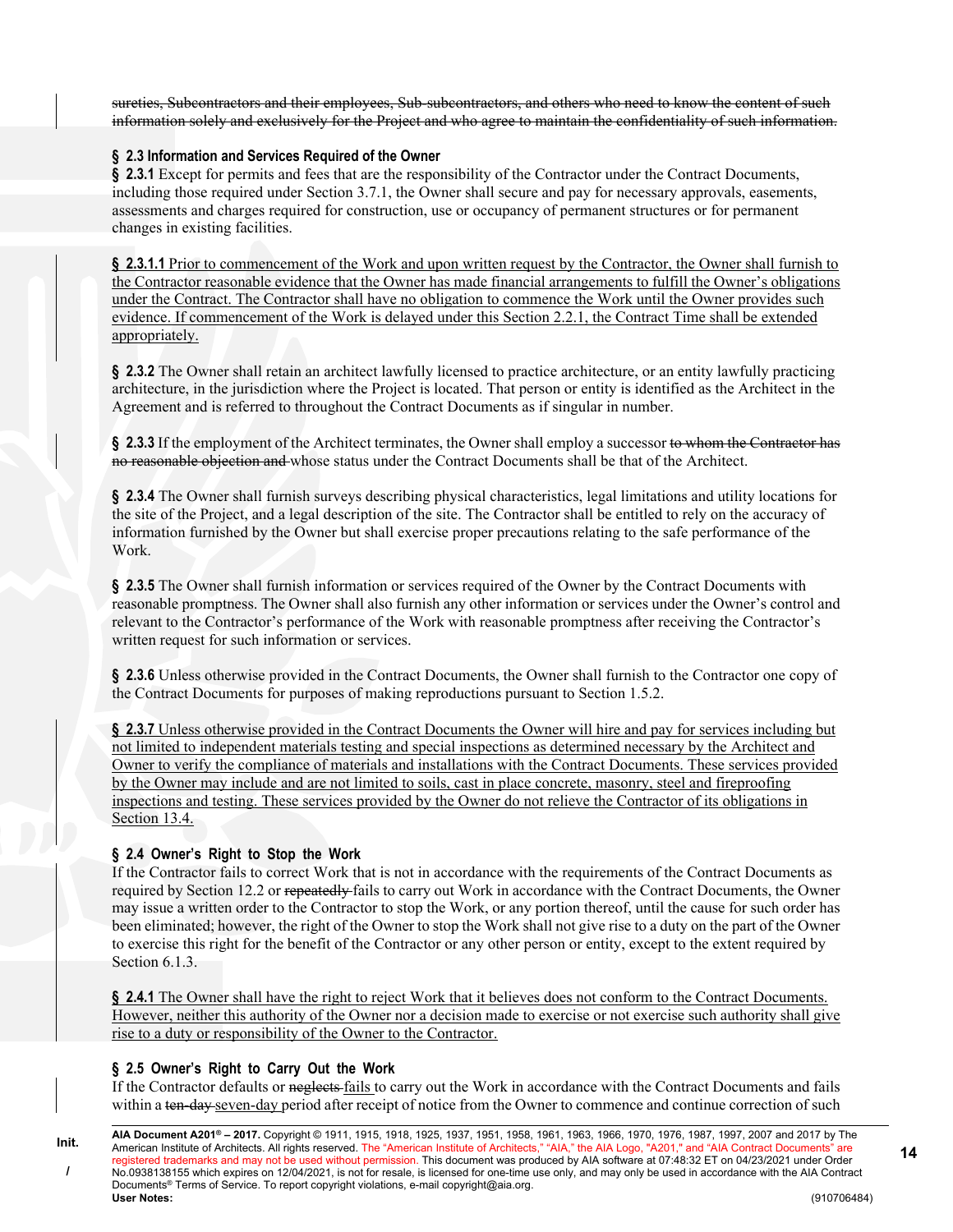default or neglect with diligence and promptness, the Owner may, without prejudice to other remedies the Owner may have, correct such default or neglect. Such action by the Owner and amounts charged to the Contractor are both subject to prior approval of the Architect and the Architect may, pursuant to Section 9.5.1, withhold or nullify a Certificate for Payment in whole or in part, to the extent reasonably necessary to reimburse the Owner for the reasonable cost of correcting such deficiencies, including Owner's expenses and compensation for the Architect's additional services made necessary by such default, neglect, or failure. If current and future payments are not sufficient to cover such amounts, the Contractor shall pay the difference to the Owner. If the Contractor disagrees with the actions of the Owner or the Architect, or the amounts claimed as costs to the Owner, the Contractor may file a Claim pursuant to Article 15.

**§ 2.5.1** In no event shall the Owner have control over, charge of, or any responsibility for construction means, methods, techniques, sequences or procedures or for safety precautions and programs in connection with the Work, notwithstanding any of the rights and authority granted the Owner in the Contract Documents.

**§ 2.5.2** The rights stated in this Article and elsewhere in the Contract Documents are cumulative and not in limitation of any rights of the Owner (1) granted in the Contract Documents, (2) at law, or (3) in equity.

#### **§ 2.6 Owner's Right to Inspect the Work**

**§ 2.6.1** The Owner has the right to have full access to and inspect all portions of the Work for quality, progress and conformance to the Contract Documents.

# **§ 2.7 Commissioning**

**§ 2.7.1** The Owner will perform inspections and tests of systems to validate the proper installation and performance of the Work as intended and required by the Contract Documents. These tests and inspections may be performed by the Owner's Representative or by independent contractors or consultants.

**§ 2.7.2** The commissioning activities performed by the Owner in no way relieve or replace the obligations of the Architect or the Contractor in their fulfillment of Contract obligations.

**§ 2.7.3** The commissioning agent of the Owner will utilize information provided by the Architect for design intent and the Contractor for actual installation conditions.

**§ 2.7.4** Any commissioning activities are at the sole discretion of the Owner and not a requirement of this Agreement.

# **ARTICLE 3 CONTRACTOR**

# **§ 3.1 General**

§ 3.1.1 The Contractor is the person or entity identified as such in the Agreement and is referred to throughout the Contract Documents as if singular in number. The Contractor shall be lawfully licensed, if required in the jurisdiction where the Project is located. The Contractor shall designate in writing a representative who shall have express authority to bind the Contractor with respect to all matters under this Contract. The term "Contractor" means the Contractor or the Contractor's authorized representative.

§ 3.1.2 The Contractor shall perform the Work in accordance with the Contract Documents.

**§ 3.1.3** The Contractor shall not be relieved of its obligations to perform the Work in accordance with the Contract Documents either by activities or duties of the Owner or the Architect in the Architect's administration of the Contract, or by tests, inspections or approvals required or performed by persons or entities other than the Contractor.

# **§ 3.2 Review of Contract Documents and Field Conditions by Contractor**

§ 3.2.1 Execution of the Contract <u>or any amendment thereto</u> by the Contractor is a representation that the Contractor has visited investigated the site, become generally familiar with local conditions under which the Work is to be performed, and correlated personal observations with requirements of the Contract Documents. The Contractor and each Subcontractor shall evaluate and satisfy themselves as to the conditions and limitations under which the work is to be performed, including, without limitation (1) the location, condition, layout and nature of the Project site and surrounding areas, (2) generally prevailing climatic conditions, (3) anticipated labor supply and costs, (4) availability and cost of materials, tools and equipment, and (5) other similar issues. The Owner shall not be required to make any

**Init. /**

**AIA Document A201® – 2017.** Copyright © 1911, 1915, 1918, 1925, 1937, 1951, 1958, 1961, 1963, 1966, 1970, 1976, 1987, 1997, 2007 and 2017 by The American Institute of Architects. All rights reserved. The "American Institute of Architects," "AIA," the AIA Logo, "A201," and "AIA Contract Documents" are registered trademarks and may not be used without permission. This document was produced by AIA software at 07:48:32 ET on 04/23/2021 under Order No.0938138155 which expires on 12/04/2021, is not for resale, is licensed for one-time use only, and may only be used in accordance with the AIA Contract Documents<sup>®</sup> Terms of Service. To report copyright violations, e-mail copyright@aia.org.<br>User Notes: **User Notes:** (910706484)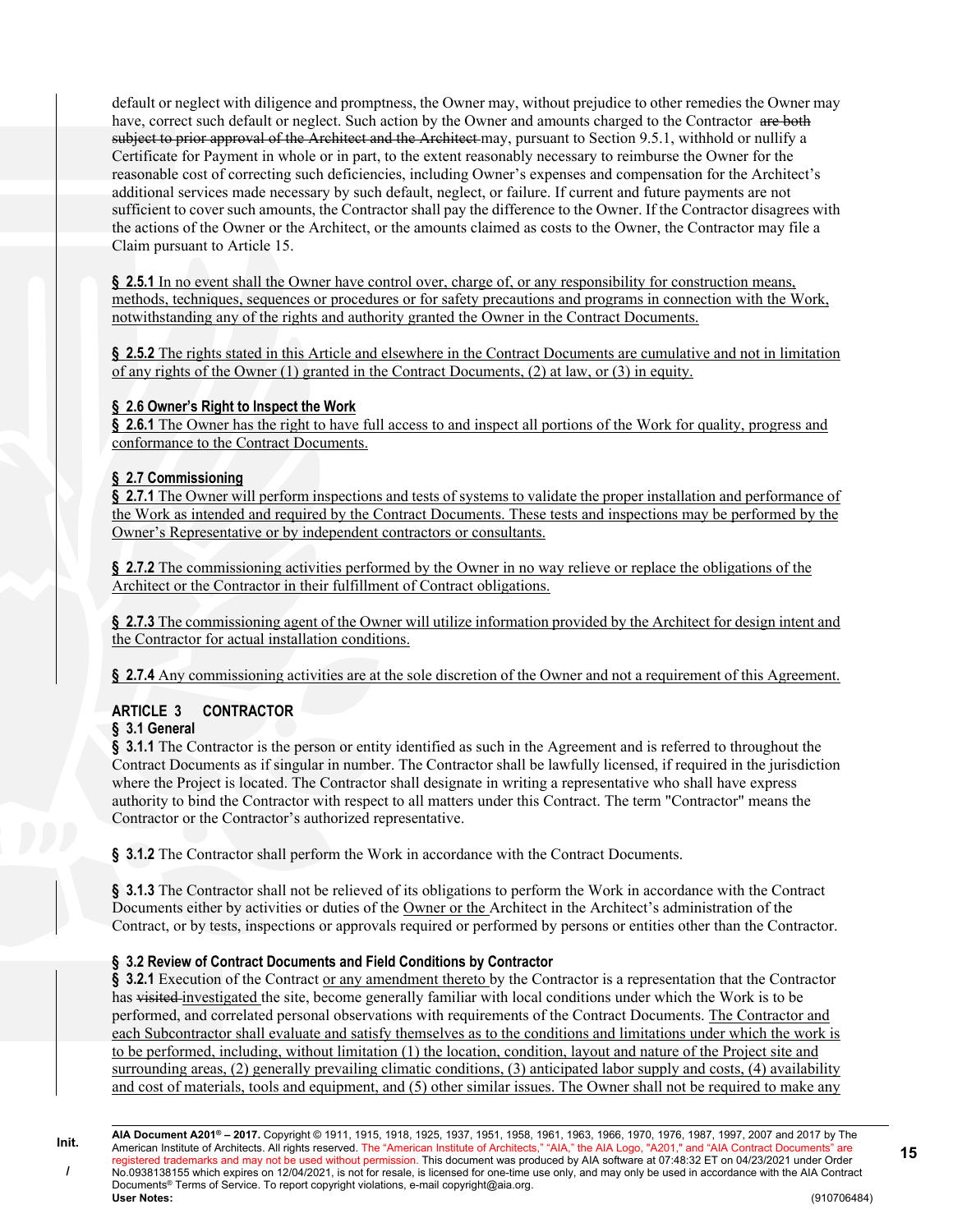adjustment in either the Contract Sum, Contract Time or any Milestone Date in connection with any failure by the Contractor or any Subcontractor to comply with the requirements of this Section.

**§ 3.2.2** Because the Contract Documents are complementary, the Contractor shall, before starting each portion of the Work, Work and at frequent intervals during the progress thereof, carefully study and compare the various Contract Documents relative to that portion of the Work, as well as the information furnished by the Owner pursuant to Section 2.3.4, shall take field measurements of any existing conditions related to that portion of the Work, and shall observe any conditions at the site affecting it. These obligations are for the purpose of facilitating coordination and construction by the Contractor and are not for the purpose of discovering errors, omissions, or inconsistencies in the Contract Documents; however, the Contractor Contractor. The Contractor shall promptly report to the Architect any errors, inconsistencies or omissions discovered by or made known to the Contractor as a request for information in such form as the Architect may require. It is recognized that the Contractor's review is made in the Contractor's capacity as a contractor and not as a licensed design professional, unless otherwise specifically provided in the Contract Documents. However, if the Contractor proceeds with the Work without such notice to the Architect, after having discovered such errors, inconsistencies or omissions, or if by reasonable study of the Contract Documents by the Contractor, the Contractor shall pay all costs arising therefrom.

**§ 3.2.3** The Contractor is not required to ascertain that the Contract Documents are in accordance with applicable laws, statutes, ordinances, codes, rules and regulations, regulations unless they bear upon the performance of the Work, or lawful orders of public authorities, but the Contractor shall promptly report to the Architect any nonconformity discovered by or made known to the Contractor as a request for information in such form as the Architect may require.

**§ 3.2.4** If any portion of the Contract Documents do not clearly define the Work, the Contractor shall immediately notify the Owner and Architect thereof, in writing, by utilizing a Request for Information (RFI) form, and shall request supplementary instructions before proceeding with such Work. If the Contractor proceeds with the Work without first obtaining such supplementary instructions, the Contractor shall make any repairs or corrections to the Work, as required by the Contract Documents, to complete the Work, at the Contractor's expense. If the Contractor believes that additional cost or time is involved because of clarifications or instructions issued by the Architect issues in response to the Contractor's notices or requests for information pursuant to Sections 3.2.2 or 3.2.3, the Contractor shall submit Claims as provided in Article 15. If the Contractor fails to perform the obligations of Sections 3.2.2 or 3.2.3, the Contractor shall pay such costs and damages to the Owner, subject to Section 15.1.7, as would have been avoided if the Contractor had performed such obligations. If the Contractor performs those obligations, the Contractor shall not be liable to the Owner or Architect for damages resulting from errors, inconsistencies or omissions in the Contract Documents, for differences between field measurements or conditions and the Contract Documents, or for nonconformities of the Contract Documents to applicable laws, statutes, ordinances, codes, rules and regulations, and lawful orders of public authorities, authorities, unless the Contractor recognized or should have recognized such errors, inconsistencies, omissions or differences and failed to report it to the Architect or Owner. Nothing in this Section 3.2.4 relieves the Contractor of the legal compliance requirements of Section 3.7.2.

**§ 3.2.5** RFIs shall be submitted in a timely manner so as to cause no delay in the progress of the Work, and to allow adequate time for review and response prior to the date on which the Contractor's current schedule of submittals requires a subsequent submittal which is dependent on the information requested. Unless another period of time is reasonably requested and agreed to at the time of submittal, the Architect shall respond to each RFI within not more than fourteen (14) days after receiving it. It is understood that larger, more complicated RFIs shall require more than fourteen (14) days to review and respond, but shall be a reasonable amount of time as mutually agreed at time of submission. RFIs shall be sequentially numbered and logged and tracked by the Contractor regardless if the source of the RFI was from the Contractor or Owner.

**§ 3.2.6** The Contractor shall reimburse the Owner amounts charged to the Owner by the Architect for responding to an unreasonable number of Contractor's Requests for Information where such information is available to the Contractor from a careful study and comparison of the Contract Documents, field conditions, other Owner provided information, Contractor prepared Coordination Drawings, or project correspondence or documentation. Such amounts may be deducted by the Owner from any payment otherwise due the Contractor.

#### **§ 3.3 Supervision and Construction Procedures**

**§ 3.3.1** The Contractor shall supervise and direct the Work, using the Contractor's best skill and attention. The Contractor shall be solely responsible for, and have control over, construction means, methods, techniques, sequences,

**16**

**Init.**

**/**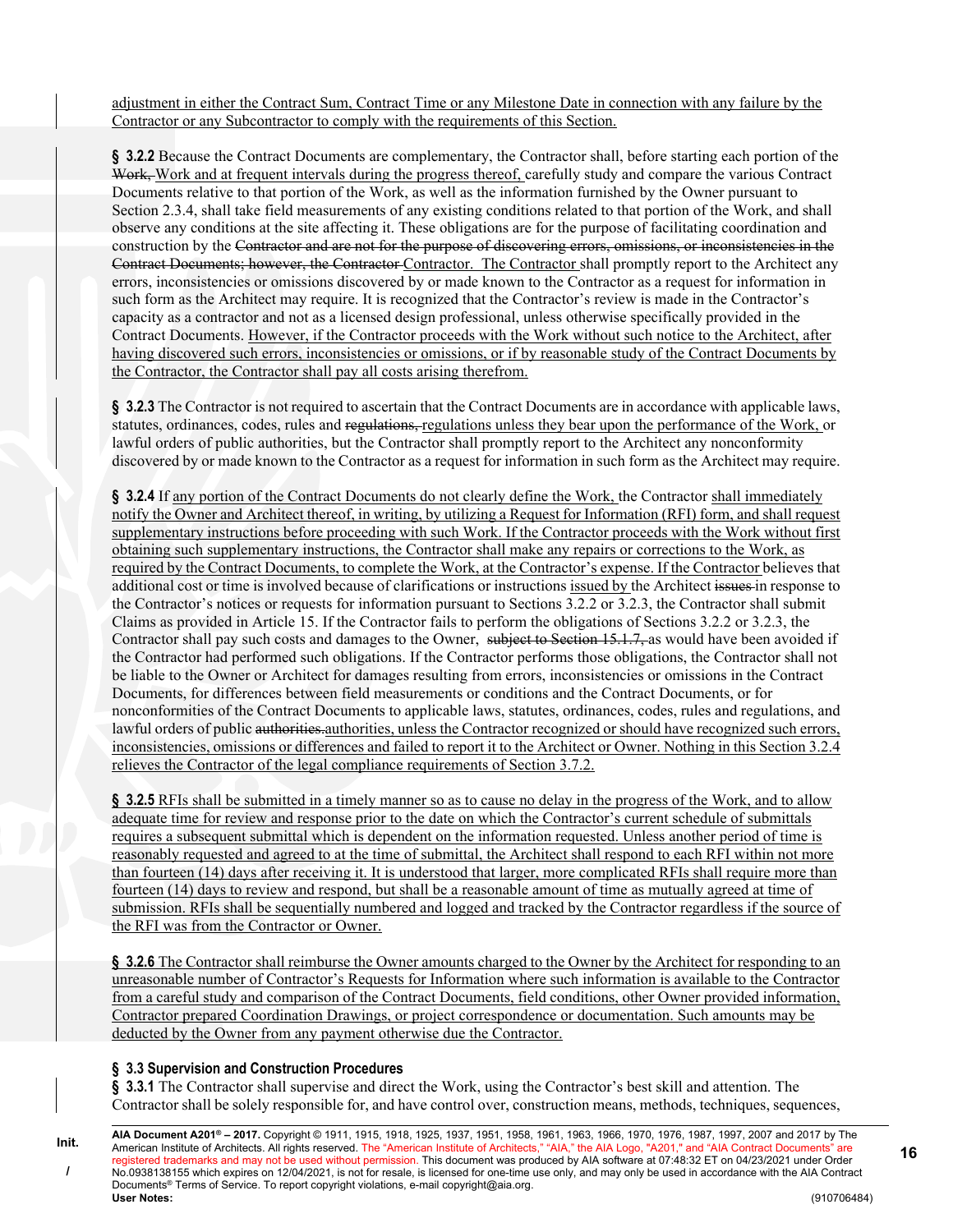and procedures, procedures, and safety precautions and for coordinating all portions of the Work under the Contract. Contract, unless the Contract Documents give other specific instructions concerning these matters. If the Contract Documents give specific instructions concerning construction means, methods, techniques, sequences, or procedures, procedures, and safety precautions, the Contractor shall evaluate the jobsite safety thereof and shall be solely responsible for the jobsite safety of such means, methods, techniques, sequences, or procedures. If the Contractor determines that such means, methods, techniques, sequences or procedures may not be safe, the Contractor shall give timely written notice to the Owner and Architect, and shall propose alternative means, methods, techniques, sequences, or procedures. not proceed with that portion of the Work. The Contractor shall then provide to the Owner and the Architect for review an alternative approach that satisfies the Contractor's concerns regarding the construction means, methods, techniques, sequences, or procedures and meets the intent of the Construction Documents. A resolution must be reached that is agreeable to the Architect, Owner, and Contractor before the disputed work proceeds. The Architect shall evaluate the proposed alternative solely for conformance with the design intent for the completed construction. Unless the Architect objects to the Contractor's proposed alternative, the Contractor shall perform the Work using its alternative means, methods, techniques, sequences, or procedures.

§ 3.3.2 The Contractor shall be responsible to the Owner for acts and omissions of the Contractor's employees, Subcontractors and their agents and employees, and other persons or entities performing portions of the Work for, or on behalf of, the Contractor or any of its Subcontractors.Subcontractors and for any damages, losses, costs and expenses, including, but not limited to, attorney's fees resulting from such acts or omissions.

**§ 3.3.3** The Contractor shall be responsible for inspection of portions of Work already performed to determine that such portions are in proper condition to receive subsequent Work.

**§ 3.3.4** The Contractor shall be responsible for coordinating, scheduling, notifying and cooperating with the independent materials testing and special inspections services hired and paid for by the Owner as outlined in Section 2.2.6.

**§ 3.3.5** The Contractor shall only use specifically assigned areas for parking, storage of materials, and construction operations unless other areas are authorized by the Owner. The Contractor shall comply with any and all local, municipal and state regulations regarding use of and parking on public streets.

**§ 3.3.6** The Contractor shall arrange for and attend weekly job meetings with the Architect, the Owner's Project Manager, and such other persons as the Architect may from time to time wish to have present. The Contractor shall be represented by a principal, project manager, general superintendent, or other authorized main office representative, as well as by the Contractor's own superintendent. An authorized representative of any Subcontractor or Sub-Subcontractor shall attend such meetings if the representative's presence is requested by the Architect. Such representatives shall be empowered to make binding commitments on all matters to be discussed at such meetings, including costs, payments, Change Orders, time schedules, and manpower. Any notices required under the Contract may be served on such representatives. The recording of minutes for these job meetings and their timely distribution to the Owner and Architect shall be the responsibility of the Contractor unless agreed otherwise by the Owner, Architect and Contractor.

§ 3.3.7 The Contractor shall not be relieved of obligation to perform the Work in accordance with the Contract Documents either by activities or duties of the Owner in the Owner's administration of the Contract, or by tests, inspections or approvals required or performed by persons other than the Contractor.

**§ 3.3.8** The Contractor shall retain a competent Registered Professional Engineer or Registered Land Surveyor acceptable to the Architect who shall establish the exterior lines and required elevations of all buildings and structures to be erected on the site and shall establish sufficient lines and grades for the construction of associated Work such as but not limited to roads utilities and site grading. The Engineer or Land Surveyor shall certify as to the actual location for the constructed facilities in relation to property lines, building lines, easements and other restrictive boundaries. Such information shall be turned over to the Owner as a part of Record Documents.

**§ 3.3.9** The Contractor shall establish the building grade elevations, levels, columns, walls and partition lines required by the Contractor and Subcontractors in laying out their Work.

**Init. /**

**AIA Document A201® – 2017.** Copyright © 1911, 1915, 1918, 1925, 1937, 1951, 1958, 1961, 1963, 1966, 1970, 1976, 1987, 1997, 2007 and 2017 by The American Institute of Architects. All rights reserved. The "American Institute of Architects," "AIA," the AIA Logo, "A201," and "AIA Contract Documents" are registered trademarks and may not be used without permission. This document was produced by AIA software at 07:48:32 ET on 04/23/2021 under Order No.0938138155 which expires on 12/04/2021, is not for resale, is licensed for one-time use only, and may only be used in accordance with the AIA Contract Documents<sup>®</sup> Terms of Service. To report copyright violations, e-mail copyright@aia.org.<br>User Notes: **User Notes:** (910706484)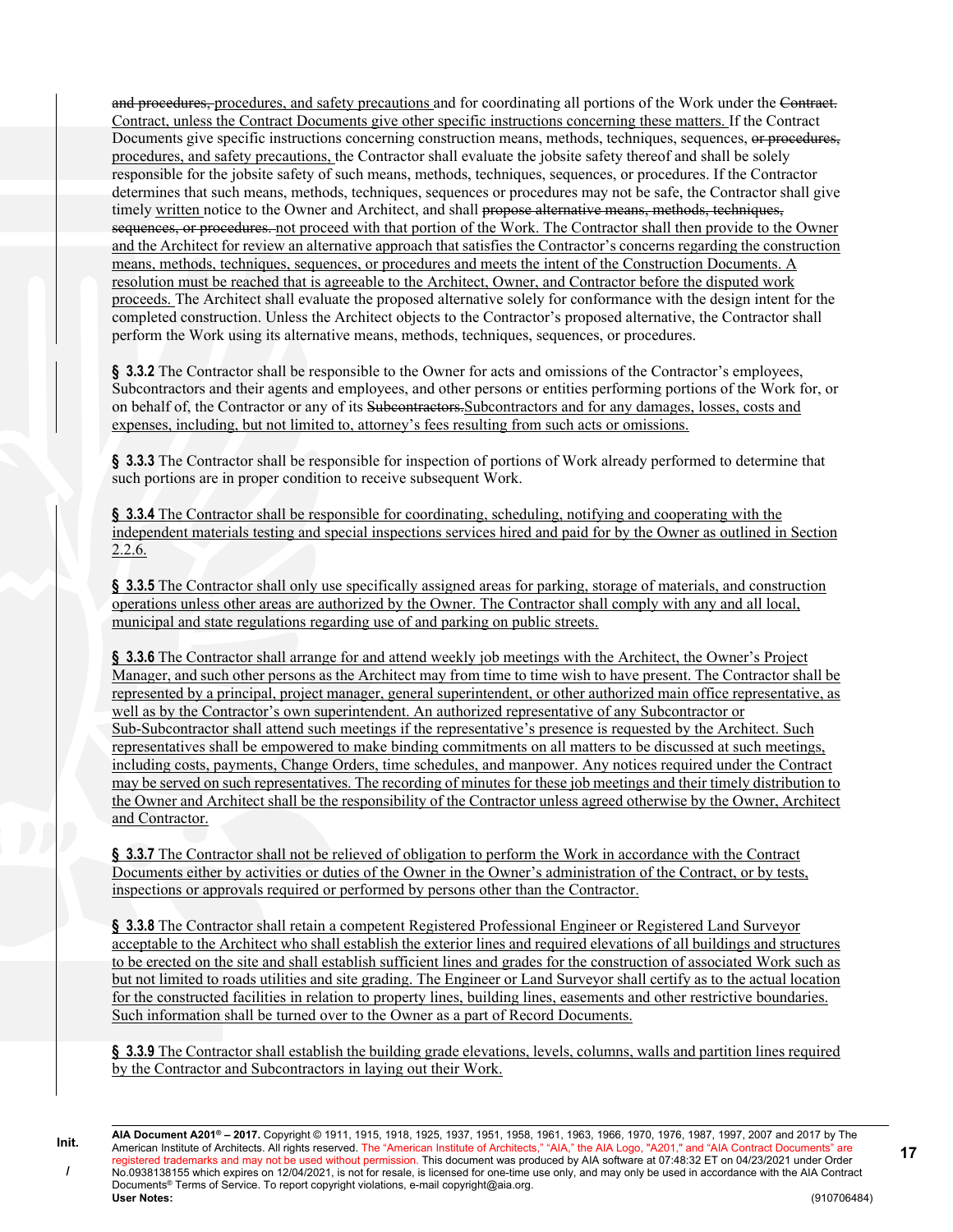**§ 3.3.10** The Contractor shall coordinate and supervise the work performed by Subcontractors to ensure that the Work is carried out without conflict between trades and so that no trade, at any time, causes delay to the general progress of the Work. The Contractor and all Subcontractors shall at all times afford each trade, any separate contractor, or the Owner, every reasonable opportunity for the installation of their work and the storage of materials.

# **§ 3.4 Labor and Materials**

**§ 3.4.1** Unless otherwise provided in the Contract Documents, the Contractor shall provide and pay for labor, materials, equipment, tools, construction equipment and machinery, water, heat, utilities, transportation, and other facilities and services necessary for proper execution and completion of the Work, whether temporary or permanent and whether or not incorporated or to be incorporated in the Work.

**§ 3.4.2** Except in the case of minor changes in the Work approved by the Architect in accordance with Section 3.12.8 or ordered by the Architect in accordance with Section 7.4, the Contractor may make substitutions only with the consent of the Owner, after evaluation by the Architect and in accordance with a Change Order or Construction Change Directive.

§ 3.4.3 The Contractor shall enforce strict discipline and good order among the Contractor's employees and other persons carrying out the Work. The Contractor shall not permit employment of unfit persons or persons not properly skilled in tasks assigned to them.

**§ 3.4.4** Only materials and equipment that are to be used directly in the Work shall be brought to and stored on the project site. Protection of construction materials and equipment stored at the project site from weather, theft, damage, and other adversity is solely the responsibility of the Contractor.

#### **§ 3.5 Warranty**

**§ 3.5.1** The Contractor warrants to the Owner and Architect that materials and equipment furnished under the Contract will be of good quality and new unless the Contract Documents require or permit otherwise. The Contractor further warrants that the Work will conform to the requirements of the Contract Documents and will be free from defects, except for those inherent in the quality of the Work the Contract Documents require or permit. Work, materials, or equipment not conforming to these requirements may be considered defective. The Contractor's warranty excludes remedy for damage or defect caused by abuse, alterations to the Work not executed by the Contractor, improper or insufficient maintenance, improper operation, or normal wear and tear and normal usage. If required by the Architect, Architect or Owner, the Contractor shall furnish satisfactory evidence as to the kind and quality of materials and equipment.

**§ 3.5.2** All material, equipment, or other special warranties required by the Contract Documents shall be issued in the name of the Owner, or shall be transferable to the Owner, and shall commence in accordance with Section 9.8.4.

**§ 3.5.3** The Contractor agrees to assign to the Owner at the time of final completion of the Work any and all manufacturer's warranties relating to materials and labor used in the Work and further agrees to perform the Work in such manner so as to preserve any and all such manufacturer's warranties.

§ 3.5.4 The Contractor expressly warrants its' Work for one year after the date of Substantial Completion. Contractor shall make any repair or replacement to the Work resulting from defective materials and/or workmanship. Contractor shall commence making the repairs or replacements required pursuant to this Warranty within ten days after the Owner gives written notice to the Contractor. In the event of Contractor's failure to make timely corrections, Owner shall have the right to make corrections and Contractor shall be responsible for immediate payment thereof. Any other specific or extended warranties are as identified in the Project Manual.

**§ 3.5.5** The warranty required by this Section 3.5 shall be in addition to and not in limitation of any other warranty required by the Contract Documents or otherwise prescribed by law.

**§ 3.5.6** The Contractor shall procure and deliver to the Architect, no later than thirty (30) calendar days after the Date of Substantial Completion, all warranties required by the Contract Documents.

**Init. /**

**AIA Document A201® – 2017.** Copyright © 1911, 1915, 1918, 1925, 1937, 1951, 1958, 1961, 1963, 1966, 1970, 1976, 1987, 1997, 2007 and 2017 by The American Institute of Architects. All rights reserved. The "American Institute of Architects," "AIA," the AIA Logo, "A201," and "AIA Contract Documents" are registered trademarks and may not be used without permission. This document was produced by AIA software at 07:48:32 ET on 04/23/2021 under Order No.0938138155 which expires on 12/04/2021, is not for resale, is licensed for one-time use only, and may only be used in accordance with the AIA Contract Documents<sup>®</sup> Terms of Service. To report copyright violations, e-mail copyright@aia.org.<br>User Notes: **User Notes:** (910706484)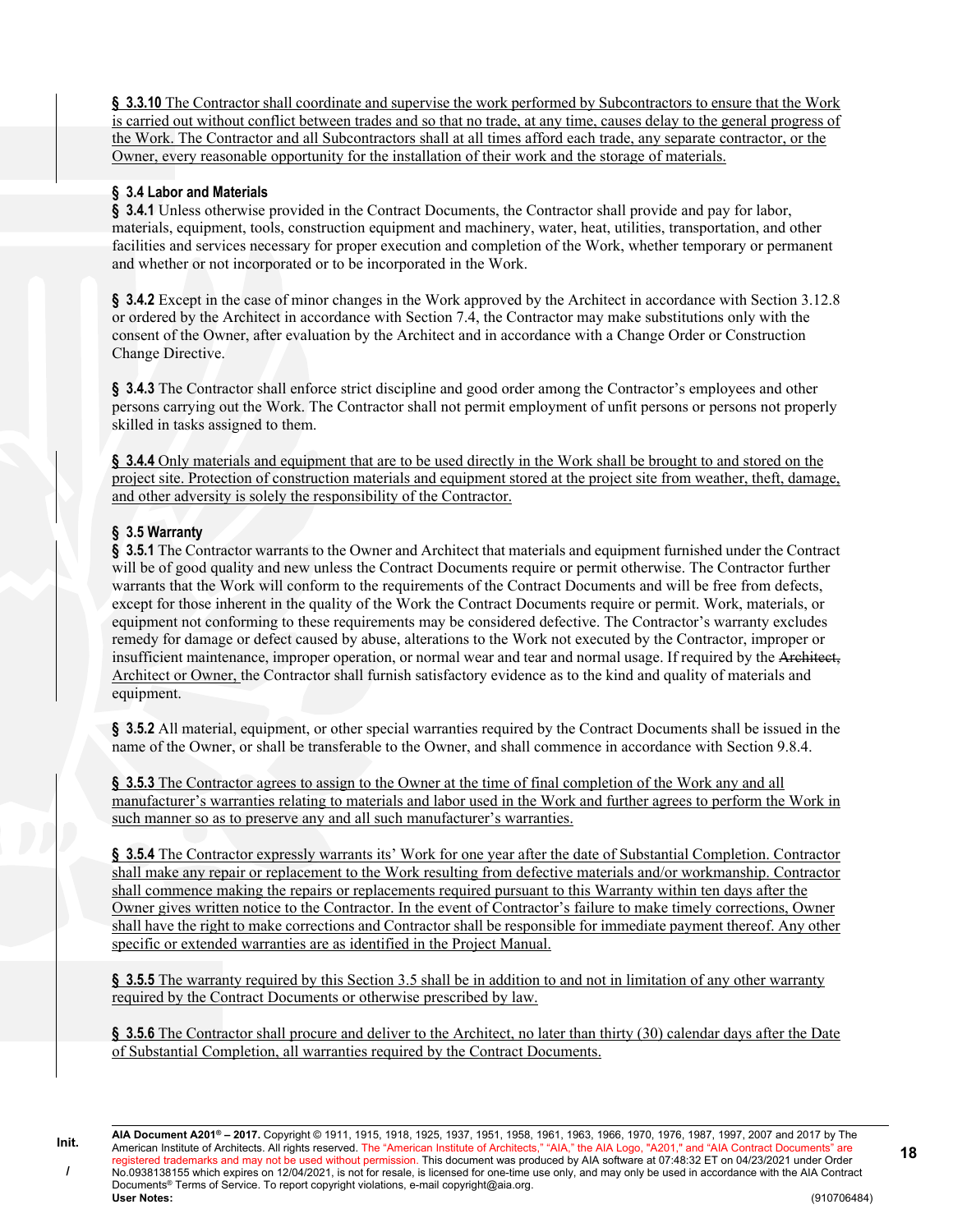**§ 3.5.7** This Warranty shall include the repair and/or replacement of all damaged materials resulting from the defective materials and/or workmanship. This shall include but not be limited to furniture, fixtures, equipment, finishes or any other affected materials or property.

# **§ 3.6 Taxes**

The Contractor shall pay sales, consumer, use and similar taxes for the Work provided by the Contractor that are legally enacted when bids are received or negotiations concluded, whether or not yet effective or merely scheduled to go into effect. If the Owner is an institution exempt from sales tax, Bidders shall take this in consideration in calculating their bid. The Tax Exemption Number will be furnished to the selected Contractor. In addition, the Contractor and Subcontractors shall pay any and all compulsory taxes required or which may be imposed by any governmental agency, as applicable.

# **§ 3.7 Permits, Fees, Notices and Compliance with Laws**

**§ 3.7.1** Unless otherwise provided in the Contract Documents, the Contractor shall secure and pay for the building permit as well as for other permits, fees, licenses, and inspections by government agencies necessary for proper execution and completion of the Work that are customarily secured after execution of the Contract and legally required at the time bids are received or negotiations concluded.

§ 3.7.2 The Contractor shall comply with and give notices required by applicable laws, statutes, ordinances, codes, rules and regulations, and lawful orders and all other requirements of public authorities applicable to performance of the Work. The Contractor shall be responsible for scheduling all tests and inspections required by authorities having jurisdiction.

**§ 3.7.2.1** It shall be the responsibility of all Contractors to confer with the various inspection offices of the local, state, or federal agency having jurisdiction over this construction project with the intent of verifying acceptability of materials and methods of construction indicated and specified herein. The respective Contractors and/or Subcontractors shall visit the building inspector, plumbing inspector, electrical inspector, or any other inspection office having the authority for granting approvals or construction permits. The Contractor shall be responsible for scheduling all tests and inspections required by authorities having jurisdiction.

**§ 3.7.2.2** All construction work shall conform to all prevailing codes.

**§ 3.7.2.3** It is the responsibility of the Contractor to determine what local ordinances, if any, will affect its Work. It shall check for any county, city, borough, or township rules or regulations applicable to the area in which the project is being constructed, and in addition, for any rules or regulations of other organizations having jurisdiction, such as chamber-of-commerce, planning commissions, industries, or utilities companies who have jurisdiction over lands which the Contractor occupies.

**§ 3.7.3** If the Contractor performs Work knowing it to be contrary to applicable laws, statutes, ordinances, codes, rules and regulations, or lawful orders of public authorities, the Contractor shall assume appropriate responsibility for such Work and shall bear the costs attributable to correction.costs, damages and expenses attributable to correction, and shall indemnify the Owner therefore, including supervision, reasonable attorney and professionals fees.

# **§ 3.7.4 Concealed or Unknown Conditions**

If the Contractor encounters conditions at the site that are (1) subsurface or otherwise concealed physical conditions that differ materially from those indicated in the Bid and Contract Documents or (2) unknown physical conditions of an unusual nature that differ materially from those ordinarily found to exist and generally recognized as inherent in construction activities of the character provided for in the Contract Documents, the Contractor shall promptly provide notice to the Owner and the Architect before conditions are disturbed and in no event later than 14 days after first observance of the conditions. The Architect will promptly investigate such conditions and, if the Architect determines that they differ materially and cause an increase or decrease in the Contractor's cost of, or time required for, performance of any part of the Work, will recommend that an equitable adjustment be made in the Contract Sum or Contract Time, or both. If the Architect determines that the conditions at the site are not materially different from those indicated in the Contract Documents and that no change in the terms of the Contract is justified, the Architect shall promptly notify the Owner and Contractor, stating the reasons. If either party disputes the Architect's determination or recommendation, that party may submit a Claim as provided in Article 15.

**AIA Document A201® – 2017.** Copyright © 1911, 1915, 1918, 1925, 1937, 1951, 1958, 1961, 1963, 1966, 1970, 1976, 1987, 1997, 2007 and 2017 by The American Institute of Architects. All rights reserved. The "American Institute of Architects," "AIA," the AIA Logo, "A201," and "AIA Contract Documents" are registered trademarks and may not be used without permission. This document was produced by AIA software at 07:48:32 ET on 04/23/2021 under Order No.0938138155 which expires on 12/04/2021, is not for resale, is licensed for one-time use only, and may only be used in accordance with the AIA Contract Documents<sup>®</sup> Terms of Service. To report copyright violations, e-mail copyright@aia.org.<br>User Notes: **User Notes:** (910706484)

**Init. /**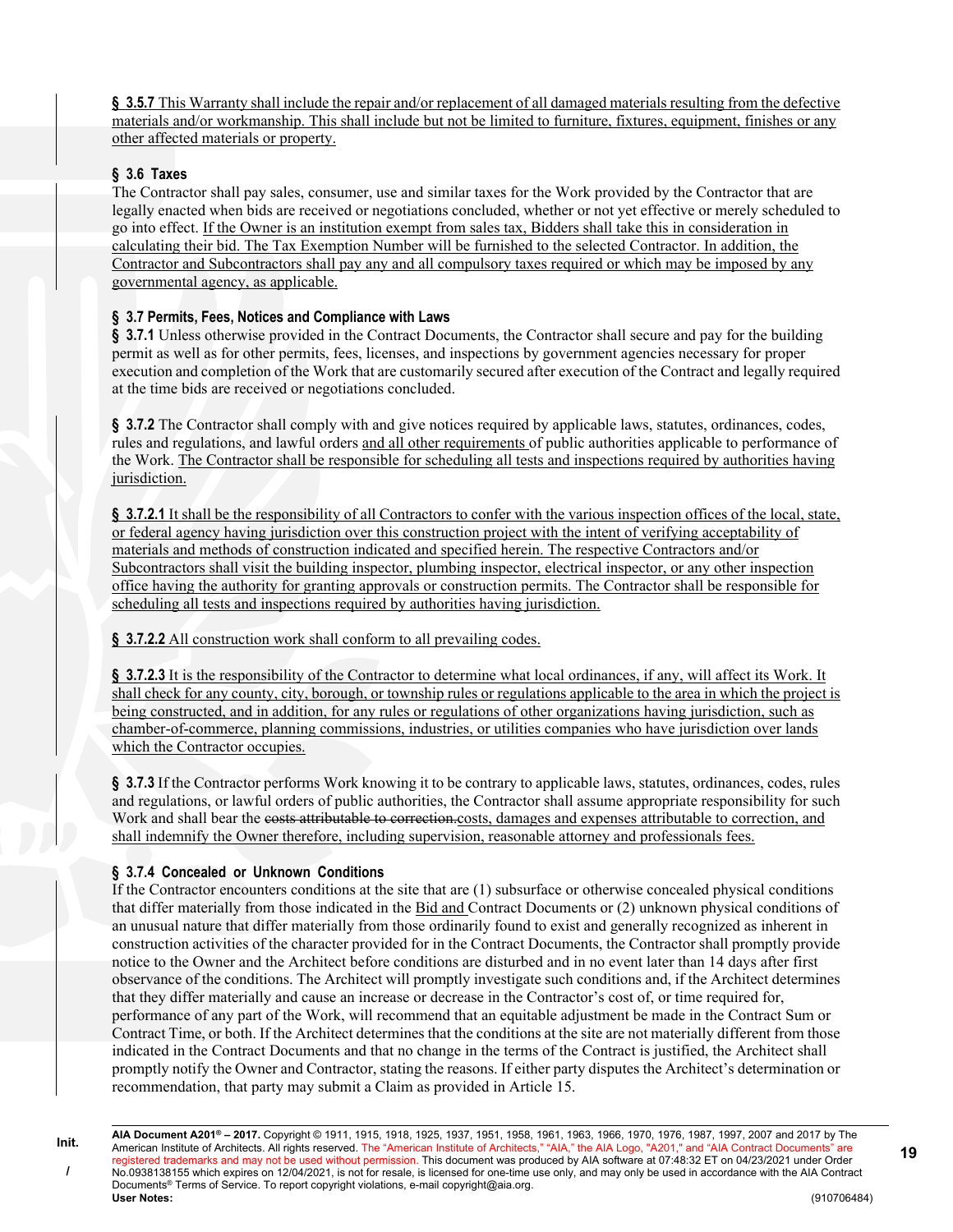**§ 3.7.5** If, in the course of the Work, the Contractor encounters human remains or recognizes the existence of burial markers, archaeological sites sites, memorial objects such as signs, trees, stones, etc. or wetlands not indicated in the Contract Documents, the Contractor shall immediately suspend any operations that would affect them and shall notify the Owner and Architect. Upon receipt of such notice, the Owner shall promptly take any action necessary to obtain governmental authorization required to resume the operations. The Contractor shall continue to suspend such operations until otherwise instructed by the Owner but shall continue with all other operations that do not affect those remains or features. Requests for adjustments in the Contract Sum and Contract Time arising from the existence of such remains or features may be made as provided in Article 15.

# **§ 3.8 Allowances**

§ 3.8.1 The Contractor shall include in the Contract Sum all allowances stated in the Contract Documents. Items covered by allowances shall be supplied for such amounts and by such persons or entities as the Owner may direct, but the Contractor shall not be required to employ persons or entities to whom the Contractor has reasonable objection.

**§ 3.8.2** Unless otherwise provided in the Contract Documents,

- **.1** allowances shall cover the cost to the Contractor of materials and equipment delivered at the site and all required taxes, less applicable trade discounts;
- **.2** Contractor's costs for unloading and handling at the site, labor, installation costs, overhead, profit, and other expenses contemplated for stated allowance amounts shall be included in the Contract Sum but not in the allowances; and
- **.3** whenever costs are more than or less than allowances, the Contract Sum shall be adjusted accordingly by Change Order. The amount of the Change Order shall reflect (1) the difference between actual costs and the allowances under Section 3.8.2.1 and (2) changes in Contractor's costs under Section 3.8.2.2.

**§ 3.8.3** Materials and equipment under an allowance shall be selected by the Owner with reasonable promptness.

**§ 3.8.4** No allowances shall be included in the Bid Documents by the Architect unless specifically requested by the Architect and approved in writing by the Owner.

# **§ 3.9 Superintendent**

**Init. /**

**§ 3.9.1** The Contractor shall employ a competent superintendent and necessary assistants who shall be in attendance at the Project site during performance of the Work. The superintendent shall represent the Contractor, and communications given to the superintendent shall be as binding as if given to the Contractor. The Project Manager, Assistant Project Manager and Superintendent may not be removed without the prior written consent of the Owner. Owner reserves the right to have any employee of Contractor removed from the Project.

**§ 3.9.2** The Contractor, as soon as practicable after award of the Contract, shall notify the Owner and Architect of the name and qualifications of a proposed superintendent. Within 14 days of receipt of the information, the Architect may notify the Contractor, stating whether the Owner or the Architect (1) has reasonable objection to the proposed superintendent or (2) requires additional time for review. Failure of the Architect and Owner to provide notice within the 14-day period shall constitute notice of no reasonable objection.

**§ 3.9.3** The Contractor shall not employ a proposed superintendent to whom the Owner or Architect has made reasonable and timely objection. The Contractor shall not change the superintendent without the Owner's consent, which shall not unreasonably be withheld or delayed.

**§ 3.9.4** The superintendent shall be in attendance at the project site at all times during the progress of the Work until the date of Substantial Completion, and for such time thereafter necessary for the completion of the Work.

# **§ 3.10 Contractor's Construction and Submittal Schedules**

§ 3.10.1 The Contractor, promptly after being awarded the Contract, or as part of the Guaranteed Maximum Price (GMP) proposal, (if provided), shall submit for the Owner's and Architect's information approval a Contractor's construction schedule for the Work. Work, which will be considered the baseline schedule. The schedule shall contain detail appropriate for the Project, including (1) the date of commencement of the Work, interim schedule milestone dates, and the date of Substantial Completion; (2) an apportionment of the Work by construction activity; and (3) the time required for completion of each portion of the Work. Work, (4) submittal/product approval activities. The schedule shall provide for the orderly progression of the Work to completion and shall not exceed time limits current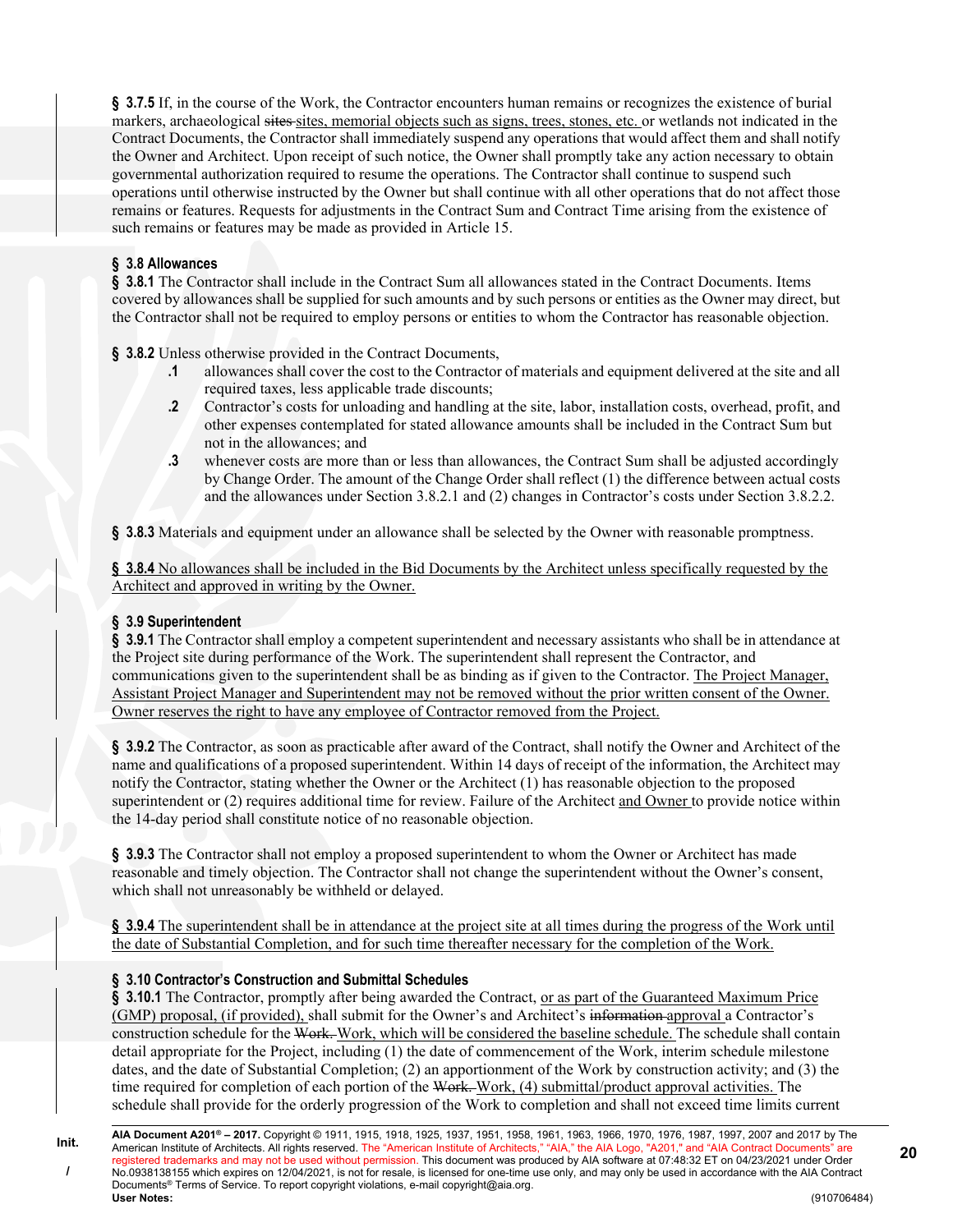under the Contract Documents. The schedule shall be revised at appropriate intervals as required by the conditions of the Work and Project. The baseline schedule shall be approved prior to submission of the first Pay Application.

**§ 3.10.2** The Contractor, promptly after being awarded the Contract and thereafter as necessary to maintain a current submittal schedule, shall submit a submittal schedule for the Architect's approval. The Architect's approval shall not be unreasonably delayed or withheld. The submittal schedule shall (1) be coordinated with the Contractor's construction schedule, and (2) allow the Architect reasonable time to review submittals. If the Contractor fails to submit a submittal schedule, or fails to provide submittals in accordance with the approved submittal schedule, the Contractor shall not be entitled to any increase in Contract Sum or extension of Contract Time based on the time required for review of submittals. The submittal schedule shall be approved prior to the first Pay Application. The submittal schedule shall be updated and reviewed at progress meetings.

**§ 3.10.3** The Contractor shall perform the Work in general accordance with the most recent schedules submitted to the Owner and Architect.

**§ 3.10.4** The construction schedule shall be in a detailed critical path method (CPM) type format satisfactory to the Owner and Architect which shall also (1) provide a graphic representation of all activities and events that will occur during performance of the Work, including but not limited to hazardous material remediation, demolition, furniture and equipment deliveries, Substantial Completion, move-in activities, commissioning, training, punch list, and final cleaning; (2) identify each phase of construction and occupancy; (3) identify float time associated with non-critical path activities and (4) set forth dates that are critical in ensuring the timely and orderly completion of the Work in accordance with the requirements of the Contract Documents (hereinafter referred to as Milestone Dates). Upon review and acceptance by the Architect and Owner, the construction schedule shall be deemed the Baseline Construction Schedule for the Project and will be used to determine the validity of Claims for Additional Time as identified in Section 15.1.5. This Baseline Construction Schedule can only be modified with approved changes in Contract Time through the execution of a Change Order. The Contractor shall monitor the progress of the Work for conformance with the requirements of the construction schedule and shall promptly advise the Owner and Architect of any delays or potential delays. The construction schedule shall be updated regularly to reflect actual conditions or if requested by the Owner or at least monthly. In the event any progress report indicates any delays, the Contractor shall propose an affirmative plan to correct the delay, including overtime and/or additional labor, if necessary. In no event shall any progress report constitute an adjustment in the Contract Time, any Milestone Date or the Contract Sum unless any such adjustment is agreed to by the Owner and authorized pursuant to a Change Order.

**§ 3.10.5** At weekly or biweekly construction progress meetings, the Contractor shall submit detailed two (2) week look ahead schedules which depict specific activities to occur during that period.

**§ 3.10.6** The Contractor shall schedule and conduct construction and progress meetings, on a frequency required to effect coordination, to discuss such matters as procedures, progress, problems and scheduling. The Contractor shall prepare and distribute minutes within three (3) working days of such meetings.

**§ 3.10.7** The Contractor shall record the progress of the Project. Submit written progress reports not less frequently than monthly to the Owner and the Architect, including information on each Subcontractor and each Subcontractor's Work, as well as the entire Project, showing percentages of completion and the number and amounts of Change Orders. The Contractor will keep a daily log containing a record of weather, Subcontractor's Work on the site, number of workers, Work accomplished, problems encountered and other similar relevant data as the Owner may require. Upon request, Contractor shall make the log available to the Owner and the Architect.

#### **§ 3.11 Documents and Samples at the Site**

The Contractor shall make available, maintain, at the Project site, site for the Owner, the Contract Documents, including Change Orders, Construction Change Directives, and other Modifications, other Modifications, baseline schedule, current schedule, schedule of submittals, RFI log and other documents related to the Project as directed by the Architect, in good order and marked currently to indicate record field changes and selections made during construction, and the approved Shop Drawings, Product Data, Samples, and similar required submittals. These shall be in electronic form or paper copy, available to the Architect and Owner, and delivered to the Architect for submittal to the Owner upon completion of the Work as a record of the Work as constructed. of the Work. A designated complete set of Contract Documents shall be maintained by the Contractor and kept onsite at all times with up-to-date red-line modifications that accurately record field conditions different than those shown on the original documents. These

**Init. /**

**AIA Document A201® – 2017.** Copyright © 1911, 1915, 1918, 1925, 1937, 1951, 1958, 1961, 1963, 1966, 1970, 1976, 1987, 1997, 2007 and 2017 by The American Institute of Architects. All rights reserved. The "American Institute of Architects," "AIA," the AIA Logo, "A201," and "AIA Contract Documents" are registered trademarks and may not be used without permission. This document was produced by AIA software at 07:48:32 ET on 04/23/2021 under Order No.0938138155 which expires on 12/04/2021, is not for resale, is licensed for one-time use only, and may only be used in accordance with the AIA Contract Documents<sup>®</sup> Terms of Service. To report copyright violations, e-mail copyright@aia.org.<br>User Notes: **User Notes:** (910706484)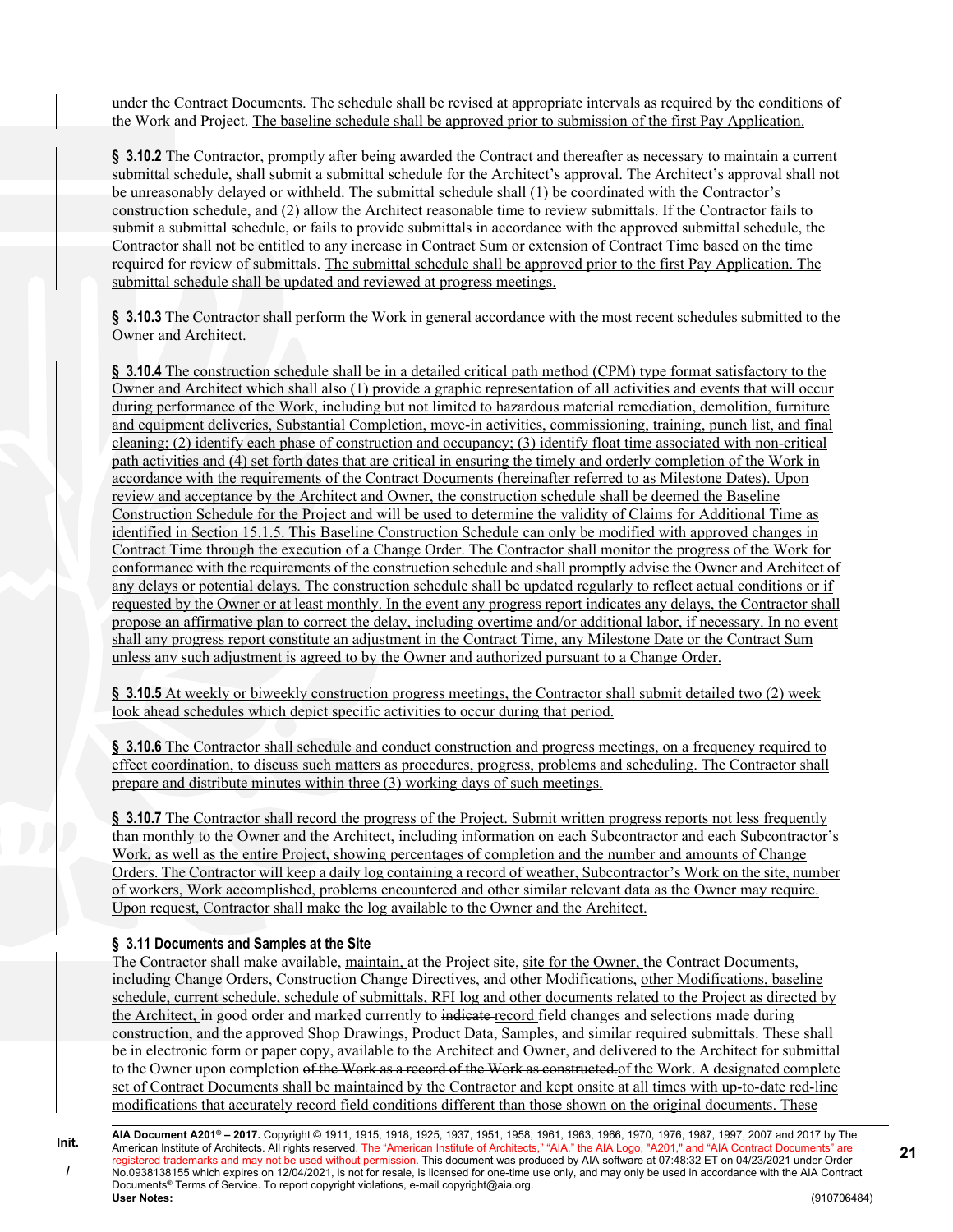red-lined drawings shall be turned over to the Architect for record purposes no later than thirty (30) calendar days after the date of Substantial Completion. This set of "red-lined" drawings shall be maintained and kept current by the Contractor and their completeness shall be routinely inspected by the Architect and Owner. If these "red-lined" drawings are not maintained by the Contractor or kept current during construction, then the approval of Applications for Payment, as defined in Section 9.3, shall be denied.

# **§ 3.12 Shop Drawings, Product Data and Samples**

**§ 3.12.1** Shop Drawings are drawings, diagrams, schedules, and other data specially prepared for the Work by the Contractor or a Subcontractor, Sub-subcontractor, manufacturer, supplier, or distributor to illustrate some portion of the Work.

**§ 3.12.2** Product Data are illustrations, standard schedules, performance charts, instructions, brochures, diagrams, and other information furnished by the Contractor to illustrate materials or equipment for some portion of the Work.

**§ 3.12.3** Samples are physical examples that illustrate materials, equipment, or workmanship, and establish standards by which the Work will be judged.

**§ 3.12.4** Shop Drawings, Product Data, Samples, and similar submittals are not Contract Documents. Their purpose is to demonstrate how the Contractor proposes to conform to the information given and the design concept expressed in the Contract Documents for those portions of the Work for which the Contract Documents require submittals. Review by the Architect is subject to the limitations of Section 4.2.7. Informational submittals upon which the Architect is not expected to take responsive action may be so identified in the Contract Documents. Submittals that are not required by the Contract Documents may be returned by the Architect without action. The Contractor's approval shall be noted on the submitted item or in its transmittal letter, together with written notice of any deviation in the submitted item from the requirements of the Work and of the Contract Documents. In collaboration with the Architect, Contractor shall establish and implement procedures for expediting the processing and approval of Shop Drawings, Product Date, Samples and other submittals.

**§ 3.12.5** The Contractor shall review for compliance with the Contract Documents, approve, and submit to the Architect, Shop Drawings, Product Data, Samples, and similar submittals required by the Contract Documents, in accordance with the submittal schedule approved by the Architect or, in the absence of an approved submittal schedule, with reasonable promptness and in such sequence as to cause no delay in the Work or in the activities of the Owner or of Separate Contractors. Each Shop Drawing, Product Data, Sample and similar submittals shall have a cover sheet on them identifying the project name and address, contractor information, drawing and/or specification reference, submission date and contents of the submittal. Ample space shall be provided on this cover sheet to allow for the Contractor's and Architect's review stamps. The Contractor's approval shall be noted on the submitted item or in its transmittal letter, together with written notice of any deviation in the submitted item from the requirements of the Work and of the Contract Documents.

**§ 3.12.6** By submitting and approving Shop Drawings, Product Data, Samples, and similar submittals, the Contractor represents to the Owner and Architect that the Contractor has (1) reviewed and approved them, (2) determined and verified materials, field measurements and field construction criteria related thereto, or will do so, and (3) checked and coordinated the information contained within such submittals with the requirements of the Work and of the Contract Documents and (4) coordinated with information on Shop Drawings, Product Data, Samples, or similar submittals previously approved by the Architect or submitted by the Contractor for approval but not yet acted upon by the Architect, and verification of compliance with all the requirements of the Contract Documents. The accuracy of all such information is the responsibility of the Contractor. In approving Shop Drawings, Product Data, Samples, and similar submittals, the Architect shall be entitled to rely upon the Contractor's representation that such information is accurate and in compliance with the Contract.

**§ 3.12.7** The Contractor shall perform no portion of the Work for which the Contract Documents require submittal and review of Shop Drawings, Product Data, Samples, or similar submittals, until the respective submittal has been approved by the Architect. If the Contractor procures, performs or installs portions of the Work without required approvals, the Contractor does so at its own risk and such Work may be removed or replaced with approved Work at no cost to the Owner.

**Init. /**

**AIA Document A201® – 2017.** Copyright © 1911, 1915, 1918, 1925, 1937, 1951, 1958, 1961, 1963, 1966, 1970, 1976, 1987, 1997, 2007 and 2017 by The American Institute of Architects. All rights reserved. The "American Institute of Architects," "AIA," the AIA Logo, "A201," and "AIA Contract Documents" are registered trademarks and may not be used without permission. This document was produced by AIA software at 07:48:32 ET on 04/23/2021 under Order No.0938138155 which expires on 12/04/2021, is not for resale, is licensed for one-time use only, and may only be used in accordance with the AIA Contract Documents<sup>®</sup> Terms of Service. To report copyright violations, e-mail copyright@aia.org.<br>User Notes: **User Notes:** (910706484)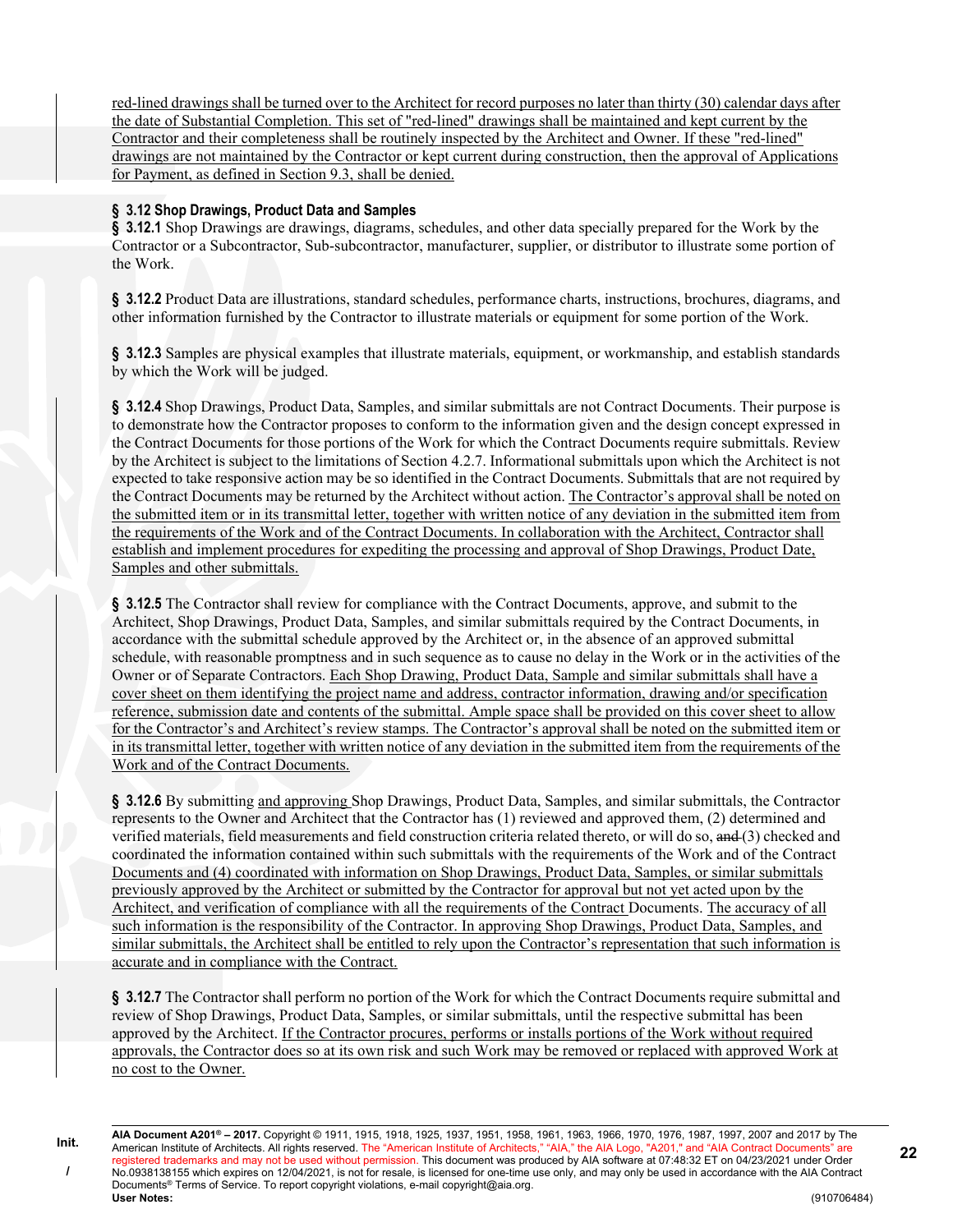**§ 3.12.8** The Work shall be in accordance with approved submittals except that the Contractor shall not be relieved of responsibility for deviations from the requirements of the Contract Documents by the Architect's approval of Shop Drawings, Product Data, Samples, or similar submittals, unless the Contractor has specifically notified the Architect of such deviation at the time of submittal and (1) the Architect has given written approval to the specific deviation as a minor change in the Work, or (2) a Change Order or Construction Change Directive has been issued authorizing the deviation. Any submittals forwarded to the Architect for review that includes a deviation from the requirements of the Contract Documents or is not the specific make, model or manufacturer that was listed in the Contract Documents, shall have a completed Substitution Request Form attached to the submittal. This Substitution Request Form shall be provided by the Owner. Unless such deviation is identified by utilizing the Substitution Request Form, the Contractor shall not be relieved of the responsibility for the specific requirements of the Contract Documents even though the subject submittal was approved by the Architect. The Contractor shall not be relieved of responsibility for the Contractor's, Subcontractor's or Vendor's errors or omissions in Shop Drawings, Product Data, Samples, or similar submittals, by the Architect's approval thereof.

**§ 3.12.9** The Contractor shall direct specific attention, in writing or on resubmitted Shop Drawings, Product Data, Samples, or similar submittals, to revisions other than those requested by the Architect on previous submittals. In the absence of such notice, the Architect's approval of a resubmission shall not apply to such revisions.

**§ 3.12.10** The Contractor shall not be required to provide professional services that constitute the practice of architecture or engineering unless such services are specifically required by the Contract Documents for a portion of the Work or unless the Contractor needs to provide such services in order to carry out the Contractor's responsibilities for construction means, methods, techniques, sequences, and procedures. The Contractor shall not be required to provide professional services in violation of applicable law.

**§ 3.12.10.1** If professional design services or certifications by a design professional related to systems, materials, or equipment are specifically required of the Contractor by the Contract Documents, the Owner and the Architect will specify all performance and design criteria that such services must satisfy. The Contractor shall be entitled to rely upon the adequacy and accuracy of the performance and design criteria provided in the Contract Documents. The Contractor shall cause such services or certifications to be provided by an appropriately licensed design professional, professional who shall have and maintain reasonable limits of insurance, whose signature and seal shall appear on all drawings, calculations, specifications, certifications, Shop Drawings, and other submittals prepared by such professional. Shop Drawings, and other submittals related to the Work, designed or certified by such professional, if prepared by others, shall bear such professional's written approval when submitted to the Architect. The Owner and the Architect shall be entitled to rely upon the adequacy and accuracy adequacy, accuracy and completeness of the services, certifications, and approvals performed or provided by such design professionals, provided the Owner and Architect have specified to the Contractor the performance and design criteria that such services must satisfy. professionals . Pursuant to this Section 3.12.10, the Architect will review and approve or take other appropriate action on submittals only for the limited purpose of checking for conformance with information given and the design concept expressed in the Contract Documents.

**§ 3.12.10.2** If the Contract Documents require the Contractor's design professional to certify that the Work has been performed in accordance with the design criteria, the Contractor shall furnish such certifications to the Architect at the time and in the form specified by the Architect.

§ 3.12.11 Services provided by the Architect to evaluate Contractor product substitution requests or to review shop drawings or other project submittals which are required to be submitted more than three (3) times shall be paid for by the Contractor to the Owner.

#### **§ 3.13 Use of Site**

The Contractor shall confine operations at the site to areas permitted by applicable laws, statutes, ordinances, codes, rules and regulations, lawful orders of public authorities, and the Contract Documents and shall not unreasonably encumber the site with materials or equipment.**§ 3.13.1** The Contractor shall confine operations at the site to areas permitted by applicable laws, statutes, ordinances, codes, rules and regulations, lawful orders of public authorities, and the Contract Documents and shall not unreasonably encumber the site with materials or equipment.

**Init. /**

**AIA Document A201® – 2017.** Copyright © 1911, 1915, 1918, 1925, 1937, 1951, 1958, 1961, 1963, 1966, 1970, 1976, 1987, 1997, 2007 and 2017 by The American Institute of Architects. All rights reserved. The "American Institute of Architects," "AIA," the AIA Logo, "A201," and "AIA Contract Documents" are registered trademarks and may not be used without permission. This document was produced by AIA software at 07:48:32 ET on 04/23/2021 under Order No.0938138155 which expires on 12/04/2021, is not for resale, is licensed for one-time use only, and may only be used in accordance with the AIA Contract Documents<sup>®</sup> Terms of Service. To report copyright violations, e-mail copyright@aia.org.<br>User Notes: **User Notes:** (910706484)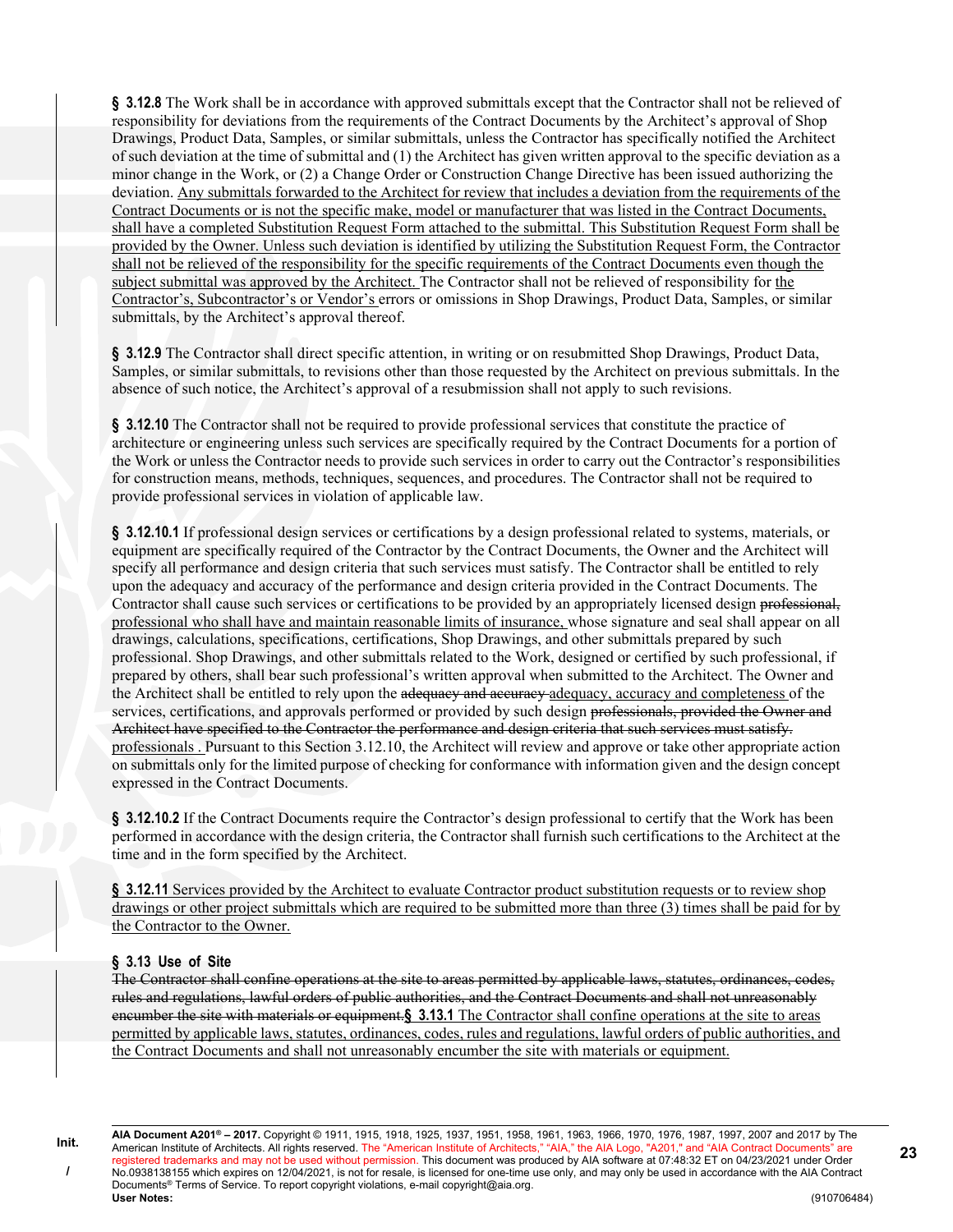**§ 3.13.2** Only materials and equipment that are to be used directly in the Work shall be brought to and stored on the Project site. Protection of construction materials and equipment stored at the Project site from weather, theft, damage and all other adversity is solely the responsibility of the Contractor.

§ 3.13.3 The Contractor and any entity for whom the Contractor is responsible shall not erect any sign on the Project site without the prior written consent of the Owner.

§ 3.13.4 The Contractor shall only use specifically assigned areas for parking, storage of materials, and construction operations unless other areas are authorized by the Owner. The Contractor shall comply with any and all local, municipal and state regulations regarding use of and parking on public streets. Access to the site/building will be through Owner approved paths.

# **§ 3.14 Cutting and Patching**

**§ 3.14.1** The Contractor shall be responsible for cutting, fitting, or patching required to complete the Work or to make its parts fit together properly. All areas requiring cutting, fitting, or patching shall be restored to the condition existing prior to the cutting, fitting, or patching, unless otherwise required by the Contract Documents.

**§ 3.14.2** The Contractor shall not damage or endanger a portion of the Work or fully or partially completed construction of the Owner or Separate Contractors by cutting, patching, or otherwise altering such construction, or by excavation. The Contractor shall not cut or otherwise alter construction by the Owner or a Separate Contractor except with written consent of the Owner and of the Separate Contractor. Consent shall not be unreasonably withheld. The Contractor shall not unreasonably withhold, from the Owner or a Separate Contractor, its consent to cutting or otherwise altering the Work.

# **§ 3.15 Cleaning Up**

**§ 3.15.1** The Contractor shall keep the premises and surrounding area free from accumulation of waste materials and rubbish caused by operations under the Contract. At completion of the Work, the On a regular basis, the Contractor shall remove waste materials, rubbish, the Contractor's tools, construction equipment, machinery, and surplus materials from and about the Project. Immediately prior to the Architect's inspection for Substantial Completion, the Contractor shall completely clean the premises. Concrete and ceramic surfaces shall be cleaned and washed. Resilient coverings shall be cleaned, waxed, and buffed. Woodwork shall be dusted and cleaned. Sash, fixtures and equipment shall be thoroughly cleaned. Stains, spots, dust marks, and smears shall be removed from all surfaces. Hardware and all metal surfaces shall be cleaned and polished. Glass and plastic surfaces shall be thoroughly cleaned by professional window cleaners. All damaged, broken or scratched glass or plastic shall be replaced by the Contractor at the Contractor's expense.

**§ 3.15.2** If the Contractor fails to clean up as provided in the Contract Documents, the Owner may do so and the Owner shall be entitled to reimbursement from the Contractor.

**§ 3.15.3** All areas of new or existing construction which are damaged during the Project shall be restored to their original condition by the Contractor responsible for said damage or disturbance.

**§ 3.15.4** The Contractor shall be responsible for temporary site and building dust and dirt control through the use of temporary enclosures, partitions, site watering, calcium chloride or other approved means.

# **§ 3.16 Access to Work**

The Contractor shall provide the Owner and Architect with access to the Work in preparation and progress wherever located.

# **§ 3.17 Royalties, Patents and Copyrights**

The Contractor shall pay all royalties and license fees. The Contractor shall defend suits or claims for infringement of copyrights and patent rights and shall hold the Owner and Architect harmless from loss on account thereof, but shall not be responsible for defense or loss when a particular design, process, or product of a particular manufacturer or manufacturers is required by the Contract Documents, or where the copyright violations are contained in Drawings, Specifications, or other documents prepared by the Owner or Architect. However, if an infringement of a copyright or patent is discovered by, or made known to, the Contractor, the Contractor shall be responsible for the loss unless the information is promptly furnished to the Architect.

**Init. /**

**AIA Document A201® – 2017.** Copyright © 1911, 1915, 1918, 1925, 1937, 1951, 1958, 1961, 1963, 1966, 1970, 1976, 1987, 1997, 2007 and 2017 by The American Institute of Architects. All rights reserved. The "American Institute of Architects," "AIA," the AIA Logo, "A201," and "AIA Contract Documents" are registered trademarks and may not be used without permission. This document was produced by AIA software at 07:48:32 ET on 04/23/2021 under Order No.0938138155 which expires on 12/04/2021, is not for resale, is licensed for one-time use only, and may only be used in accordance with the AIA Contract Documents<sup>®</sup> Terms of Service. To report copyright violations, e-mail copyright@aia.org.<br>User Notes: **User Notes:** (910706484)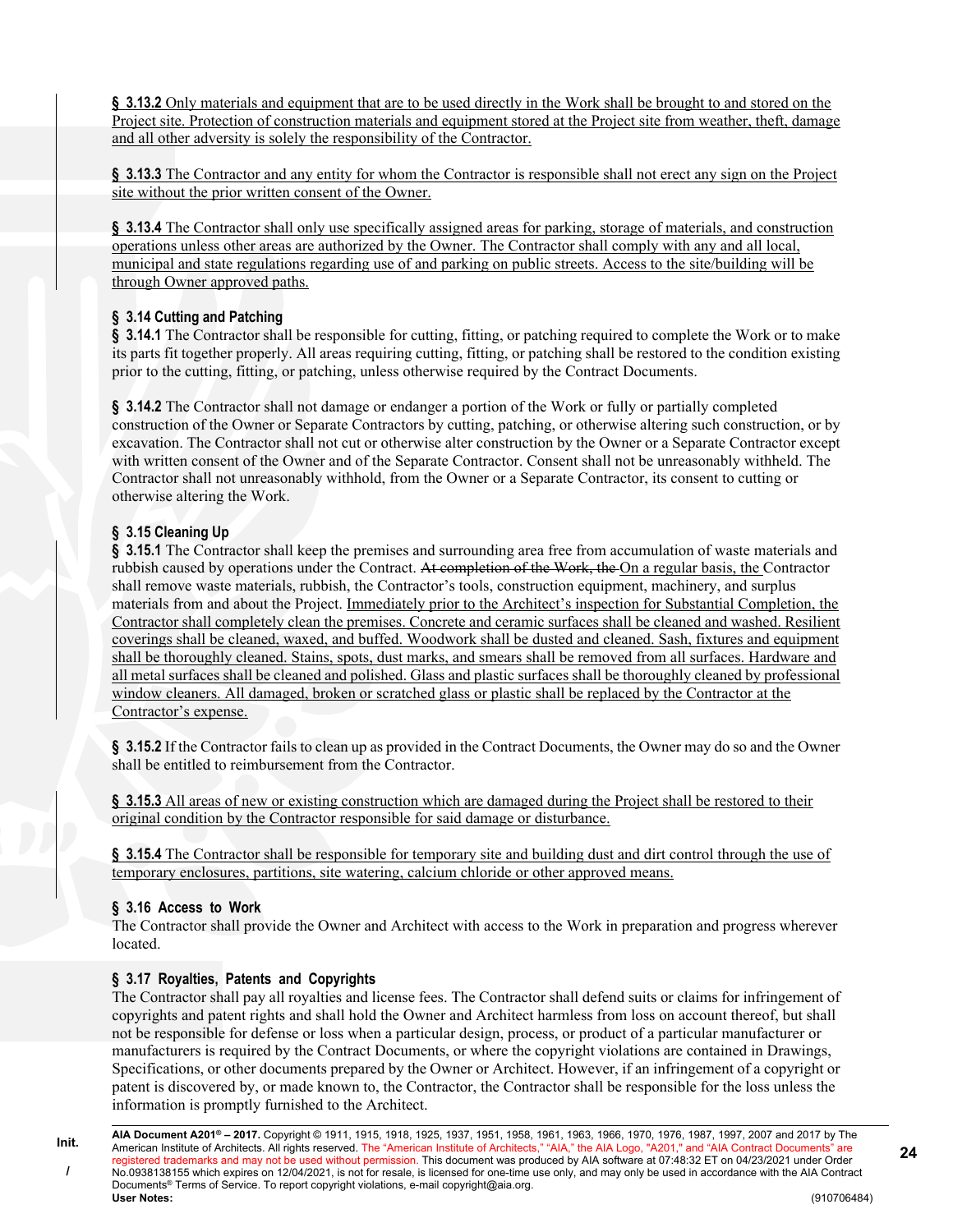# **§ 3.18 Indemnification**

**§ 3.18.1** To the fullest extent permitted by law, the Contractor shall indemnify and hold harmless the Owner, its officers, directors, shareholders, trustees, affiliates, insurers, agents, Architect, Architect's consultants, and agents and employees of any of them from and against any and all claims, damages, losses, and expenses, including but not limited to attorneys' fees, arising out of or resulting from performance of the Work, provided that such claim, damage, loss, or expense is attributable to bodily injury, sickness, disease or death, or to injury to or destruction of tangible property (other than the Work itself), but only to the extent caused by the negligent acts or omissions of the Contractor, a Subcontractor, anyone directly or indirectly employed by them, or anyone for whose acts they may be liable, regardless of whether or not such claim, damage, loss, or expense is caused in part by a party indemnified hereunder. Such obligation shall not be construed to negate, abridge, or reduce other rights or obligations of indemnity that would otherwise exist as to a party or person described in this Section 3.18.

**§ 3.18.2** In claims against any person or entity indemnified under this Section 3.18 by an employee of the Contractor, a Subcontractor, anyone directly or indirectly employed by them, or anyone for whose acts they may be liable, the indemnification obligation under Section 3.18.1 shall not be limited by a limitation on amount or type of damages, compensation, or benefits payable by or for the Contractor or a Subcontractor under workers' compensation acts, disability benefit acts, or other employee benefit acts.

**§ 3.18.3** The Contractor's indemnity obligations under this Section 3.18 shall, but not by way of limitation, specifically include, without limitations, all fines, penalties and punitive damages arising out of, or in connection with, any (1) violation of or failure to comply with any governmental requirements by the Contractor or Architect or any person or entity for whom the Contractor is responsible, (2) method of execution of the Work, or (3) failure to obtain, or violation of, any permit or other approval of a public authority applicable to the Work by the Contractor or any entity for whom the Contractor is responsible.

**§ 3.18.4** In the event that the Contractor fails or refuses to indemnify any indemnitee hereunder, in addition to all other obligations and upon adjudication in favor of an indemnitee, Contractor shall be responsible for any and all costs associated with the Owner compelling the Contractor to comply with its obligations.

#### **§ 3.19 Commissioning**

**§ 3.19.1** The Contractor will provide access to the Work as well as support and coordination to the Owner for the commissioning activities as described in Section 2.6.

**§ 3.19.2** Any and all deficiencies identified during the commissioning process will be the responsibility of the Contractor to correct or complete in order to comply with and fulfill the requirements of the Contract Documents. These deficiencies must be corrected or completed as a condition for the issuance of the final Certificate for Payment.

**§ 3.19.3** The requirements of the Contractor to support the Owner's commissioning process may include 1) balancing reports of mechanical systems approved by the Architect; 2) provision and coordination of training as required by the Contract Documents; 3) cooperation of Contractor's personnel with the Owner's commissioning personnel; 4) access to specific equipment or portions of the Work; 5) provision of systems and equipment documentation; and 6) provision of Operations and Maintenance Manuals.

# **ARTICLE 4 ARCHITECT**

# **§ 4.1 General**

**§ 4.1.1** The Architect is the person or entity retained by the Owner pursuant to Section 2.3.2 and identified as such in the Agreement.

**§ 4.1.2** Duties, responsibilities, and limitations of authority of the Architect as set forth in the Contract Documents shall not be restricted, modified, or extended without written consent of the Owner, Contractor, and Architect. Consent shall not be unreasonably withheld.

# **§ 4.2 Administration of the Contract**

§ 4.2.1 The Architect and Owner will provide administration of the Contract as described in the Contract Documents and the Architect and Owner's Representative will be an the Owner's representative during construction until the date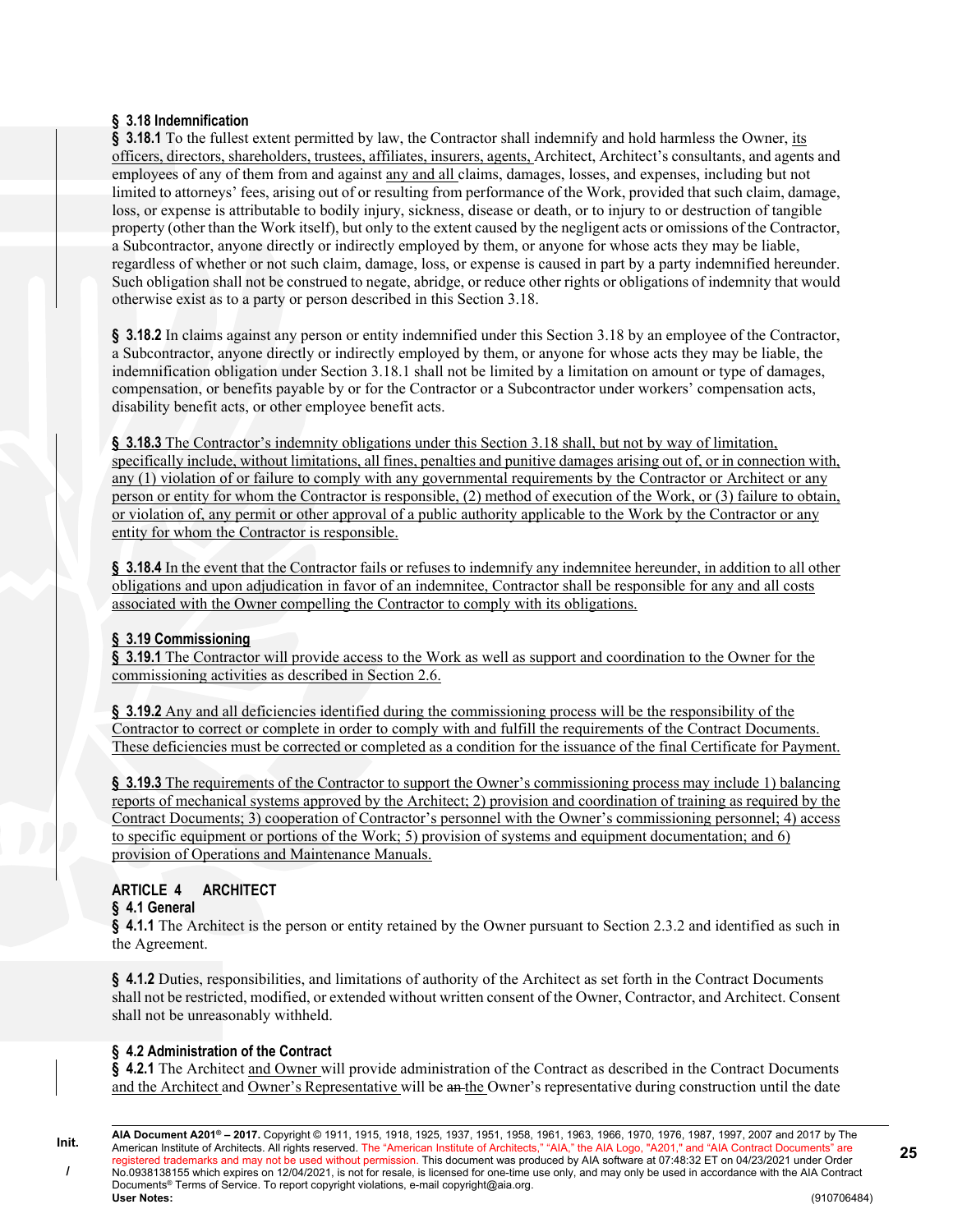the Architect issues the final Certificate for Payment. The Architect will have authority to act on behalf of the Owner only to the extent provided in the Contract Documents.

**§ 4.2.2** The Architect and Owner will visit the site at intervals appropriate to the stage of construction, or as otherwise agreed with the Owner, to become generally familiar with the progress and quality of the portion of the Work completed, and to determine in general if the Work observed is being performed in a manner indicating that the Work, when fully completed, will be in accordance with the Contract Documents. However, neither the Architect nor Owner will not be required to make exhaustive or continuous on-site inspections to check the quality or quantity of the Work. The Architect and Owner will not have control over, charge of, or responsibility for the construction means, methods, techniques, sequences or procedures, or for the safety precautions and programs in connection with the Work, since these are solely the Contractor's rights and responsibilities under the Contract Documents.

**§ 4.2.3** On the basis of the site visits, the Architect will keep the Owner reasonably informed about the progress and quality of the portion of the Work completed, and promptly report to the Owner (1) known deviations from the Contract Documents, (2) known deviations from the most recent construction schedule submitted by the Contractor, and (3) defects and deficiencies observed in the Work. The Architect will not Neither the Architect nor Owner will be responsible for the Contractor's failure to perform the Work in accordance with the requirements of the Contract Documents. The Architect and Owner will not have control over or charge of, and will not be responsible for acts or omissions of, the Contractor, Subcontractors, or their agents or employees, or any other persons or entities performing portions of the Work.

#### **§ 4.2.4 Communications**

The Owner and Contractor shall include the Architect in all communications that relate to or affect the Architect's services or professional responsibilities. The Owner shall promptly notify the Architect of the substance of any direct communications between the Owner and the Contractor otherwise relating to the Project. Communications Except as otherwise provided in the Contract Documents or when direct communications have been specially authorized, the Owner and Contractor shall endeavor to communicate with each other through the Owner's Representative, if retained, about matters arising out of or relating to the Contract. Communications by and with the Architect's consultants shall be through the Architect. Communications between the Architect and Contractor shall be confirmed in writing to the Owner's Representative. Communications between Owner's Representative and Contractor shall be confirmed in writing to the Architect. Communications by and with Subcontractors and material suppliers shall be through the Contractor. Communications by and with Separate Contractors separate contractors shall be through the Owner.The Contract Documents may specify other communication protocols.

**§ 4.2.5** Based on the Architect's evaluations of the Contractor's Applications for Payment, the Architect will review and certify the amounts due the Contractor and will issue Certificates for Payment in such amounts.

**§ 4.2.6** The Architect has and Owner have authority to reject Work that does not conform to the Contract Documents. Whenever the Architect or Owner considers it necessary or advisable, the Architect and Owner will have authority to require inspection or testing of the Work in accordance with Sections 13.4.2 and 13.4.3, whether or not the Work is fabricated, installed or completed. However, neither this authority of the Architect or Owner nor a decision made in good faith either to exercise or not to exercise such authority shall give rise to a duty or responsibility of the Architect or Owner to the Contractor, Subcontractors, suppliers, their agents or employees, or other persons or entities performing portions of the Work.

**§ 4.2.7** The Architect will review and approve, or take other appropriate action upon, the Contractor's submittals such as Shop Drawings, Product Data, and Samples, but only for the limited purpose of checking for conformance with information given and the design concept and intent expressed in the Contract Documents. The Architect's action will be taken in accordance with the submittal schedule approved by the Architect or, in the absence of an approved submittal schedule, with reasonable promptness while allowing sufficient time in the Architect's professional judgment to permit adequate review. Review of such submittals is not conducted for the purpose of determining the accuracy and completeness of other details such as dimensions and quantities, or for substantiating instructions for installation or performance of equipment or systems, all of which remain the responsibility of the Contractor as required by the Contract Documents. The Architect's review of the Contractor's submittals shall not relieve the Contractor of the obligations under Sections 3.3, 3.5, and 3.12. The Architect's review shall not constitute approval of

**AIA Document A201® – 2017.** Copyright © 1911, 1915, 1918, 1925, 1937, 1951, 1958, 1961, 1963, 1966, 1970, 1976, 1987, 1997, 2007 and 2017 by The American Institute of Architects. All rights reserved. The "American Institute of Architects," "AIA," the AIA Logo, "A201," and "AIA Contract Documents" are registered trademarks and may not be used without permission. This document was produced by AIA software at 07:48:32 ET on 04/23/2021 under Order No.0938138155 which expires on 12/04/2021, is not for resale, is licensed for one-time use only, and may only be used in accordance with the AIA Contract Documents<sup>®</sup> Terms of Service. To report copyright violations, e-mail copyright@aia.org.<br>User Notes: **User Notes:** (910706484)

**Init. /**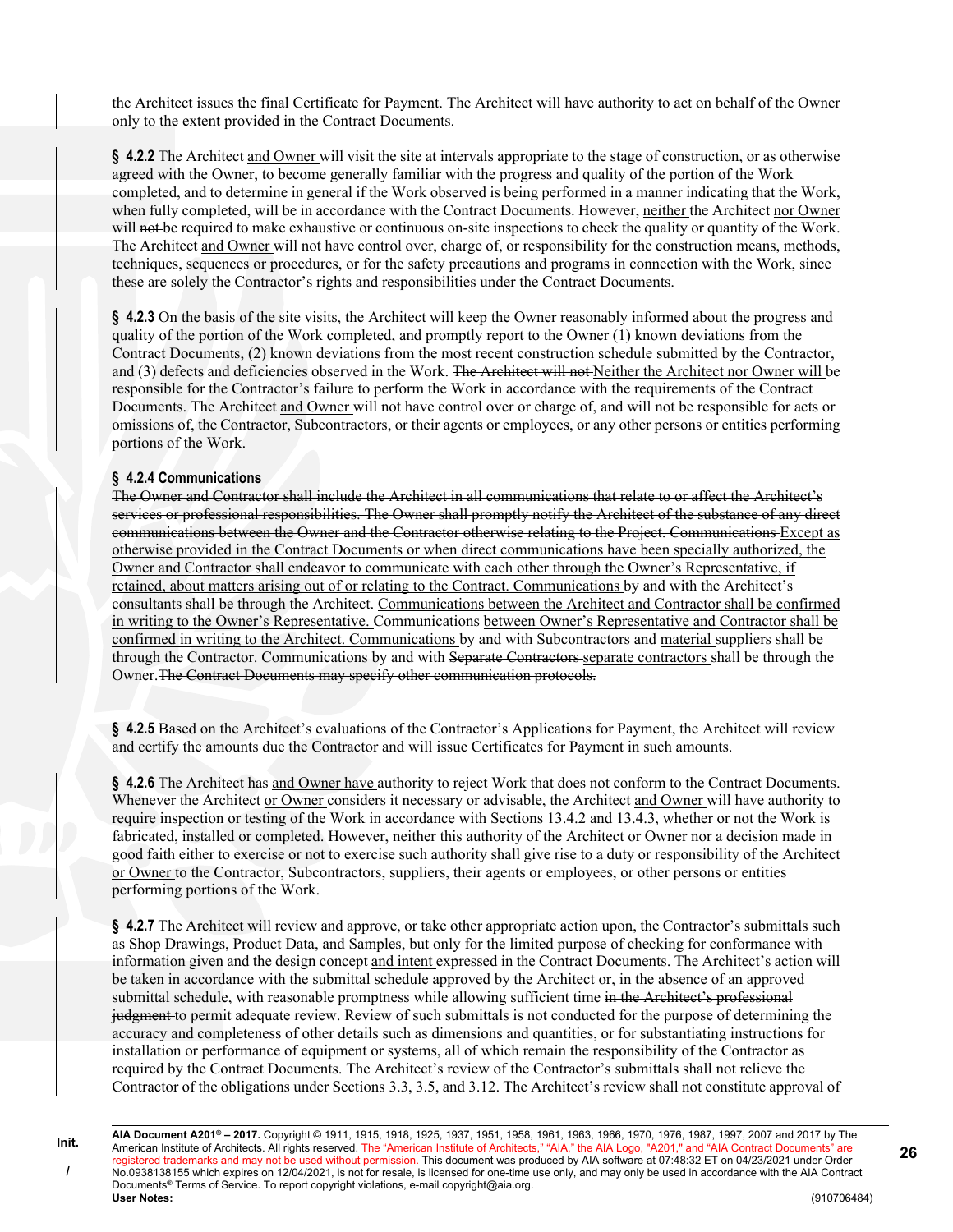safety precautions or of any construction means, methods, techniques, sequences, or procedures. The Architect's approval of a specific item shall not indicate approval of an assembly of which the item is a component.

**§ 4.2.8** The Architect will prepare Change Orders and Construction Change Directives, and may order minor changes in the Work as provided in Section 7.4. The Architect will investigate and make determinations and recommendations regarding concealed and unknown conditions as provided in Section 3.7.4.

**§ 4.2.8.1** The Architect will evaluate substitutions proposed by the contractor, whether as part of a cost reduction procedure or as otherwise, which are prepared and submitted in accordance with the requirements of subparagraphs 3.4.2. Such evaluation and any action taken by the Architect with respect thereto shall be performed within 14 calendar days, or as requested in writing, as may, in the Architect's professional judgment be required to permit adequate review. The Owner shall evaluate and approve or take other appropriate action upon contractor proposed substitutions and the architect's recommendations with respect thereto, which evaluation shall include, but not be limited to, a review of the total net change to project cost, taking into account the proposed change to the construction cost, the possible additional services costs of the architect, and the possible change in the contract sum , the contract time, or the requirements of the contract documents as a result of an Owner approved substitution shall be reflected in a Change Order.

**§ 4.2.9** The Architect and Owner will conduct inspections to determine the date or dates of Substantial Completion and the date of final completion; issue Certificates of Substantial Completion pursuant to Section 9.8; receive and forward to the Owner, for the Owner's review and records, written warranties and related documents required by the Contract and assembled by the Contractor pursuant to Section 9.10; and issue a final Certificate for Payment pursuant to Section 9.10.

**§ 4.2.10** If the Owner and Architect agree, the Architect will provide one or more Project representatives to assist in carrying out the Architect's responsibilities at the site. The Owner shall notify the Contractor of any change in the duties, responsibilities and limitations of authority of the Project representatives.

**§ 4.2.11** The Architect will interpret and decide matters concerning performance under, and requirements of, the Contract Documents on written request of either the Owner or Contractor. The Architect's response to such requests will be made in writing within any time limits agreed upon or otherwise with reasonable promptness. The Architect may, as the Architect judges desirable, issue additional drawings or instructions indicating in greater detail the construction or design of the various parts of the Work; such drawings or instructions may be affected by field order, or notice to the Contractor, and provided such drawings or instructions are reasonably consistent with the previously existing Contract Documents, the Work shall be executed in accordance with such additional drawings or instructions without additional cost or extension of Contract Time. If the Contractor claims additional cost or time on account of such additional drawings or instructions, it shall give notice provided in Section 15. Interpretations and decisions of the Architect will be consistent with the intent of, and reasonably inferable from, the Contract Documents and will be in writing or in the form of drawings. When making such interpretations and decisions, the Architect will endeavor to secure faithful performance by both Owner and Contractor, will not show partiality to either and will not be liable for results of interpretations or decisions rendered in good faith. The Architect shall not be required to render interpretations the sole or primary purpose of which is the resolution of jurisdictional disputes between Contractor and Subcontractor or between Subcontractor and Subcontractor.

**§ 4.2.12** Interpretations and decisions of the Architect will be consistent with the intent of, and reasonably inferable from, the Contract Documents and will be in writing or in the form of drawings.When making such interpretations and decisions, the Architect will endeavor to secure faithful performance by both Owner and Contractor, will not show partiality to either, and will not be liable for results of interpretations or decisions rendered in good faith.

**§ 4.2.13** The Architect's Owner's decisions on matters relating to aesthetic effect will be final if consistent with the intent expressed in the Contract Documents.

**§ 4.2.14** The Architect will review and respond to requests for information about the Contract Documents. The Architect's response to such requests will be made in writing within any time limits agreed upon fourteen (14) calendar days or otherwise with reasonable promptness. If appropriate, the Architect will prepare and issue

**Init. /**

**AIA Document A201® – 2017.** Copyright © 1911, 1915, 1918, 1925, 1937, 1951, 1958, 1961, 1963, 1966, 1970, 1976, 1987, 1997, 2007 and 2017 by The American Institute of Architects. All rights reserved. The "American Institute of Architects," "AIA," the AIA Logo, "A201," and "AIA Contract Documents" are registered trademarks and may not be used without permission. This document was produced by AIA software at 07:48:32 ET on 04/23/2021 under Order No.0938138155 which expires on 12/04/2021, is not for resale, is licensed for one-time use only, and may only be used in accordance with the AIA Contract Documents<sup>®</sup> Terms of Service. To report copyright violations, e-mail copyright@aia.org.<br>User Notes: **User Notes:** (910706484)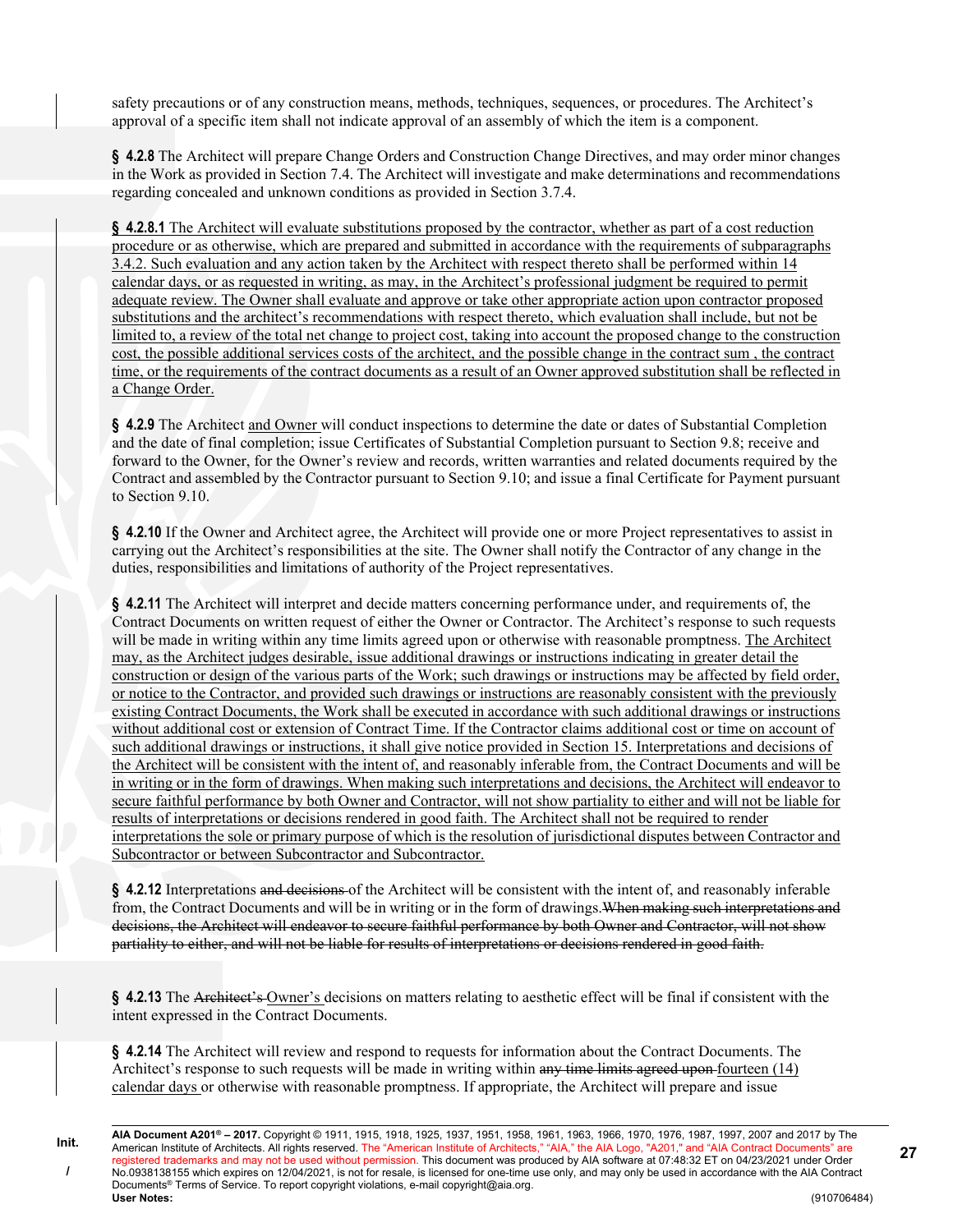supplemental Drawings and Specifications in response to the requests for information. The issuance of additional Drawings or Specifications shall not, in itself, serve as a basis for adjustment of cost or time.

#### **ARTICLE 5 SUBCONTRACTORS**

#### **§ 5.1 Definitions**

**§ 5.1.1** A Subcontractor is a person or entity who has a direct contract with the Contractor to perform a portion of the Work at the site. The term "Subcontractor" is referred to throughout the Contract Documents as if singular in number and means a Subcontractor or an authorized representative of the Subcontractor. The term "Subcontractor" does not include a Separate Contractor or the subcontractors of a Separate Contractor.

§ 5.1.2 A Sub-subcontractor is a person or entity who has a direct or indirect contract with a Subcontractor to perform a portion of the Work at the site. The term "Sub-subcontractor" is referred to throughout the Contract Documents as if singular in number and means a Sub-subcontractor or an authorized representative of the Sub-subcontractor.

#### **§ 5.2 Award of Subcontracts and Other Contracts for Portions of the Work**

**§ 5.2.1** Unless otherwise stated in the Contract Documents, the Contractor, as soon as practicable after, but no later than days after the award of the Contract, shall notify the Owner and Architect concurrently of the persons or entities proposed for each principal portion of the Work, including those who are to furnish materials or equipment fabricated to a special design. Within 14 days of receipt of the information, the Architect may notify the Contractor whether the Owner or the Architect (1) has reasonable objection to any such proposed person or entity or (2) requires additional time for review. Failure of the Owner and Architect to provide notice within the 14-day period shall constitute notice of no reasonable objection.

**§ 5.2.2** The Contractor shall not contract with a proposed person or entity to whom the Owner or Architect has made reasonable and timely objection. The Contractor shall not be required to contract with anyone to whom the Contractor has made reasonable objection.

**§ 5.2.3** If the Owner or Architect has reasonable objection to a person or entity proposed by the Contractor, the Contractor shall propose another to whom the Owner or Architect has no reasonable objection. If the proposed but rejected Subcontractor was reasonably capable of performing the Work, the Contract Sum and Contract Time shall be increased or decreased by the difference, if any, occasioned by such change, and an appropriate Change Order shall be issued before commencement of the substitute Subcontractor's Work. However, no increase in the Contract Sum or Contract Time shall be allowed for such change unless the Contractor has acted promptly and responsively in submitting names as required.

**§ 5.2.4** The Contractor shall not substitute a Subcontractor, person, or entity for one previously selected if the Owner or Architect makes reasonable objection to such substitution.

# **§ 5.2.5** All subcontracts shall be in writing and shall specifically provide that the Owner is an intended third-party beneficiary.

#### **§ 5.3 Subcontractual Relations**

By appropriate written agreement, the Contractor shall require each Subcontractor, to the extent of the Work to be performed by the Subcontractor, to be bound to the Contractor by terms of the Contract Documents, and to assume toward the Contractor all the obligations and responsibilities, including the responsibility for safety of the Subcontractor's Work that the Contractor, by these Contract Documents, assumes toward the Owner and Architect. Each subcontract agreement shall preserve and protect the rights of the Owner and Architect under the Contract Documents with respect to the Work to be performed by the Subcontractor so that subcontracting thereof will not prejudice such rights, and shall allow to the Subcontractor, unless specifically provided otherwise in the subcontract agreement, the benefit of all rights, remedies, and redress against the Contractor that the Contractor, by the Contract Documents, has against the Owner. Where appropriate, the Contractor shall require each Subcontractor to enter into similar agreements with Sub-subcontractors. The Contractor shall make available to each proposed Subcontractor, prior to the execution of the subcontract agreement, copies of the Contract Documents to which the Subcontractor will be bound, and, upon written request of the Subcontractor, identify to the Subcontractor terms and conditions of the proposed subcontract agreement that may be at variance with the Contract Documents. Subcontractors will similarly make copies of applicable portions of such documents available to their respective proposed Sub-subcontractors. **§ 5.3.1** By appropriate written agreement, the Contractor shall require each Subcontractor, to the extent of the Work to

**AIA Document A201® – 2017.** Copyright © 1911, 1915, 1918, 1925, 1937, 1951, 1958, 1961, 1963, 1966, 1970, 1976, 1987, 1997, 2007 and 2017 by The American Institute of Architects. All rights reserved. The "American Institute of Architects," "AIA," the AIA Logo, "A201," and "AIA Contract Documents" are registered trademarks and may not be used without permission. This document was produced by AIA software at 07:48:32 ET on 04/23/2021 under Order No.0938138155 which expires on 12/04/2021, is not for resale, is licensed for one-time use only, and may only be used in accordance with the AIA Contract Documents<sup>®</sup> Terms of Service. To report copyright violations, e-mail copyright@aia.org.<br>User Notes: **User Notes:** (910706484)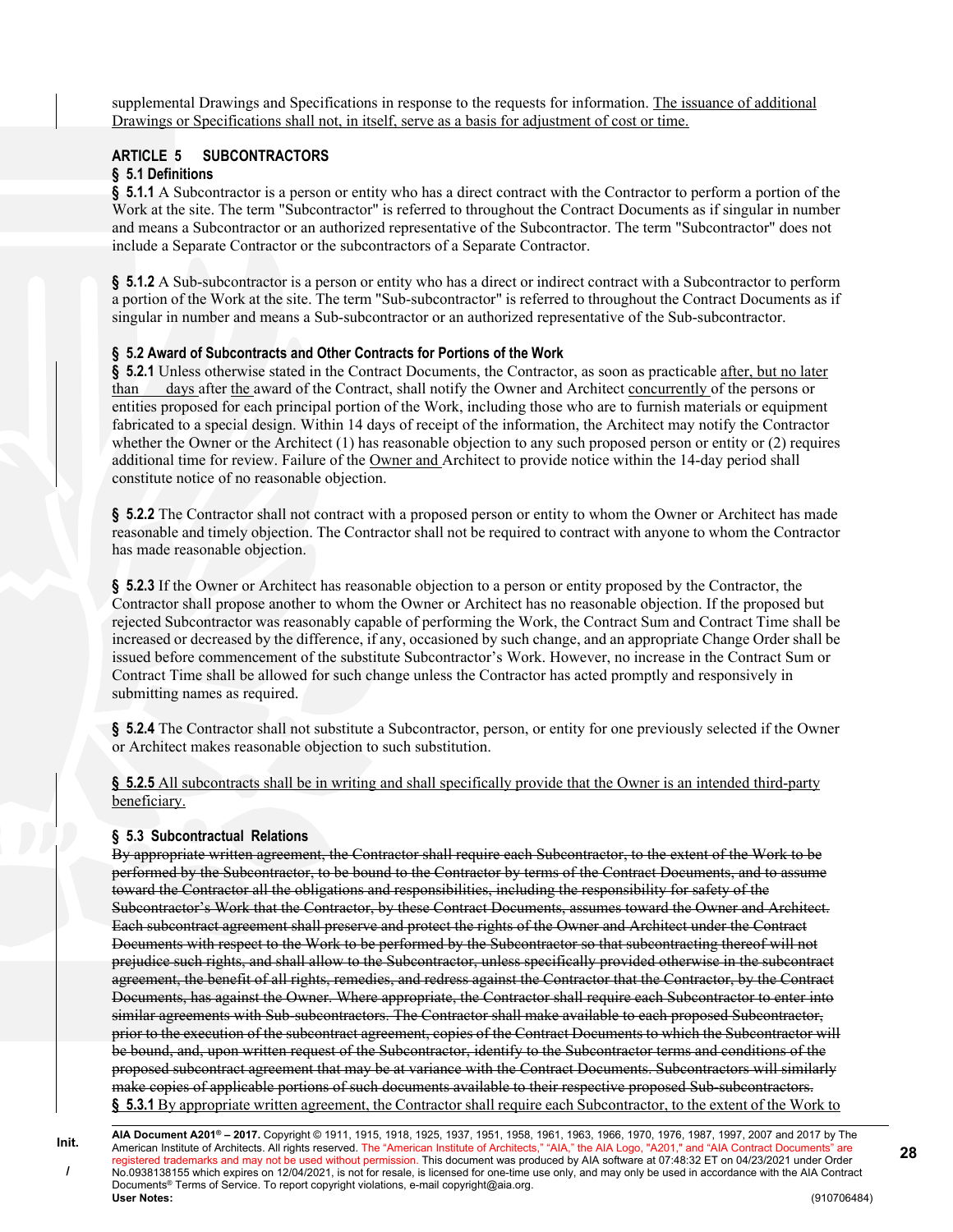be performed by the Subcontractor, to be bound to the Contractor by terms of the Contract Documents, and to assume toward the Contractor all the obligations and responsibilities, including the responsibility for safety of the Subcontractor's Work that the Contractor, by these Contract Documents, assumes toward the Owner and Architect. Each subcontract agreement shall preserve and protect the rights of the Owner and Architect under the Contract Documents with respect to the Work to be performed by the Subcontractor so that subcontracting thereof will not prejudice such rights, and shall allow to the Subcontractor, unless specifically provided otherwise in the subcontract agreement, the benefit of all rights, remedies, and redress against the Contractor that the Contractor, by the Contract Documents, has against the Owner. Where appropriate, the Contractor shall require each Subcontractor to enter into similar agreements with Sub-subcontractors. The Contractor shall make available to each proposed Subcontractor, prior to the execution of the subcontract agreement, copies of the Contract Documents to which the Subcontractor will be bound, and, upon written request of the Subcontractor, identify to the Subcontractor terms and conditions of the proposed subcontract agreement that may be at variance with the Contract Documents. Subcontractors will similarly make copies of applicable portions of such documents available to their respective proposed Sub-subcontractors.

**§ 5.3.2** Any entity other than the Contractor (i.e. subcontractors, venders, suppliers, etc.) shall not have the right to require mediation, arbitration, or litigation of any dispute in those cases in which the Owner is a party or in which the outcome could affect the Contract Sum or the Contract Time, except at the sole discretion of the Owner.

**§ 5.3.3** All subcontracts shall be in writing and shall specifically provide that the Owner is an intended third-party beneficiary.

#### **§ 5.4 Contingent Assignment of Subcontracts**

**Init. /**

- **§ 5.4.1** Each subcontract agreement for a portion of the Work is assigned by the Contractor to the Owner, provided that
	- **.1** assignment is effective only after termination of the Contract by the Owner for cause pursuant to Section 14.2 and only for those subcontract agreements that the Owner accepts by notifying the Subcontractor and Contractor; Contractor in writing; and
	- **.2** assignment is subject to the prior rights of the surety, if any, obligated under bond relating to the Contract.

When the Owner accepts the assignment of a subcontract agreement, the Owner assumes the Contractor's rights and obligations under the subcontract.

**§ 5.4.2** Upon such assignment, if the Work has been suspended for more than 30 days, the Subcontractor's compensation shall be equitably adjusted for increases in cost resulting from the suspension.Each subcontract shall specifically provide that the Owner shall only be responsible to the subcontractor for those obligations of the Contractor that accrue subsequent to the Owner's exercise of any rights under this conditional assignment.

**§ 5.4.3** Upon assignment to the Owner under this Section 5.4, the Owner may further assign the subcontract to a successor contractor or other entity. If the Owner assigns the subcontract to a successor contractor or other entity, the Owner shall nevertheless remain legally responsible for all of the successor contractor's obligations under the subcontract.

# **ARTICLE 6 CONSTRUCTION BY OWNER OR BY SEPARATE CONTRACTORS § 6.1 Owner's Right to Perform Construction and to Award Separate Contracts**

**§ 6.1.1** The term "Separate Contractor(s)" shall mean other contractors retained by the Owner under separate agreements. The Owner reserves the right to perform construction or operations related to the Project with the Owner's own forces, and with Separate Contractors retained under Conditions of the Contract substantially similar to those of this Contract, including those provisions of the Conditions of the Contract related to insurance and waiver of subrogation.

**§ 6.1.2** When separate contracts are awarded for different portions of the Project or other construction or operations on the site, the term "Contractor" in the Contract Documents in each case shall mean the Contractor who executes each separate Owner-Contractor Agreement.

**§ 6.1.3** The Unless otherwise required in the Contract Documents, the Owner shall provide for coordination of the activities of the Owner's own forces and of each Separate Contractor with the Work of the Contractor, who shall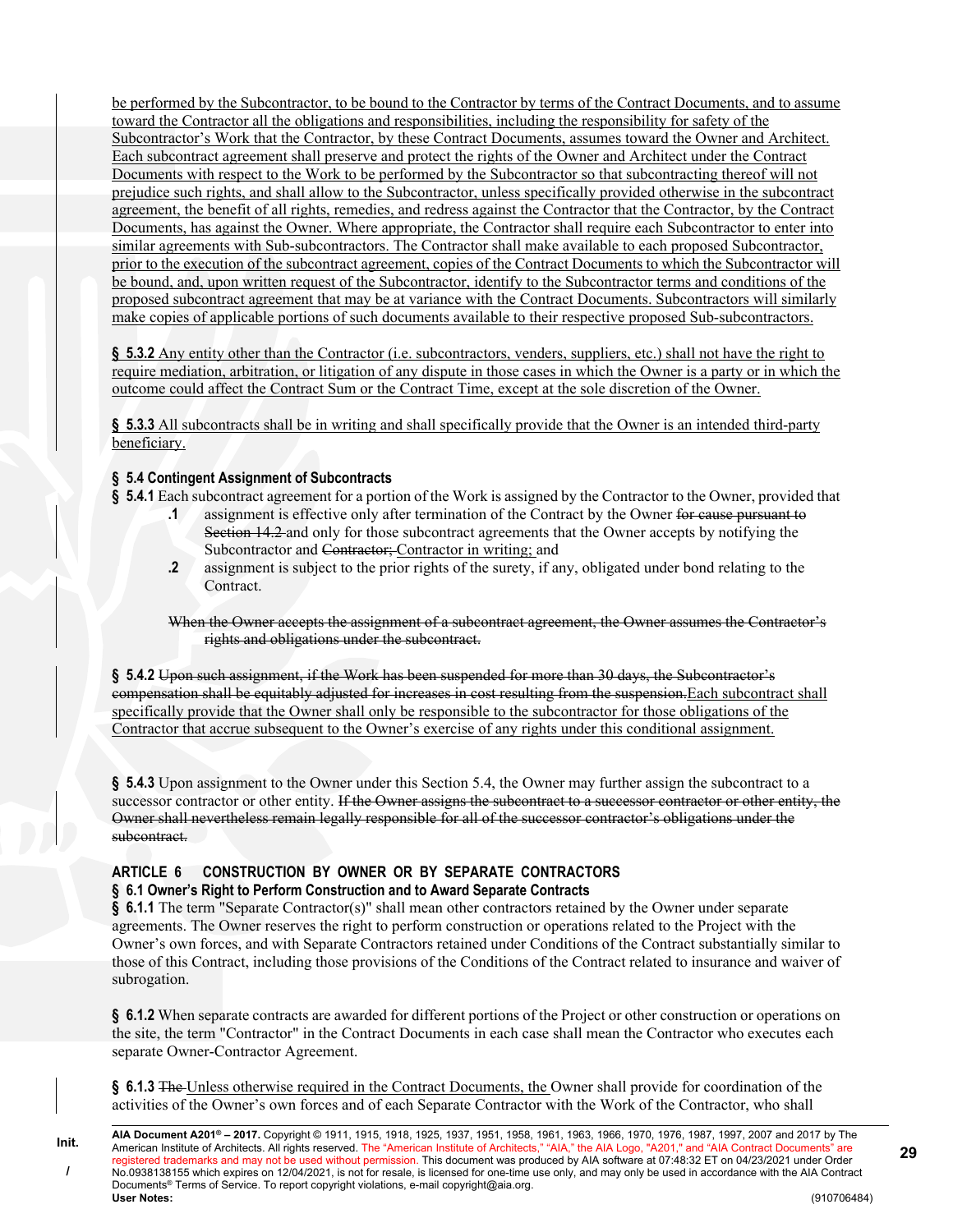cooperate with them. The Contractor shall participate with any Separate Contractors and the Owner in reviewing their construction schedules. The Contractor shall make any revisions to its construction schedule deemed necessary after a joint review and mutual agreement. The construction schedules shall then constitute the schedules to be used by the Contractor, Separate Contractors, and the Owner until subsequently revised.

**§ 6.1.4** Unless otherwise provided in the Contract Documents, when the Owner performs construction or operations related to the Project with the Owner's own forces or with Separate Contractors, the Owner or its Separate Contractors shall have the same obligations and rights that the Contractor has under the Conditions of the Contract, including, without excluding others, those stated in Article 3, this Article 6, and Articles 10, 11, and  $\frac{12.12}{12.12}$ , unless mutually agreed otherwise by Owner and Contractor.

**§ 6.1.5** The Owner reserves the right of access to any part of the Project at all times to inspect the same or to install other Work either with its own forces or with separate contractors hired by the Owner. Such access is not to be construed to mean partial occupancy by the Owner and no claim for increase in the Contract Time or Sum will be considered unless such Owner's contractors have delayed or damaged the Contractor's Work. The Contractor shall permit the Owner to place and install as much furniture, equipment and other material during the progress of the Work as is possible before completion of the various parts of the Work and agrees that such placing and the installation of equipment shall not in any way evidence the completion or acceptance of the Work or any portion of it.

# **§ 6.2 Mutual Responsibility**

**§ 6.2.1** The Contractor shall afford the Owner and Separate Contractors reasonable opportunity for introduction and storage of their materials and equipment and performance of their activities, and shall connect and coordinate the Contractor's construction and operations with theirs as required by the Contract Documents.

**§ 6.2.2** If part of the Contractor's Work depends for proper execution or results upon construction or operations by the Owner or a Separate Contractor, the Contractor shall, prior to proceeding with that portion of the Work, promptly notify the Architect of apparent discrepancies or defects in the construction or operations by the Owner or Separate Contractor that would render it unsuitable for proper execution and results of the Contractor's Work. Failure of the Contractor to notify the Architect of apparent discrepancies or defects prior to proceeding with the Work shall constitute an acknowledgment that the Owner's or Separate Contractor's completed or partially completed construction is fit and proper to receive the Contractor's Work. The Contractor shall not be responsible for discrepancies or defects in the construction or operations by the Owner or Separate Contractor that are not apparent.

**§ 6.2.3** The Contractor shall reimburse the Owner for costs the Owner incurs that are payable to a Separate Contractor because of the Contractor's delays, improperly timed activities or defective construction. The Owner shall be responsible to the Contractor for costs the Contractor incurs because of a Separate Contractor's delays, improperly timed activities, damage to the Work or defective construction.

**§ 6.2.4** The Contractor shall promptly remedy damage that the Contractor wrongfully causes to completed or partially completed construction or to property of the Owner or Separate Contractor as provided in Section 10.2.5.

**§ 6.2.5** The Owner and each Separate Contractor shall have the same responsibilities for cutting and patching as are described for the Contractor in Section 3.14.

**§ 6.2.5.1** If a separate contractor sues or initiates a mediation, arbitration or litigation proceeding against the Owner on account of any damage alleged to have been caused by the Contractor, the Owner shall notify the Contractor who shall defend such proceedings at the Contractor's expense, and if any judgment or award against the Owner arises therefrom, the Contractor shall pay or satisfy it and shall reimburse the Owner for all attorney's fees and court or arbitration costs which the Owner has incurred.

**§ 6.2.6** The Contractor shall consult with its subcontractors and other contractors as soon as possible after execution of the Contract to coordinate all work phases in order that the Project as a whole can be completed in a professional and expeditious manner.

§ 6.2.7 If a separate contractor sues or initiates a dispute resolution proceeding against the Owner on account of any damage or delay alleged to have been caused by the Contractor, the Owner shall notify the Contractor who shall indemnify, defend and hold the Owner harmless from any damages, costs or expenses.

**AIA Document A201® – 2017.** Copyright © 1911, 1915, 1918, 1925, 1937, 1951, 1958, 1961, 1963, 1966, 1970, 1976, 1987, 1997, 2007 and 2017 by The American Institute of Architects. All rights reserved. The "American Institute of Architects," "AIA," the AIA Logo, "A201," and "AIA Contract Documents" are registered trademarks and may not be used without permission. This document was produced by AIA software at 07:48:32 ET on 04/23/2021 under Order No.0938138155 which expires on 12/04/2021, is not for resale, is licensed for one-time use only, and may only be used in accordance with the AIA Contract Documents<sup>®</sup> Terms of Service. To report copyright violations, e-mail copyright@aia.org.<br>User Notes: **User Notes:** (910706484)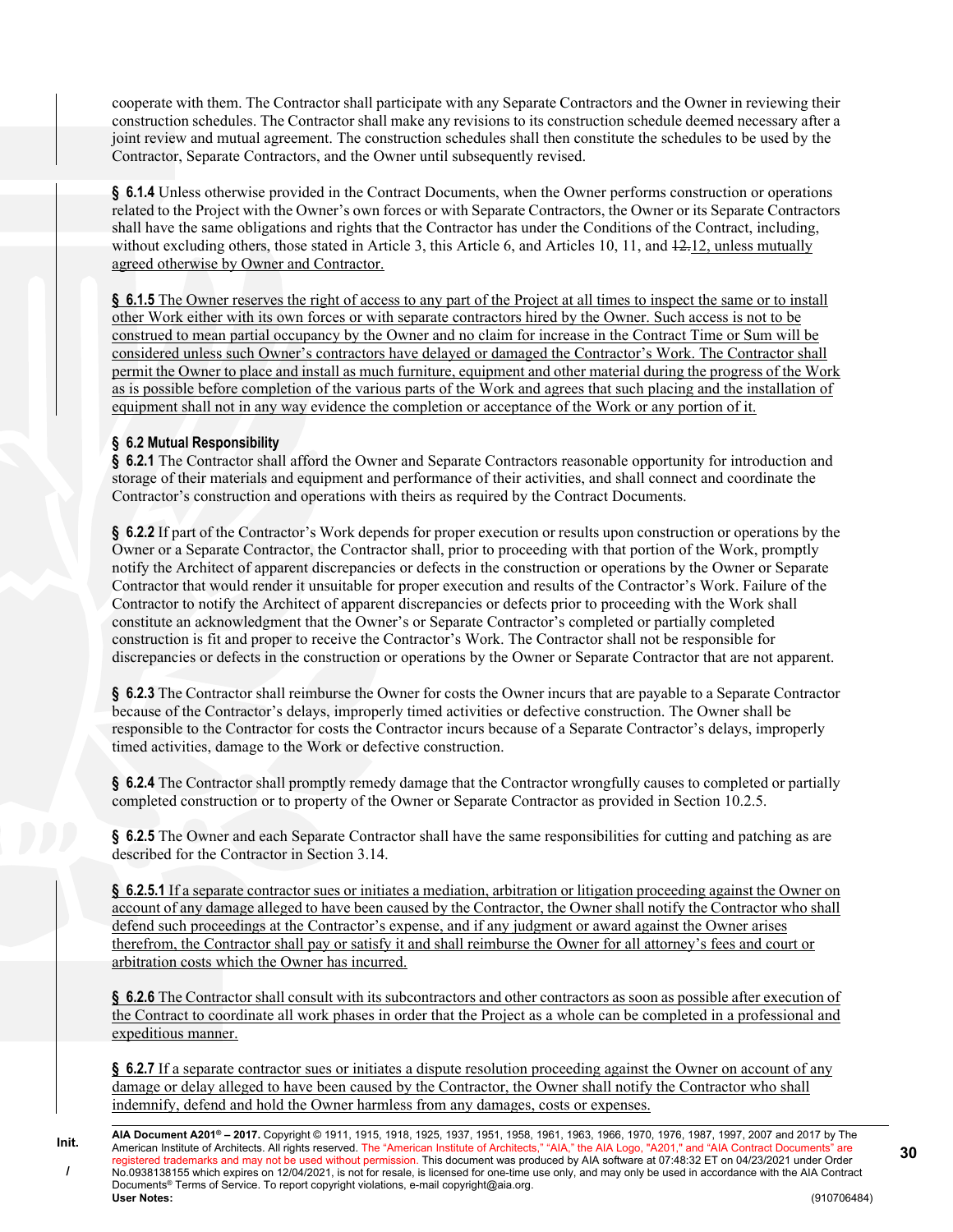# **§ 6.3 Owner's Right to Clean Up**

If a dispute arises among the Contractor, Separate Contractors, and the Owner as to the responsibility under their respective contracts for maintaining the premises and surrounding area free from waste materials and rubbish, the Owner may clean up and the Architect will allocate the cost among those responsible.

# **ARTICLE 7 CHANGES IN THE WORK**

# **§ 7.1 General**

§ 7.1.1 Changes in the Work may be accomplished after execution of the Contract, and without invalidating the Contract, by Change Order, Construction Change Directive or order for a minor change in the Work, subject to the limitations stated in this Article 7 and elsewhere in the Contract Documents. The decision as to whether the Change Order work is executed via a Change Order, Construction Change Directive, or a minor change in the Work is the decision of the Owner.

**§ 7.1.2** A Change Order shall be based upon agreement among the Owner, Contractor, and Architect. A Construction Change Directive requires agreement signature by the Owner and Architect and may or may not be agreed to by the Contractor. An order for a minor change in the Work may be issued by the Architect alone.Architect and/or Contractor. Except as permitted in Sections 7.3 and 9.7.2, a change in the Contract Sum or the Contract Time shall be accomplished only by Change Order or by Construction Change Directive. Accordingly, no course of conduct or dealings between the parties, nor express or implied acceptance of alterations or additions to the Work, and no claim that the Owner has been unjustly enriched by any alteration or addition to the Work, whether or not there is, in fact, any unjust enrichment, shall be the basis of any claim to an increase in any amounts due under the Contract Documents or a change in any time period provided for in the Contract Documents.

**§ 7.1.3** Changes in the Work shall be performed under applicable provisions of the Contract Documents. The Contractor shall proceed promptly with changes in the Work, unless otherwise provided in the Change Order, Construction Change Directive, or order for a minor change in the Work.

**§ 7.1.4** The Contractor's itemized accounts for all expenditures or savings for additions to, or deductions from, the Work in the Contract Documents shall at all times be open to inspection by the Owner and Architect.

**§ 7.1.5** Proposed changes in the Work requested during the construction period shall be priced by the Contractor and submitted to the Architect and Owner for review, in such form as the Architect and Owner may require, within ten (10) calendar days following the Contractor's receipt of the request. The Contractor shall promptly revise and resubmit such proposal if the Architect and Owner determine that it is not in compliance with the requirements of this Article, or that it contains errors of fact or mathematical errors. If required by the Architect or Owner, in order to establish the exact cost of new Work added or previously required Work omitted, the Contractor shall obtain and furnish to the Architect and Owner bona fide proposals from recognized suppliers for furnishing and material included in such Work. Such proposals shall be furnished at the Contractor's expense.

**§ 7.1.6** The Contractor's proposal for a change in the Work, (Change Order Request), shall be itemized completely and shall include: Specific number of calendar days for additional time (if applicable); all material costs and quantities accompanied by the original manufacturer invoices; labor wages; unit prices; subcontractor costs; mark ups; equipment costs, profit, overhead, general conditions, fees, bond costs and approved daily time sheet tickets for work performed under the utilization of labor rates. The Architect's and Owner's refusal to approve a Change Order or Change Order Request due to the Contractor's lack of itemized backup information shall not be used to substantiate a claim for additional time.

**§ 7.1.7** The methods used in determining the adjustment to the Contract Sum due to the change in the Work may include those listed in Section 7.3.3 and are at the discretion of the Owner.

**§ 7.1.8** If the method utilized to execute the Change in the Work is based on the labor rates, unit prices and material costs, then actual daily time sheets/tickets, approved by the Superintendent and the Owner, must accompany the Change Order, Construction Change Directive, or minor change in the Work. Not including these actual daily time sheets/tickets, approved by the Superintendent and the Owner, with the Change Order, Construction Change Directive, or minor change in the Work may be cause for their rejection.

**31**

**Init. /**

**AIA Document A201® – 2017.** Copyright © 1911, 1915, 1918, 1925, 1937, 1951, 1958, 1961, 1963, 1966, 1970, 1976, 1987, 1997, 2007 and 2017 by The American Institute of Architects. All rights reserved. The "American Institute of Architects," "AIA," the AIA Logo, "A201," and "AIA Contract Documents" are registered trademarks and may not be used without permission. This document was produced by AIA software at 07:48:32 ET on 04/23/2021 under Order No.0938138155 which expires on 12/04/2021, is not for resale, is licensed for one-time use only, and may only be used in accordance with the AIA Contract Documents<sup>®</sup> Terms of Service. To report copyright violations, e-mail copyright@aia.org.<br>User Notes: **User Notes:** (910706484)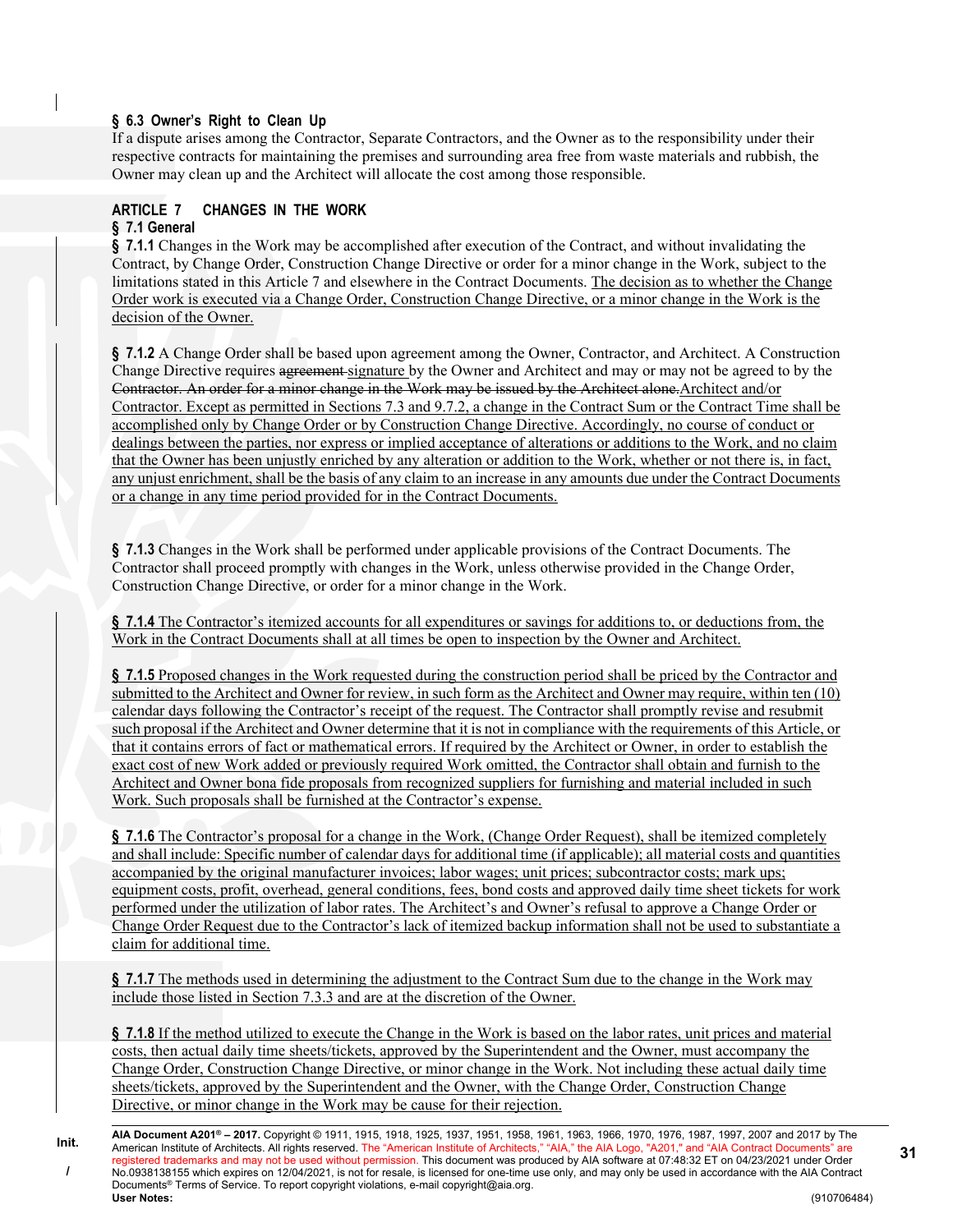# **§ 7.2 Change Orders**

**§ 7.2.1** A Change Order is a written instrument prepared by the Architect and signed by the Owner, Contractor, and Architect stating their agreement upon all of the following:

- **.1** The change in the Work;
- **.2** The amount of the adjustment, if any, in the Contract Sum; and
- **.3** The extent of the adjustment, if any, in the Contract Time.

**§ 7.2.2** Agreement on any Change Order shall constitute a final settlement on all matters relating to the change in the Work that is the subject of the Change Order, including, but not limited to, all direct and indirect costs associated with such change and any and all adjustments to the Contract Sum and the construction schedule.

**§ 7.2.3** Methods used in determining adjustments to the Contract Sum may include those listed in Section 7.3.3 and are at the discretion of the Owner.

**§ 7.2.4** The amount of credit to be allowed by the Contractor to the Owner for a deletion or change which results in a net decrease in the Contract Sum shall be actual net cost as confirmed by the Architect. When both addition and credits covering related Work or substitutions are involved in a change, the allowance for overhead and profit shall be figured on the basis of net increase, if any, with respect to that change.

# **§ 7.3 Construction Change Directives**

**§ 7.3.1** A Construction Change Directive is a written order prepared by the Architect and signed by the Owner and Architect, directing a change in the Work prior to agreement on adjustment, if any, in the Contract Sum or Contract Time, or both. The Owner may by Construction Change Directive, without invalidating the Contract, order changes in the Work within the general scope of the Contract consisting of additions, deletions, or other revisions, the Contract Sum and Contract Time being adjusted accordingly. The Owner may also by Construction Change Directive order work to be performed that has been interpreted by the Owner or Architect to be part of the Work but is disputed by the Contractor through submission of a Claim.

**§ 7.3.2** A Construction Change Directive shall be used in the absence of total agreement on the terms of a Change Order.Order or work interpreted by the Owner or Architect to be part of the Contract.

**§ 7.3.3** If the Construction Change Directive provides for an adjustment to the Contract Sum, the adjustment shall be based on one of the following methods:

- **.1** Mutual acceptance of a lump sum properly itemized and supported by sufficient substantiating data to permit evaluation;
- **.2** Unit prices and rates stated in the Contract Documents or subsequently agreed upon;
- **.3** Cost to be determined in a manner agreed upon by the parties and a mutually acceptable fixed or percentage fee; or
- **.4** As provided in Section 7.3.4.

**§ 7.3.4** If the Contractor does not respond promptly or disagrees with the method for adjustment in the Contract Sum, the Architect and Owner shall determine the adjustment on the basis of reasonable expenditures and savings of those performing the Work attributable to the change, including, in case of an increase in the Contract Sum, an amount for overhead and profit as set forth in the Agreement, or if no such amount is set forth in the Agreement, a reasonable amount. as determined per Sections 3.5, 3.6 and 3.7 of the AIA A701-1997, modified, Instructions to Bidders and the Bid Form. In such case, and also under Section 7.3.3.3, the Contractor shall keep and present, in such form as the Architect and Owner may prescribe, an itemized accounting together with appropriate supporting data. Unless otherwise provided in the Contract Documents, costs for the purposes of this Section 7.3.4 shall be limited to the following:

- **.1** Costs of labor, including applicable payroll taxes, fringe benefits required by agreement or custom, workers' compensation insurance, and other employee costs approved by the Architect;
- **.2** Costs of materials, supplies, and equipment, including cost of transportation, whether incorporated or consumed;
- **.3** Rental costs of machinery and equipment, exclusive of hand tools, whether rented from the Contractor or others;
- **AIA Document A201® 2017.** Copyright © 1911, 1915, 1918, 1925, 1937, 1951, 1958, 1961, 1963, 1966, 1970, 1976, 1987, 1997, 2007 and 2017 by The American Institute of Architects. All rights reserved. The "American Institute of Architects," "AIA," the AIA Logo, "A201," and "AIA Contract Documents" are registered trademarks and may not be used without permission. This document was produced by AIA software at 07:48:32 ET on 04/23/2021 under Order No.0938138155 which expires on 12/04/2021, is not for resale, is licensed for one-time use only, and may only be used in accordance with the AIA Contract Documents<sup>®</sup> Terms of Service. To report copyright violations, e-mail copyright@aia.org.<br>User Notes: **User Notes:** (910706484)

**Init. /**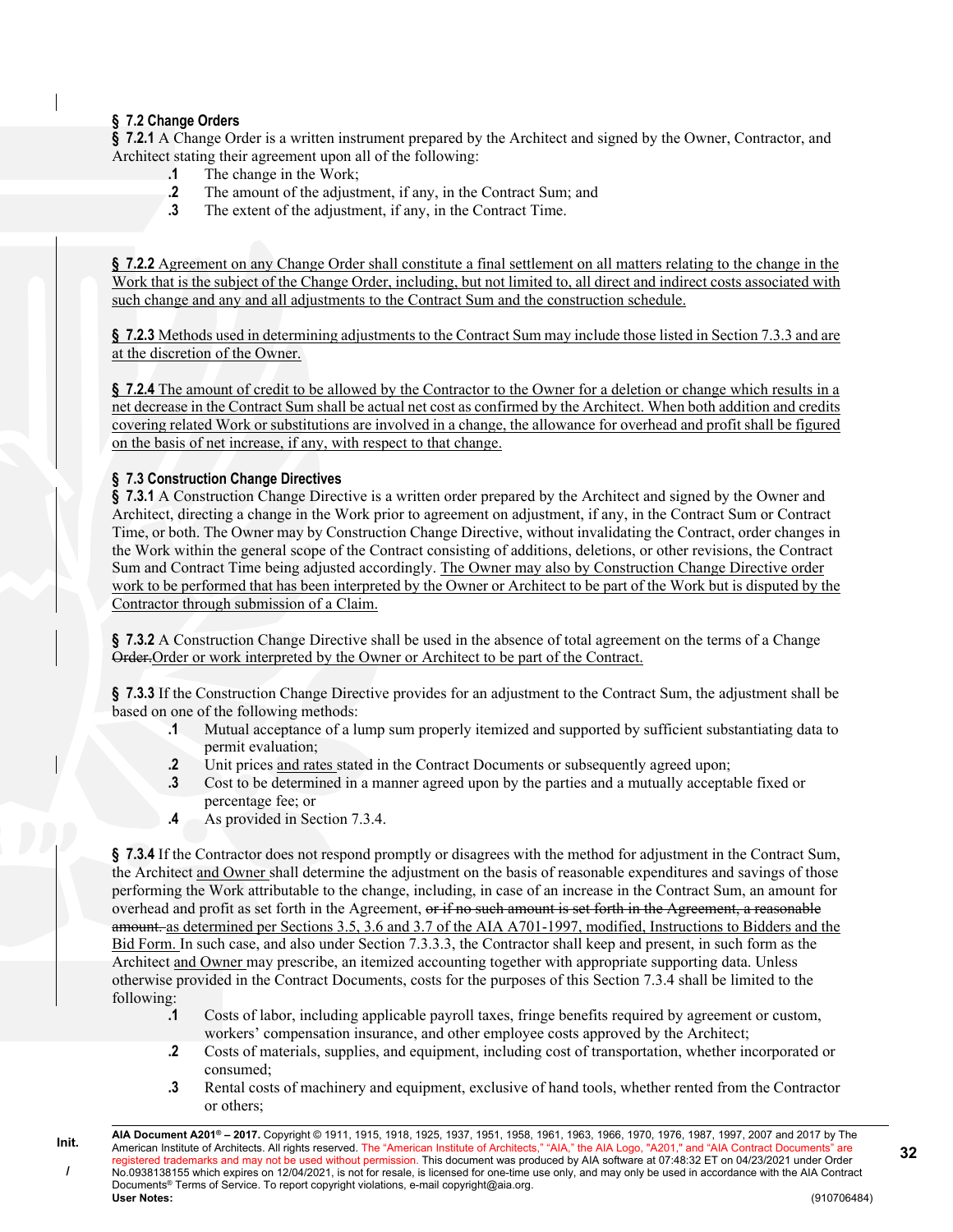- **.4** Costs of premiums for all bonds and insurance, permit fees, and sales, use, or similar taxes, directly related to the change; and
- **.5** Costs of supervision and field office personnel directly attributable to the change.

**§ 7.3.5** If the Contractor disagrees with the adjustment in the Contract Time, the Contractor may make a Claim in accordance with applicable provisions of Article 15.

§ 7.3.6 Upon receipt of a Construction Change Directive, the Contractor shall promptly proceed with the change in the Work involved and advise the Owner and Architect of the Contractor's agreement or disagreement with the method, if any, provided in the Construction Change Directive for determining the proposed adjustment in the Contract Sum or Contract Time.

**§ 7.3.7** A Construction Change Directive signed by the Contractor indicates the Contractor's agreement therewith, including adjustment in Contract Sum and Contract Time or the method for determining them. Such agreement shall be effective immediately and shall be recorded as a Change Order.

**§ 7.3.8** The amount of credit to be allowed by the Contractor to the Owner for a deletion or change that results in a net decrease in the Contract Sum shall be actual net cost as confirmed by the Architect. When both additions and credits covering related Work or substitutions are involved in a change, the allowance for overhead and profit shall be figured on the basis of net increase, if any, with respect to that change.

**§ 7.3.9** Pending final determination of the total cost of a Construction Change Directive to the Owner, the Contractor may request payment for Work completed under the Construction Change Directive in Applications for Payment. The Architect and Owner will make an interim determination for purposes of monthly certification for payment for those costs and certify for payment the amount that the Architect and Owner determines, in the Architect's and Owner's professional judgment, to be reasonably justified. The Architect's and Owner's interim determination of cost shall adjust the Contract Sum on the same basis as a Change Order, subject to the right of either party to disagree and assert a Claim in accordance with Article 15.

**§ 7.3.10** When the Owner and Contractor agree Contractor agrees with a determination made by the Owner and Architect concerning the adjustments in the Contract Sum and Contract Time, or otherwise reach agreement upon the adjustments, such agreement shall be effective immediately and the Architect will prepare a Change Order. Change Orders may be issued for all or any part of a Construction Change Directive.

#### **§ 7.4 Minor Changes in the Work**

The Architect Architect, with approval from the Owner, may order minor changes in the Work that are consistent with the intent of the Contract Documents and do not involve an adjustment in the Contract Sum or an extension of the Contract Time. The Architect's order for minor changes shall be in writing. If the Contractor believes that the proposed minor change in the Work will affect the Contract Sum or Contract Time, the Contractor shall notify the Architect and Owner and shall not proceed to implement the change in the Work. If the Contractor performs the Work set forth in the Architect's order for a minor change without prior notice to the Architect and Owner that such change will affect the Contract Sum or Contract Time, the Contractor waives any adjustment to the Contract Sum or extension of the Contract Time.

# **ARTICLE 8 TIME**

# **§ 8.1 Definitions**

**§ 8.1.1** Unless otherwise provided, Contract Time is the period of time, including authorized adjustments, allotted in the Contract Documents for Substantial Completion of the Work.

**§ 8.1.2** The date of commencement of the Work is the date established in the Agreement.

**§ 8.1.3** The date of Substantial Completion is the date certified by the Architect in accordance with Section 9.8.

**§ 8.1.4** The term "day" as used in the Contract Documents shall mean calendar day unless otherwise specifically defined.

**Init. /**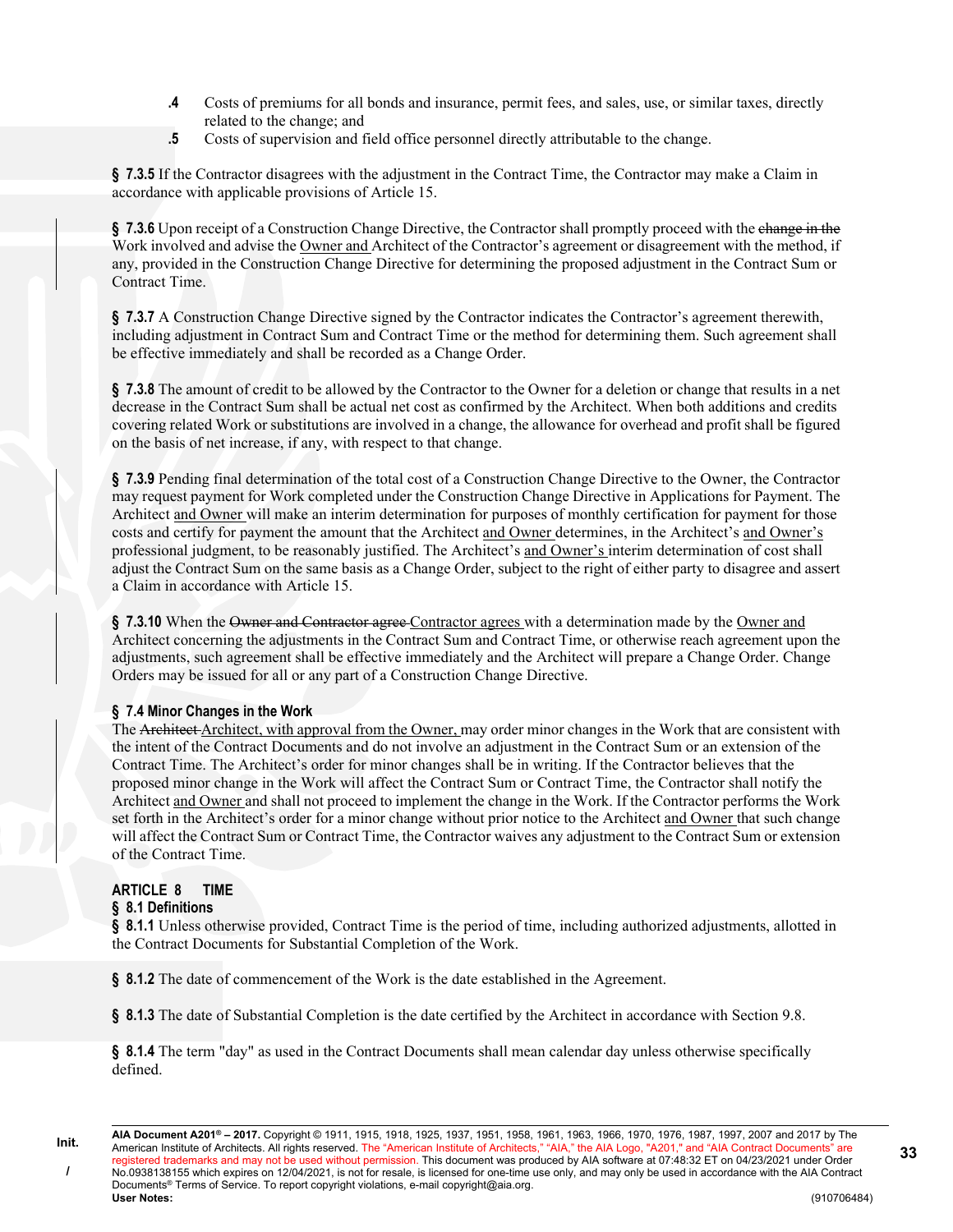# **§ 8.2 Progress and Completion**

**§ 8.2.1** Time limits stated in the Contract Documents are of the essence of the Contract. By executing the Agreement, the Contractor confirms that the Contract Time is a reasonable period for performing the Work.

**§ 8.2.2** The Contractor shall not knowingly, except by agreement or instruction of the Owner in writing, commence the Work prior to the effective date of insurance required to be furnished by the Contractor and Owner.

**§ 8.2.3** The Contractor shall proceed expeditiously with adequate forces and shall achieve Substantial Completion within the Contract Time.

**§ 8.2.4** If in any Application for Payment the total value of the completed Work in place, as certified by the Architect, is less than 95% of the total value of the Work in place estimated in the Progress Schedule, the Owner may, at the Owner's option, require the Contractor to accelerate the progress of the Work without cost to the Owner by increasing the work force or hours of work, or by other reasonable means approved by the Owner and Architect.

**§ 8.2.5** If each of three successive Applications for Payments, as certified by the Architect, indicates that the actual Work completed is less than 95% of the values estimated in the Progress Schedule to be completed by the respective dates, the Owner may, at the Owner's option, treat the Contractor's delinquency as a default justifying the action permitted.

# **§ 8.3 Delays and Extensions of Time**

**§ 8.3.1** If the Contractor is delayed at any time in the commencement or progress of the Work by (1) an act or neglect of the Owner or Architect, of an employee of either, or of a Separate Contractor;  $(2)$  by changes ordered in the Work; (3) by labor disputes, fire, unusual delay in deliveries, unavoidable casualties, adverse weather conditions documented in accordance with Section 15.1.6.2,  $(2)$ ;  $(3)$  by fire, or other causes beyond the Contractor's control;  $(4)$  by delay authorized by the Owner pending mediation and binding dispute resolution; or (5) by other causes that the Contractor asserts, and the Architect and Owner determines, justify delay, then the Contract Time shall be extended for such reasonable time as the Architect and Owner may determine.

**§ 8.3.2** Claims relating to time shall be invalid unless made in strict accordance with applicable provisions of Article 15.

**§ 8.3.3** This Section 8.3 does not preclude recovery of damages for delay by either party under other provisions of the Contract Documents.Notwithstanding anything to the contrary in the Contract Documents, the Contractor's remedy for any (1) delay in the commencement, prosecution or completion of the Work, (2) hindrance or obstruction in the performance of the Work, (3) loss of productivity, or (4) other similar claims (collectively referred to as "Delays") whether or not such Delays are foreseeable, shall be an extension of time in which to complete the Work if permitted under Section 8.3.1. In the event of a concurrent delay by the Owner, the parties agree to share in proportion to their fault, the direct cost and time associated with said delay. In no event shall the Contractor be entitled to any other remedy or compensation or recovery or any damages, in connection with any Delay, including, without limitation, consequential damages, lost opportunity costs, impact damages or other similar remuneration.

**§ 8.3.4** The Contractor hereby agrees that the Contractor shall have no claim for damages of any kind against the Owner or the Architect on account of any delay in the commencement of the Work and/or delay or suspension of any portion of the Work, whether such delay is caused by the Owner, the Architect, or otherwise, other than as set forth in this Section. In the event of a delay, the Contractor may submit a claim pursuant to Section 4.3 to recover from the Owner the Contractor's general conditions costs, equipment storage costs, increased direct costs of performance, demobilization and remobilization costs and other direct and unavoidable costs incurred during the period of such delay, but only to the extent delay is not caused by the Contractor. Contractor shall not be entitled to recover any consequential damages including, by way of example, interest on working capital, unabsorbed home office overhead or lost opportunity costs.

# **ARTICLE 9 PAYMENTS AND COMPLETION**

# **§ 9.1 Contract Sum**

**§ 9.1.1** The Contract Sum is stated in the Agreement and, including authorized adjustments, is the total amount payable by the Owner to the Contractor for performance of the Work under the Contract Documents.

**AIA Document A201® – 2017.** Copyright © 1911, 1915, 1918, 1925, 1937, 1951, 1958, 1961, 1963, 1966, 1970, 1976, 1987, 1997, 2007 and 2017 by The American Institute of Architects. All rights reserved. The "American Institute of Architects," "AIA," the AIA Logo, "A201," and "AIA Contract Documents" are registered trademarks and may not be used without permission. This document was produced by AIA software at 07:48:32 ET on 04/23/2021 under Order No.0938138155 which expires on 12/04/2021, is not for resale, is licensed for one-time use only, and may only be used in accordance with the AIA Contract Documents<sup>®</sup> Terms of Service. To report copyright violations, e-mail copyright@aia.org.<br>User Notes: **User Notes:** (910706484)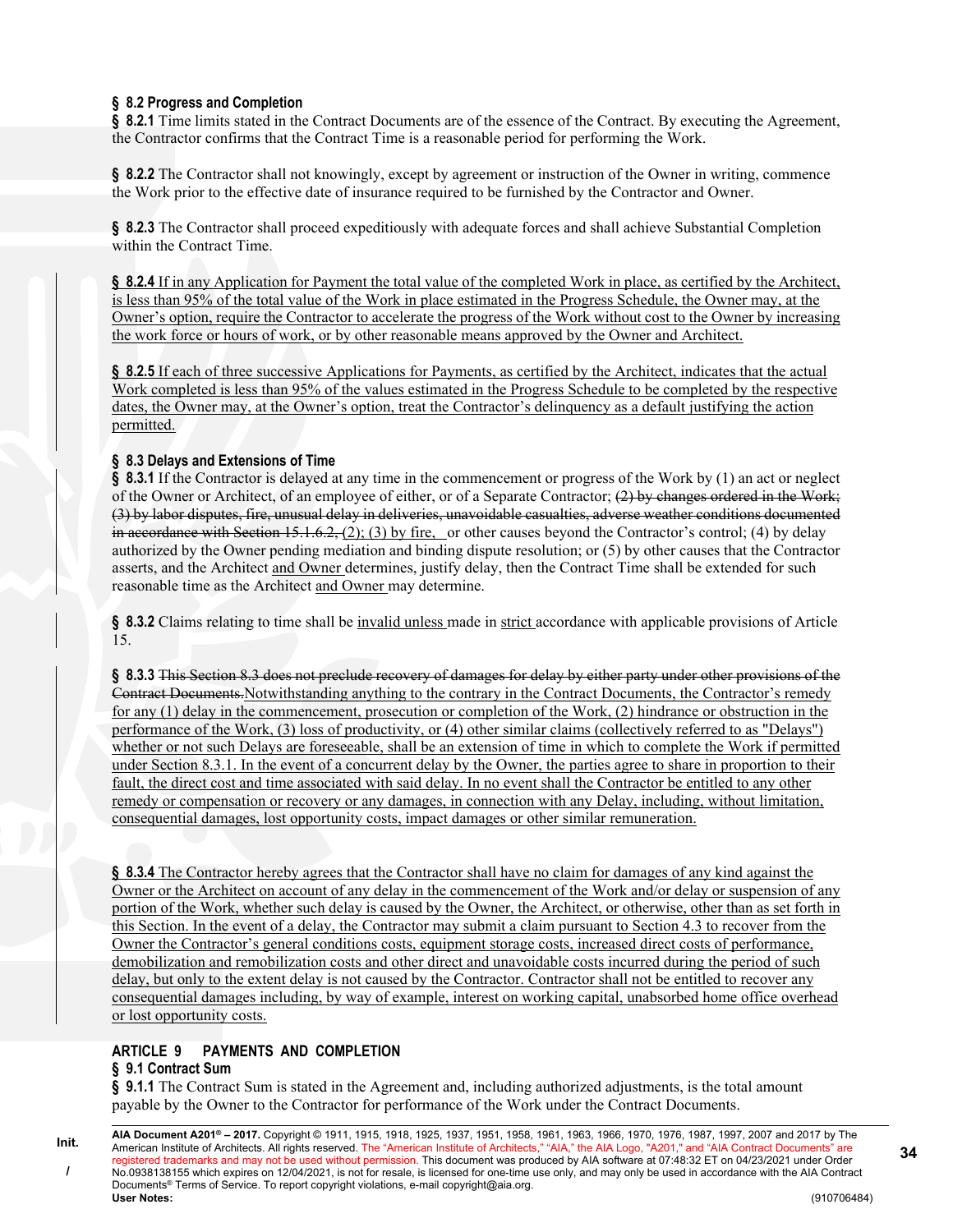§ 9.1.2 If unit prices are stated in the Contract Documents or subsequently agreed upon, and if quantities originally contemplated are materially changed so that application of such unit prices to the actual quantities causes substantial inequity to the Owner or Contractor, the applicable unit prices shall be equitably adjusted.

#### **§ 9.2 Schedule of Values**

Where the Contract is based on a stipulated sum or Guaranteed Maximum Price, the Contractor shall submit a schedule of values to the Architect and Owner before the first Application for Payment, allocating the entire Contract Sum to the various portions of the Work. The schedule of values shall be prepared in the form, and supported by the data to substantiate its accuracy, required by the Architect. Architect and Owner. This schedule, unless objected to by the Architect, Architect or Owner, shall be used as a basis for reviewing the Contractor's Applications for Payment. The description of the Work shall be sufficiently broken down to indicate labor and material costs associated with each area of Work. Any breakdown that fails to include sufficient detail, is unbalanced, or exhibits "front-loading" of the value of the Work, will be rejected. The Schedule of Values shall be revised if later determined by the Owner or Architect to be inaccurate. Any changes to the schedule of values shall be submitted to the Architect and Owner and supported by such data to substantiate its accuracy as the Architect may require, and unless objected to by the Architect, Architect or Owner, shall be used as a basis for reviewing the Contractor's subsequent Applications for Payment.

# **§ 9.3 Applications for Payment**

**Init. /**

**§ 9.3.1** At least ten days before the date established for each progress payment, In order to expedite monthly payments during the course of the Project, the Contractor shall prepare for the Architect's and Owner's review a preliminary draft of the Application for Payment (pencil copy), at least approximately ten (10) days before the end of each month. The payment period shall conclude on the last of that month. Then, five (5) days before the end of each month the Contractor shall have made mutually agreed modifications of the pencil copy and the Contractor shall submit to the Architect and Owner for approval an itemized Proposed Final Application for Payment prepared in accordance with the schedule of values, if required under Section 9.2, for completed portions of the Work. The application shall be notarized, if required, and required. The Contractor shall utilize and submit AIA G702 and G703and supported by all data substantiating the Contractor's right to payment that the Owner or Architect require, such as copies of requisitions, and releases and waivers of liens from Subcontractors and suppliers, and shall reflect retainage if provided for in the Contract Documents.

**§ 9.3.1.1** As provided in Section 7.3.9, such applications may include requests for payment on account of changes in the Work that have been properly authorized by Construction Change Directives, or by interim determinations of the Architect, but not yet included in Change Orders. Payments for changes in the Work which have not been formally approved in a Change Order, shall not be included.

**§ 9.3.1.2** Applications for Payment shall not include requests for payment for portions of the Work for which the Contractor does not intend to pay a Subcontractor or supplier, unless such Work has been performed by others whom the Contractor intends to pay.

**§ 9.3.1.3** The Application for Payment will reflect the amount due to the Contractor for the cost of the Work less retainage as determined in the Owner-Contractor Agreement.

**§ 9.3.2** Unless otherwise provided in the Contract Documents, payments shall be made on account of materials and equipment delivered and suitably stored at the site for subsequent incorporation in the Work. If approved in advance by the Owner, payment may similarly be made for materials and equipment suitably stored off the site at a location agreed upon in writing. Payment for materials and equipment stored on or off the site shall be conditioned upon compliance by the Contractor with procedures satisfactory to the Owner to establish the Owner's title to such materials and equipment or otherwise protect the Owner's interest, and shall include the costs of applicable insurance, storage, and transportation to the site, for such materials and equipment stored off the site.

**§ 9.3.2.1** In addition, for consideration of payment for stored products:

- (a) Storage shall be agreed upon in advance prior to shipment;
- (b) Location of storage shall be agreed upon in advance;
- (c) Contractor shall be responsible for, and pay costs of, the verification and inspection of storage;

**AIA Document A201® – 2017.** Copyright © 1911, 1915, 1918, 1925, 1937, 1951, 1958, 1961, 1963, 1966, 1970, 1976, 1987, 1997, 2007 and 2017 by The American Institute of Architects. All rights reserved. The "American Institute of Architects," "AIA," the AIA Logo, "A201," and "AIA Contract Documents" are registered trademarks and may not be used without permission. This document was produced by AIA software at 07:48:32 ET on 04/23/2021 under Order No.0938138155 which expires on 12/04/2021, is not for resale, is licensed for one-time use only, and may only be used in accordance with the AIA Contract Documents<sup>®</sup> Terms of Service. To report copyright violations, e-mail copyright@aia.org.<br>User Notes: **User Notes:** (910706484)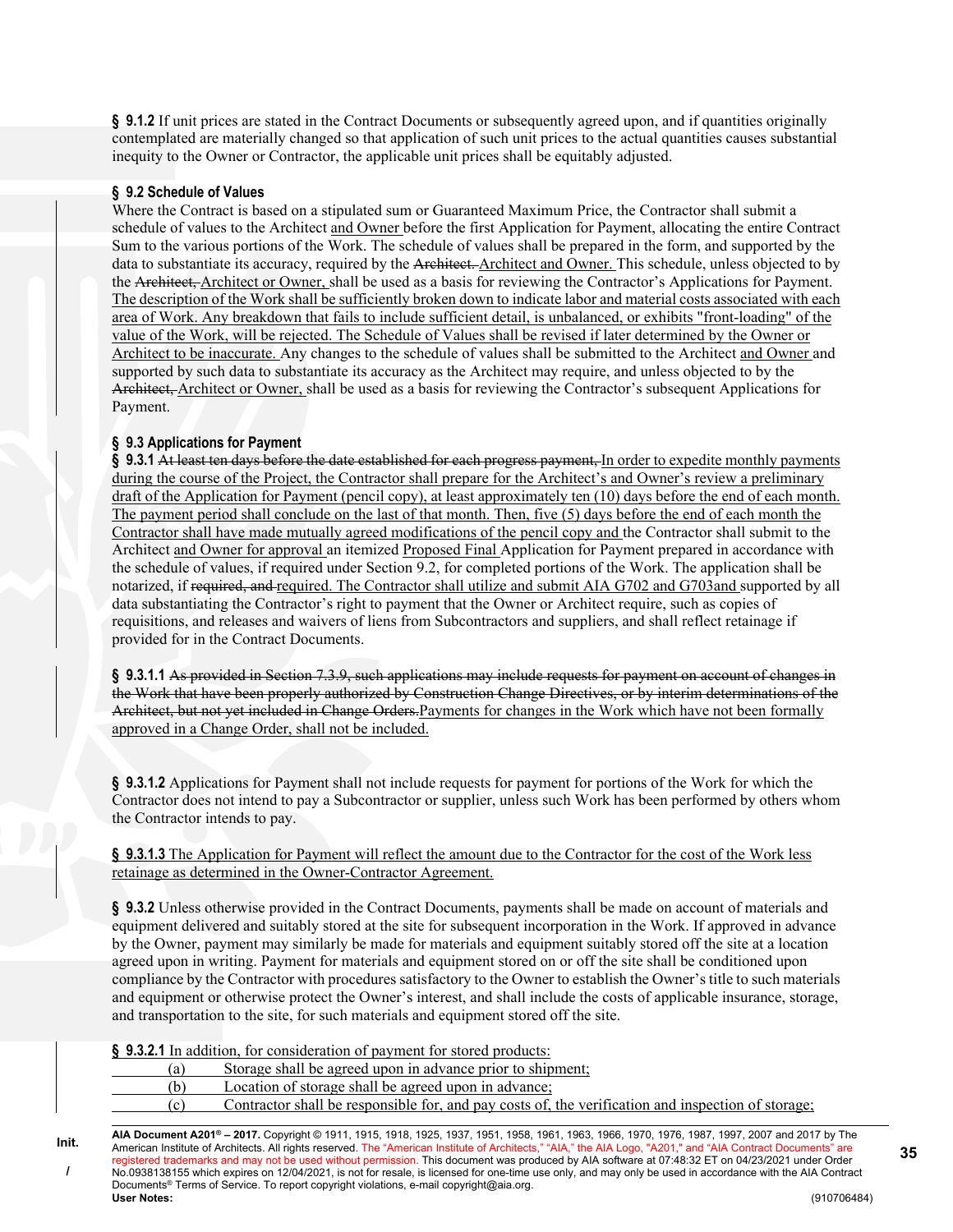(d) Insurance certificate required for stored items; and

(e) Bill of sale from supplier to verify transfer of goods to the Owner

**§ 9.3.2.2** Schedule of Values and Construction Schedule will be considered in decision on any specific request for payment for storage.

**§ 9.3.2.3** Payment for material and equipment delivered and stored shall not relieve Contractor of responsibility for furnishing equipment and material required for the Work in the same manner as if such payment were not made.

**§ 9.3.3** The Contractor warrants that title to all Work covered by an Application for Payment will pass to the Owner no later than the time of payment. The Contractor further warrants that upon submittal of an Application for Payment all Work for which Certificates for Payment have been previously issued and payments received from the Owner shall, to the best of the Contractor's knowledge, information, and belief, be free and clear of liens, claims, security interests, or encumbrances, in favor of the Contractor, Subcontractors, suppliers, or other persons or entities that provided labor, materials, and equipment relating to the Work.

**§ 9.3.4** To the extent payment has been made by the Owner for amount due, Contractor hereby expressly waives, releases and relinquishes any and all right to maintain, or have filed or maintained, any mechanic's lien or claim against the aforesaid premises, or any part thereof, or any building or buildings thereon, for or on account of any work, labor and materials performed or furnished under this Agreement, and agrees that no such lien or claim shall be so filed or maintained by or on behalf of Contractor; and Contractor further agrees to save the Owner harmless from the lien or claim of liens against the aforesaid premises or any part thereof, or any buildings thereon, of any subcontractor, or any persons acting through or under the Contractor and agrees, that if at any time there shall be any evidence of the filing or maintenance of any such lien or claim for liens, the Owner shall have the right to deduct from the amount otherwise due to the Contractor hereunder, an amount sufficient to indemnify it for any or all loss or damages which may result from such lien or claim; and the Contractor further agrees that this waiver shall be an independent covenant, and shall operate and be effective, not only with respect to materials furnished or labor performed under and any Agreement supplemental to this principal Agreement and under any Agreement for extra labor or materials for the above described premises and buildings.

**§ 9.3.4.1** Each Application for Payment or periodic estimate requesting payment shall be accompanied by a waiver of lien on account of prior payments from each Subcontractor. This waiver of lien shall include the dollar amount that the Subcontractor has been paid to date.

**§ 9.3.4.2** Each Application for Payment or periodic estimate requesting payment shall be accompanied by a statement from each Contractor and Subcontractor certifying that there are no delay claims for the period being paid.

**§ 9.3.5** To the extent payment has been made by the Owner for amounts due, Owner shall be entitled to withhold payment to Contractor upon receipt of notice of any intent to file a lien in an amount sufficient to protect the interests of the Owner. Owner shall allow Contractor a reasonable opportunity to bond off a lien. Owner shall have the right , on its own and without the Contractor's consent, to resolve any lien claims and deduct the costs thereof from any amounts due Contractor. In the event sufficient funds are not due Contractor, Contractor shall immediately pay to Owner any sums paid by Owner to resolve lien claim(s) upon demand.

#### **§ 9.4 Certificates for Payment**

**Init. /**

§ 9.4.1 The Architect will, within seven days after receipt of the Contractor's Application for Payment, either (1) issue to the Owner a Certificate for Payment in the full amount of the Application for Payment, with a copy to the Contractor; or (2) issue to the Owner a Certificate for Payment for such amount as the Architect and Owner determines is properly due, and notify the Contractor and Owner of the Architect's and Owner's reasons for withholding certification in part as provided in Section 9.5.1; or (3) withhold certification of the entire Application for Payment, and notify the Contractor and Owner of the Architect's and Owner's reason for withholding certification in whole as provided in Section 9.5.1.

**§ 9.4.2** The issuance of a Certificate for Payment will constitute a representation by the Architect to the Owner, based on the Architect's evaluation of the Work and the data in the Application for Payment, that, to the best of the Architect's knowledge, information, and belief, professional judgment, the Work has progressed to the point indicated, the quality of the Work is in accordance with the Contract Documents, and that the Contractor is entitled to

**AIA Document A201® – 2017.** Copyright © 1911, 1915, 1918, 1925, 1937, 1951, 1958, 1961, 1963, 1966, 1970, 1976, 1987, 1997, 2007 and 2017 by The American Institute of Architects. All rights reserved. The "American Institute of Architects," "AIA," the AIA Logo, "A201," and "AIA Contract Documents" are registered trademarks and may not be used without permission. This document was produced by AIA software at 07:48:32 ET on 04/23/2021 under Order No.0938138155 which expires on 12/04/2021, is not for resale, is licensed for one-time use only, and may only be used in accordance with the AIA Contract Documents<sup>®</sup> Terms of Service. To report copyright violations, e-mail copyright@aia.org.<br>User Notes: **User Notes:** (910706484)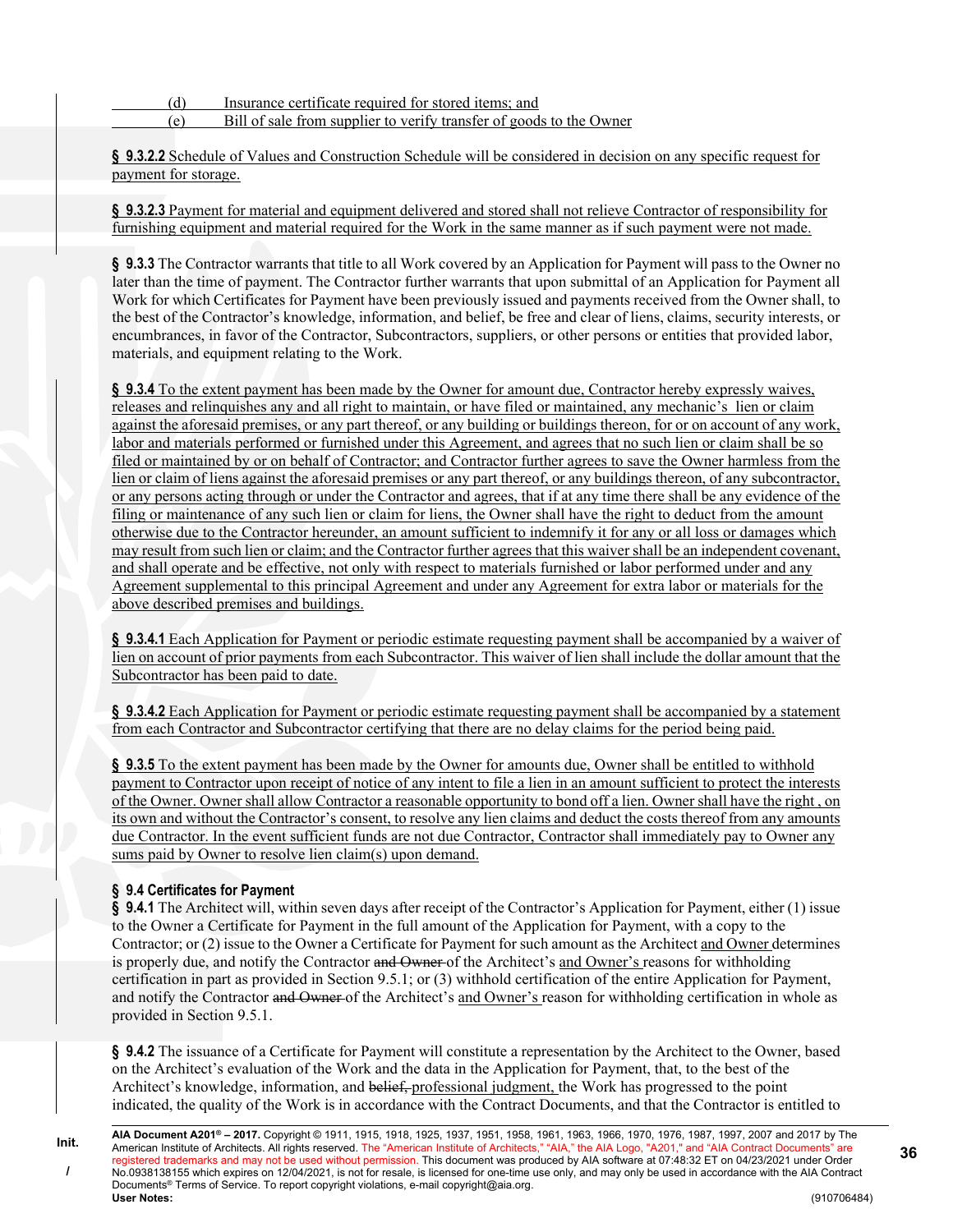payment in the amount certified. The foregoing representations are subject to an evaluation of the Work for conformance with the Contract Documents upon Substantial Completion, to results of subsequent tests and inspections, to correction of minor deviations from the Contract Documents prior to completion, and to specific qualifications expressed by the Architect. However, the issuance of a Certificate for Payment will not be a representation that the Architect has (1) made exhaustive or continuous on-site inspections to check the quality or quantity of the Work; (2) reviewed construction means, methods, techniques, sequences, or procedures; (3) reviewed copies of requisitions received from Subcontractors and suppliers and other data requested by the Owner to substantiate the Contractor's right to payment; or (4) made examination to ascertain how or for what purpose the Contractor has used money previously paid on account of the Contract Sum.

#### **§ 9.5 Decisions to Withhold Certification**

**§ 9.5.1** The Architect may withhold a Certificate for Payment in whole or in part, to the extent reasonably necessary to protect the Owner, if in the Architect's opinion the representations to the Owner required by Section 9.4.2 cannot be made. If the Architect is unable to certify payment in the amount of the Application, the Architect will notify the Contractor and Owner as provided in Section 9.4.1. If the Contractor and Architect cannot agree on a revised amount, the Architect will promptly issue a Certificate for Payment for the amount for which the Architect is able to make such representations to the Owner. The Architect may also withhold a Certificate for Payment or, because of subsequently discovered evidence, may nullify the whole or a part of a Certificate for Payment previously issued, to such extent as may be necessary in the Architect's opinion to protect the Owner from loss for which the Contractor is responsible, including loss resulting from acts and omissions described in Section 3.3.2, because of

- **.1** defective Work not remedied;
- **.2** third party claims filed or reasonable evidence indicating probable filing of such claims, unless security acceptable to the Owner is provided by the Contractor;
- **.3** failure of the Contractor to make payments properly to Subcontractors or suppliers for labor, materials or equipment;
- **.4** reasonable evidence that the Work cannot be completed for the unpaid balance of the Contract Sum;
- **.5** damage to the Owner or a Separate Contractor;
- **.6** reasonable evidence that the Work will not be completed within the Contract Time, and that the unpaid balance would not be adequate to cover actual or liquidated damages for the anticipated delay; or
- **.7** repeated failure to carry out the Work in accordance with the Contract Documents.
- **.8** failure to maintain specified record documents relating to the Work;
- **.9** failure to provide lien waivers as required herein; or
- **.10** failure to provide response to on-going construction commissioning reports.

**§ 9.5.2**When either party disputes the Architect's decision regarding a Certificate for Payment under Section 9.5.1, in whole or in part, that party may submit a Claim in accordance with Article 15.

**§ 9.5.3** When the reasons for withholding certification are removed, certification will be made for amounts previously withheld.

**§ 9.5.4** If the Architect withholds certification for payment under Section 9.5.1.3, the Owner may, at its sole option, issue joint checks to the Contractor and to any Subcontractor or supplier to whom the Contractor failed to make payment for Work properly performed or material or equipment suitably delivered. If the Owner makes payments by joint check, the Owner shall notify the Architect and the Contractor shall reflect such payment on its next Application for Payment. In no event shall joint payment create any obligations or contracts between Owner and a Subcontractor or supplier or create any rights in such Subcontractor or supplier against the Owner.

#### **§ 9.6 Progress Payments**

**§ 9.6.1** After the Architect has issued a Certificate for Payment, the Owner shall make payment in the manner and within the time provided in the Contract Documents, and shall so notify the Architect.

**§ 9.6.2** The Contractor shall pay each Subcontractor, no later than seven days after receipt of payment from the Owner, the amount to which the Subcontractor is entitled, reflecting percentages actually retained from payments to the Contractor on account of the Subcontractor's portion of the Work. The Contractor shall, by appropriate agreement with each Subcontractor, require each Subcontractor to make payments to Sub-subcontractors in a similar manner.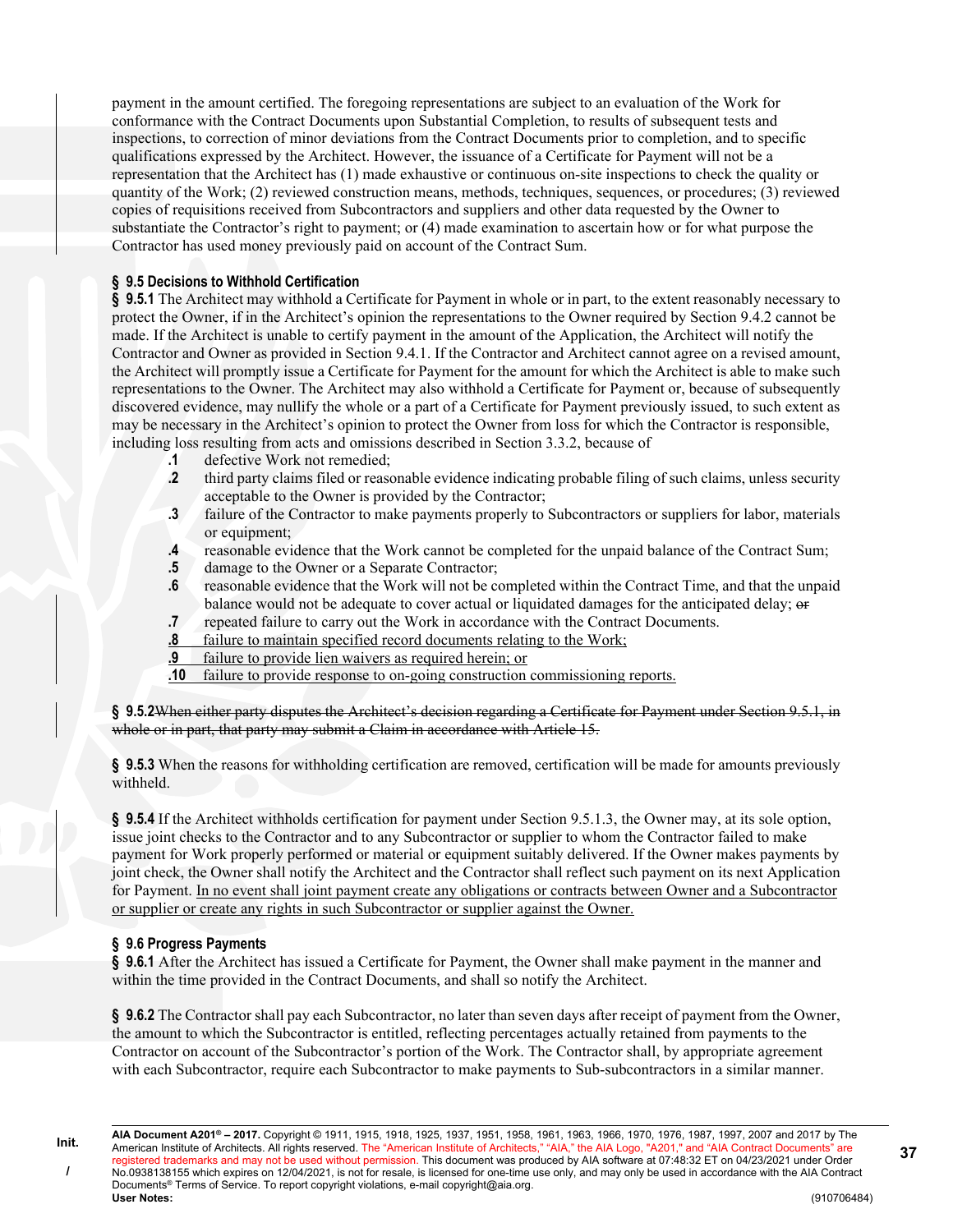**§ 9.6.3** The Architect will, on request, furnish to a Subcontractor, if practicable, information regarding percentages of completion or amounts applied for by the Contractor and action taken thereon by the Architect and Owner on account of portions of the Work done by such Subcontractor.

**§ 9.6.4** The Owner has the right to request written evidence from the Contractor that the Contractor has properly paid Subcontractors and suppliers amounts paid by the Owner to the Contractor for subcontracted Work. If the Contractor fails to furnish such evidence within seven days, the Owner shall have the right to contact Subcontractors and suppliers to ascertain whether they have been properly paid. Neither the Owner nor Architect shall have an obligation to pay, or to see to the payment of money to, a Subcontractor or supplier, except as may otherwise be required by law.

**§ 9.6.5** The Contractor's payments to suppliers shall be treated in a manner similar to that provided in Sections 9.6.2, 9.6.3 and 9.6.4.

**§ 9.6.6** A Certificate for Payment, a progress payment, or partial or entire use or occupancy of the Project by the Owner shall not constitute acceptance of Work not in accordance with the Contract Documents.

**§ 9.6.7** Unless the Contractor provides the Owner with a payment bond in the full penal sum of the Contract Sum, payments received by the Contractor for Work properly performed by Subcontractors or provided by suppliers shall be held by the Contractor for those Subcontractors or suppliers who performed Work or furnished materials, or both, under contract with the Contractor for which payment was made by the Owner. Nothing contained herein shall require money to be placed in a separate account and not commingled with money of the Contractor, create any fiduciary liability or tort liability on the part of the Contractor for breach of trust, or entitle any person or entity to an award of punitive damages against the Contractor for breach of the requirements of this provision.

**§ 9.6.8** Provided the Owner has fulfilled its payment obligations under the Contract Documents, the Contractor shall defend and indemnify the Owner from all loss, liability, damage or expense, including reasonable attorney's fees and litigation expenses, arising out of any lien claim or other claim for payment by any Subcontractor or supplier of any tier. Upon receipt of notice of a lien claim or other claim for payment, the Owner shall notify the Contractor. If approved by the applicable court, when required, the Contractor may substitute a surety bond for the property against which the lien or other claim for payment has been asserted.

#### **§ 9.7 Failure of Payment**

If the Architect does not issue a Certificate for Payment, through no fault of the Contractor, within seven days after receipt of the Contractor's Application for Payment, or if the Owner does not pay the Contractor within seven days after the date established in the Contract Documents, the amount certified by the Architect or awarded by binding dispute resolution, then the Contractor may, upon seven additional days' notice to the Owner and Architect, stop the Work until payment of the amount owing has been received. The Contract Time shall be extended appropriately and the Contract Sum shall be increased by the amount of the Contractor's reasonable costs of shutdown, delay and start-up, plus interest as provided for in **§ 9.7.1** If the Architect does not issue a Certificate for Payment, through no fault of the Contractor, within seven days after receipt of the Contractor's Application for Payment, or if the Owner does not pay the Contractor within seven days after the date established in the Contract Documents, the amount certified by the Architect or awarded by binding dispute resolution, then the Contractor may, upon fourteen additional days' written notice to the Owner and Architect, stop the Work until payment of the amount owing has been received. The Contract Time shall be extended appropriately and the Contract Sum shall be increased by the amount of the Contractor's reasonable costs of shutdown, delay and start-up, plus interest as provided for in the Contract Documents.

**§ 9.7.2** Notwithstanding anything to the contrary, in no event shall the Contractor stop the Work in connection with any withholding or payment for an item or failure to make payment relating to an item made in connection with a good faith dispute.

#### **§ 9.7.3.Liens**

(1) If any subcontractor, vendor, or any other party for whom the Contractor is responsible files any lien against the Project and/or the Project site, the Contractor shall discharge such lien within fifteen (15) calendar days of the Contractor's learning of such lien, unless the Owner requests that the Contractor obtain a lien discharge bond in which case the Contractor shall obtain within the same fifteen (15) calendar day period, at no cost to the Owner, a lien discharge bond for which both the surety and the form of bond are acceptable to the Owner, (2) If the Contractor fails to discharge such lien (or, if requested by the Owner, fails to obtain a lien discharge bond acceptable to the Owner)

**Init. /**

**AIA Document A201® – 2017.** Copyright © 1911, 1915, 1918, 1925, 1937, 1951, 1958, 1961, 1963, 1966, 1970, 1976, 1987, 1997, 2007 and 2017 by The American Institute of Architects. All rights reserved. The "American Institute of Architects," "AIA," the AIA Logo, "A201," and "AIA Contract Documents" are registered trademarks and may not be used without permission. This document was produced by AIA software at 07:48:32 ET on 04/23/2021 under Order No.0938138155 which expires on 12/04/2021, is not for resale, is licensed for one-time use only, and may only be used in accordance with the AIA Contract Documents<sup>®</sup> Terms of Service. To report copyright violations, e-mail copyright@aia.org.<br>User Notes: **User Notes:** (910706484)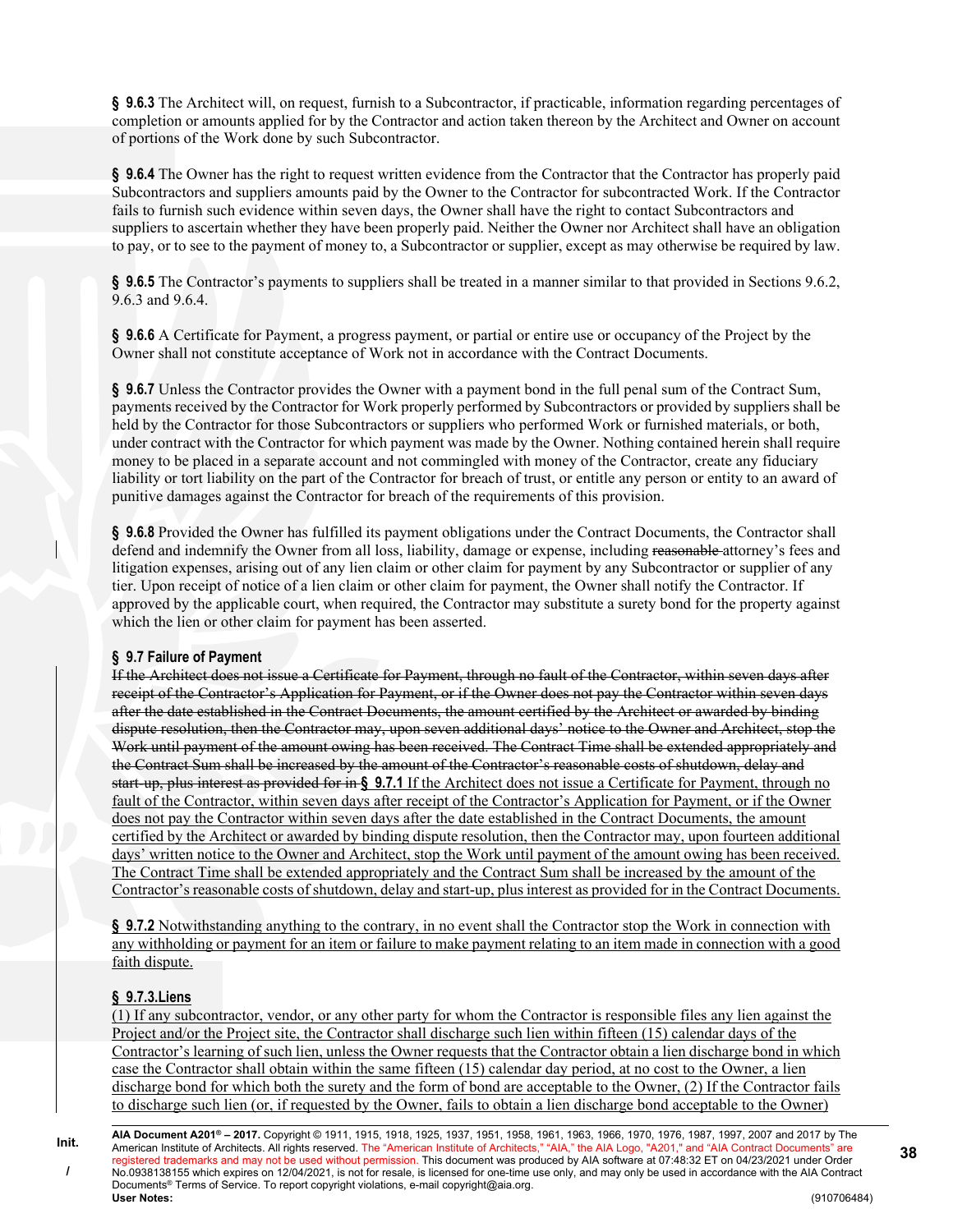within such fifteen (15) calendar day period, the Owner shall have the right to withhold from the next progress payment or any other sum payable to the Contractor an amount equal to one hundred and fifty percent (150%) of the total of (i) the amount of such lien plus (ii) reasonable costs and expenses the Owner may incur related to such lien. The Owner may either: (i) apply amounts so withheld to discharging such lien and paying the costs and expenses for such discharge; or (ii) retain such amounts (including amounts for costs and expenses) until such liens are discharged by the Contractor, thereafter crediting to the Contractor any amounts remaining after payment of the costs and expenses the Owner incurs related to such lien. (3) The Contractor shall defend, indemnify, and hold harmless the Owner from all costs and expenses incurred by the Owner in connection with such liens, unless and to the extent that such liens are the result of the Owner's failure to make timely payment of amounts due to the Contractor in accordance with the requirements of the Contract Documents.

#### **§ 9.8 Substantial Completion**

**§ 9.8.1** Substantial Completion is the stage in the progress of the Work when (1) the Work or designated portion thereof is sufficiently complete in accordance with the Contract Documents so that Documents; (2) the Owner can occupy or utilize the Work for its intended use.use; (3) the issuance of a formal Certificate of Occupancy by the authority having jurisdiction; (4) the premises have been cleaned as per Section 3.15; and (5) only minor items remain to be corrected or completed that have no significant interference with the Owner's use of the Work.

**§ 9.8.2** When the Contractor considers that the Work, or a portion thereof designated in the Contract Documents for separate completion which the Owner agrees to accept separately, is substantially complete, as defined in Section 9.8.1 above, the Contractor shall notify the Architect and Owner in writing and shall prepare and submit to the Architect (1) a comprehensive list of items to be completed or corrected prior to final payment. payment and (2) all Certificates of Occupancy and applicable permits required by the Contract Documents, endorsed by the Contractor and in a form reasonably acceptable to the Architect and Owner. Promptly after receiving such notice, the Architect will conduct a preliminary review to determine whether or not the Documents are generally complete and correct. If the Architect finds on the basis of this review that the Contractor's notice and supporting documents are not generally complete or correct, the Architect will return them to the Contractor for revision and resubmittal, describing in general the additions or corrections required. If the Architect finds on one preliminary review of the Contractor's resubmittal that the resubmitted notice and supporting documents are still not generally complete and correct, the Contractor shall again correct and resubmit them, and shall, in addition, reimburse the Owner for the cost of any change in the Architect's services resulting from such a second and any subsequent preliminary reviews. When the Architect finds on the basis of a preliminary review that the Contractor's notice and supporting documents are substantially complete, the Architect will proceed as stated in Section 9.8.3 below. Failure to include an item on such list does not alter the responsibility of the Contractor to complete all Work in accordance with the Contract Documents.

**§ 9.8.3** Upon receipt of the Contractor's list, the Architect and Owner will make an inspection to determine whether the Work or designated portion thereof is substantially complete. If the Architect's or Owner's inspection discloses any item, whether or not included on the Contractor's list, which is not sufficiently complete in accordance with the Contract Documents so that the Owner can occupy or utilize the Work or designated portion thereof for its intended use, the Contractor shall, before issuance of the Certificate of Substantial Completion, complete or correct such item upon notification by the Architect. Architect or Owner. In such case, the Contractor shall then submit a request for another inspection by the Architect or Owner to determine Substantial Completion.

**§ 9.8.4** When the Work or designated portion thereof is substantially complete, the Architect will prepare a Certificate of Substantial Completion that shall establish the date of Substantial Completion; establish responsibilities of the Owner and Contractor for security, maintenance, heat, utilities, damage to the Work and insurance; and fix the time within which the Contractor shall finish all items on the list accompanying the Certificate. This list will be comprised of all items identified by the Contractor, Architect and Owner. Warranties required by the Contract Documents shall commence on the date of Substantial Completion of the Work or designated portion thereof unless otherwise provided in the Certificate of Substantial Completion.

**§ 9.8.5** The Certificate of Substantial Completion shall be submitted to the Owner and Contractor for their written acceptance of responsibilities assigned to them in the Certificate. Upon such acceptance, and consent of surety if any, the Owner shall make payment of retainage applying to the Work or designated portion thereof. thereof in accordance with Section 9.8.6. Such payment shall be adjusted for Work that is incomplete or not in accordance with the requirements of the Contract Documents.

**Init. /**

**AIA Document A201® – 2017.** Copyright © 1911, 1915, 1918, 1925, 1937, 1951, 1958, 1961, 1963, 1966, 1970, 1976, 1987, 1997, 2007 and 2017 by The American Institute of Architects. All rights reserved. The "American Institute of Architects," "AIA," the AIA Logo, "A201," and "AIA Contract Documents" are registered trademarks and may not be used without permission. This document was produced by AIA software at 07:48:32 ET on 04/23/2021 under Order No.0938138155 which expires on 12/04/2021, is not for resale, is licensed for one-time use only, and may only be used in accordance with the AIA Contract Documents<sup>®</sup> Terms of Service. To report copyright violations, e-mail copyright@aia.org.<br>User Notes: **User Notes:** (910706484)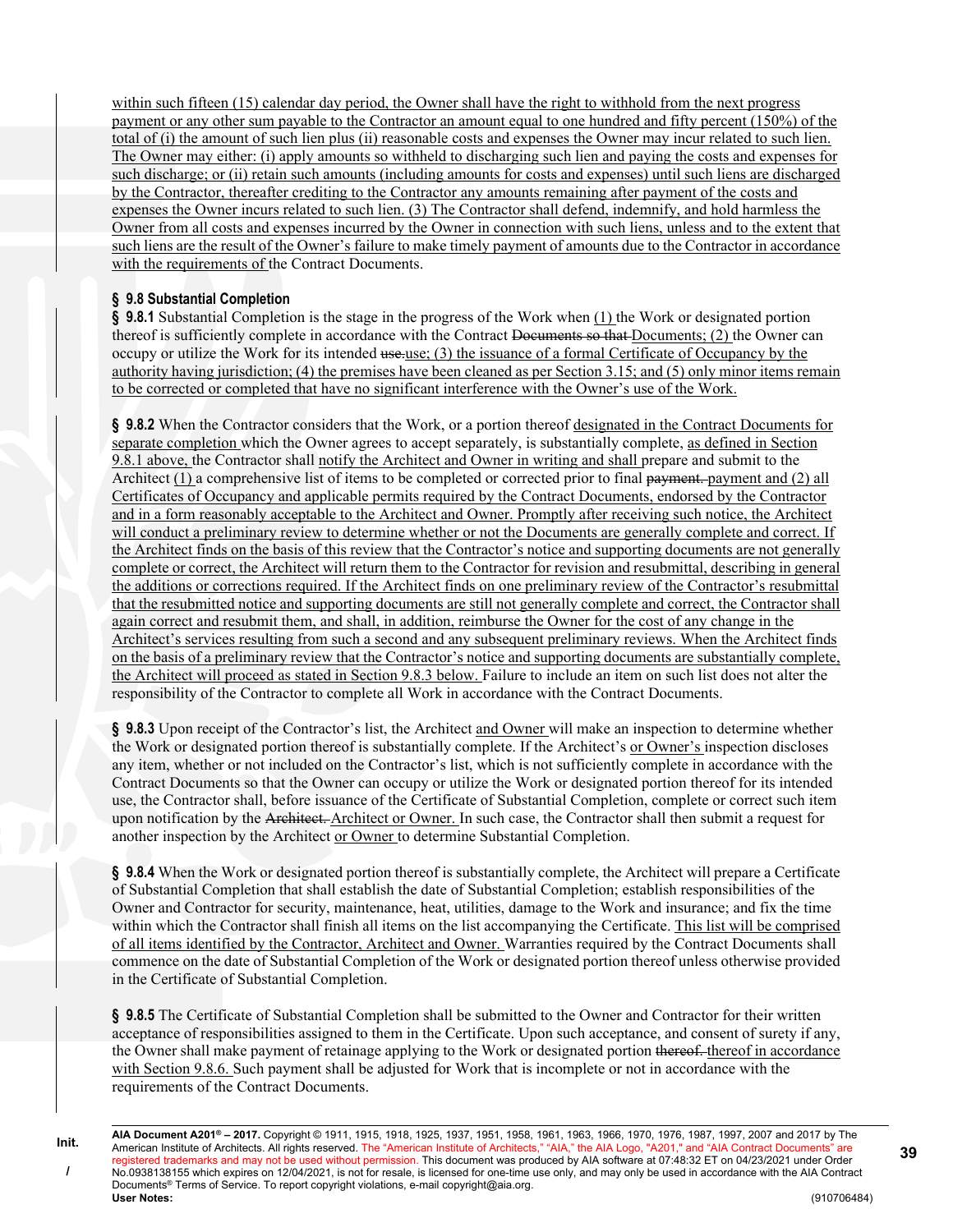**§ 9.8.6** The retainage, as determined by the Owner Contractor Agreement, will continue to be withheld in full, and the Owner will release such retainage within thirty (30) days after the date of the issuance of a Certificate of Substantial Completion by the Architect. The Owner will continue to hold retainage in an amount of one hundred fifty percent (150%) of the estimated cost of incomplete or unsatisfactory work. Further, the Owner will consider a reduction of retainage on a trade-by-trade (subcontractor-by-subcontractor) basis based upon their satisfactory progress and/or substantial completion of their Work prior to project Substantial Completion.

# **§ 9.9 Partial Occupancy or Use**

**§ 9.9.1** The Owner may occupy or use any completed or partially completed portion of the Work at any stage when such portion is designated by separate agreement with the Contractor, provided such occupancy or use is consented to by the insurer and authorized by public authorities having jurisdiction over the Project. Such partial occupancy or use may commence whether or not the portion is substantially complete, provided the Owner and Contractor have accepted in writing the responsibilities assigned to each of them for payments, retainage, if any, security, maintenance, heat, utilities, damage to the Work and insurance, and have agreed in writing concerning the period for correction of the Work and commencement of warranties required by the Contract Documents. When the Contractor considers a portion substantially complete, the Contractor shall prepare and submit a list to the Architect as provided under Section 9.8.2. Consent of the Contractor to partial occupancy or use shall not be unreasonably withheld. The stage of the progress of the Work shall be determined by written agreement between the Owner and Contractor or, if no agreement is reached, by decision of the Architect.Contractor.

**§ 9.9.2** Immediately prior to such partial occupancy or use, the Owner, Contractor, and Architect shall jointly inspect the area to be occupied or portion of the Work to be used in order to determine and record the condition of the Work.

**§ 9.9.3** Unless otherwise agreed upon, partial occupancy or use of a portion or portions of the Work shall not constitute acceptance of Work not complying with the requirements of the Contract Documents.

#### **§ 9.10 Final Completion and Final Payment**

**§ 9.10.1** Upon receipt of the Contractor's written notice that the Work is ready for final inspection and acceptance and upon receipt of a final Application for Payment, the Architect will promptly make such inspection. When the Architect finds the Work acceptable under the Contract Documents and the Contract fully performed, the Architect will promptly issue a final Certificate for Payment stating that to the best of the Architect's knowledge, information and belief, professional judgment, and on the basis of the Architect's on-site visits and inspections, the Work has been completed in accordance with the Contract Documents and that the entire balance found to be due the Contractor and noted in the final Certificate is due and payable. The Architect's final Certificate for Payment will constitute a further representation that conditions listed in Section 9.10.2 as precedent to the Contractor's being entitled to final payment have been fulfilled. All warranties and guarantees required under or pursuant to the Contract Documents shall be assembled and delivered by the Contractor to the Owner prior to submission of the final Application for Payment. The final payment will not be made by the Owner until all close-out documents including as-built documents, operation and maintenance manuals, training and any other requirements identified in the Contract Documents have been received and accepted by the Owner and provided in the media and format requested by the Owner.

**§ 9.10.2** Neither final payment nor any remaining retained percentage shall become due until the Contractor submits to the Architect and Owner (1) an affidavit that payrolls, bills for materials and equipment, and other indebtedness connected with the Work for which the Owner or the Owner's property might be responsible or encumbered (less amounts withheld by Owner) have been paid or otherwise satisfied, (2) a certificate evidencing that insurance required by the Contract Documents to remain in force after final payment is currently in effect, (3) a written statement that the Contractor knows of no reason that the insurance will not be renewable to cover the period required by the Contract Documents, (4) consent of surety, if any, to final payment, (5) documentation of any special warranties, such as manufacturers' warranties or specific Subcontractor warranties, and (6) if required by the Owner, other data establishing payment or satisfaction of obligations, such as receipts and releases and waivers of liens, claims, security interests, or encumbrances arising out of the Contract, to the extent and in such form as may be designated by the Owner. If a Subcontractor refuses to furnish a release or waiver required by the Owner, the Contractor may furnish a bond satisfactory to the Owner to indemnify the Owner against such lien, claim, security interest, or encumbrance. If a lien, claim, security interest, or encumbrance remains unsatisfied after payments are made, the Contractor shall refund to the Owner all money that the Owner may be compelled to pay in discharging the lien, claim, security interest, or encumbrance, including all costs and reasonable attorneys' fees.

**AIA Document A201® – 2017.** Copyright © 1911, 1915, 1918, 1925, 1937, 1951, 1958, 1961, 1963, 1966, 1970, 1976, 1987, 1997, 2007 and 2017 by The American Institute of Architects. All rights reserved. The "American Institute of Architects," "AIA," the AIA Logo, "A201," and "AIA Contract Documents" are registered trademarks and may not be used without permission. This document was produced by AIA software at 07:48:32 ET on 04/23/2021 under Order No.0938138155 which expires on 12/04/2021, is not for resale, is licensed for one-time use only, and may only be used in accordance with the AIA Contract Documents<sup>®</sup> Terms of Service. To report copyright violations, e-mail copyright@aia.org.<br>User Notes: **User Notes:** (910706484)

**Init. /**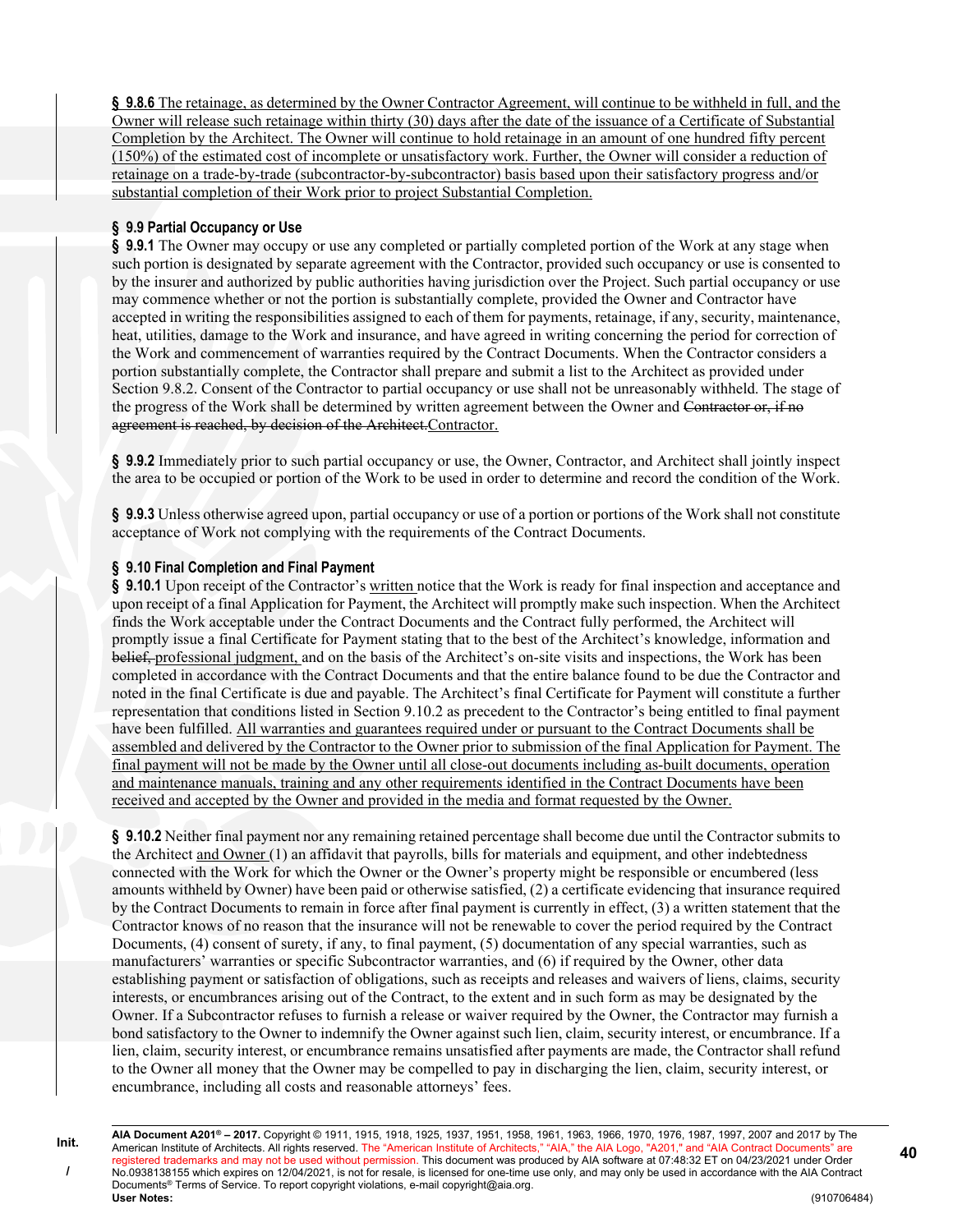**§ 9.10.3** If, after Substantial Completion of the Work, final completion thereof is materially delayed through no fault of the Contractor or by issuance of Change Orders affecting final completion, and the Architect and Owner so confirms, the Owner shall, upon application by the Contractor and certification by the Architect, and without terminating the Contract, make payment of the balance due for that portion of the Work fully completed, corrected, and accepted. If the remaining balance for Work not fully completed or corrected is less than retainage stipulated in the Contract Documents, and if bonds have been furnished, the written consent of the surety to payment of the balance due for that portion of the Work fully completed and accepted shall be submitted by the Contractor to the Architect prior to certification of such payment. Such payment shall be made under terms and conditions governing final payment, except that it shall not constitute a waiver of Claims.

**§ 9.10.3.1** If after ninety (90) calendar days after Substantial Completion of the Work, or as otherwise stated in the Owner-Contractor Agreement, Final Completion thereof is not achieved due to actions or inaction of the Contractor, the Contractor shall reimburse the Owner for any and all costs incurred by the Owner for professional fees, including those of the Architect and Owner's Representative.

**§ 9.10.4** The making of final payment shall constitute a waiver of Claims by the Owner except those arising from

- **.1** liens, Claims, security interests, or encumbrances arising out of the Contract and unsettled;
- **.2** failure of the Work to comply with the requirements of the Contract Documents;
- **.3** terms of special warranties required by the Contract Documents; or
- **.4** audits performed by the Owner, if permitted by the Contract Documents, after final payment.

**§ 9.10.5** Acceptance of final payment by the Contractor, a Subcontractor, or a supplier, shall constitute a waiver of claims by that payee except those previously made in writing and identified by that payee as unsettled at the time of final Application for Payment.

# **ARTICLE 10 PROTECTION OF PERSONS AND PROPERTY**

# **§ 10.1 Safety Precautions and Programs**

The Contractor shall be responsible for initiating, maintaining, and supervising all safety precautions and programs in connection with the performance of the Contract. The Owner assumes no responsibility or liability for the safety of the Project site. Contractor shall be solely responsible for providing a safe place for the performance of the Work.

# **§ 10.2 Safety of Persons and Property**

**Init. /**

**§ 10.2.1** The Contractor shall take reasonable precautions for safety of, and shall provide reasonable protection to prevent damage, injury, or loss to

- **.1** employees on the Work and other persons who may be affected thereby;
- **.2** the Work and materials and equipment to be incorporated therein, whether in storage on or off the site, under care, custody, or control of the Contractor, a Subcontractor, or a Sub-subcontractor; and
- **.3** other property at the site or adjacent thereto, such as trees, shrubs, lawns, walks, pavements, roadways, structures, and utilities not designated for removal, relocation, or replacement in the course of construction.

**§ 10.2.2** The Contractor shall comply with, and give notices required by applicable laws, statutes, ordinances, codes, rules and regulations, and lawful orders of public authorities, bearing on safety of persons or property or their protection from damage, injury, or loss.

**§ 10.2.3** The Contractor shall implement, erect, and maintain, as required by existing conditions and performance of the Contract, reasonable safeguards for safety and protection, including posting danger signs and other warnings against hazards; promulgating safety regulations; and notifying the owners and users of adjacent sites and utilities of the safeguards.

**§ 10.2.4** When use or storage of explosives or other hazardous materials or equipment, or unusual methods are necessary for execution of the Work, the Contractor shall exercise utmost care and carry on such activities under supervision of properly qualified personnel.

**§ 10.2.5** The Contractor shall promptly remedy damage and loss (other than damage or loss insured under property insurance required by the Contract Documents) to property referred to in Sections 10.2.1.2 and 10.2.1.3 caused in whole or in part by the Contractor, a Subcontractor, a Sub-subcontractor, or anyone directly or indirectly employed by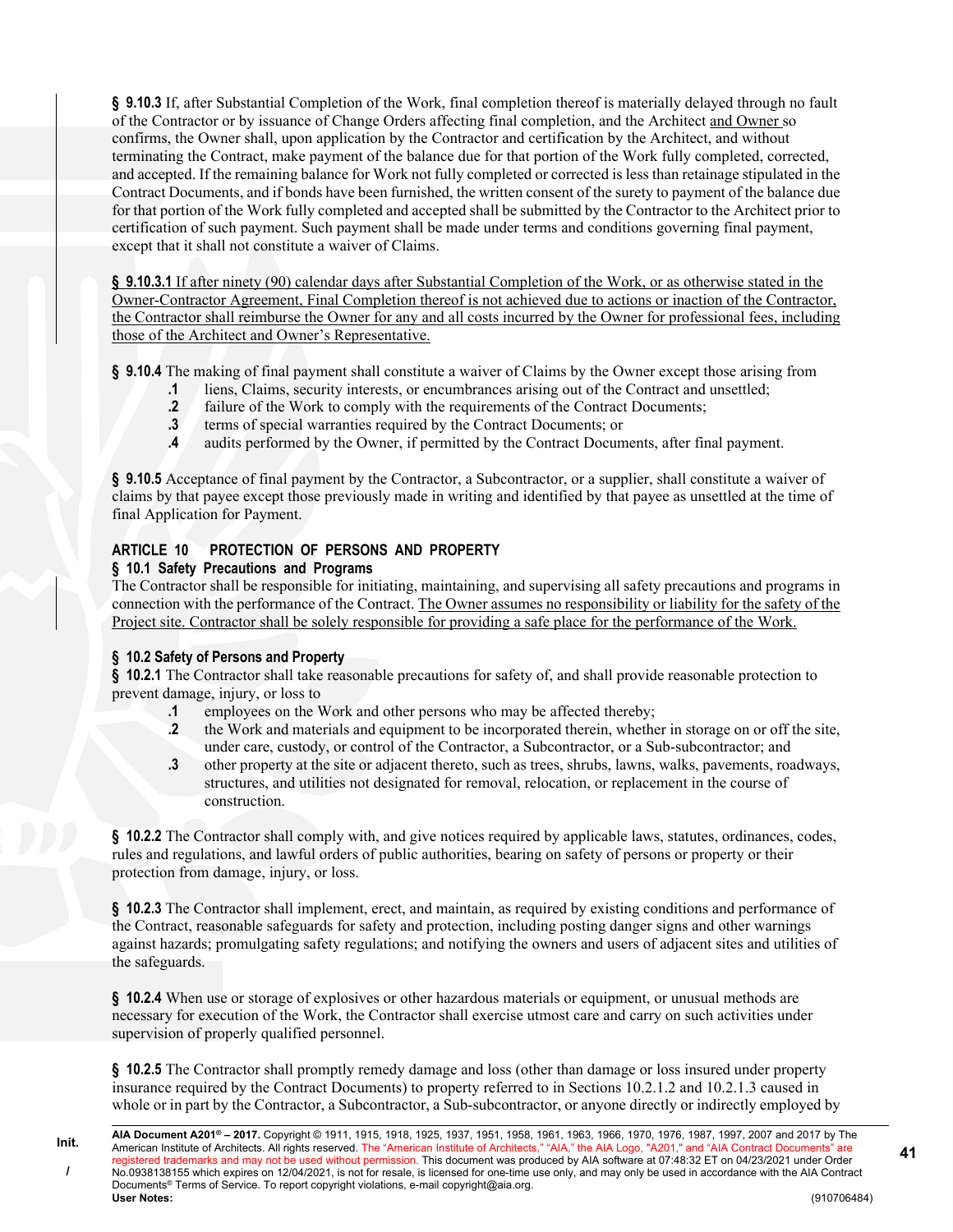any of them, or by anyone for whose acts they may be liable and for which the Contractor is responsible under Sections 10.2.1.2 and 10.2.1.3. The Contractor may make a Claim for the cost to remedy the damage or loss to the extent such damage or loss is attributable to acts or omissions of the Owner or Architect or anyone directly or indirectly employed by either of them, or by anyone for whose acts either of them may be liable, and not attributable to the fault or negligence of the Contractor. The foregoing obligations of the Contractor are in addition to the Contractor's obligations under Section 3.18.

§ 10.2.6 The Contractor shall designate a responsible member of the Contractor's organization at the site whose duty shall be the prevention of accidents. This person shall be the Contractor's superintendent unless otherwise designated by the Contractor in writing to the Owner and Architect.

**§ 10.2.7** The Contractor shall not permit any part of the construction or site to be loaded so as to cause damage or create an unsafe condition.

# **§ 10.2.8 Injury or Damage to Person or Property**

**Init. /**

If either party suffers injury or damage to person or property because of an act or omission of the other party, or of others for whose acts such party is legally responsible, written notice of the injury or damage, whether or not insured, shall be given to the other party within a reasonable time not exceeding 21 days after discovery. The notice shall provide sufficient detail to enable the other party to investigate the matter.

**§ 10.2.9** The Contractor shall, within five (5) business days, report in writing to the Owner and Architect all accidents out of or in connection with the Work that caused death, personal injury or property damage, giving names of those involved and any witnesses.

**§ 10.2.10** The Contractor shall be responsible for the adequate strength and safety of all scaffolding, staging and hoisting equipment and for temporary shoring, bracing and tying.

**§ 10.2.11** The Contractor shall, at all times, be responsible for maintaining fire safety on the site, including prompt removal of all combustible rubbish, provision of fire extinguishing apparatus, and other measures, and/or services specified herein or required by the State Fire Marshal or other authority having jurisdiction. If such authority determines that the Contractor has failed to provide or maintain adequate fire safety, the Contractor shall, at its own expense, provide any compensatory services, equipment or devices required by the authority having jurisdiction, including but not limited to maintaining a continuous fire watch.

**§ 10.2.12** Cutting and welding to be performed in or immediately adjacent to existing spaces and shall not be performed without written approval of the Owner for each instance.

§ 10.2.13 The Contractor shall comply with the requirements of the Occupational Safety and Health Act and the Construction Safety Act of 1969, including all standards and regulations which have been promulgated by the governmental authorities which administer such Acts and said requirements, standards and regulations are incorporated herein by reference. The Contractor shall be directly responsible for compliance therewith on the part of its agents, employees, subcontractors, and material suppliers and shall directly receive and be responsible for all citations, assessments, fines or penalties which may be incurred by reason of its agents, employees, material suppliers or subcontractors, to so comply.

**§ 10.2.14** The Contractor shall, at all times, protect excavations, trenches, buildings, and materials from rain water, ground water, ice, snow, back-up or leakage of sewers, drains, or other piping, and from water of any other origin and shall remove promptly any accumulation of water. The Contractor shall provide and operate all pumps, piping and other equipment necessary to this end.

**§ 10.2.15** The Contractor shall remove snow or ice within the limits of the Work indicated in the Contract Documents which might result in damage or delay.

**§ 10.2.16** During the progress of the Work and at all times prior to the Date of Substantial Completion or occupancy of the Work by the Owner, whichever is earlier, the Contractor shall provide temporary heat, ventilation, and enclosure adequate to permit the Work to proceed in a timely fashion, and to prevent damage to completed Work or work in progress, or to materials stored on the premises. The permanent heating and ventilation systems may be used for these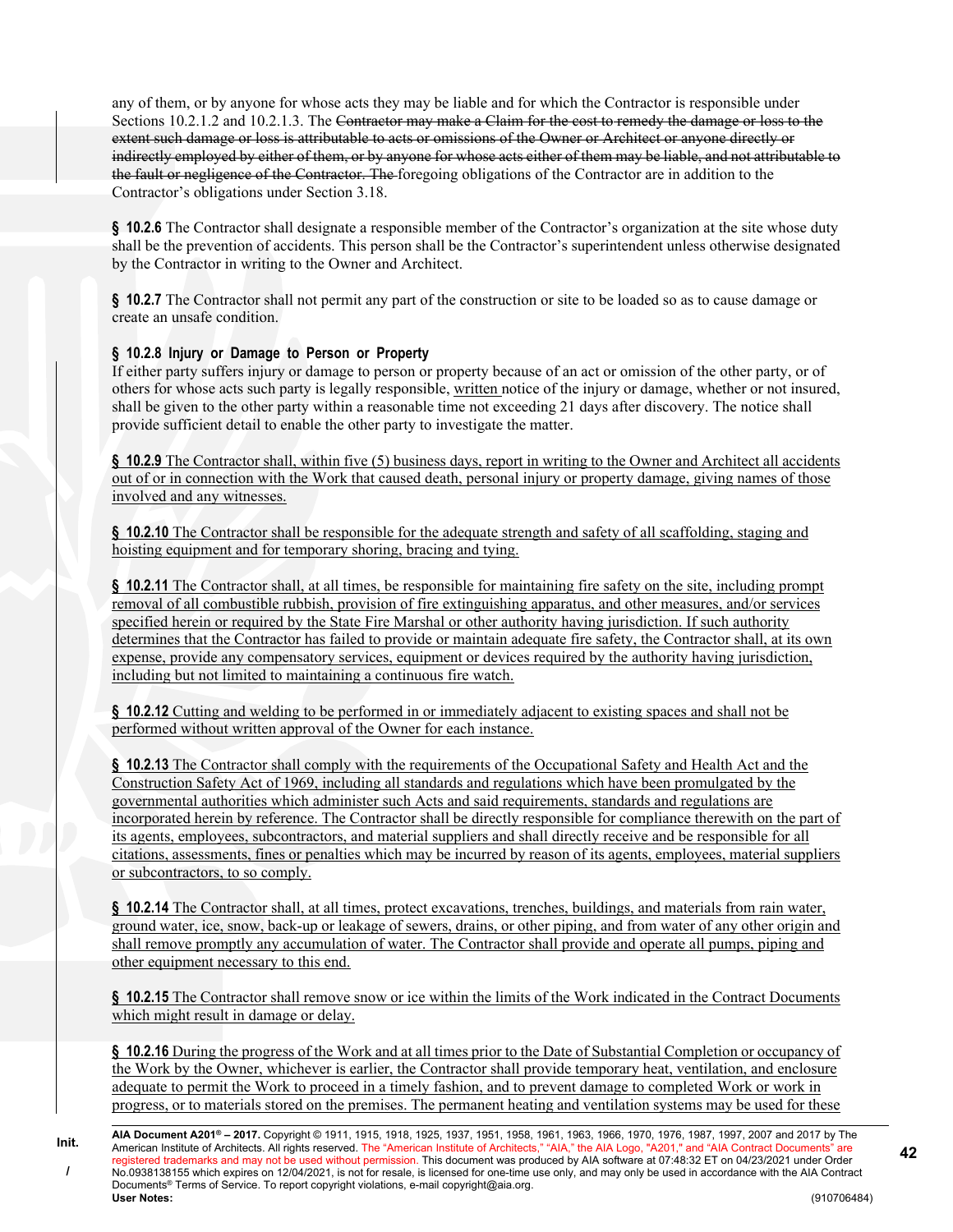purposes when available unless otherwise provided in the Contract Documents. The use of the permanent heating system for temporary heat shall be subject to the prior written approval of the Owner and Architect.

**§ 10.2.17** The Contractor shall be responsible for protecting the Work, materials and equipment at all times from commencement of Work until completion of its Work. It may, if it wishes, employ watchmen to assure such protection.

**§ 10.2.18** In case of an emergency involving danger to life or property, the Contractor may act at its discretion to prevent injury or damage to the threatened life or property.

**§ 10.2.19** The Contractor shall maintain its hand tools, machinery, personnel protective equipment, etc. in safe operating condition and shall require its subcontractors and individual mechanics to maintain their equipment in the same condition.

# **§ 10.3 Hazardous Materials and Substances**

**§ 10.3.1** The Contractor is responsible for compliance with any requirements included in the Contract Documents regarding hazardous materials or substances. If the Contractor encounters a hazardous material or substance not addressed in the Contract Documents and if reasonable precautions will be inadequate to prevent foreseeable bodily injury or death to persons resulting from a material or substance, including but not limited to asbestos or polychlorinated biphenyl (PCB), encountered on the site by the Contractor, the Contractor shall, upon recognizing the condition, immediately stop Work in the affected area and notify the Owner and Architect of the condition.condition in writing.

**§ 10.3.2** Upon receipt of the Contractor's written notice, the Owner shall obtain the services of a licensed laboratory to verify the presence or absence of the material or substance reported by the Contractor and, in the event such material or substance is found to be present, to cause it to be rendered harmless. Unless otherwise required by the Contract Documents, the Owner shall furnish in writing to the Contractor and Architect the names and qualifications of persons or entities who are to perform tests verifying the presence or absence of the material or substance or who are to perform the task of removal or safe containment of the material or substance. The Contractor and the Architect will promptly reply to the Owner in writing stating whether or not either has reasonable objection to the persons or entities proposed by the Owner. If either the Contractor or Architect has an objection to a person or entity proposed by the Owner, the Owner shall propose another to whom the Contractor and the Architect have no reasonable objection. When the material or substance has been rendered harmless, Work in the affected area shall resume upon written agreement of the Owner and Contractor. By Change Order, the Contract Time shall may be extended appropriately and the Contract Sum shall-may be increased by the amount of the Contractor's reasonable additional costs of shutdown, delay, and start-up.costs, if any, of shutdown, delay, and start-up.

**§ 10.3.2.1** If Hazardous Material is determined to be present on the site, the Contractor will cooperate with the Owner and the Owner's consultants and contractors to coordinate the Work in conjunction with the abatement, handling, disposal, or other procedures related to the presence of the Hazardous Material to maintain a safe working environment and to progress with the execution of the Work to avoid delay.

**§ 10.3.3** To the fullest extent permitted by law, the Owner shall indemnify and hold harmless the Contractor, Subcontractors, Architect, Architect's consultants, and agents and employees of any of them from and against claims, damages, losses, and expenses, including but not limited to reasonable attorneys' fees, arising out of or resulting from performance of the Work in the affected area if in fact the material or substance presents the risk of bodily injury or death as described in Section 10.3.1 and has not been rendered harmless, provided that such claim, damage, loss, or expense is attributable to bodily injury, sickness, disease or death, or to injury to or destruction of tangible property (other than the Work itself), except to the extent that such damage, loss, or expense is due to the fault or negligence of the party seeking indemnity.

**§ 10.3.4** The Owner shall not be responsible under this Section 10.3 for hazardous materials or substances the Contractor brings to the site unless such materials or substances are required by the Contract Documents. The Owner shall be responsible for hazardous materials or substances required by the Contract Documents, except to the extent of the Contractor's fault or negligence in the use and handling of such materials or substances.

**Init. /**

**AIA Document A201® – 2017.** Copyright © 1911, 1915, 1918, 1925, 1937, 1951, 1958, 1961, 1963, 1966, 1970, 1976, 1987, 1997, 2007 and 2017 by The American Institute of Architects. All rights reserved. The "American Institute of Architects," "AIA," the AIA Logo, "A201," and "AIA Contract Documents" are registered trademarks and may not be used without permission. This document was produced by AIA software at 07:48:32 ET on 04/23/2021 under Order No.0938138155 which expires on 12/04/2021, is not for resale, is licensed for one-time use only, and may only be used in accordance with the AIA Contract Documents<sup>®</sup> Terms of Service. To report copyright violations, e-mail copyright@aia.org.<br>User Notes: **User Notes:** (910706484)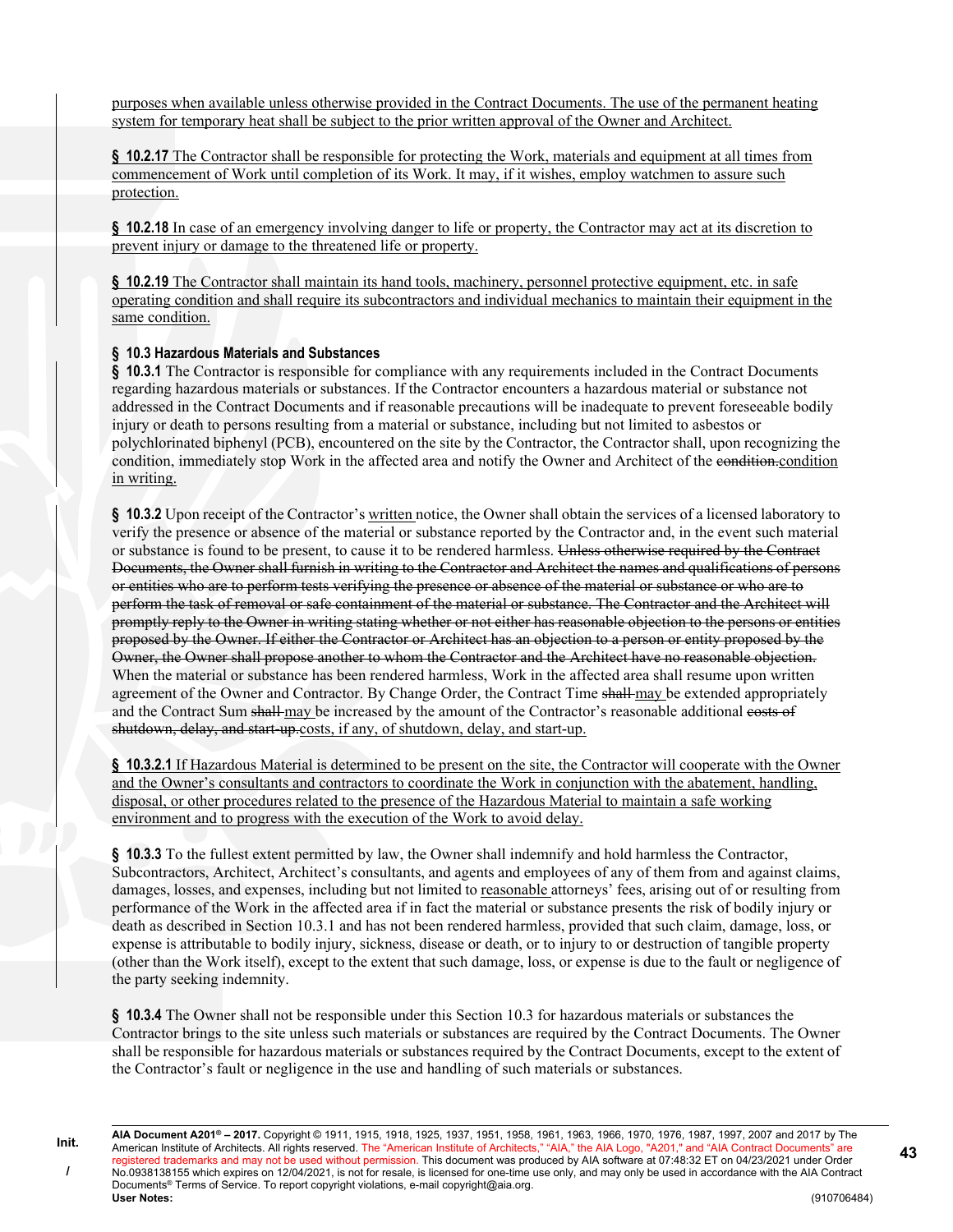§ 10.3.5 The Contractor shall reimburse the Owner Owner, defend and hold harmless for the cost and expense the Owner incurs (1) for remediation of hazardous materials or substances the Contractor brings to the site and negligently handles, or (2) where the Contractor fails to perform its obligations under Section 10.3.1, except to the extent that the cost and expense are due to the Owner's fault or negligence.

**§ 10.3.6** If, without negligence on the part of the Contractor, the Contractor is held liable by a government agency for the cost of remediation of a hazardous material or substance solely by reason of performing Work as required by the Contract Documents, the Owner shall reimburse the Contractor for all cost and expense thereby incurred.

# **§ 10.4 Emergencies**

In an emergency affecting safety of persons or property, the Contractor shall act, at the Contractor's discretion, to prevent threatened damage, injury, or loss. Additional compensation or extension of time claimed by the Contractor on account of an emergency shall be determined as provided in Article 15 and Article 7.

# **ARTICLE 11 INSURANCE AND BONDS**

#### **§ 11.1 Contractor's Insurance and Bonds**

**§ 11.1.1** The Contractor shall purchase and maintain insurance of the types and limits of liability, containing the endorsements, and subject to the terms and conditions, as described in the Agreement or elsewhere in the Contract Documents. Documents or as required by the Owner. The Contractor shall purchase and maintain the required insurance from an insurance company or insurance companies lawfully authorized to issue insurance in the jurisdiction where the Project is located. The Owner, Owner's Representative, Architect, and Architect's consultants shall be named as additional insureds under the Contractor's commercial general liability policy or as otherwise described in the Contract Documents. Such coverage shall be maintained for no less than four (4) years following final payment. The Owner shall be named additional insureds. Contractor shall provide a Blanket Additional Insured Endorsement. Contractor shall provide Owner with evidence of workers' compensation coverage. The Contractor shall not commence the Work under the Contract nor permit any subcontractor to commence work on a subcontract until all the insurance required is obtained. The Contractor may carry, at its own expense, such additional coverage as it may deem necessary. The Contractor shall not be deemed to be relieved of any responsibility by the fact it carries insurance. Should the Contractor at any time neglect or refuse to provide the insurance required herein or should such insurance be cancelled, or should the full annual aggregate or any policy not be available to satisfy the requirements of the Contract, the Owner shall have the right to procure such insurance and the cost thereof shall be deducted from monies then due or thereafter to become due the Contractor.

**§ 11.1.1.1** The Contractor shall purchase the following types of insurance, and maintain all insurance coverage for the life of the contract and said insurance shall be in effect for 1 year following Substantial Completion, from an insurance company or companies with an A.M. Best rating of A- (VII) or better. Such insurance shall protect and indemnify the Owner from all claims which may arise out of or result from the Contractor's obligations under this Agreement, whether caused by the Contractor or by a subcontractor or any person or entity directly or indirectly employed by said Contractor or by anyone for whose acts said Contractor may be liable:

#### Worker's Compensation

Contractor shall provide worker's compensation and employer's liability insurance that complies with the regulations of the State of Connecticut with limits no less than \$1,000,000 each accident by bodily injury; \$1,000,000 each accident by disease; and a policy limit of \$1,000,000. Such policy shall contain a waiver of subrogation endorsement in favor of the Owner.

#### B. Commercial General Liability Insurance

Contractor shall provide a commercial general liability insurance policy that includes products, operations and completed operations. Limits should be at least: Bodily injury & property damage with an occurrence limit of \$1,000,000; Personal & advertising injury limit of \$1,000,000 per occurrence; General aggregate limit of \$2,000,000 (other than products and completed operations); Products and completed operations aggregate limit of \$2,000,000. The policy shall name the Owner as an additional insured.

• Such coverage will be provided on an occurrence basis and will be primary and shall not contribute in any way to any insurance or self-insured retention carried by the Owner.

- Such policy shall contain a waiver of subrogation endorsement in favor of the Owner.
- **AIA Document A201® 2017.** Copyright © 1911, 1915, 1918, 1925, 1937, 1951, 1958, 1961, 1963, 1966, 1970, 1976, 1987, 1997, 2007 and 2017 by The American Institute of Architects. All rights reserved. The "American Institute of Architects," "AIA," the AIA Logo, "A201," and "AIA Contract Documents" are registered trademarks and may not be used without permission. This document was produced by AIA software at 07:48:32 ET on 04/23/2021 under Order No.0938138155 which expires on 12/04/2021, is not for resale, is licensed for one-time use only, and may only be used in accordance with the AIA Contract Documents<sup>®</sup> Terms of Service. To report copyright violations, e-mail copyright@aia.org.<br>User Notes: **User Notes:** (910706484)

**44**

**Init. /**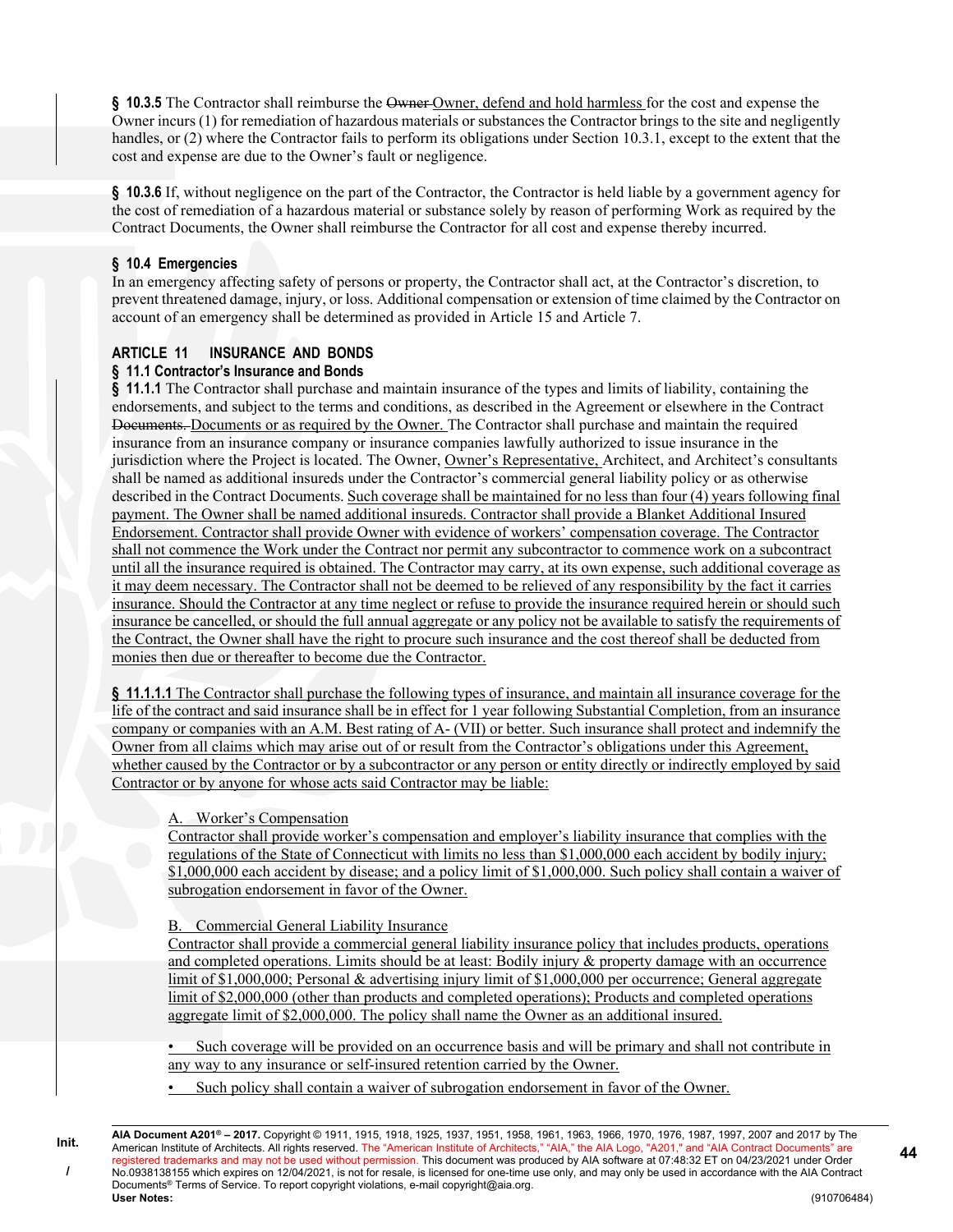• Such coverage shall contain a broad form contractual liability endorsement or similar wording within the policy form.

• Such Policy shall name the Owner as an Additional Insured with respect to claims arising out of the Contractor's negligence or for the negligence of those for whom the Contractor is responsible, by endorsement, ISO Forms CG2010 (07-04) and CG 2037 (07-04).

• Such Policy shall be maintained for at least one year after Substantial Completion.

# C. Commercial Automobile Insurance

Contractor shall provide commercial automobile insurance for any owned autos (symbol 1 or equivalent) in the amount of \$1,000,000 each accident covering bodily injury and property damage on a combined single limit basis. Such coverage shall also include hired and non-owned automobile coverage.

# D. Umbrella Liability Insurance

Contractor shall provide an umbrella liability policy in excess (without restriction or limitation) of those limits described in items (A) through (C). Such policy shall contain limits of liability in the amount of \$5,000,000 each occurrence and \$5,000,000 in the aggregate which may be amended during the term of the contract if deemed reasonable and customary by the Owner at the sole cost and expense of the Contractor.

E. Errors/Omission: Professional Liability

Contractor shall provide, if required by the Owner, errors & omissions coverage covering the contractor's professional liability with a limit of \$1,000,000 per claim and \$1,000,000 in the aggregate, and maintain such policy for one year after Substantial Completion.

F. Pollution Liability

Contractor shall provide, if required by the Owner, pollution liability coverage covering the contractor's pollution liability exposure, with a limit of \$1,000,000 per claim and \$1,000,000 in the aggregate, and maintain such policy for the duration of the project. Owner shall be included as an additional insured**.**

**§ 11.1.1.1.1** The limits specified in the Contract Documents are minimum requirements and shall not be construed in any way as limits of liability or as constituting acceptance by Owner of responsibility for losses in excess of such limits. The Contractor shall be responsible for all deductibles applicable to any insurance. No acceptance and/or approval of any insurance by Owner shall be construed as relieving or excusing Contractor from any liability or obligation imposed by the provisions of the Contract Documents.

The contractor shall provide a Blanket Additional Insured Endorsement and shall provide Owner with evidence of worker's compensation and all other required coverage.

**§ 11.1.2** The Contractor shall provide surety bonds of the types, for such penal sums, and subject to such terms and conditions as required by the Contract Documents. The Contractor shall purchase and maintain the required bonds from a company or companies lawfully authorized to issue surety bonds in the jurisdiction where the Project is located. The surety, form and substance of the bond shall be satisfactory to the Owner. Surety companies executing bonds must appear on the Treasury Department's most current list (Circular 570, as amended) and be authorized to transact business in the state in which the Project is located.

**§ 11.1.3** Upon the request of any person or entity appearing to be a potential beneficiary of bonds covering payment of obligations arising under the Contract, the Contractor shall promptly furnish a copy of the bonds or shall authorize a copy to be furnished.

**§ 11.1.4 Notice of Cancellation or Expiration of Contractor's Required Insurance.** Within three (3) business days of the date the Contractor becomes aware of an impending or actual cancellation or expiration of any insurance required by the Contract Documents, the Contractor shall provide written notice to the Owner of such impending or actual cancellation or expiration. Upon receipt of notice from the Contractor, the Owner shall, unless the lapse in coverage arises from an act or omission of the Owner, have the right to stop the Work until the lapse in coverage has been cured by the procurement of replacement coverage by the Contractor. The furnishing of notice by the Contractor shall not relieve the Contractor of any contractual obligation to provide any required coverage.

**AIA Document A201® – 2017.** Copyright © 1911, 1915, 1918, 1925, 1937, 1951, 1958, 1961, 1963, 1966, 1970, 1976, 1987, 1997, 2007 and 2017 by The American Institute of Architects. All rights reserved. The "American Institute of Architects," "AIA," the AIA Logo, "A201," and "AIA Contract Documents" are registered trademarks and may not be used without permission. This document was produced by AIA software at 07:48:32 ET on 04/23/2021 under Order No.0938138155 which expires on 12/04/2021, is not for resale, is licensed for one-time use only, and may only be used in accordance with the AIA Contract Documents<sup>®</sup> Terms of Service. To report copyright violations, e-mail copyright@aia.org.<br>User Notes: **User Notes:** (910706484)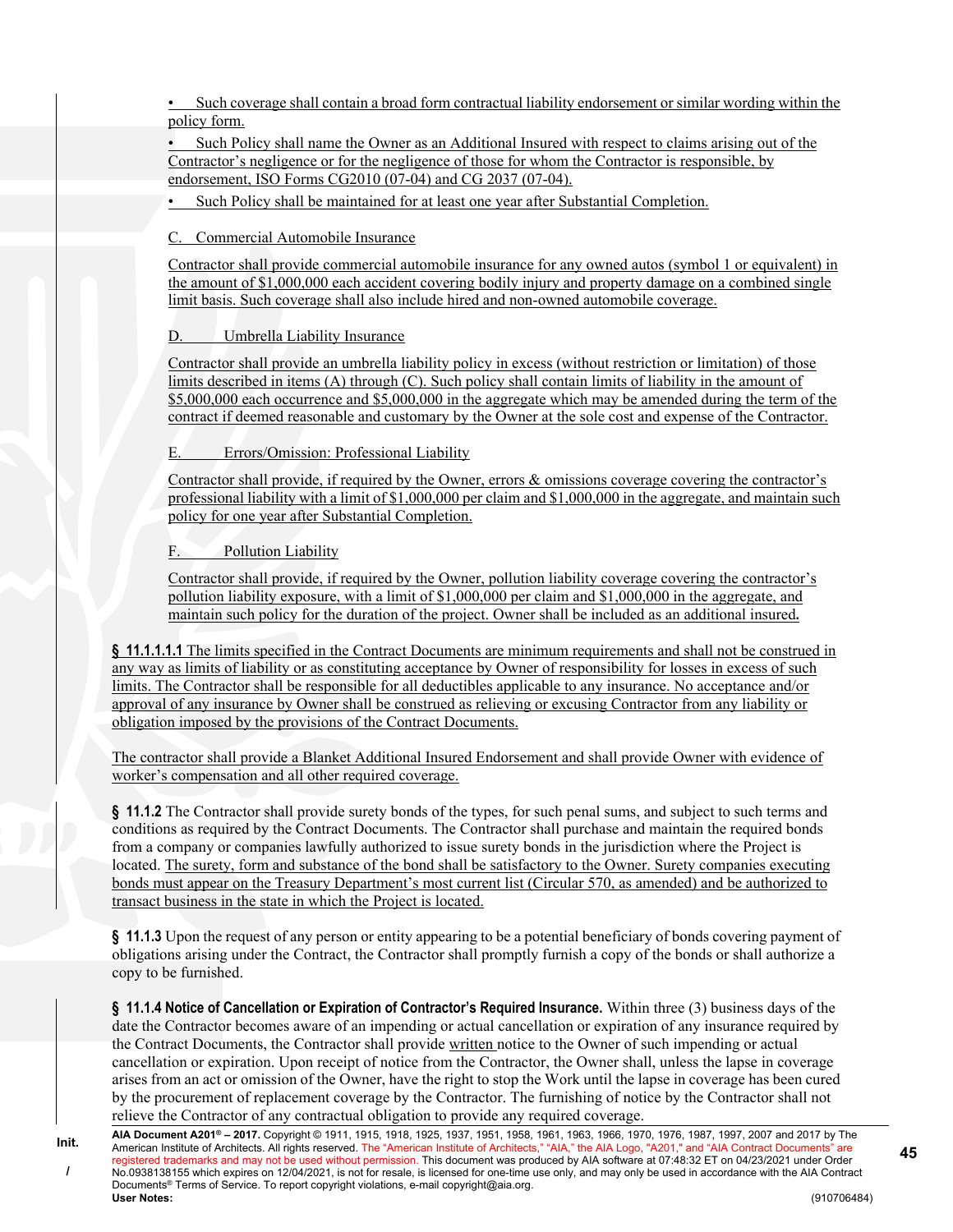#### **§ 11.2 Owner's Insurance**

**§ 11.2.1** The Owner shall may purchase and maintain insurance of the types and limits of liability, containing the endorsements, and subject to the terms and conditions, as described in the Agreement or elsewhere in the Contract Documents. The Owner shall purchase and maintain the required insurance from an insurance company or insurance companies lawfully authorized to issue insurance in the jurisdiction where the Project is located.

**§ 11.2.2 Failure to Purchase Required Property Insurance.** If the Owner fails to purchase and maintain the required property insurance, with all of the coverages and in the amounts described in the Agreement or elsewhere in the Contract Documents, the Owner shall inform the Contractor in writing prior to commencement of the Work. Upon receipt of notice from the Owner, the Contractor may delay commencement of the Work and may obtain insurance that will protect the interests of the Contractor, Subcontractors, and Sub-Subcontractors in the Work. When the failure to provide coverage has been cured or resolved, the Contract Sum and Contract Time shall be equitably adjusted. In the event the Owner fails to procure coverage, the Owner waives all rights against the Contractor, Subcontractors, and Sub-subcontractors to the extent the loss to the Owner would have been covered by the insurance to have been procured by the Owner. The cost of the insurance shall be charged to the Owner by a Change Order. If the Owner does not provide written notice, and the Contractor is damaged by the failure or neglect of the Owner to purchase or maintain the required insurance, the Owner shall reimburse the Contractor for all reasonable costs and damages attributable thereto.

**§ 11.2.3 Notice of Cancellation or Expiration of Owner's Required Property Insurance.** Within three (3) business days of the date the Owner becomes aware of an impending or actual cancellation or expiration of any property insurance required by the Contract Documents, the Owner shall provide notice to the Contractor of such impending or actual cancellation or expiration. Unless the lapse in coverage arises from an act or omission of the Contractor: (1) the Contractor, upon receipt of notice from the Owner, shall have the right to stop the Work until the lapse in coverage has been cured by the procurement of replacement coverage by either the Owner or the Contractor; (2) the Contract Time and Contract Sum shall be equitably adjusted; and (3) the Owner waives all rights against the Contractor, Subcontractors, and Sub-subcontractors to the extent any loss to the Owner would have been covered by the insurance had it not expired or been cancelled. If the Contractor purchases replacement coverage, the cost of the insurance shall be charged to the Owner by an appropriate Change Order. The furnishing of notice by the Owner shall not relieve the Owner of any contractual obligation to provide required insurance.

#### **§ 11.3 Waivers of Subrogation**

**§ 11.3.1** The Owner and Contractor waive all rights against (1) each other and any of their subcontractors, sub-subcontractors, agents, and employees, each of the other; (2) the Architect and Architect's consultants; and (3) Separate Contractors, if any, and any of their subcontractors, sub-subcontractors, agents, and employees, for damages caused by fire, or other causes of loss, to the extent those losses are covered by property insurance required by the Agreement or other property insurance applicable to the Project, except such rights as they have to proceeds of such insurance. The Owner or Contractor, as appropriate, shall require similar written waivers in favor of the individuals and entities identified above from the Architect, Architect's consultants, Separate Contractors, subcontractors, and sub-subcontractors. The policies of insurance purchased and maintained by each person or entity agreeing to waive claims pursuant to this section 11.3.1 shall not prohibit this waiver of subrogation. This waiver of subrogation shall be effective as to a person or entity (1) even though that person or entity would otherwise have a duty of indemnification, contractual or otherwise, (2) even though that person or entity did not pay the insurance premium directly or indirectly, or (3) whether or not the person or entity had an insurable interest in the damaged property.

**§ 11.3.2** If during the Project construction period the Owner insures properties, real or personal or both, at or adjacent to the site by property insurance under policies separate from those insuring the Project, or if after final payment property insurance is to be provided on the completed Project through a policy or policies other than those insuring the Project during the construction period, to the extent permissible by such policies, the Owner waives all rights in accordance with the terms of Section 11.3.1 for damages caused by fire or other causes of loss covered by this separate property insurance.

#### **§ 11.4 Loss of Use, Business Interruption, and Delay in Completion Insurance**

The Owner, at the Owner's option, may purchase and maintain insurance that will protect the Owner against loss of use of the Owner's property, or the inability to conduct normal operations, due to fire or other causes of loss. The Owner waives all rights of action against the Contractor and Architect for loss of use of the Owner's property, due to

**46**

**Init. /**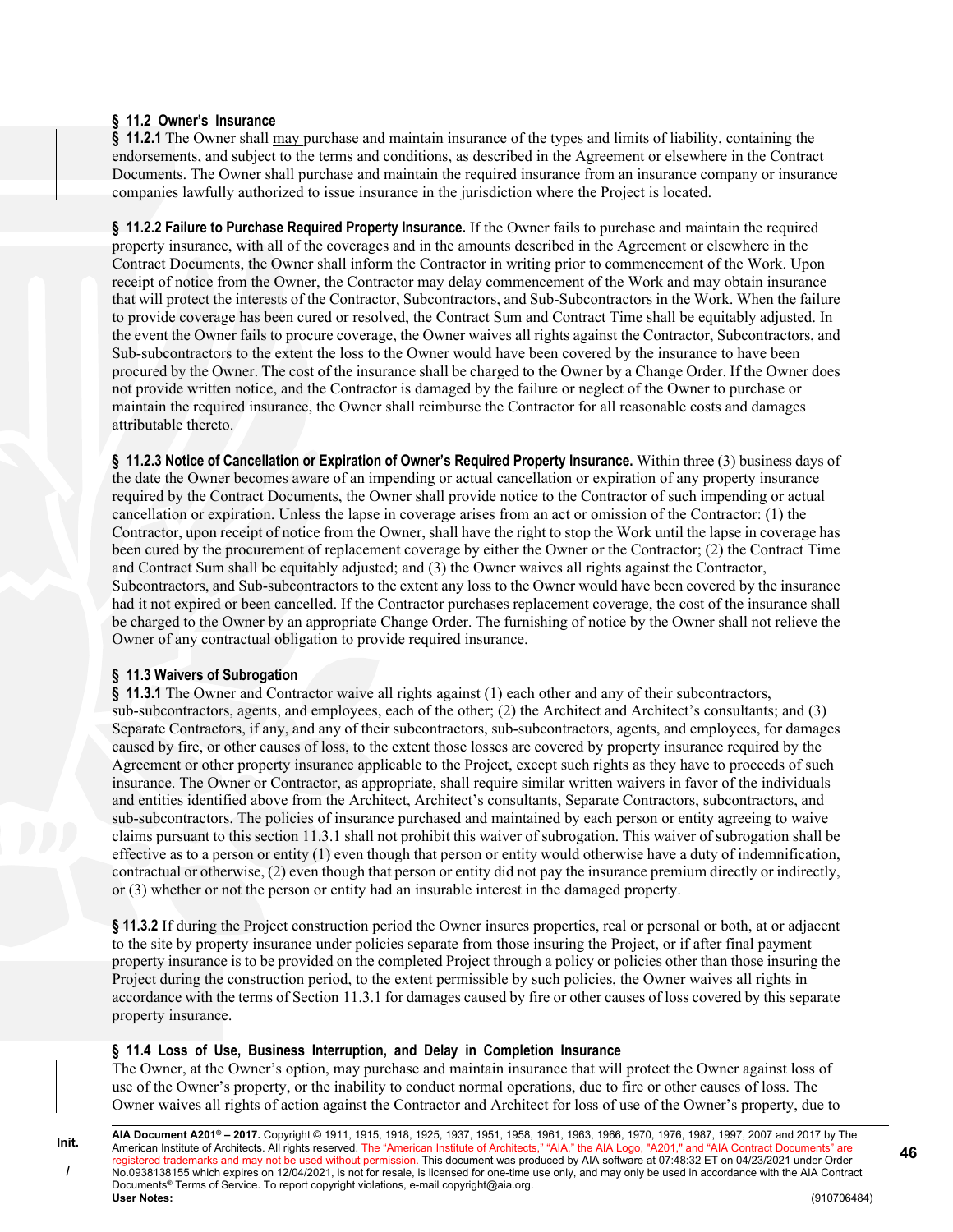fire or other hazards however eaused.caused to the extent of actual recovery of any insurance proceeds obtained pursuant to this Section.

#### **§11.5 Adjustment and Settlement of Insured Loss**

**§ 11.5.1** A loss insured under the property insurance required by the Agreement shall be adjusted by the Owner as fiduciary and made payable to the Owner as fiduciary for the insureds, as their interests may appear, subject to requirements of any applicable mortgagee clause and of Section 11.5.2. The Owner shall pay the Architect and Contractor their just shares of insurance proceeds received by the Owner, and by appropriate agreements the Architect and Contractor shall make payments to their consultants and Subcontractors in similar manner.

**§ 11.5.2** Prior to settlement of an insured loss, the Owner shall notify the Contractor of the terms of the proposed settlement as well as the proposed allocation of the insurance proceeds. The Contractor shall have 14 days from receipt of notice to object to the proposed settlement or allocation of the proceeds. If the Contractor does not object, the Owner shall settle the loss and the Contractor shall be bound by the settlement and allocation. Upon receipt, the Owner shall deposit the insurance proceeds in a separate account and make the appropriate distributions. Thereafter, if no other agreement is made or the Owner does not terminate the Contract for convenience, the Owner and Contractor shall execute a Change Order for reconstruction of the damaged or destroyed Work in the amount allocated for that purpose. If the Contractor timely objects to either the terms of the proposed settlement or the allocation of the proceeds, the Owner may proceed to settle the insured loss, and any dispute between the Owner and Contractor arising out of the settlement or allocation of the proceeds shall be resolved pursuant to Article 15. Pending resolution of any dispute, the Owner may issue a Construction Change Directive for the reconstruction of the damaged or destroyed Work.

# **ARTICLE 12 UNCOVERING AND CORRECTION OF WORK**

# **§ 12.1 Uncovering of Work**

**§ 12.1.1** If a portion of the Work is covered contrary to the Architect's or Owner's request or to requirements specifically expressed in the Contract Documents, it must, if requested in writing by the Architect, Architect or Owner, be uncovered for the Architect's or Owner's examination and be replaced at the Contractor's expense without change in the Contract Time.

**§ 12.1.2** If a portion of the Work has been covered that the Architect or Owner has not specifically requested to examine prior to its being covered, the Architect or Owner may request to see such Work and it shall be uncovered by the Contractor. If such Work is in accordance with the Contract Documents, the Contractor shall be entitled to an equitable adjustment to the Contract Sum and Contract Time as may be appropriate. If such Work is not in accordance with the Contract Documents, the costs of uncovering the Work, and the cost of correction, shall be at the Contractor's expense.

## **§ 12.2 Correction of Work**

#### **§ 12.2.1 Before Substantial Completion**

The Contractor shall promptly correct Work rejected by the Architect or Owner or failing to conform to the requirements of the Contract Documents, discovered before Substantial Completion and whether or not fabricated, installed or completed. Costs of correcting such rejected Work, including additional testing and inspections, the cost of uncovering and replacement, and compensation for the Architect's services and expenses made necessary thereby, and any cost, loss or damage to the Owner resulting therefrom, shall be at the Contractor's expense.

#### **§ 12.2.2 After Substantial Completion**

**§ 12.2.2.1** In addition to the Contractor's obligations under Section 3.5, if, within one year after the date of Substantial Completion of the Work or designated portion thereof or after the date for commencement of warranties established under Section 9.9.1, or by terms of any applicable special warranty required by the Contract Documents, any of the Work is found to be not in accordance with the requirements of the Contract Documents, the Contractor shall correct it promptly after receipt of notice from the Owner to do so, unless the Owner has previously given the Contractor a written acceptance of such condition. The Owner shall give such notice promptly after discovery of the condition. During the one-year period for correction of Work, if the Owner fails to notify the Contractor and give the Contractor an opportunity to make the correction, the Owner waives the rights to require correction by the Contractor and to make a claim for breach of warranty. If the Contractor fails to correct nonconforming Work within a reasonable time during that thirty (30) day period after receipt of notice from the Owner or Architect, the Owner may correct it in accordance with Section 2.5.

**AIA Document A201® – 2017.** Copyright © 1911, 1915, 1918, 1925, 1937, 1951, 1958, 1961, 1963, 1966, 1970, 1976, 1987, 1997, 2007 and 2017 by The American Institute of Architects. All rights reserved. The "American Institute of Architects," "AIA," the AIA Logo, "A201," and "AIA Contract Documents" are registered trademarks and may not be used without permission. This document was produced by AIA software at 07:48:32 ET on 04/23/2021 under Order No.0938138155 which expires on 12/04/2021, is not for resale, is licensed for one-time use only, and may only be used in accordance with the AIA Contract Documents<sup>®</sup> Terms of Service. To report copyright violations, e-mail copyright@aia.org.<br>User Notes: **User Notes:** (910706484)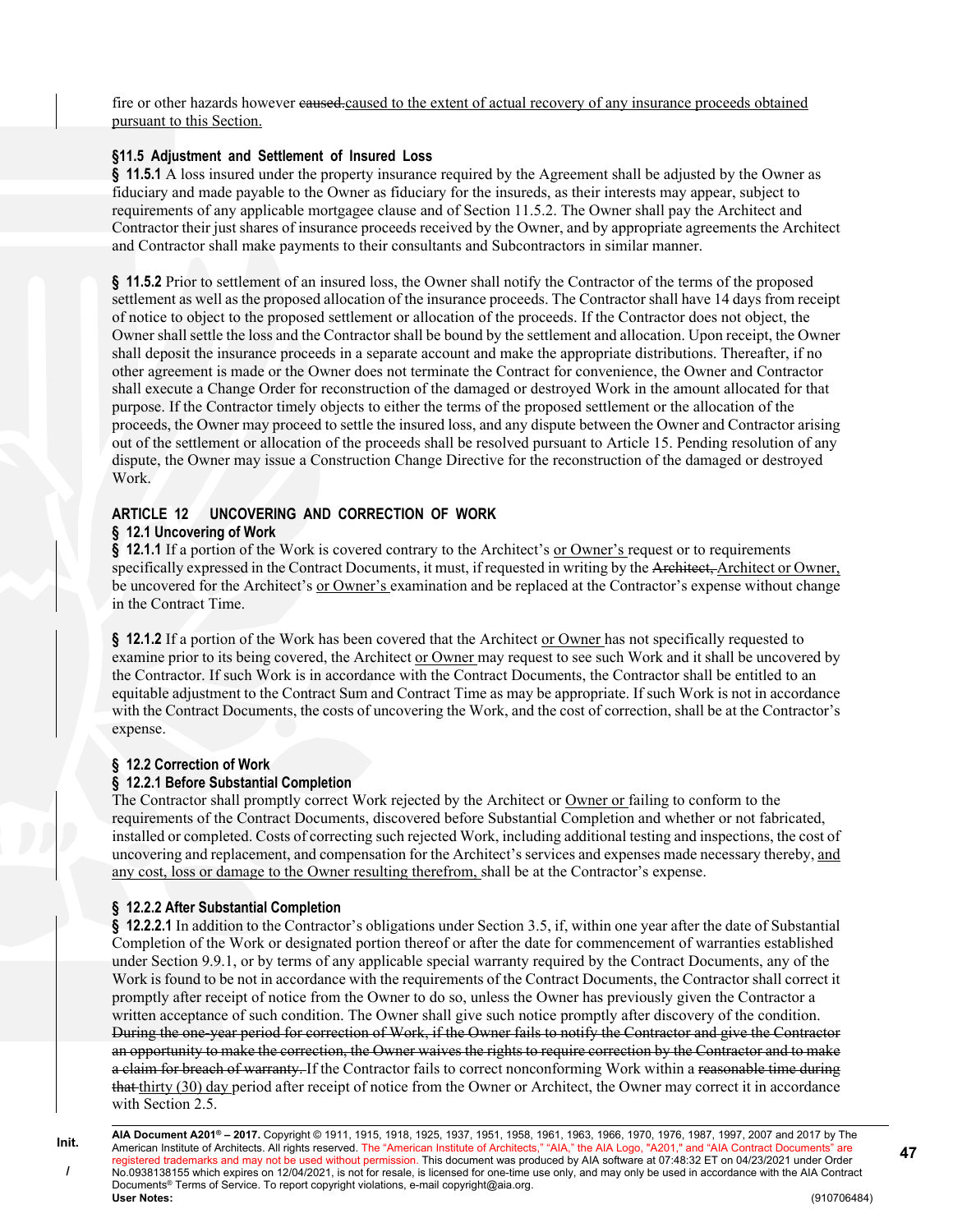**§ 12.2.2.2** The one-year period for correction of Work shall be extended with respect to portions of Work first performed after Substantial Completion by the period of time between Substantial Completion and the actual completion of that portion of the Work.

**§ 12.2.2.3** The one-year period for correction of Work shall not be extended by corrective Work performed by the Contractor pursuant to this Section 12.2.Upon completion of any Work under or pursuant to this Section 12.2, the one year correction period in connection with the Work requiring correction shall be renewed and recommence.

**§ 12.2.3** The Contractor shall remove from the site portions of the Work that are not in accordance with the requirements of the Contract Documents and are neither corrected by the Contractor nor accepted by the Owner.

**§ 12.2.4** The Contractor shall bear the cost of correcting destroyed or damaged construction of the Owner or Separate Contractors, whether completed or partially completed, caused by the Contractor's correction or removal of Work that is not in accordance with the requirements of the Contract Documents.

**§ 12.2.5** Nothing contained in this Section 12.2 shall be construed to establish a period of limitation with respect to other obligations the Contractor has under the Contract Documents. Establishment of the one-year period for correction of Work as described in Section 12.2.2 relates only to the specific obligation of the Contractor to correct the Work, and has no relationship to the time within which the obligation to comply with the Contract Documents may be sought to be enforced, nor to the time within which proceedings may be commenced to establish the Contractor's liability with respect to the Contractor's obligations other than specifically to correct the Work.

# **§ 12.3 Acceptance of Nonconforming Work**

If the Owner prefers to accept Work that is not in accordance with the requirements of the Contract Documents, the Owner may do so instead of requiring its removal and correction, in which case the Contract Sum will be reduced as appropriate and equitable. equitable, even if such Work was installed as submitted and approved in shop drawings. Such adjustment shall be effected whether or not final payment has been made.

#### **ARTICLE 13 MISCELLANEOUS PROVISIONS**

#### **§ 13.1 Governing Law**

The Contract shall be governed by the law of the place where the Project is located, excluding that jurisdiction's choice of law rules. If the parties have selected arbitration as the method of binding dispute resolution, the Federal Arbitration Act shall govern Section 15.4.located.

#### **§ 13.2 Successors and Assigns**

**§ 13.2.1** The Owner and Contractor respectively bind themselves, their partners, successors, assigns, and legal representatives to covenants, agreements, and obligations contained in the Contract Documents. Except as provided in Section 13.2.2, neither party to the Contract shall assign the Contract as a whole without written consent of the other. If either party attempts to make an assignment without such consent, that party shall nevertheless remain legally responsible for all obligations under the Contract.

**§ 13.2.2** The Owner may, without consent of the Contractor, assign the Contract to a lender providing construction financing for the Project, if the lender assumes the Owner's rights and obligations under the Contract Documents. The Contractor shall execute all consents reasonably required to facilitate the assignment.

#### **§ 13.3 Rights and Remedies**

§ 13.3.1 Duties and obligations imposed by the Contract Documents and rights and remedies available thereunder shall be in addition to and not a limitation of duties, obligations, rights, and remedies otherwise imposed or available by law.

**§ 13.3.2** No action or failure to act by the Owner, Architect, or Contractor shall constitute a waiver of a right or duty afforded them under the Contract, nor shall such action or failure to act constitute approval of or acquiescence in a breach thereunder, except as may be specifically agreed upon in writing.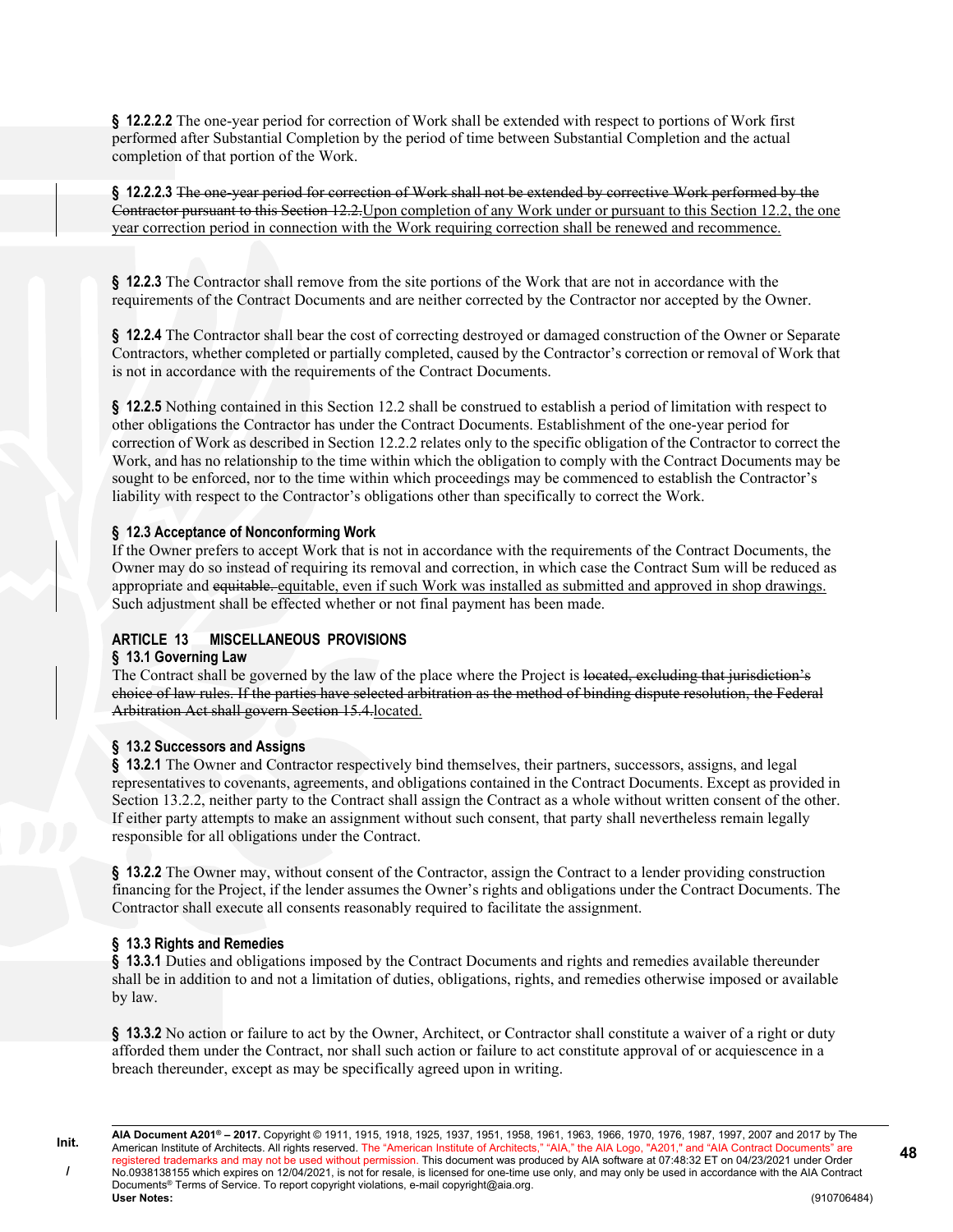# **§ 13.4 Tests and Inspections**

**§ 13.4.1** Tests, inspections, and approvals of portions of the Work shall be made as required by the Contract Documents and by applicable laws, statutes, ordinances, codes, rules, and regulations or lawful orders of public authorities. Unless otherwise provided, the Contractor shall make arrangements for such tests, inspections, and approvals with an independent testing laboratory or entity acceptable to engaged by the Owner, or with the appropriate public authority, and shall bear all related costs of tests, inspections, and approvals. authority. The Owner will hire and pay for services as outlined in Section 2.2.6, from which reports will be forwarded to the Contractor. The Contractor shall give the Architect and Owner timely notice of when and where tests and inspections are to be made so that the Architect may be present for and Owner may observe such procedures. The Owner shall bear costs of tests, inspections, or approvals that do not become requirements until after bids are received or negotiations concluded. The Owner shall directly arrange and pay for tests, inspections, or approvals where building codes or applicable laws or regulations so require.

**§ 13.4.2** If the Architect, Owner, or public authorities having jurisdiction determine that portions of the Work require additional testing, inspection, or approval not included under Section 13.4.1, the Architect will, upon written authorization from the Owner, instruct the Contractor to make arrangements for such additional testing, inspection, or approval, by an entity acceptable to the Owner, and the Contractor shall give timely notice to the Architect and Owner of when and where tests and inspections are to be made so that the Architect and Owner may be present for such procedures. Such costs, except as provided in Section 13.4.3, shall be at the Owner's expense.

**§ 13.4.3** If procedures for testing, inspection, or approval under Sections 13.4.1 and 13.4.2 reveal failure of the portions of the Work to comply with requirements established by the Contract Documents, all costs made necessary by such failure, including those of repeated procedures and compensation for the Architect's services and expenses, shall be at the Contractor's expense.expense, including testing and costs related to remedial work.

**§ 13.4.4** Required certificates of testing, inspection, or approval shall, unless otherwise required by the Contract Documents, be secured by the Contractor and promptly delivered to the Architect.

**§ 13.4.5** If the Architect is to observe tests, inspections, or approvals required by the Contract Documents, the Architect will do so promptly and, where practicable, at the normal place of testing.

§ 13.4.6 Tests or inspections conducted pursuant to the Contract Documents shall be made promptly to avoid unreasonable delay in the Work.

**§ 13.4.7** The Owner shall have the right to conduct testing and inspections related to, but not limited to, commissioning as outlined in Section 2.6 and 3.19.

## **§ 13.5 Interest**

Payments due and unpaid under the Contract Documents shall bear interest from the date payment is due at the rate the parties agree upon in writing or, in the absence thereof, at the legal rate prevailing from time to time at the place where the Project is located.

# **§ 13.6 Written Notice**

**Init. /**

Written notice shall be deemed to have been duly served if delivered in person to the individual, to a member of the firm or entity, or to an officer of the corporation for which it was intended; or if delivered at, or sent by registered or certified mail or by courier service providing proof of delivery to, the last business address known to the party giving notice.

# **ARTICLE 14 TERMINATION OR SUSPENSION OF THE CONTRACT**

#### **§ 14.1 Termination by the Contractor**

**§ 14.1.1** The Contractor may terminate the Contract if the Work is stopped for a period of 30 consecutive days through no act or fault of the Contractor, a Subcontractor, a Sub-subcontractor, their agents or employees, or any other persons or entities performing portions of the Work, for any of the following reasons:

- **.1** Issuance of an order of a court or other public authority having jurisdiction that requires all Work to be stopped;
- **.2** An act of government, such as a declaration of national emergency, that requires all Work to be stopped;
- **AIA Document A201® 2017.** Copyright © 1911, 1915, 1918, 1925, 1937, 1951, 1958, 1961, 1963, 1966, 1970, 1976, 1987, 1997, 2007 and 2017 by The American Institute of Architects. All rights reserved. The "American Institute of Architects," "AIA," the AIA Logo, "A201," and "AIA Contract Documents" are registered trademarks and may not be used without permission. This document was produced by AIA software at 07:48:32 ET on 04/23/2021 under Order No.0938138155 which expires on 12/04/2021, is not for resale, is licensed for one-time use only, and may only be used in accordance with the AIA Contract Documents<sup>®</sup> Terms of Service. To report copyright violations, e-mail copyright@aia.org.<br>User Notes: **User Notes:** (910706484)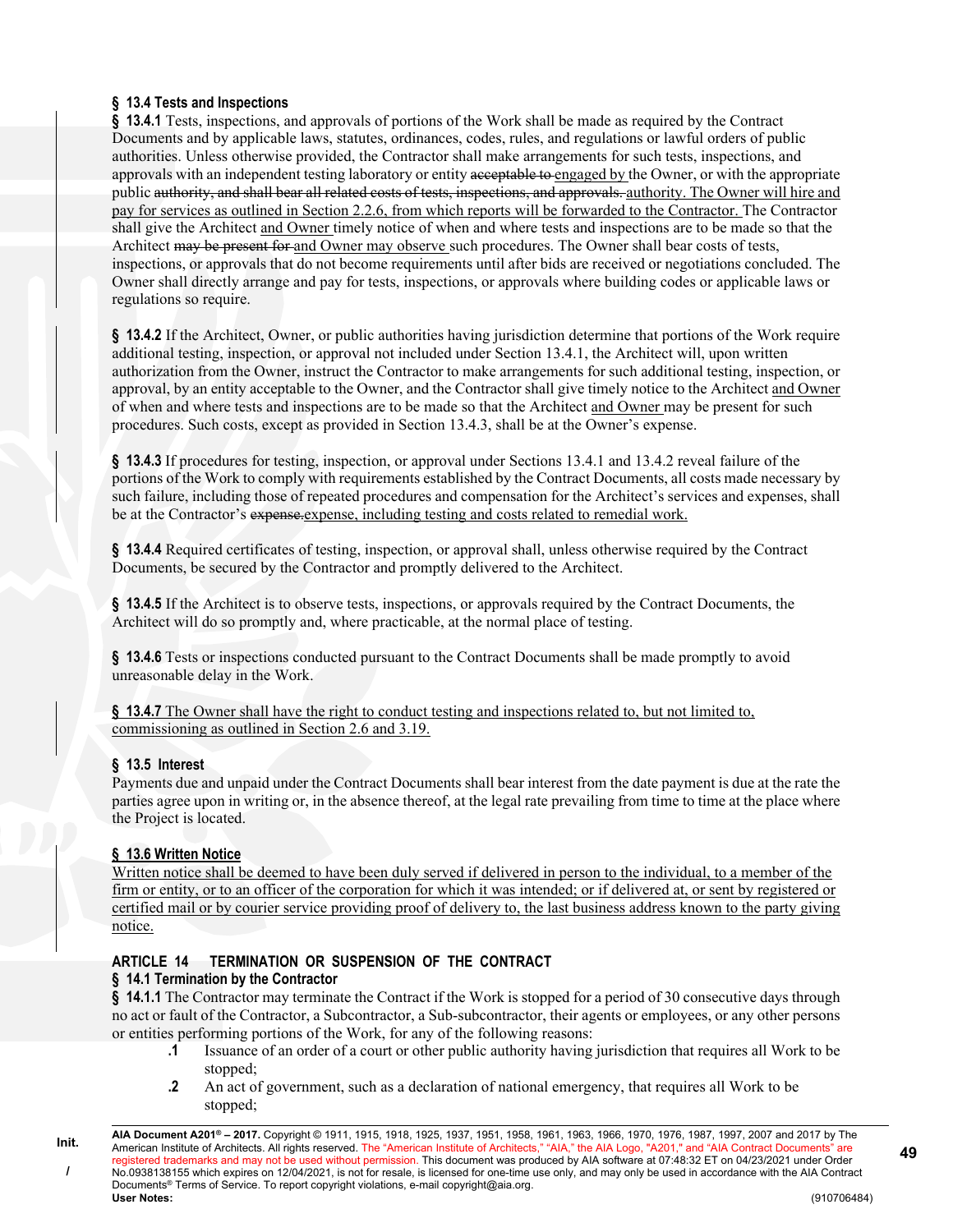- **.3** Because the Architect has not issued a Certificate for Payment and has not notified the Contractor of the reason for withholding certification as provided in Section 9.4.1, or because the Owner has not made payment on a Certificate for Payment within the time stated in the Contract Documents; or
- **.4** The Owner has failed to furnish to the Contractor reasonable evidence as required by Section 2.2.

§ **14.1.2** The Contractor may terminate the Contract if, through no act or fault of the Contractor, a Subcontractor, a Sub-subcontractor, their agents or employees, or any other persons or entities performing portions of the Work, repeated suspensions, delays, or interruptions of the entire Work by the Owner as described in Section 14.3, constitute in the aggregate more than 100 percent of the total number of days scheduled for completion, or 120 days in any 365-day period, whichever is less.

**§ 14.1.3** If one of the reasons described in Section 14.1.1 or 14.1.2 exists, the Contractor may, upon seven days' notice to the Owner and Architect, terminate the Contract and recover from the Owner payment for Work executed, as well as reasonable overhead and profit on Work not executed, and direct costs incurred by reason of such termination.

**§ 14.1.4** If the Work is stopped for a period of 60 consecutive days through no act or fault of the Contractor, a Subcontractor, a Sub-subcontractor, or their agents or employees or any other persons or entities performing portions of the Work because the Owner has repeatedly failed to fulfill the Owner's obligations under the Contract Documents with respect to matters important to the progress of the Work, the Contractor may, upon seven additional days' notice to the Owner and the Architect, terminate the Contract and recover from the Owner as provided in Section 14.1.3.

#### **§ 14.2 Termination by the Owner for Cause**

§ **14.2.1** The Owner may terminate the Contract if the Contractor

- **.1** repeatedly refuses or fails to supply enough properly skilled workers or proper materials;
- **.2** fails to make payment to Subcontractors or suppliers in accordance with the respective agreements between the Contractor and the Subcontractors or suppliers;
- **.3** repeatedly disregards applicable laws, statutes, ordinances, codes, rules and regulations, or lawful orders of a public authority; or
- **.4** otherwise is guilty of substantial breach of a provision of the Contract Documents.

**§ 14.2.2** When any of the reasons described in Section 14.2.1 exist, and upon certification by the Architect that sufficient cause exists to justify such action, the Owner may, without prejudice to any other rights or remedies of the Owner and after giving the Contractor and the Contractor's surety, if any, seven days' notice, terminate employment of the Contractor and may, subject to any prior rights of the surety:

- **.1** Exclude the Contractor from the site and take possession of all materials, equipment, tools, and construction equipment and machinery thereon owned by the Contractor;
- **.2** Accept assignment of subcontracts pursuant to Section 5.4; and
- **.3** Finish the Work by whatever reasonable method the Owner may deem expedient. Upon written request of the Contractor, the Owner shall furnish to the Contractor a detailed accounting of the costs incurred by the Owner in finishing the Work.

**§ 14.2.3** When the Owner terminates the Contract for one of the reasons stated in Section 14.2.1, the Contractor shall not be entitled to receive further payment until the Work is finished.

**§ 14.2.4** If the unpaid balance of the Contract Sum exceeds costs of finishing the Work, including compensation for the Architect's services and expenses made necessary thereby, and other damages incurred by the Owner and not expressly waived, such excess shall be paid to the Contractor. If such costs and damages exceed the unpaid balance, the Contractor shall pay the difference to the Owner. The amount to be paid to the Contractor or Owner, as the case may be, shall be eertified by the Initial Decision Maker, upon application, reviewed by the Architect, and this obligation for payment shall survive termination of the Contract.

# **§ 14.3 Suspension by the Owner for Convenience**

**§ 14.3.1** The Owner may, without cause, order the Contractor in writing to suspend, delay or interrupt the Work, in whole or in part for such period of time as the Owner may determine. In said event, the Owner shall equitably adjust the Contract Sum and Contract Time, if warranted.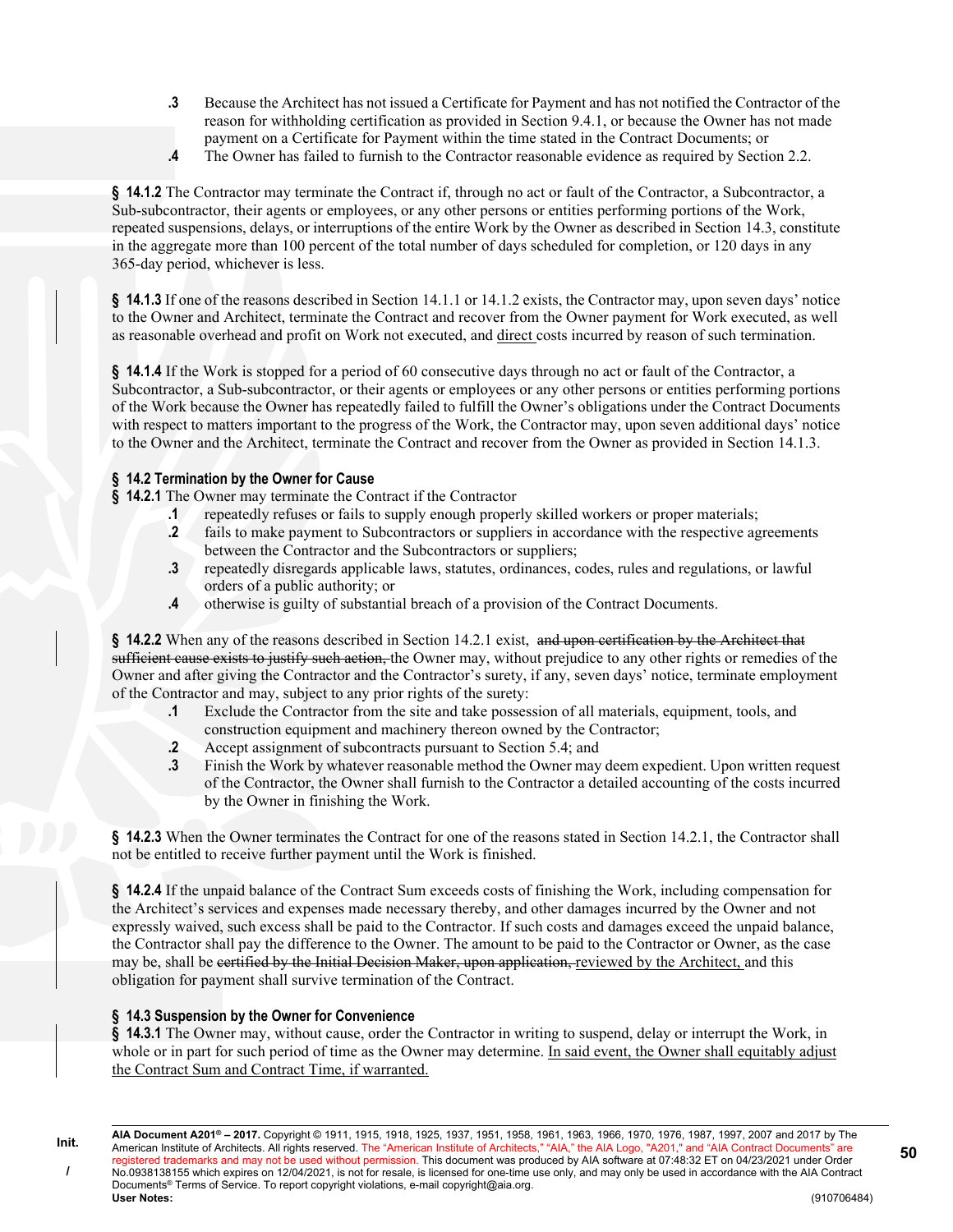**§ 14.3.2** The Contract Sum and Contract Time shall may be adjusted for increases in the cost and time caused by suspension, delay, or interruption under Section 14.3.1. Adjustment of the Contract Sum shall include profit. No adjustment shall be made to the extent

- **.1** that performance is, was, or would have been, so suspended, delayed, or interrupted, by another cause for which the Contractor is responsible; or
- **.2** that an equitable adjustment is made or denied under another provision of the Contract.

#### **§ 14.4 Termination by the Owner for Convenience**

**§ 14.4.1** The Owner may, at any time, terminate the Contract for the Owner's convenience and without cause.

- **§ 14.4.2** Upon receipt of notice from the Owner of such termination for the Owner's convenience, the Contractor shall **.1** cease operations as directed by the Owner in the notice;
	- **.2** take actions necessary, or that the Owner may direct, for the protection and preservation of the Work; and
	- **.3** except for Work directed to be performed prior to the effective date of termination stated in the notice, terminate all existing subcontracts and purchase orders and enter into no further subcontracts and purchase orders.

**§ 14.4.3** In case of such termination for the Owner's convenience, the Owner shall pay the Contractor for Work properly executed; costs incurred by reason of the termination, including costs attributable to termination of Subcontracts; and the termination fee, if any, set forth in the Agreement. Upon such termination, the Contractor shall recover as its sole remedy payment for Work properly performed in connection with the terminated portion of the Work prior to the effective date of termination and for items properly and timely fabricated off the project site, delivered and stored in accordance with the Owner's instructions. The Contractor hereby waives and forfeits all other claims for payment and damages, including, without limitation, overhead anticipated and/or unearned profits, consequential or indirect damages.

# **ARTICLE 15 CLAIMS AND DISPUTES**

#### **§ 15.1 Claims**

# **§ 15.1.1 Definition**

A Claim is a demand or assertion by one of the parties seeking, as a matter of right, payment of money, a change in the Contract Time, or other relief with respect to the terms of the Contract. The term "Claim" also includes other disputes and matters in question between the Owner and Contractor arising out of or relating to the Contract. The responsibility to substantiate Claims shall rest with the party making the Claim. This Section 15.1.1 does not require the Owner to file a Claim in order to impose liquidated damages in accordance with the Contract Documents.

#### **§ 15.1.2 Time Limits on Claims**

The Owner and Contractor shall commence all Claims and causes of action against the other and arising out of or related to the Contract, whether in contract, tort, breach of warranty or otherwise, in accordance with the requirements of the binding dispute resolution method selected in the Agreement and within the period specified by applicable law, but in any case not more than 10 years after the date of Substantial Completion of the Work. The Owner and Contractor waive all Claims and causes of action not commenced in accordance with this Section 15.1.2.

#### **§ 15.1.3 Notice of Claims**

§ 15.1.3.1 Claims by either the Owner or Contractor, where the condition giving rise to the Claim is first discovered prior to expiration of the period for correction of the Work set forth in Section 12.2.2, shall be initiated by notice to the other party and to the Initial Decision Maker Contractor must be initiated by written notice to the other party with a copy sent to the Architect, if the Architect is not serving as the Initial Decision Maker. Claims by either party under this Section 15.1.3.1 shall Architect. Claims by the Contractor must be initiated within 21 days after occurrence of the event giving rise to such Claim or Claim. Claims by the Owner must be initiated within 21 days after the claimant Owner first recognizes the condition giving rise to the Claim, whichever is later.the Claim. After a Change Order Request or a formal Change Order has been executed, no additional Claim based on the same scope of work will be considered.

**Init. /**

**AIA Document A201® – 2017.** Copyright © 1911, 1915, 1918, 1925, 1937, 1951, 1958, 1961, 1963, 1966, 1970, 1976, 1987, 1997, 2007 and 2017 by The American Institute of Architects. All rights reserved. The "American Institute of Architects," "AIA," the AIA Logo, "A201," and "AIA Contract Documents" are registered trademarks and may not be used without permission. This document was produced by AIA software at 07:48:32 ET on 04/23/2021 under Order No.0938138155 which expires on 12/04/2021, is not for resale, is licensed for one-time use only, and may only be used in accordance with the AIA Contract Documents<sup>®</sup> Terms of Service. To report copyright violations, e-mail copyright@aia.org.<br>User Notes: **User Notes:** (910706484)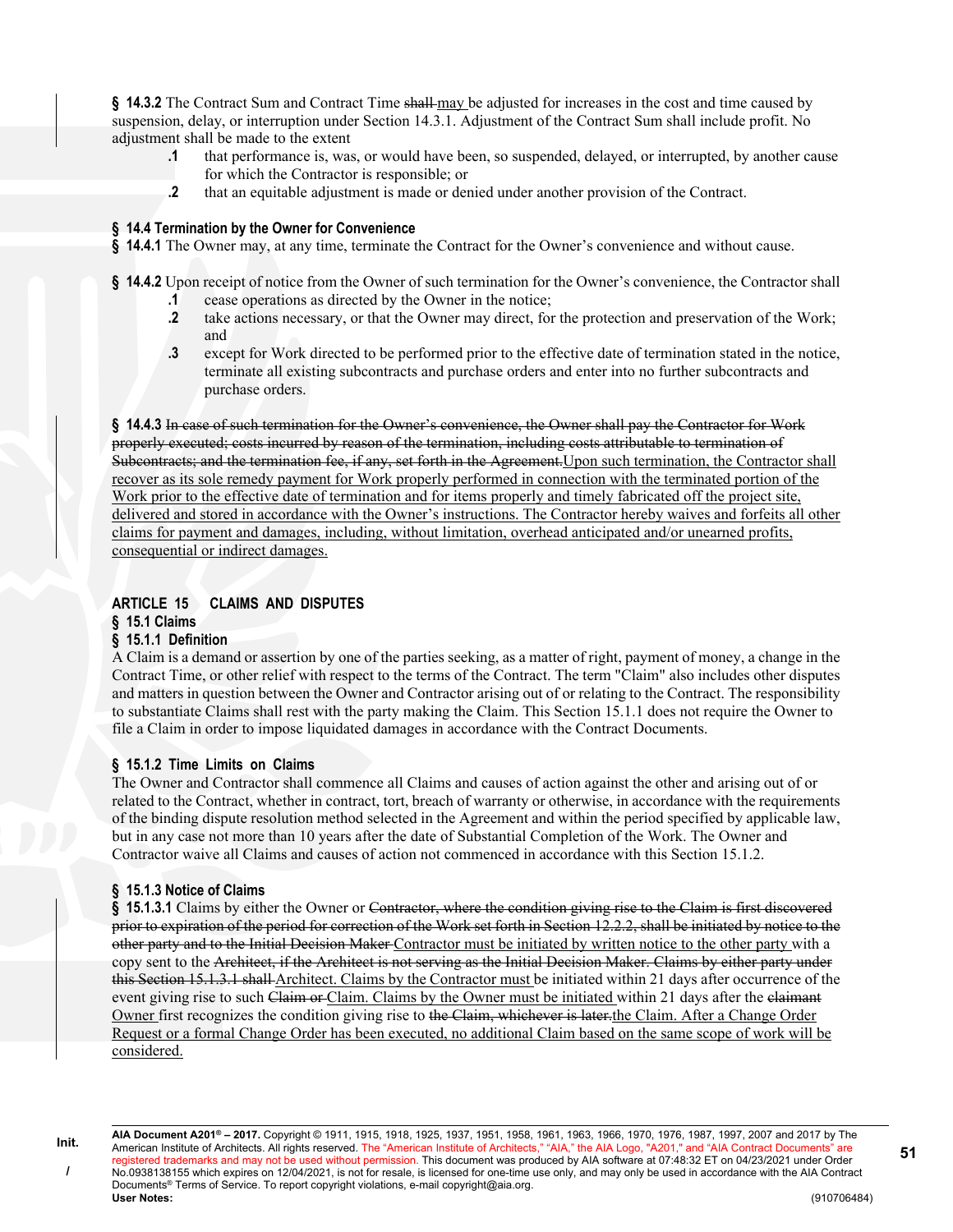**§ 15.1.3.2** Claims by either the Owner or Contractor, where the condition giving rise to the Claim is first discovered after expiration of the period for correction of the Work set forth in Section 12.2.2, shall be initiated by notice to the other party. In such event, no decision by the Initial Decision Maker is required.

# **§ 15.1.4 Continuing Contract Performance**

**§ 15.1.4.1** Pending final resolution of a Claim, except as otherwise agreed in writing or as provided in Section 9.7 and Article 14, the Contractor shall proceed diligently with performance of the Contract and the Owner shall continue to make payments in accordance with the Contract Documents. The Owner shall have no obligation to make payments to the Contractor on or against such claims, disputes, or other matters in question during the pendency of any mediation, arbitration, or other proceedings to resolve such matters. Owner shall continue to make payments of undisputed amounts.

**§ 15.1.4.2** The Contract Sum and Contract Time shall be adjusted in accordance with the Initial Decision Maker's decision, subject to the right of either party to proceed in accordance with this Article 15. The Architect will issue Certificates for Payment in accordance with the decision of the Initial Decision Maker.

**§ 15.1.4.3** If the Contractor submits a claim that is interpreted by the Architect or Owner as being part of the Work and the Contractor disputes this interpretation, a Construction Directive will be issued per Article 7. The Contractor shall immediately proceed with the execution of the disputed Work.

#### **§ 15.1.5 Claims for Additional Cost**

If the Contractor wishes to make a Claim for an increase in the Contract Sum, written notice as provided in Section 15.1.3 shall be given before proceeding to execute the portion of the Work that is the subject of the Claim. Prior notice is not required for Claims relating to an emergency endangering life or property arising under Section 10.4.

# **§ 15.1.6 Claims for Additional Time**

**§ 15.1.6.1** If the Contractor wishes to make a Claim for an increase in the Contract Time, written notice as provided in Section 15.1.3 shall be given. The Contractor's Claim shall include an estimate of cost and of probable effect of delay on progress of the Work. In the case of a continuing delay, only one Claim is necessary.be as per Article 8.3.

**§ 15.1.6.2** If adverse weather conditions are the basis for a Claim for additional time, such Claim shall be documented by data substantiating that weather conditions were abnormal for the period of time, could not have been reasonably anticipated, and had an adverse effect on the scheduled construction.as per Article 8.3.

#### **§ 15.1.7 Waiver of Claims for Consequential Damages**

The Contractor and Owner waive Claims against each other for consequential damages arising out of or relating to this Contract. This mutual waiver includes

- **.1** damages incurred by the Owner for rental expenses, for losses of use, income, profit, financing, business and reputation, and for loss of management or employee productivity or of the services of such persons; and
- **.2** damages incurred by the Contractor for principal office expenses including the compensation of personnel stationed there, for losses of financing, business and reputation, and for loss of profit, except anticipated profit arising directly from the Work.

This mutual waiver is applicable, without limitation, to all consequential damages due to either party's termination in accordance with Article 14. Nothing contained in this Section 15.1.7 shall be deemed to preclude assessment of liquidated damages, when applicable, in accordance with the requirements of the Contract Documents.

#### § 15.2 Initial DecisionInterpretation

**Init. /**

**§ 15.2.1** Claims, excluding those where the condition giving rise to the Claim is first discovered after expiration of the period for correction of the Work set forth in Section 12.2.2 or arising under Sections 10.3, 10.4, and 11.5, shall be referred to the Initial Decision Maker for initial decision. The Architect will serve as the Initial Decision Maker, unless otherwise indicated in the Agreement. Except for those Claims excluded by this Section 15.2.1, an initial decision Architect for initial interpretation. An initial interpretation shall be required as a condition precedent to mediation of any Claim. If an initial decision has not been rendered within 30 days after the Claim has been referred to the Initial Decision Maker, the party asserting the Claim may demand mediation and binding dispute resolution without a decision having been rendered. Unless the Initial Decision Maker Architect and all affected parties agree, the Initial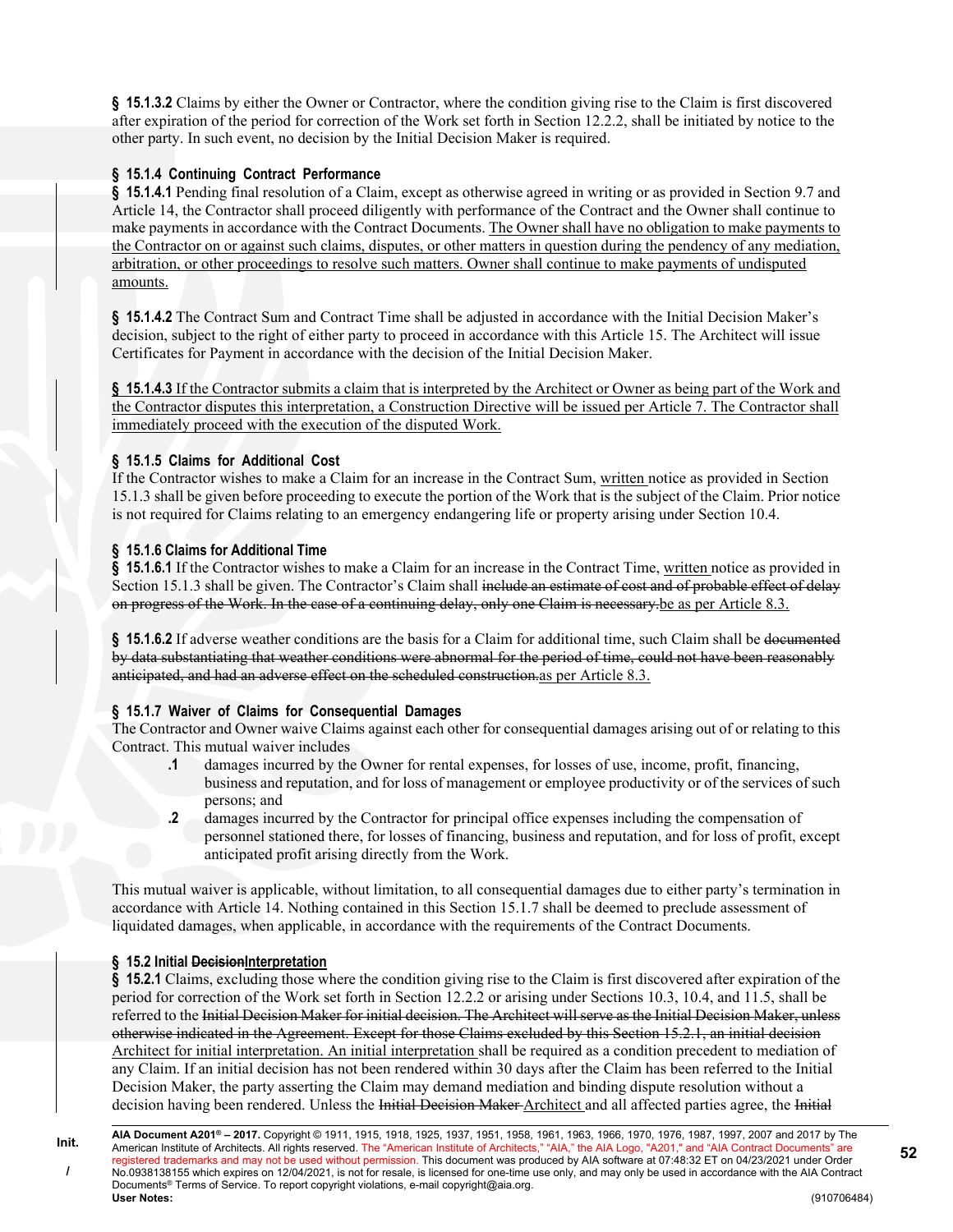Decision Maker Architect will not decide disputes between the Contractor and persons or entities other than the Owner.

**§ 15.2.2** The Initial Decision Maker Architect will review Claims and within ten days of the receipt of a Claim take one or more of the following actions: (1) request additional supporting data from the claimant or a response with supporting data from the other party,  $(2)$  reject the Claim in whole or in part,  $(3)$  approve-recommend approval of the Claim, (4) suggest a compromise, or (5) advise the parties that the Initial Decision Maker Architect is unable to resolve interpret the Claim if the Initial Decision Maker Architect lacks sufficient information to evaluate the merits of the Claim or if the Initial Decision Maker Architect concludes that, in the Initial Decision Maker's Architect's sole discretion, it would be inappropriate for the Initial Decision Maker to resolve Architect to interpret the Claim.

**§ 15.2.3** In evaluating Claims, the Initial Decision Maker Architect may, but shall not be obligated to, consult with or seek information from either party or from persons with special knowledge or expertise who may assist the Initial Decision Maker in rendering a decision. The Initial Decision Maker Architect in rendering an initial interpretation. The Architect may request the Owner to authorize retention of such persons at the Owner's expense.

**§ 15.2.4** If the Initial Decision Maker Architect requests a party to provide a response to a Claim or to furnish additional supporting data, such party shall respond, within ten days after receipt of the request, and shall either (1) provide a response on the requested supporting data, (2) advise the Initial Decision Maker Architect when the response or supporting data will be furnished, or (3) advise the Initial Decision Maker Architect that no supporting data will be furnished. Upon receipt of the response or supporting data, if any, the Initial Decision Maker Architect will either reject or approve recommend approval of the Claim in whole or in part.

**§ 15.2.5** The Initial Decision Maker will render an initial decision approving or rejecting the Claim, or indicating that the Initial Decision Maker is unable to resolve the Claim. This initial decision Architect will render an initial interpretation or indicate that the Architect is unable to interpret the Claim. This initial interpretation shall (1) be in writing;  $(2)$  state the reasons therefor; and  $(3)$  notify the parties and the Architect, if the Architect is not serving as the Initial Decision Maker, of any change in the Contract Sum or Contract Time or both. The initial decision shall be final and binding on interpretation shall be considered by the parties but subject to mediation and, if the parties fail to resolve their dispute through mediation, to binding dispute resolution.

§ 15.2.6 Either party may file for mediation of an initial decision interpretation at any time, subject to the terms of Section 15.2.6.1.

**§ 15.2.6.1**Either party may, within 30 days from the date of receipt of an initial decision, demand in writing that the other party file for mediation. If such a demand is made and the party receiving the demand fails to file for mediation within 30 days after receipt thereof, then both parties waive their rights to mediate or pursue binding dispute resolution proceedings with respect to the initial decision.

**§ 15.2.7** In the event of a Claim against the Contractor, the Owner may, but is not obligated to, notify the surety, if any, of the nature and amount of the Claim. If the Claim relates to a possibility of a Contractor's default, the Owner may, but is not obligated to, notify the surety and request the surety's assistance in resolving the controversy.

**§ 15.2.8** If a Claim relates to or is the subject of a mechanic's lien, the party asserting such Claim may proceed in accordance with applicable law to comply with the lien notice or filing deadlines.

#### **§ 15.3 Mediation**

**Init. /**

**§ 15.3.1** Claims, disputes, or other matters in controversy arising out of or related to the Contract, except those waived as provided for in Sections 9.10.4, 9.10.5, and 15.1.7, shall be subject to mediation as a condition precedent to binding dispute resolution.

**§ 15.3.2** The parties shall endeavor to resolve their Claims by mediation which, unless the parties mutually agree otherwise, shall be administered by the American Arbitration Association in accordance with its Construction Industry Mediation Procedures in effect on the date of the Agreement. A request for mediation shall be made in writing, delivered to the other party to the Contract, and filed with the person or entity administering the mediation. The request may be made concurrently with the filing of binding dispute resolution proceedings but, in such event, mediation shall proceed in advance of binding dispute resolution proceedings, which shall be stayed pending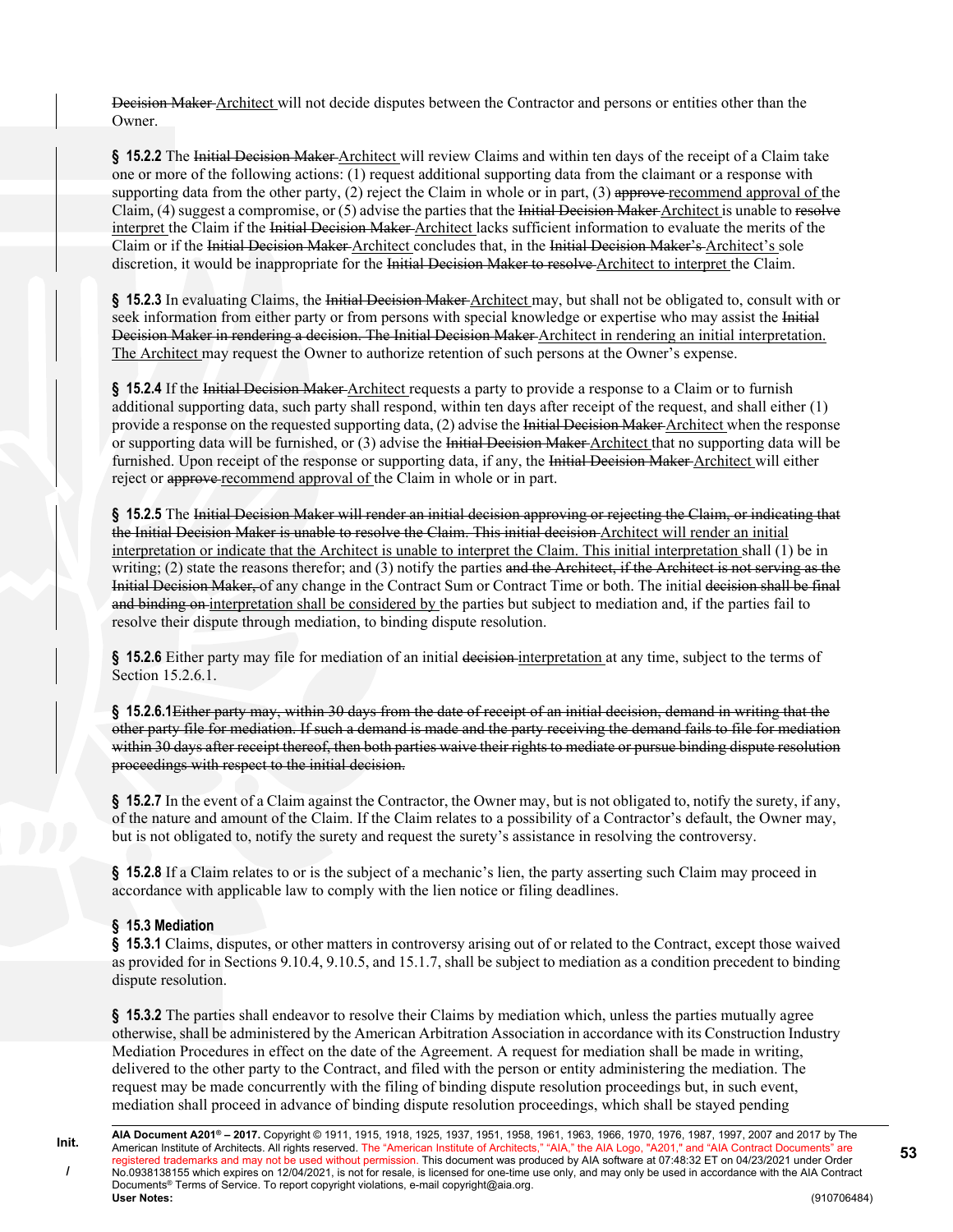mediation for a period of 60 days from the date of filing, unless stayed for a longer period by agreement of the parties or court order. If an arbitration is stayed pursuant to this Section 15.3.2, the parties may nonetheless proceed to the selection of the arbitrator(s) and agree upon a schedule for later proceedings.

**§ 15.3.3** Either party may, within 30 days from the date that mediation has been concluded without resolution of the dispute or 60 days after mediation has been demanded without resolution of the dispute, demand in writing that the other party file for binding dispute resolution. If such a demand is made and the party receiving the demand fails to file for binding dispute resolution within 60 days after receipt thereof, then both parties waive their rights to binding dispute resolution proceedings with respect to the initial decision.

**§ 15.3.4** The parties shall share the mediator's fee and any filing fees equally. The mediation shall be held in the place where the Project is located, unless another location is mutually agreed upon. Agreements reached in mediation shall be enforceable as settlement agreements in any court having jurisdiction thereof.

#### **§ 15.4 Arbitration**

**§ 15.4.1** If the parties have selected arbitration as mutually agree that arbitration is the method for binding dispute resolution in the Agreement, resolution, any Claim subject to, but not resolved by, mediation shall be subject to arbitration which, unless the parties mutually agree otherwise, shall be administered by the American Arbitration Association in accordance with its Construction Industry Arbitration Rules in effect on the date of the Agreement. The Arbitration shall be conducted in the place where the Project is located, unless another location is mutually agreed upon. A demand for arbitration shall be made in writing, delivered to the other party to the Contract, and filed with the person or entity administering the arbitration. The party filing a notice of demand for arbitration must assert in the demand all Claims then known to that party on which arbitration is permitted to be demanded.

**§ 15.4.1.1** A demand for arbitration shall be made no earlier than concurrently with the filing of a request for mediation, but in no event shall it be made after the date when the institution of legal or equitable proceedings based on the Claim would be barred by the applicable statute of limitations. For statute of limitations purposes, receipt of a written demand for arbitration by the person or entity administering the arbitration shall constitute the institution of legal or equitable proceedings based on the Claim.

**§ 15.4.2** The award rendered by the arbitrator or arbitrators shall be final, and judgment may be entered upon it in accordance with applicable law in any court having jurisdiction thereof.

**§ 15.4.3** The foregoing agreement to arbitrate and other agreements to arbitrate with an additional person or entity duly consented to by parties to the Agreement, shall be specifically enforceable under applicable law in any court having jurisdiction thereof.

# **§ 15.4.4 Consolidation or Joinder**

**§ 15.4.4.1** Subject to the rules of the American Arbitration Association or other applicable arbitration rules, either party may consolidate an arbitration conducted under this Agreement with any other arbitration to which it is a party provided that (1) the arbitration agreement governing the other arbitration permits consolidation, (2) the arbitrations to be consolidated substantially involve common questions of law or fact, and (3) the arbitrations employ materially similar procedural rules and methods for selecting arbitrator(s).

**§ 15.4.4.2** Subject to the rules of the American Arbitration Association or other applicable arbitration rules, either party may include by joinder persons or entities substantially involved in a common question of law or fact whose presence is required if complete relief is to be accorded in arbitration, provided that the party sought to be joined consents in writing to such joinder. Consent to arbitration involving an additional person or entity shall not constitute consent to arbitration of any claim, dispute or other matter in question not described in the written consent.Any unresolved claims between Owner and Contractor, Owner and Architect, Contractor and Architect, Contractor and its Surety, or Contractor and its Subcontractors or Suppliers may be submitted for arbitration as provided in this Section 15 and any or all of the parties named above shall, at the Owner's request, be joined or consolidated therein.

**§ 15.4.4.3** The Owner and Contractor grant to any person or entity made a party to an arbitration conducted under this Section 15.4, whether by joinder or consolidation, the same rights of joinder and consolidation as those of the Owner and Contractor under this Agreement.

**Init. /**

**AIA Document A201® – 2017.** Copyright © 1911, 1915, 1918, 1925, 1937, 1951, 1958, 1961, 1963, 1966, 1970, 1976, 1987, 1997, 2007 and 2017 by The American Institute of Architects. All rights reserved. The "American Institute of Architects," "AIA," the AIA Logo, "A201," and "AIA Contract Documents" are registered trademarks and may not be used without permission. This document was produced by AIA software at 07:48:32 ET on 04/23/2021 under Order No.0938138155 which expires on 12/04/2021, is not for resale, is licensed for one-time use only, and may only be used in accordance with the AIA Contract Documents<sup>®</sup> Terms of Service. To report copyright violations, e-mail copyright@aia.org.<br>User Notes: **User Notes:** (910706484)